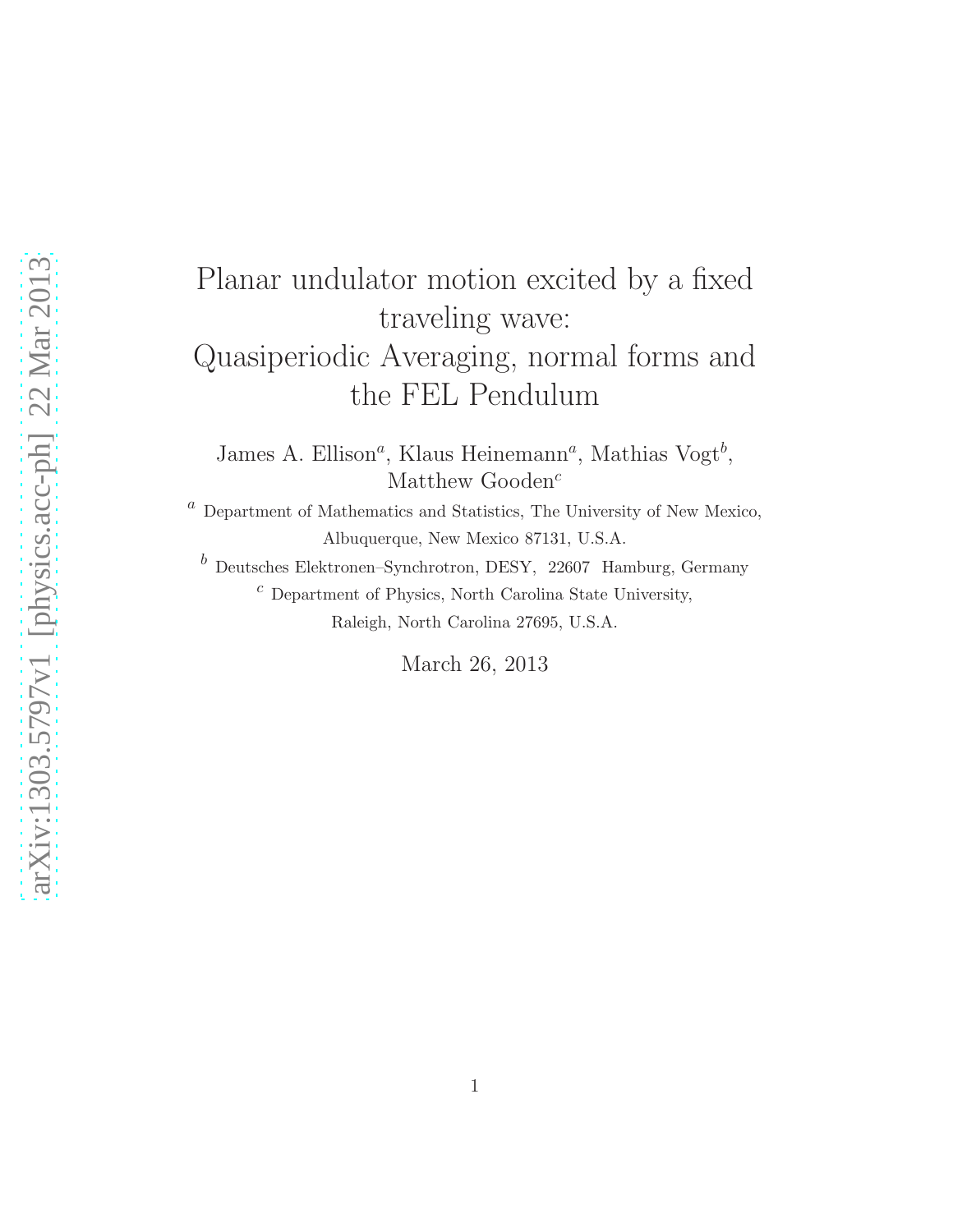#### Abstract

We present a mathematical analysis of planar motion of energetic electrons moving through a planar dipole undulator, excited by a fixed planar polarized plane wave Maxwell field in the X-Ray FEL regime. Our starting point is the 6D Lorentz system, which allows planar motions, and we examine this dynamical system as the wave length  $\lambda$  of the traveling wave varies. By scalings and transformations the 6D system is reduced, without approximation, to a 2D system in a form for a rigorous asymptotic analysis using the Method of Averaging (MoA), a long time perturbation theory. The two dependent variables are a scaled energy deviation and a generalization of the socalled ponderomotive phase. As  $\lambda$  varies the system passes through resonant and nonresonant (NR) zones and we develop NR and nearto-resonant (NtoR) MoA normal form approximations. The NtoR normal forms contain a parameter which measures the distance from a resonance. For a special initial condition, for the planar motion and on resonance, the NtoR normal form reduces to the well known FEL pendulum system. We then state and prove NR and NtoR first-order averaging theorems which give explicit error bounds for the normal form approximations. We prove the theorems in great detail, giving the interested reader a tutorial on mathematically rigorous perturbation theory in a context where the proofs are easily understood. The proofs are novel in that they do not use a near identity transformation and they use a system of differential inequalities. The NR case is an example of quasiperiodic averaging where the small divisor problem enters in the simplest possible way. To our knowledge the planar problem has not been analyzed with the generality we aspire to here nor has the standard FEL pendulum system been derived with associated error bounds as we do here. We briefly discuss the low gain theory in light of our NtoR normal form. Our mathematical treatment of the noncollective FEL beam dynamics problem in the framework of dynamical systems theory sets the stage for our mathematical investigation of the collective high gain regime.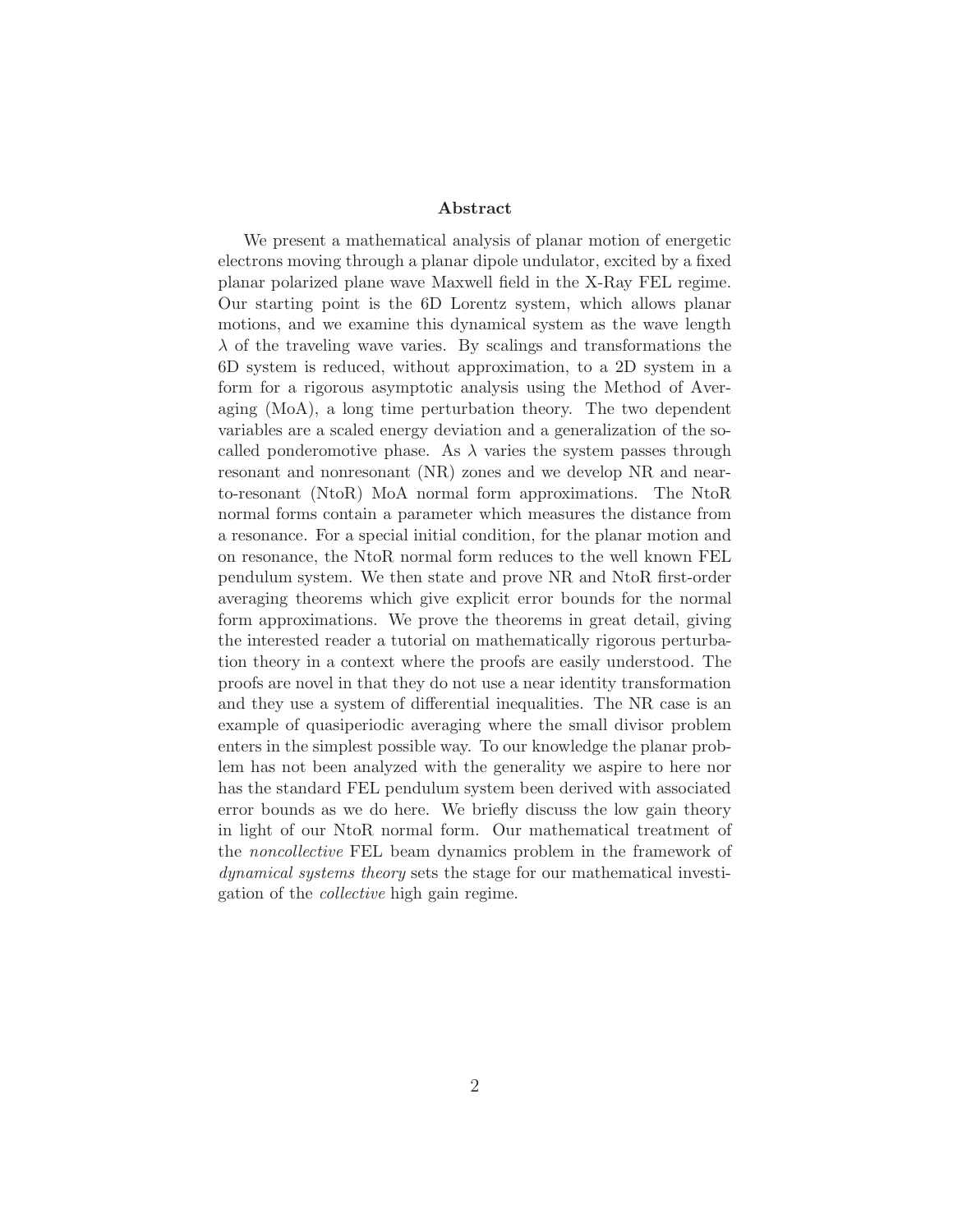## Contents

| $\mathbf 1$    |                   | Introduction                                                                                                                          | $\overline{5}$       |
|----------------|-------------------|---------------------------------------------------------------------------------------------------------------------------------------|----------------------|
| $\overline{2}$ | 2.1<br>2.2<br>2.3 | General Planar Undulator model<br>Motion in $y = 0$ plane with z as the independent variable<br>Standard form for Method of Averaging | 10<br>10<br>12<br>15 |
| 3              |                   | Special Planar Undulator Model and averaging theorems                                                                                 | 21                   |
|                | 3.1               | The basic ODE's for the monochromatic radiation field $\ldots$ .                                                                      | 21                   |
|                | 3.2               | Resonant, nonresonant, $\Delta$ -nonresonant, near-to-resonant                                                                        | 24                   |
|                | 3.3               | The nonresonant case and its normal form $\dots \dots \dots$                                                                          | 27                   |
|                | 3.4               | The Near-to-Resonant case and its normal form                                                                                         | $28\,$               |
|                |                   | The Near-to-Resonant system<br>3.4.1                                                                                                  | 28                   |
|                |                   | 3.4.2                                                                                                                                 | 31                   |
|                |                   | Structure of the NtoR normal form solutions $\ldots \ldots$<br>3.4.3                                                                  | $32\,$               |
|                |                   | NR limit far away from the pendulum buckets $\dots$ .<br>3.4.4                                                                        | $39\,$               |
|                | 3.5               |                                                                                                                                       | 40                   |
|                |                   | $\Delta$ -nonresonant case: $\nu \in [k+\Delta, k+1-\Delta]$ (Quasiperi-<br>3.5.1                                                     |                      |
|                |                   | odic Averaging)<br>NtoR case: $\nu = k + \varepsilon a$ (Periodic Averaging)<br>3.5.2                                                 | 40<br>44             |
|                |                   | 3.5.3                                                                                                                                 | 49                   |
|                | 3.6               | Approximation for the phase space variables in $(2.22)$ - $(2.25)$ .                                                                  | $53\,$               |
|                | 3.7               | Low Gain Calculation in the NtoR regime $\ldots \ldots \ldots$                                                                        | $54\,$               |
| 4              |                   | Proof of averaging theorems                                                                                                           | 57                   |
|                | 4.1<br>4.2        | Proof of Theorem 1 (Averaging theorem in $\Delta$ -NR case)<br>Proof of Theorem 2 (Averaging theorem in NtoR case where               | 57                   |
|                |                   |                                                                                                                                       | 63                   |
| $\overline{5}$ |                   | Summary and future work                                                                                                               | 68                   |
|                | Acknowledgments   |                                                                                                                                       |                      |
|                | Table of notation |                                                                                                                                       |                      |
|                | Appendix          |                                                                                                                                       |                      |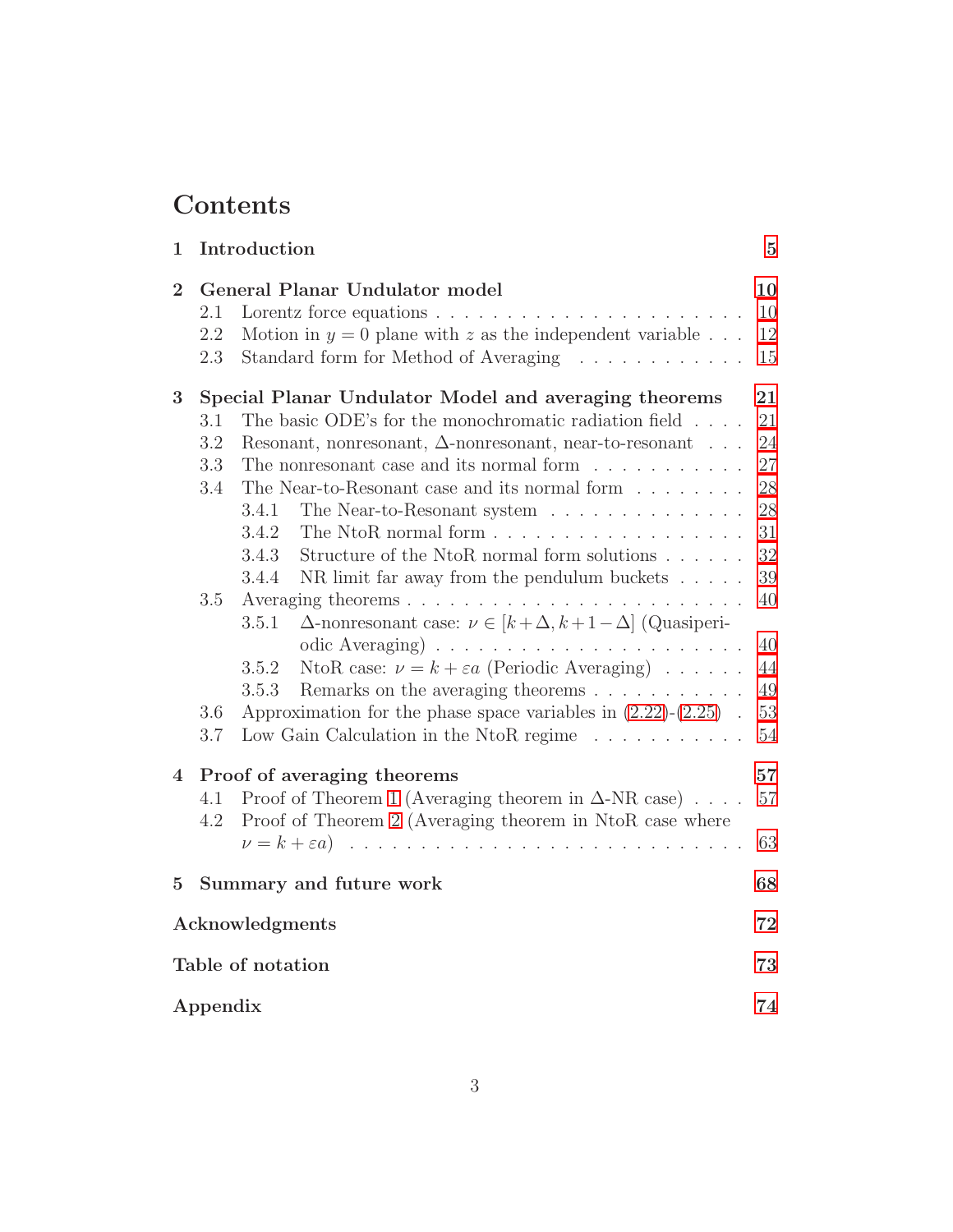| A The Bessel expansion                           | 74 |
|--------------------------------------------------|----|
| <b>B</b> Limit of $q_1, q_2$                     | 75 |
| C Bounds on $g_1, g_2$                           | 80 |
| D Limit of $q_1^R, q_2^R$                        | 84 |
| <b>E</b> Bounds on $g_1^R, g_2^R$                | 87 |
| F Error bounds in a regular perturbation problem | 89 |
| G Derivatives for Low Gain Problem               | 90 |
| H Calculation of $E_r/cB_u$ in high gain regime  | 92 |
| I IVP for a system of differential inequalities  | 95 |
| <b>Bibliography</b>                              |    |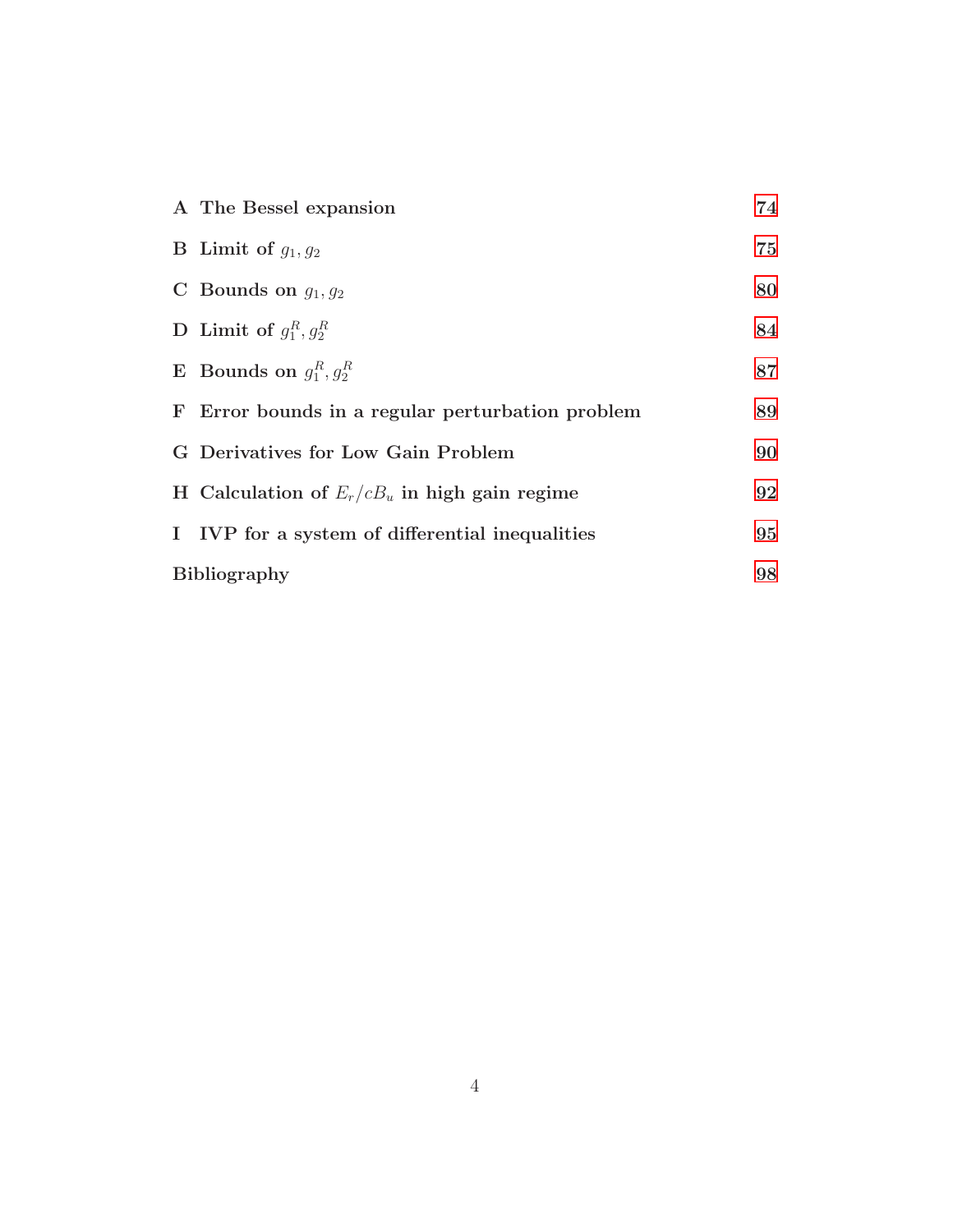## 1 Introduction

We present a normal form analysis of the three-degree-of-freedom Lorentz force system of six ODE's (ordinary differential equations) governing the planar  $(x, y = 0, z)$  motion of relativistic electrons moving through a planar dipole undulator along the z-axis perturbed by a traveling wave radiation field along the z direction. We are interested in the parameter range for an X-Ray FEL.

Our normal form analysis is based on the Method of Averaging (MoA) at first order. The method has four steps. The first step is to put the ODE's into a standard form. The second step is to identify the normal form approximations. The third step is the derivation of error bounds relating the exact and normal form solutions. The final step is the transformation back to the original variables of the Lorentz force system. In the first step new variables are typically introduced using scalings and transformations. In this process we discover that the exact problem can be formulated, without approximation, in terms of two ODE's for the normalized energy deviation and a generalized ponderomotive phase. Important in this process is the identification of an appropriate small dimensionless parameter, often denoted by  $\varepsilon$ , so that the system can be written as  $\dot{u} = \varepsilon f(u, t) + O(\varepsilon^2)$ . In the present context this is the most complicated step. The normal form approximation is obtained by dropping the  $O(\varepsilon^2)$  term and replacing f by its t–average. The third step is often the most difficult, however here the system in standard form is fairly simple and we use this opportunity to give very detailed proofs of two averaging theorems, partly as a tutorial on the methods of proof, rather than applying general theorems from the literature. The latter allows us to obtain quite explicit error bounds which are likely near optimal.

An electron, as a member of an electron bunch, will enter the undulator with a given angle in the  $y = 0$  plane and a given Lorentz factor. Here the normalized angle will be given by  $\Delta P_{x0}$  and the Lorentz factor will be written  $\gamma = \gamma_c(1 + \eta)$  where  $\gamma_c$  is a characteristic value of  $\gamma$  for the electron bunch, e.g. the mean, and  $\eta$  is the so-called normalized energy deviation. We will replace  $\eta$  by  $\chi$  via the relation  $\eta = \varepsilon \chi$ , where a posteriori  $\varepsilon$  will be a measure of the spread of  $\eta$  values which lead to an FEL pendulum type behavior. We let  $B_u, k_u$  denote the undulator field strength and wave number and let  $E_r$ ,  $\nu k_r$  denote the Maxwell field strength and wave number of the fixed traveling wave radiation field. Thus our basic parameters are eight, namely  $\Delta P_{x0}, \gamma_c, \varepsilon, B_u, k_u, E_r, k_r, \nu$ . We will study the electron response to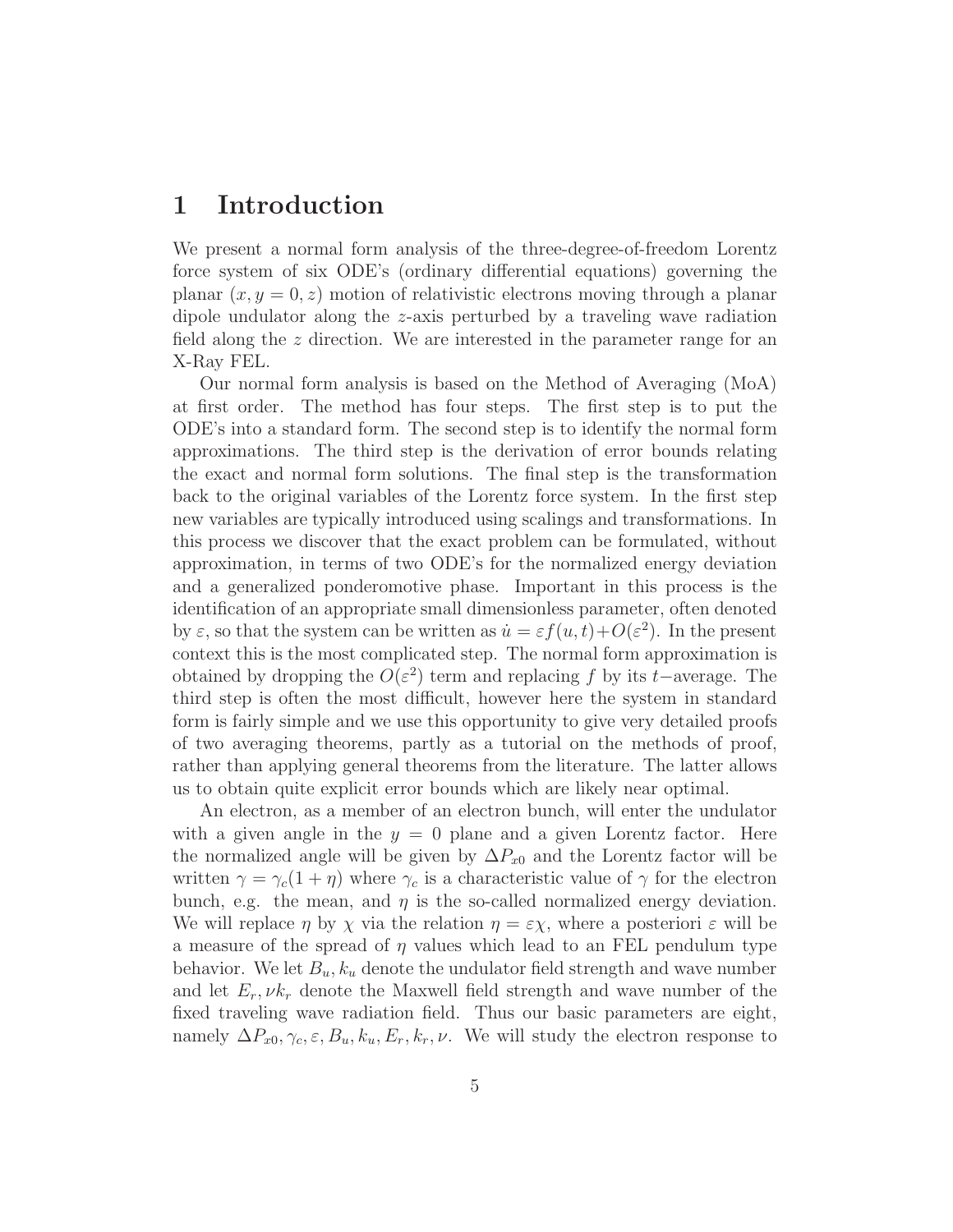the radiation field as  $\nu = O(1)$  varies. The choice of the parameter  $k_r$  will be discussed below.

For an X-Ray FEL,  $\varepsilon$  is small,  $\gamma_c$  is large and the undulator parameter,

$$
K := \frac{eB_u}{mck_u} = .934\lambda_u[cm]B_u[T] \t\t(1.1)
$$

is  $O(1)$ . Also  $k_r = O(k_u \gamma_c^2)$  and we define the  $O(1)$  constant  $K_r$  by

$$
K_r := \frac{k_r}{k_u \gamma_c^2} \,. \tag{1.2}
$$

In §[2.3](#page-14-0) we will fix  $K_r$  (and thus  $k_r$ ) by setting

$$
K_r = 2[1 + \frac{1}{2}K^2 + K^2(\Delta P_{x0})^2]^{-1}.
$$
 (1.3)

For those familiar with FEL theory,  $k_r$  is, for  $\Delta P_{x0} = 0$ , the usual so-called resonant wave number (See e.g., [\[1\]](#page-97-0)). The dependence of  $K_r$  on  $\Delta P_{x0}$  will be a consequence of our analysis. For the LCLS (Linac Coherent Light Source)  $\lambda_u = 3$ cm,  $mc^2 \gamma_c = 15$ GeV and  $B_u = 1.32$ T so that  $K = 3.70$  (see [http://www-ssrl.slac.stanford.edu/lcls/lcls\\_parms.html](http://www-ssrl.slac.stanford.edu/lcls/lcls_parms.html)).

Mathematically then, we are interested in an asymptotic analysis of the electron motion for  $\varepsilon$  small and  $\gamma_c$  large as  $\nu$  varies. In particular we are interested in the  $(\varepsilon, \gamma_c)$  regime that gives rise to the pendulum type behavior important for the functioning of an X-Ray FEL. We find that in order to obtain this behavior, in the MoA at first-order, there must be a relation between  $\varepsilon$  and  $\gamma_c$ . Introducing the normalized field strength

$$
\mathcal{E} := \frac{E_r}{c B_u} \,,\tag{1.4}
$$

we show a pendulum type behavior emerges when  $\varepsilon = O(\sqrt{\mathcal{E}}/\gamma_c)$  for  $\gamma_c \gg 1$ . Without loss of generality we will take the order constant to be 1, and choose

$$
\varepsilon = \sqrt{\mathcal{E}} \frac{1}{\gamma_c} \,. \tag{1.5}
$$

We also show that, for  $\varepsilon$  small, the system associated with [\(1.5\)](#page-73-2) has a resonance structure, such that as  $\nu$  varies the system goes through a sequence of nonresonant (NR) and near-to-resonant (NtoR) zones. The associated NtoR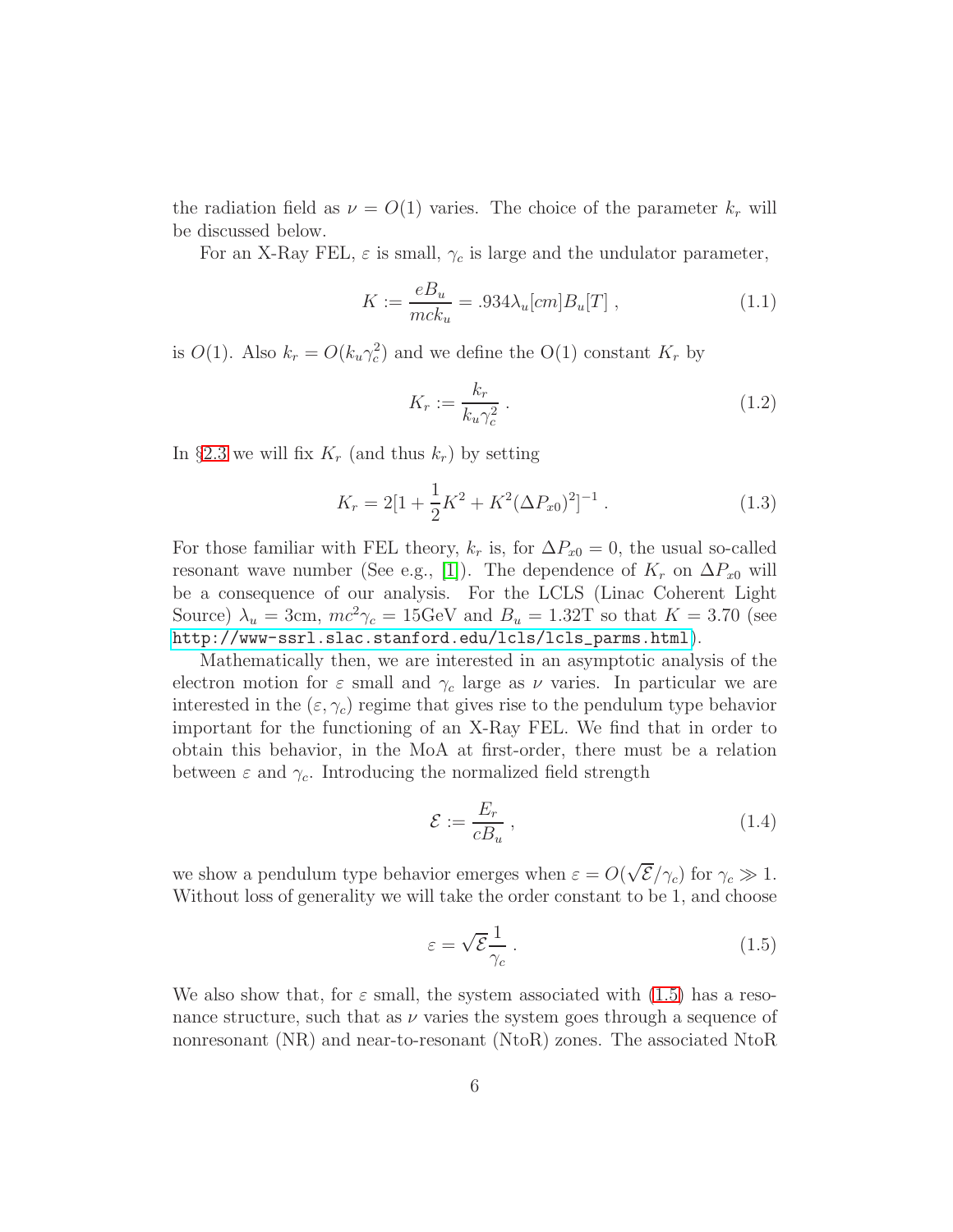approximating normal forms are pendulum like and reduce to the standard FEL pendulum system for  $\Delta P_{x0} = 0$  and  $\nu$  an odd integer. This behavior is not present for  $\varepsilon \ll 1/\gamma_c$  or  $\varepsilon \gg 1/\gamma_c$  and so we refer to [\(1.5\)](#page-73-2) as a *distin*guished case. This turns out to be a very simple example of the concept of a "distinguished limit" in the singular perturbation literature. This can be seen in action in the context of our equations [\(2.56\)](#page-16-0) and [\(2.57\)](#page-16-0).

In summary, for the distinguished case of [\(1.5\)](#page-73-2), our basic nondimensional parameters are  $K, \Delta P_{x0}, \mathcal{E}, \varepsilon, \nu$ . For  $\varepsilon$  small we will obtain a sequence of nonresonant (NR) and near-to-resonant (NtoR) normal form approximations as  $\nu$  varies. The NtoR normal forms can be understood in terms of the simple pendulum system and reduce to the usual FEL pendulum equations for  $\Delta P_{x0} = 0$  and  $\nu$  an odd integer (See Sections [3.4.2](#page-30-0) and [3.4.3\)](#page-31-0). The NtoR normal form allows us to study the effect of  $\nu$  being slightly off resonance. This completes the first two steps in the MoA. In the third step we prove two theorems which give error bounds, relating the exact and normal form solutions, which go to zero as  $\varepsilon \to 0+$ . Our goal is to present a mathematically rigorous analysis that is self contained.

Standard derivations of the FEL pendulum equations can be found in  $[2], [3], [4], [5].$  $[2], [3], [4], [5].$  $[2], [3], [4], [5].$  $[2], [3], [4], [5].$  $[2], [3], [4], [5].$  $[2], [3], [4], [5].$  $[2], [3], [4], [5].$  $[2], [3], [4], [5].$  They differ from our approach in that they start from the ODE for the normalized energy deviation,  $\eta$ , and use physical reasoning to introduce approximations leading to the FEL pendulum normal form for  $\Delta P_{x0} = 0$ . In contrast, our starting point is the three-degree-of-freedom Lorentz force ODE's which are clearly more general and we make no approximation in going to the standard form for the MoA. Thus our only approximation is in going from the averaging standard form to the normal form approximations. Furthermore we obtain error bounds which do not appear to be possible in the standard derivations and these bounds are covered by our averaging theorems. Our definition of resonance is intimately linked to the derivation of our averaging normal forms, whereas in the standard derivations resonance is introduced in the context of maximizing energy exchange. We emphasize that we obtain more than the pendulum normal form; we also obtain the more general NtoR normal form as well as the NR normal forms.

We do not intend to minimize the importance of the standard derivations, the physical derivations are certainly important and as is often the case show great physical insight. Here we want to show what can be done in a mathematically rigorous way in the context of dynamical systems theory, but in that we have been guided by and are indebted to the work of e.g.,  $[2], [3], [4], [5].$  $[2], [3], [4], [5].$  $[2], [3], [4], [5].$  $[2], [3], [4], [5].$  $[2], [3], [4], [5].$  $[2], [3], [4], [5].$  $[2], [3], [4], [5].$  $[2], [3], [4], [5].$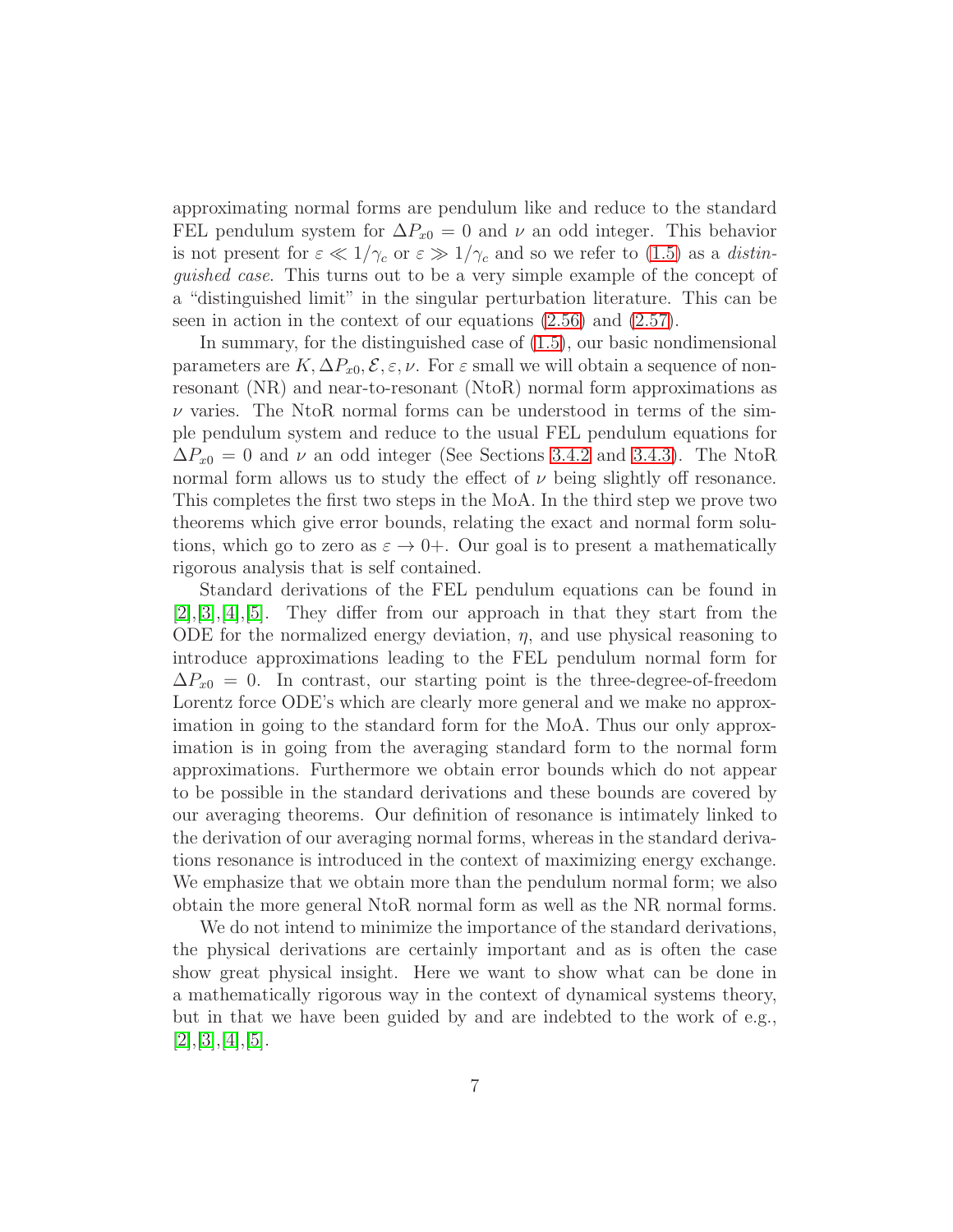For ODE's, the MoA is the most robust of the longtime perturbation theories which include e.g., Lindstedt series [\[6\]](#page-97-5), multiple scales [\[6\]](#page-97-5), renormalization group methods [\[7\]](#page-97-6) and Hamiltonian perturbation theory [\[8\]](#page-97-7). For example, Hamiltonian perturbation theory has the advantage that one is transforming a scalar function, however the MoA is more robust in that transformations and scalings are not restricted to canonical transformations. Central to the MoA, and in contrast to those just mentioned, is the derivation of error bounds. We emphasize these are true bounds and not just estimates. The MoA is a mature subject and there are several good books, see [\[6,](#page-97-5) [9,](#page-98-0) [10\]](#page-98-1) for example as well as the Scholarpedia articles [\[11,](#page-98-2) [12\]](#page-98-3). We refer to the MoA approximation as a normal form. Generally, a normal form of a mathematical object is a simplified form of the object obtained with the aid of, for example, scalings and transformations such that the essential features of the object are preserved. Here we not only preserve the essential features of the exact ODE's but bound the errors in the approximation with a bound proportional to the small parameter  $\varepsilon$ . See [\[11\]](#page-98-2) for the use of normal form in a similar context.

This paper has a pedagogical aspect, giving the reader, who may not be familiar with modern long time perturbation theory, an introduction in a context where the proofs are easily understood. In addition, we hope that both newcomers to the field and mathematical scientists will find this a good introduction to the noncollective case of an FEL. We also hope that experts will find something of interest. The reader does not need to be familiar with averaging theory as we give complete proofs including detailed error bounds. Furthermore we obtain better results as our theorems are tuned to the problem at hand. In addition, to our knowledge, the treatment of the undulator problem in the mathematically rigorous and self-contained way that we do here has not been done before. Our mathematical analysis is not deep, using only undergraduate mathematics as commonly taught in advanced calculus courses, however it is complicated and somewhat intricate in spots. Finally, for us, it sets the stage for our more serious goal of a deep mathematical understanding of the collective high gain FEL theory.

We proceed as follows. In §[2](#page-74-0) we start with the three-degree-of-freedom Lorentz equations with a general traveling wave field in  $(2.7)-(2.10)$  $(2.7)-(2.10)$  and then introduce z as the independent variable. The system has planar solutions where  $0 = y = p_y$  and using a conservation law we arrive at a system of two ODE's [\(2.33\)](#page-13-0),[\(2.34\)](#page-13-0) for the energy deviation and a precursor to a generalization of the so-called ponderomotive phase. By scalings and transformations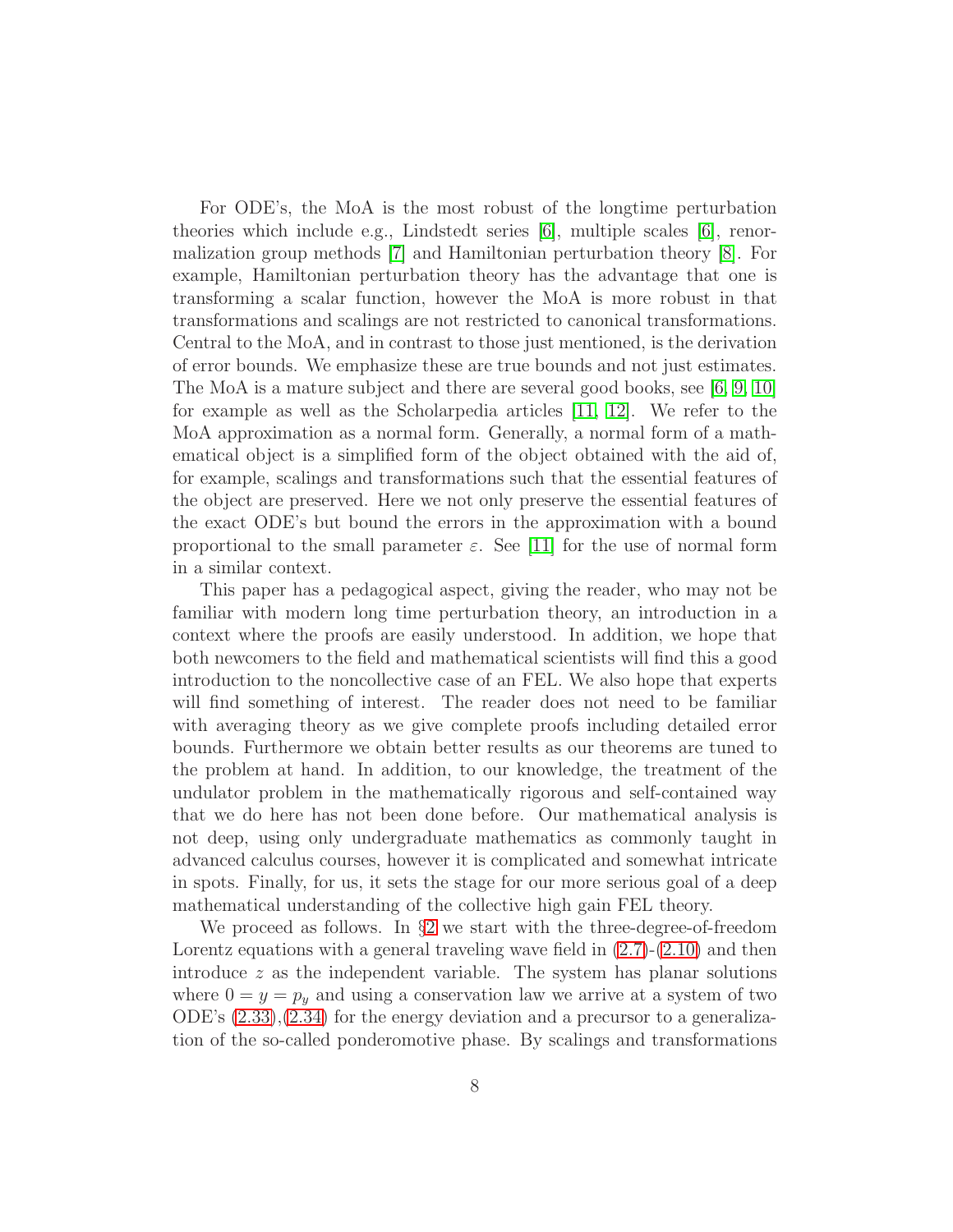we discover the distinguished case of [\(1.5\)](#page-73-2) which then leads to a standard form for the method of averaging in [\(2.62\)](#page-17-0),[\(2.63\)](#page-17-0). The two dependent variables are now a scaled energy deviation and a generalization of the so-called ponderomotive phase.

In §[3](#page-79-0) we present our main results. We begin by introducing the monochromatic traveling wave field, the case of main physical interest. The system is carefully defined in §[3.1.](#page-20-0) In §[3.2](#page-23-0) we define nonresonant, ∆-nonresonant, resonant, and near-to-resonant  $\nu$  in the MoA context. We emphasize that as  $\nu$  varies the system passes through resonant and nonresonant zones. The NR case, its first-order averaging normal form and associated solutions are presented in §[3.3](#page-26-0) along with a proposition giving an appropriate domain for the associated vector field. §[3.3](#page-26-0) sets the stage for the more interesting NtoR case of §[3.4.](#page-27-0) The NtoR system is carefully defined along with a proposition giving an appropriate domain for the associated vector field. The first-order averaging normal form is derived and solutions written in terms of solutions of the simple pendulum system. It is unlikely that all  $\nu$  values are covered accurately by our normal forms, however we are able to argue in §[3.4.4](#page-38-0) that there is a sense in which the NR case emerges from the NtoR case. The third and fourth steps of the MoA are performed in §[3.5](#page-39-0) and §[3.6.](#page-52-0) In fact, the statements of our first-order averaging theorems, which give an order  $\varepsilon$ bound on the error for long times, i.e., intervals of  $O(1/\varepsilon)$ , are presented in §[3.5](#page-39-0) and applied to the phase space variables in §[3.6.](#page-52-0) By taking special initial conditions ( $\Delta P_{x0} = 0$ ) we recover the result of standard approaches which focus on the energy transfer equations alone and do not consider the phase space variables. Finally in §[3.7](#page-53-0) we use our results in a low gain calculation and compare the result with [\[2\]](#page-97-1).

The proofs of the two averaging theorems are presented in §[4](#page-83-0) and they are based on an idea of Besjes (see [\[13,](#page-98-4) [14,](#page-98-5) [15\]](#page-98-6)) which leads to proofs without using a near-identity transformation, as in usual treatments of, e.g., [\[6,](#page-97-5) [9,](#page-98-0) [10\]](#page-98-1). The NR case is an example of quasiperiodic averaging with a rigorous treatment of a small divisor problem in what is surely the simplest setting. The NtoR case is an example of periodic averaging. A novelty of our approach is that we use a system of differential inequalities, rather than the usual Gronwall inequality, to obtain better error bounds.

The appendices contain calculations needed in the main text. Appendix [A](#page-73-0) provides properties of the Bessel expansion of the function  $jj$  which is introduced in Section [3.2.](#page-23-0) In Appendices [B,](#page-74-0)[C](#page-79-0) we study the next-to-leading order terms  $g_1, g_2$  used in Theorem [1](#page-42-0) and in Appendices [D](#page-83-0), E we study the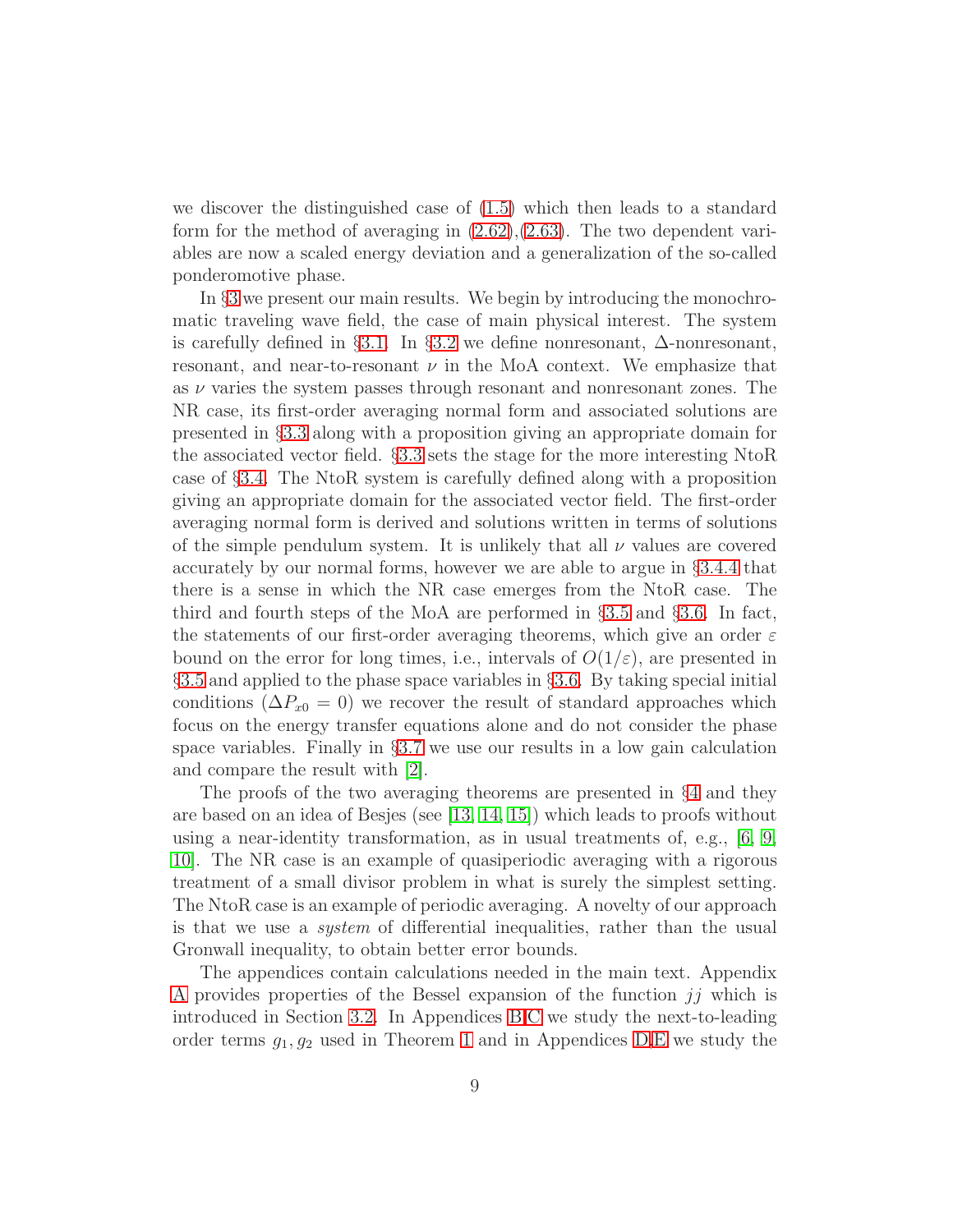next-to-leading order terms  $g_1^R, g_2^R$  used in Theorem [2.](#page-47-0) Appendix [F](#page-88-0) gives an outline of a rigorous approach to regular perturbation theory which could be made into a theorem at the level of our averaging theorems. It is applied in §[3.4.4.](#page-38-0) Appendix [G](#page-89-0) provides some formulas used in Section [3.7.](#page-53-0) In Appendix [H](#page-91-0) we discuss  $\mathcal{E} = E_r/cB_u$  in the high gain regime and obtain a crude upper bound estimate of it. Finally, in Appendix [I](#page-94-0) we show that the solution of the system of differential inequalities that is used in the proof of both averaging theorems (as well as in Appendix [F\)](#page-88-0) is indeed a solution.

## <span id="page-9-0"></span>2 General Planar Undulator model

## 2.1 Lorentz force equations

Using SI units, the Lorentz equations for motion of a relativistic electron in an electromagnetic field,  $(E, B)$ , are

$$
\dot{\mathbf{r}} = \mathbf{v}(\mathbf{p}) \tag{2.1}
$$

$$
\dot{\mathbf{p}} = -e(\mathbf{E} + \mathbf{v}(\mathbf{p}) \times \mathbf{B}),\tag{2.2}
$$

with  $\dot{ } = d/dt$  and where

$$
\mathbf{v}(\mathbf{p}) = \frac{\mathbf{p}}{m\gamma} \,, \tag{2.3}
$$

is the velocity,  $\gamma$  is the Lorentz factor defined by

$$
\gamma^2 = 1 + \mathbf{p} \cdot \mathbf{p}/m^2 c^2 , \qquad (2.4)
$$

and  $m$  and  $-e$  are the electron mass and charge respectively. We introduce Cartesian coordinates as follows:

$$
\mathbf{r} = x\mathbf{e}_x + y\mathbf{e}_y + z\mathbf{e}_z , \qquad (2.5)
$$

$$
\mathbf{p} = p_x \mathbf{e}_x + p_y \mathbf{e}_y + p_z \mathbf{e}_z , \qquad (2.6)
$$

where  $\mathbf{e}_x, \mathbf{e}_y, \mathbf{e}_z$  are the standard unit vectors. Using [\(2.1\)](#page-75-0)-[\(2.6\)](#page-76-0) the system in Cartesian coordinates is

<span id="page-9-1"></span>
$$
\dot{x} = \frac{p_x}{m\gamma} , \quad \dot{y} = \frac{p_y}{m\gamma} , \quad \dot{z} = \frac{p_z}{m\gamma} , \tag{2.7}
$$

$$
\dot{p}_x = -e[E_x + v_y B_z - v_z B_y], \qquad (2.8)
$$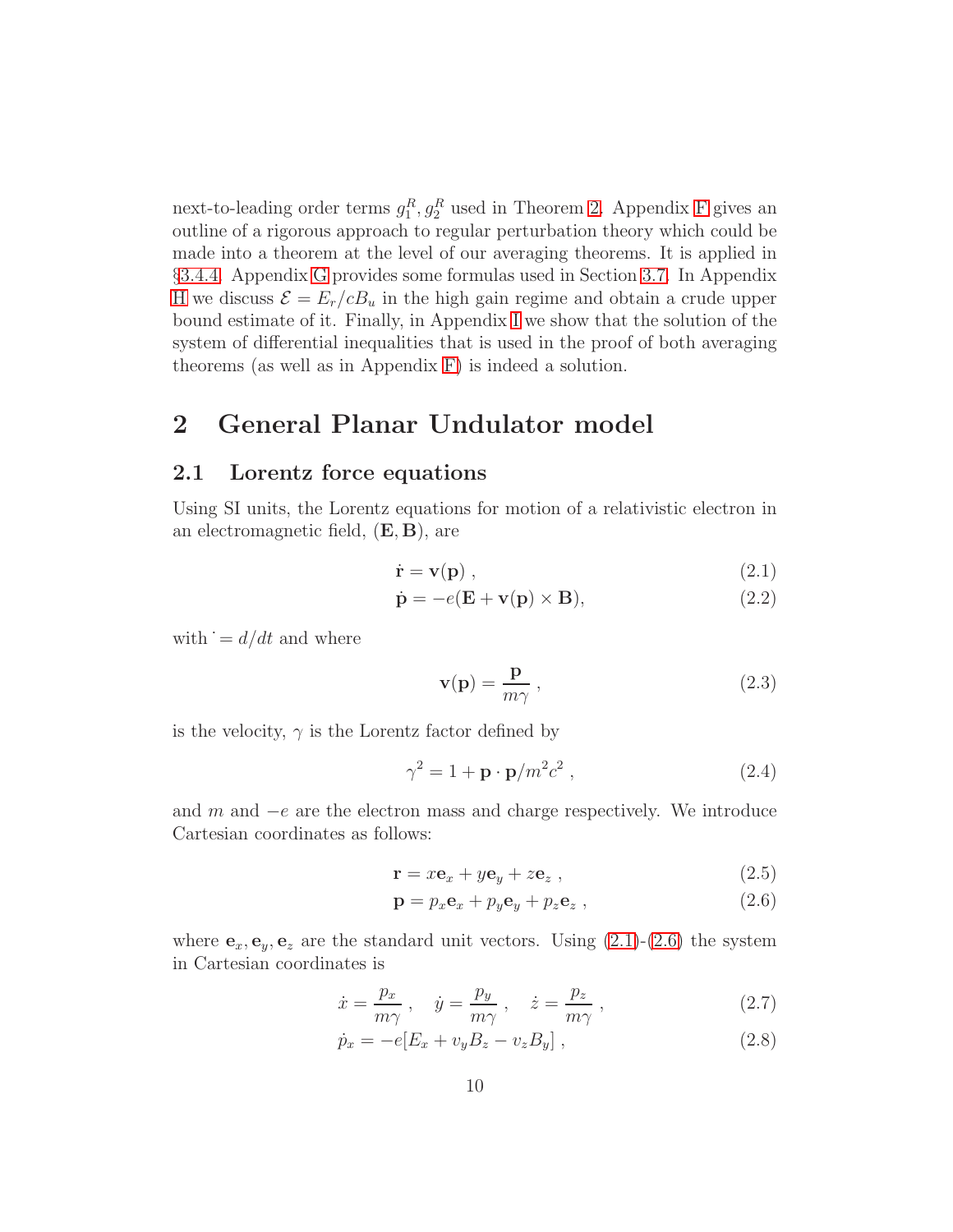$$
\dot{p}_y = -e[E_y + v_z B_x - v_x B_z], \qquad (2.9)
$$

$$
\dot{p}_z = -e[E_z + v_x B_y - v_y B_x]. \qquad (2.10)
$$

We denote the undulator magnetic field by  $B_u$  and the radiation field by  $(E_r, B_r)$  whence

$$
\mathbf{E} = \mathbf{E}_r \,, \quad \mathbf{B} = \mathbf{B}_r + \mathbf{B}_u \,. \tag{2.11}
$$

A simple planar undulator model magnetic field which satisfies the Maxwell equations,  $\nabla \cdot \mathbf{B}_u = 0$  and  $\nabla \times \mathbf{B}_u = 0$ , as in [\[3\]](#page-97-2), is

$$
\mathbf{B}_u = -B_u[\cosh(k_u y)\sin(k_u z)\mathbf{e}_y + \sinh(k_u y)\cos(k_u z)\mathbf{e}_z], \quad (2.12)
$$

where  $B_u > 0$ . Since  $\nabla \times \mathbf{B}_u = 0$  there is a scalar potential  $\phi$  such that **. To satisfy**  $\nabla \cdot **B**<sub>u</sub> = 0$ **,**  $\phi$  **must satisfy Laplace's equation. The** field [\(2.12\)](#page-78-0) is easily constructed by separation of variables and requiring periodicity in z with period  $\lambda_u$  and then taking the first eigen-mode (See, e.g., [\[16,](#page-98-7) p. 145]). The scalar field is  $\phi = -(B_u/k_u)\sinh(k_u y)\sin(k_u z)$ .

The traveling wave radiation field we choose is also a Maxwell field and is given by

$$
\mathbf{E}_r = E_r h(\check{\alpha}) \mathbf{e}_x , \quad \mathbf{B}_r = \frac{1}{c} (\mathbf{e}_z \times \mathbf{E}_r) = \frac{E_r}{c} h(\check{\alpha}) \mathbf{e}_y , \qquad (2.13)
$$

where  $E_r$  is a constant, h is a real valued function on R and

$$
\check{\alpha}(z,t) = k_r(z-ct) , \qquad (2.14)
$$

and  $k_r$  is the parameter mentioned in the Introduction.

Our primary emphasis is on the standard monochromatic example where

<span id="page-10-0"></span>
$$
H(\check{\alpha}) = (1/\nu)\sin(\nu\check{\alpha}), \quad h(\check{\alpha}) = H'(\check{\alpha}) = \cos(\nu\check{\alpha}), \quad (2.15)
$$

and  $\nu > 1/2$  thus  $h(\check{\alpha}(z,t)) = \cos(\nu k_r(z-ct))$ . Note that the prime ' always indicates a derivative. Thus from §[3](#page-79-0) onwards we will use [\(2.15\)](#page-10-0). However it is easy to carry through the first part of the analysis with general H and we do want to make a comment on the more general case. In this monochromatic case  $k_r$  will be defined by  $(1.2),(1.3)$  $(1.2),(1.3)$  and the  $\nu$  will allow for a variable wave number for the traveling wave; it will be shown that  $\nu = 1$  gives the primary resonance with the concomitant pendulum normal form. The extension to a sum of monochromatic waves is trivial and won't be discussed.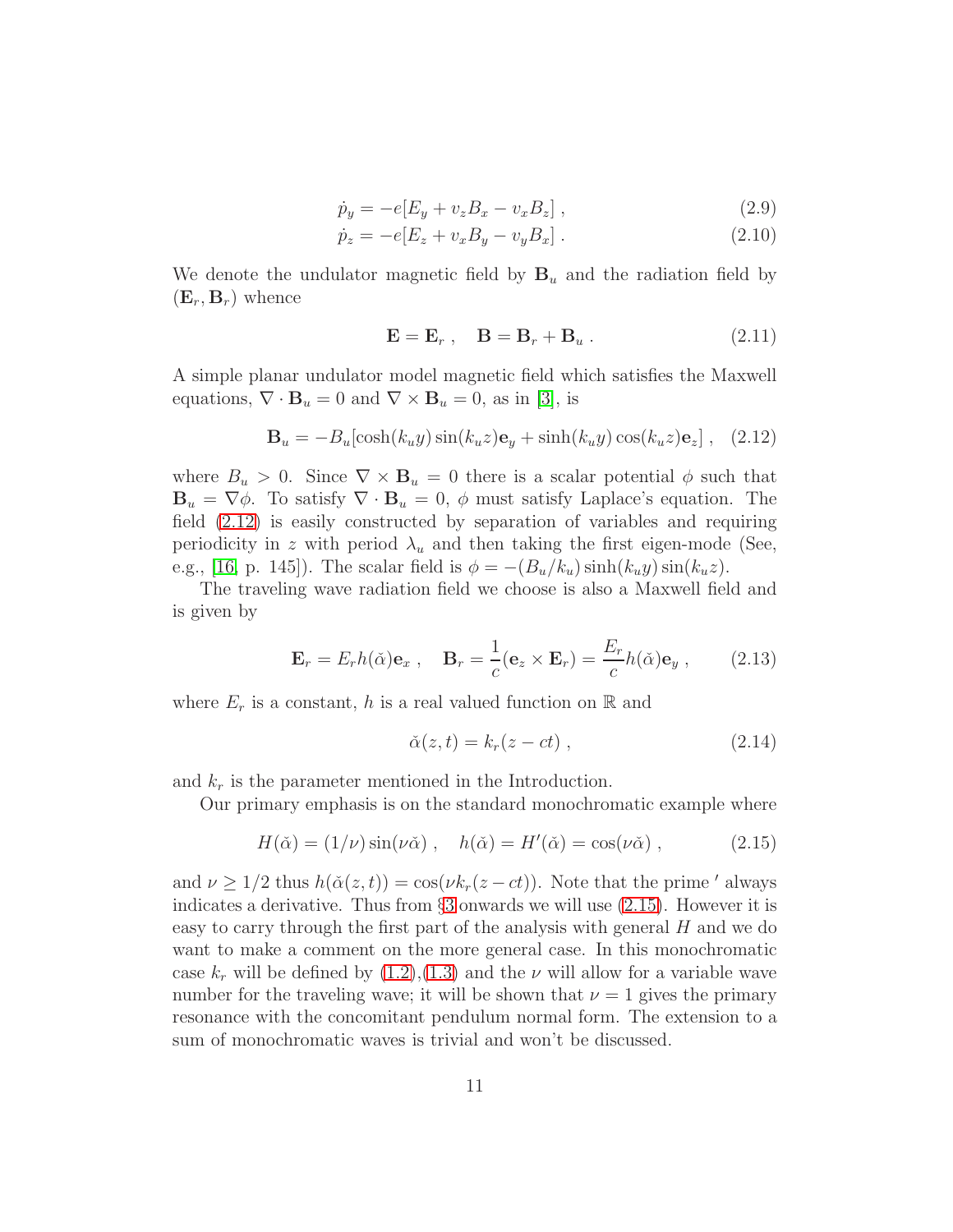Using  $(2.3),(2.12),(2.13)$  $(2.3),(2.12),(2.13)$  $(2.3),(2.12),(2.13)$  $(2.3),(2.12),(2.13)$  one can write  $(2.8)-(2.10)$  $(2.8)-(2.10)$  as

<span id="page-11-1"></span>
$$
\dot{p}_x = -e\left[\frac{p_z}{m\gamma}B_u\cosh(k_uy)\sin(k_uz) - \frac{p_y}{m\gamma}B_u\sinh(k_uy)\cos(k_uz) + E_r(1 - \frac{p_z}{m\gamma c})h(\check{\alpha}(z,t))\right],
$$
\n(2.16)

$$
\dot{p}_y = -e \frac{p_x}{m\gamma} B_u \sinh(k_u y) \cos(k_u z) , \qquad (2.17)
$$

$$
\dot{p}_z = -e[-\frac{p_x}{m\gamma}B_u\cosh(k_uy)\sin(k_uz) + E_r\frac{p_x}{m\gamma c}h(\check{\alpha}(z,t))].
$$
 (2.18)

It is easy to check that  $(2.7),(2.16)-(2.18)$  $(2.7),(2.16)-(2.18)$  $(2.7),(2.16)-(2.18)$  $(2.7),(2.16)-(2.18)$  is a Hamiltonian system with Hamiltonian  $\mathcal{H}$ :

$$
\mathcal{H} = c\sqrt{(\mathbf{P}_c + e\mathbf{A}(\mathbf{r}, t))^2 + m^2c^2} = mc^2\gamma ,\qquad (2.19)
$$

where the canonical momentum vector  $P_c$  is related to p by  $p = P_c + eA$ and the vector potential  $\bf{A}$  is given by

$$
\mathbf{A}(y, z, t) = \left[\frac{B_u}{k_u}\cosh(k_u y)\cos(k_u z) + \frac{E_r}{k_r c}H(\check{\alpha}(z, t))\right]\mathbf{e}_x. \quad (2.20)
$$

Since **A** is independent of x the x-component,  $P_{c,x}$ , of the canonical momentum vector  $P_c$  is conserved, i.e.,

<span id="page-11-2"></span>
$$
p_x - eA_x(y, z, t) , \qquad (2.21)
$$

is constant along solutions of  $(2.7),(2.16)-(2.18)$  $(2.7),(2.16)-(2.18)$  $(2.7),(2.16)-(2.18)$  $(2.7),(2.16)-(2.18)$  as is easily confirmed directly. We will not make explicit use of the Hamiltonian structure in the following. The MoA does not rely on a Hamiltonian structure and this frees us from having to deal only with canonical transformations as we proceed to put  $(2.7),(2.16)-(2.18)$  $(2.7),(2.16)-(2.18)$  $(2.7),(2.16)-(2.18)$  $(2.7),(2.16)-(2.18)$  $(2.7),(2.16)-(2.18)$  in an averaging standard form.

## <span id="page-11-0"></span>2.2 Motion in  $y = 0$  plane with z as the independent variable

It is common to take the distance z along the undulator as the independent variable, rather than the time  $t$ . In fact after unsuccessfully trying to stay with  $t$  we decided to follow the common procedure. With the usual abuse of notation, we write, from now on  $x(z)$ ,  $y(z)$ ,  $p_x(z)$ ,  $p_y(z)$ ,  $p_z(z)$  instead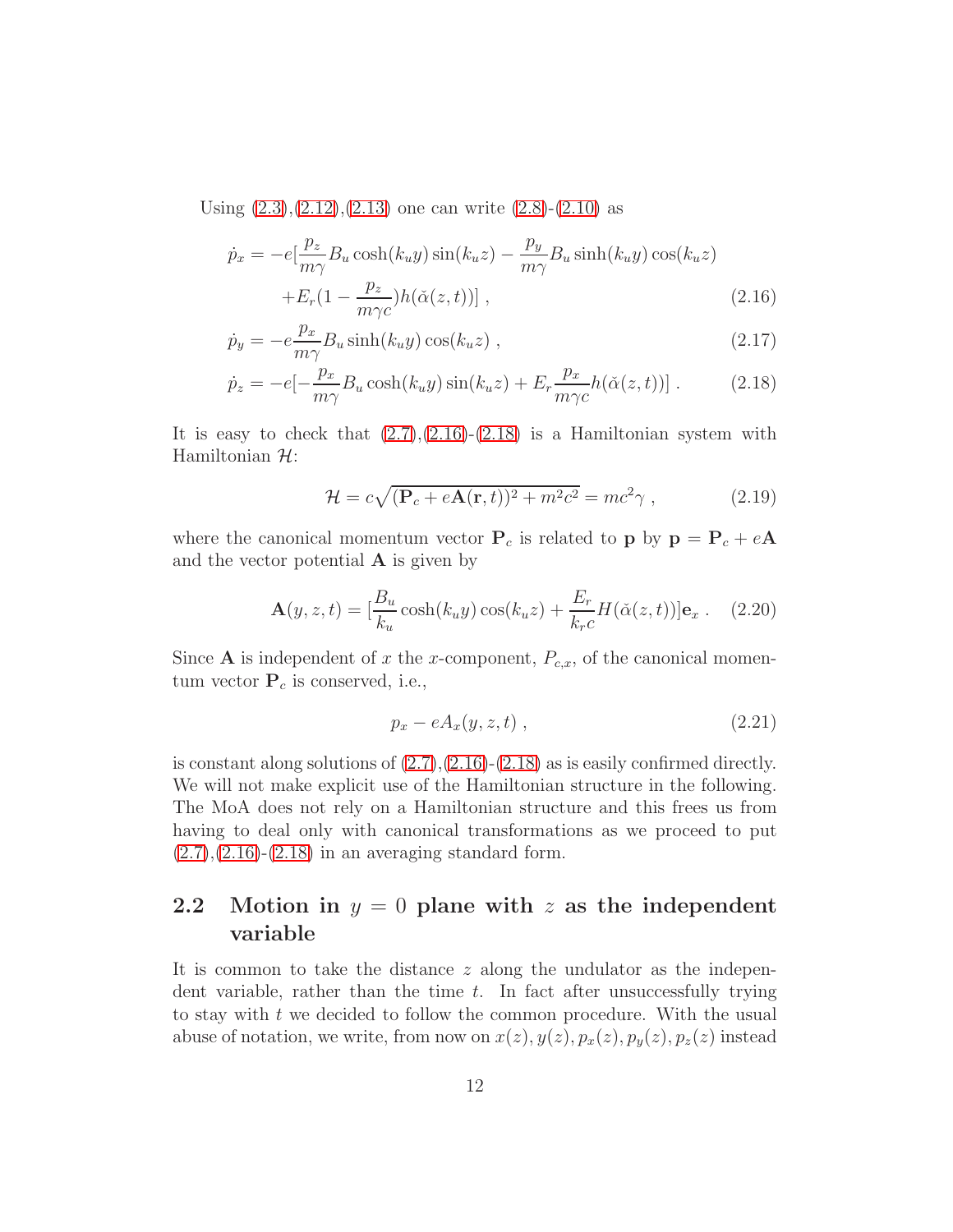of  $x(t(z), y(t(z), p_x(t(z)), p_y(t(z)), p_z(t(z))$  whence the ODE's [\(2.7\)](#page-9-1),[\(2.16\)](#page-11-1)-[\(2.18\)](#page-11-1) become

<span id="page-12-0"></span>
$$
\frac{dx}{dz} = \frac{p_x}{p_z}, \quad \frac{dy}{dz} = \frac{p_y}{p_z}, \quad \frac{dt}{dz} = \frac{m\gamma}{p_z},
$$
\n
$$
\frac{dp_x}{dz} = -\frac{e}{c}[cB_u \cosh(k_uy)\sin(k_uz) - \frac{p_y}{p_z}cB_u \sinh(k_uy)\cos(k_uz)]
$$
\n(2.22)

$$
+E_r\left(\frac{m\gamma c}{p_z} - 1\right)h(\check{\alpha}(z, t))\right],\tag{2.23}
$$

$$
\frac{dp_y}{dz} = -\frac{e}{c} \frac{p_x}{p_z} c B_u \sinh(k_u y) \cos(k_u z) ,\qquad (2.24)
$$

$$
\frac{dp_z}{dz} = -\frac{e}{c} \left[-\frac{p_x}{p_z} c B_u \cosh(k_u y) \sin(k_u z) + E_r \frac{p_x}{p_z} h(\check{\alpha}(z, t))\right].\tag{2.25}
$$

The initial conditions at  $z = 0$  will be denoted by a subscript 0, e.g.,  $t(0) = t_0$ . Clearly  $t_0$  is the arrival time of an electron at the entrance,  $z = 0$ , of the undulator.

Here and in the rest of the paper we consider the initial value problem (IVP) with  $y_0 = p_{y0} = 0$ . It follows, with no approximation, that  $y(z) =$  $p_y(z) = 0$  for all z and the six ODE's  $(2.22)-(2.25)$  $(2.22)-(2.25)$  reduce to four. The righthand sides (rhs's) of  $(2.22)-(2.25)$  $(2.22)-(2.25)$  are independent of x and so we do not need to consider the x equation until  $\S 3.6$ . It is standard, and also quite convenient, to replace  $p_z$  by the energy variable  $\gamma$ . With  $\gamma(z)$  defined in terms of  $p_x(z)$  and  $p_z(z)$  by [\(2.4\)](#page-75-2) and using [\(2.23\)](#page-12-0) and [\(2.25\)](#page-12-0), we obtain  $\gamma' = (p_x p_x' + p_z p_z')/m^2 c^2 \gamma = -(eE_r/mc^2)(p_x/p_z)h(\check{\alpha}(z,t)).$  Finally, we take  $\check{\alpha}$  as a dependent variable in place of t and we define

<span id="page-12-2"></span>
$$
\alpha(z) := \check{\alpha}(z, t(z)) = k_r(z - ct(z)).
$$
 (2.26)

Later it will be seen that  $\alpha$  is a precursor to a generalization of the so-called ponderomotive phase which emerges naturally as we put the ODE's in a standard form for averaging.

With the above four changes the ODE's for  $t, p_x, p_z$  in  $(2.22),(2.23),(2.25)$  $(2.22),(2.23),(2.25)$  $(2.22),(2.23),(2.25)$  $(2.22),(2.23),(2.25)$ become

<span id="page-12-1"></span>
$$
\frac{d\alpha}{dz} = k_r (1 - \frac{m\gamma c}{p_z}),\tag{2.27}
$$

$$
\frac{dp_x}{dz} = -\frac{e}{c} [cB_u \sin(k_u z) + E_r (\frac{m\gamma c}{p_z} - 1) h(\alpha)] , \qquad (2.28)
$$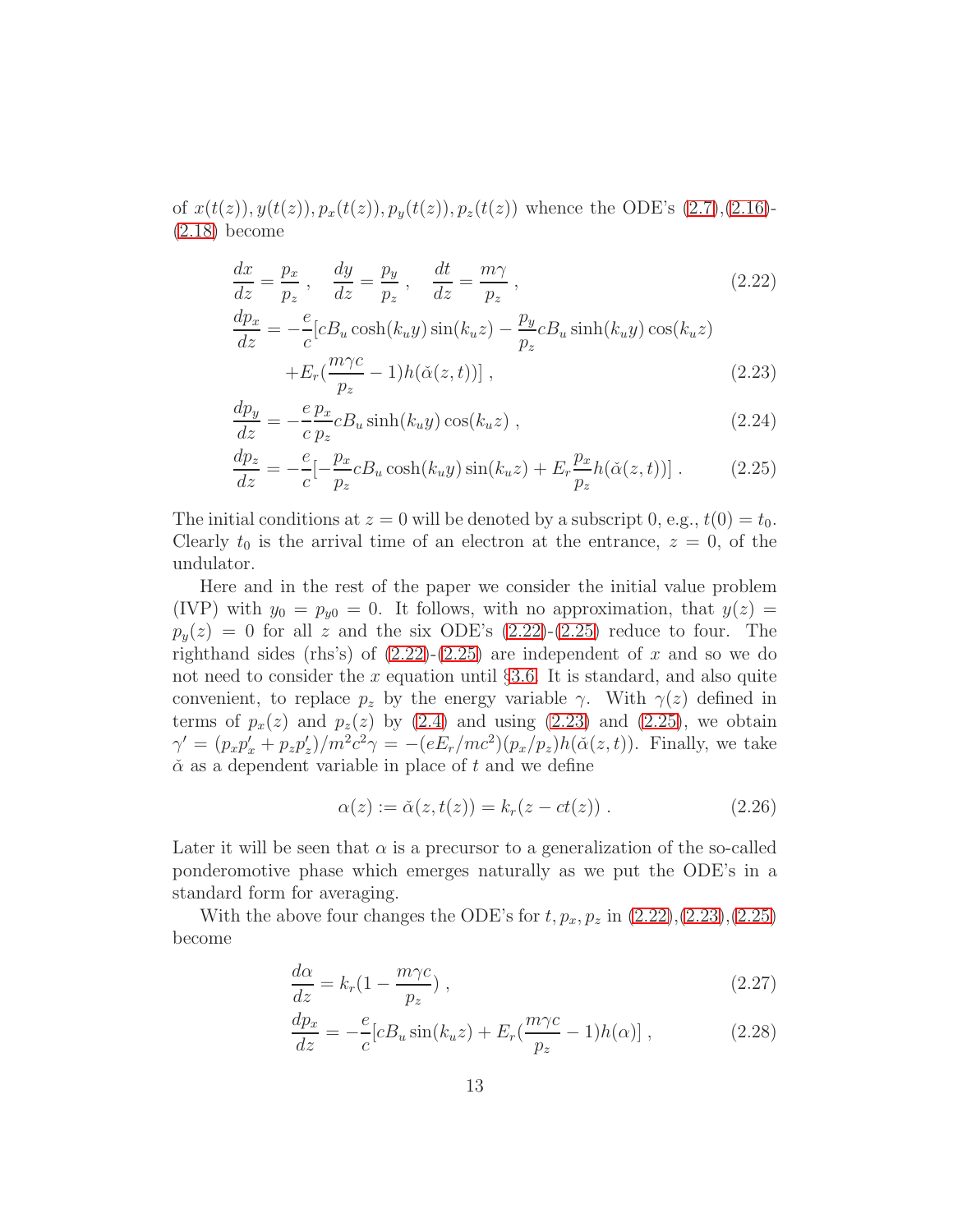$$
\frac{d\gamma}{dz} = -\frac{eE_r}{mc^2} \frac{p_x}{p_z} h(\alpha) ,\qquad (2.29)
$$

where the initial conditions are  $\alpha(0) = \alpha_0 := -k_rct_0, p_x(0) =: p_{x0}, \gamma(0) =: \gamma_0$ . Here  $p_z$  must be replaced by

<span id="page-13-1"></span>
$$
p_z = \sqrt{m^2 c^2 (\gamma^2 - 1) - p_x^2} \,, \tag{2.30}
$$

and it is easy to see that  $(2.27)-(2.29)$  $(2.27)-(2.29)$  are then self contained. From now on we restrict  $p_z$  to be positive:

<span id="page-13-3"></span>
$$
p_z > 0. \tag{2.31}
$$

Note that, by  $(2.27)$ ,  $\alpha$  is a strictly decreasing function whence, as one expects,  $z < c(t(z) - t_0)$ . It is also easy to check that

<span id="page-13-2"></span>
$$
\frac{p_x}{mcK} - \cos(k_u z) - \frac{E_r}{cB_u} \frac{k_u}{k_r} H(\alpha) ,
$$
\n(2.32)

is conserved along solutions of  $(2.27)-(2.29)$  $(2.27)-(2.29)$ . This conservation law is identical to  $(2.21)$  with  $y = 0$ . Recall that K was defined by  $(1.1)$ .

In summary, the solution of the IVP for  $(2.22)-(2.25)$  $(2.22)-(2.25)$  with  $y_0 = p_{y0} = 0$ , which entails  $y = p_y = 0$ , is given in terms of the solution of  $(2.27),(2.29)$  $(2.27),(2.29)$ , i.e., of

<span id="page-13-0"></span>
$$
\frac{d\alpha}{dz} = k_r (1 - \frac{m\gamma c}{p_z}), \quad \alpha(0) = \alpha_0 , \qquad (2.33)
$$

$$
\frac{d\gamma}{dz} = -\frac{eE_r}{mc^2} \frac{p_x}{p_z} h(\alpha) , \quad \gamma(0) = \gamma_0 , \qquad (2.34)
$$

with

<span id="page-13-4"></span>
$$
p_x = p_{x0} + mcK \left( \cos(k_u z) - 1 + \frac{E_r}{c B_u} \frac{k_u}{k_r} [H(\alpha) - H(\alpha_0)] \right), \quad (2.35)
$$

and  $p_z$  in [\(2.30\)](#page-13-1). To complete the solution of [\(2.22\)](#page-12-0)-[\(2.25\)](#page-12-0) it suffices to note that  $t(z)$  is determined from [\(2.26\)](#page-12-2) in terms of  $\alpha(z)$  and  $x(z)$  is determined from [\(2.22\)](#page-12-0) by integration.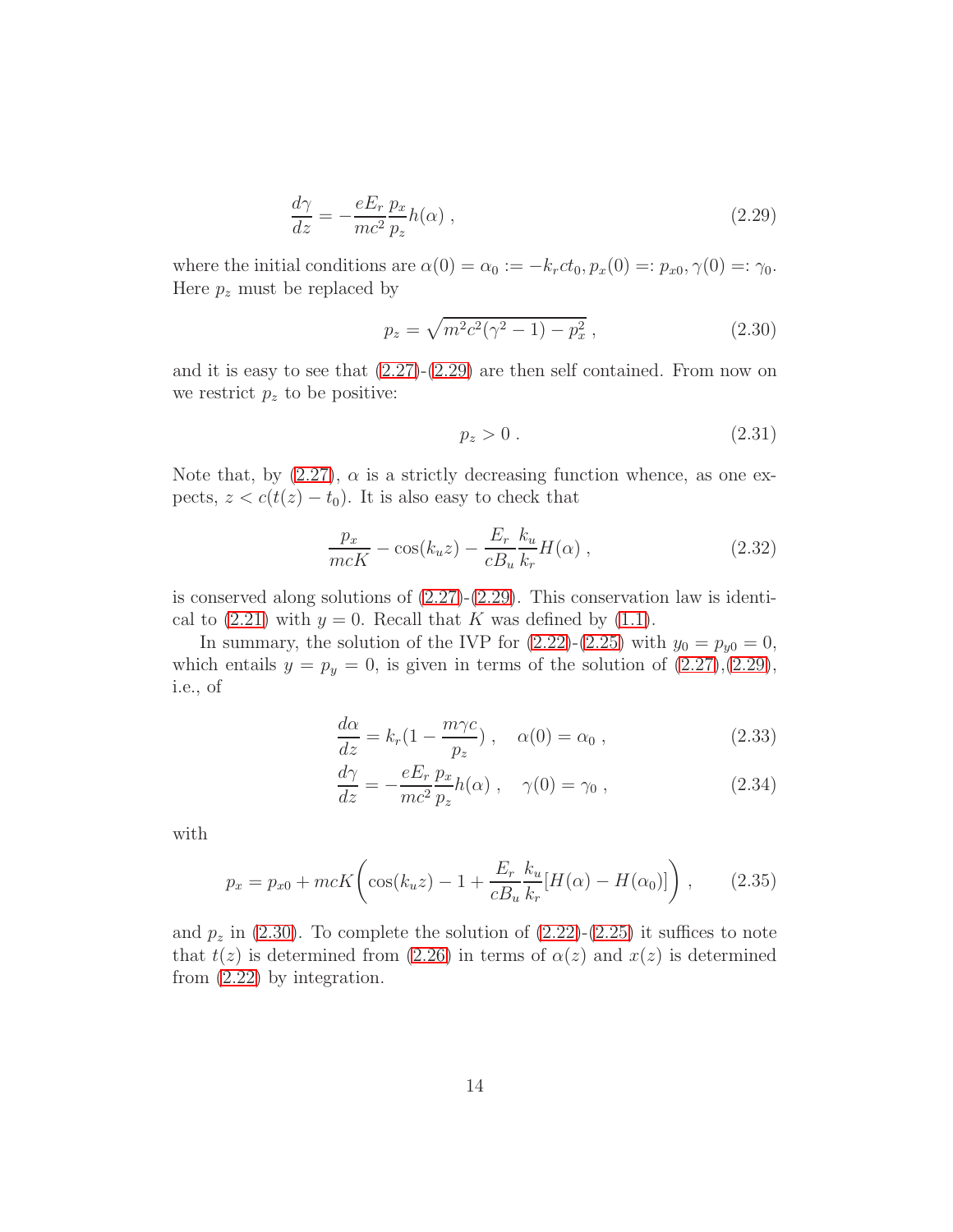### <span id="page-14-0"></span>2.3 Standard form for Method of Averaging

We begin by introducing the normalized energy deviation  $\eta$  and its  $O(1)$ counterpart  $\chi$  via

<span id="page-14-4"></span>
$$
\gamma = \gamma_c (1 + \eta) = \gamma_c (1 + \varepsilon \chi) , \qquad (2.36)
$$

as mentioned in the Introduction. Here  $\gamma_c$  is a characteristic value of  $\gamma$ , e.g., its mean and  $\varepsilon$  is a characteristic spread of  $\eta$  so that  $\chi$  becomes the new  $O(1)$  dependent variable replacing  $\gamma$  in [\(2.33\)](#page-13-0),[\(2.34\)](#page-13-0). We are interested in an asymptotic analysis for  $\gamma_c$  large and  $\eta$  small as in an X-Ray FEL. Here we determine a relation between  $\varepsilon$  and  $\gamma_c$  which leads to a standard form for the MoA and which will contain the FEL pendulum system at first order in the case of  $(2.15)$ .

As a first step we introduce new variables, in addition to  $\chi$ , as follows. From the conservation law in [\(2.32\)](#page-13-2) we anticipate that the order of magnitude of  $p_x$  will be  $mcK$ . In addition  $\beta_z := p_z/mc\gamma$  will be near 1 and so  $p_z \approx mc\gamma$ . Thus we define dimensionless momenta by

$$
p_x = mcKP_x , \quad p_z = mc\gamma P_z . \tag{2.37}
$$

Of course, by  $(2.31)$ ,

<span id="page-14-5"></span>
$$
P_z > 0 \tag{2.38}
$$

A natural scaling for z is

<span id="page-14-3"></span>
$$
z = \zeta / k_u \,, \tag{2.39}
$$

so that the undulator period is  $2\pi$  in  $\zeta$ . Abbreviating

<span id="page-14-2"></span>
$$
\theta_{aux}(\zeta) := \alpha(\zeta/k_u) \;, \tag{2.40}
$$

and with  $(1.2)$  the system  $(2.33),(2.34)$  $(2.33),(2.34)$  becomes

<span id="page-14-1"></span>
$$
\theta'_{aux} = K_r \gamma_c^2 (1 - \frac{1}{P_z}), \qquad (2.41)
$$

$$
\chi' = -K^2 \frac{\mathcal{E}}{\varepsilon \gamma_c^2} \frac{1}{1 + \varepsilon \chi} \frac{P_x}{P_z} h(\theta_{aux}), \qquad (2.42)
$$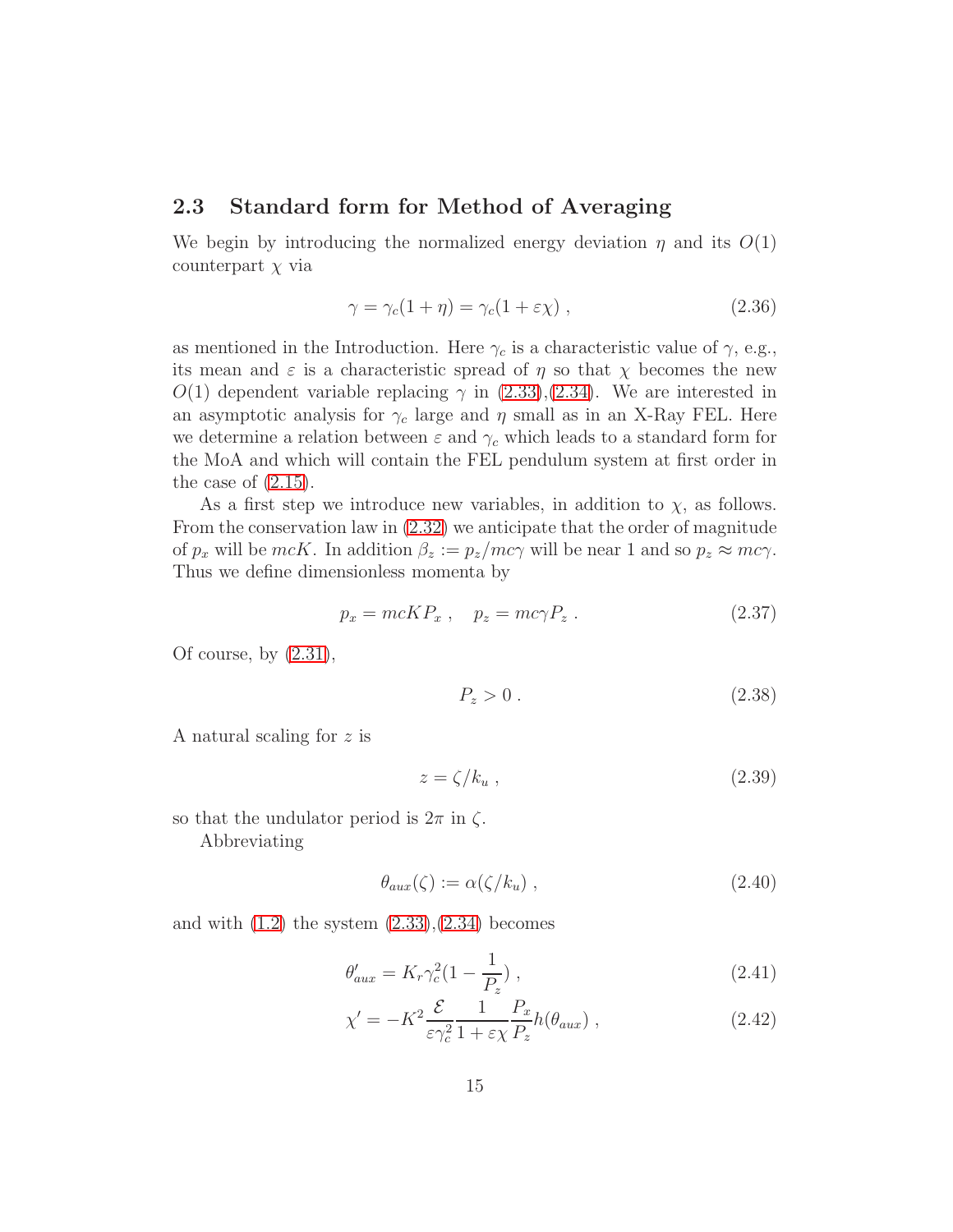where ' =  $d/d\zeta$  and  $\mathcal E$  is defined in [\(1.4\)](#page-73-6). The initial conditions are  $\theta_{aux}(0,\varepsilon)$  =  $\theta_0 := \alpha_0, \chi(0, \varepsilon) = \chi_0$ . Moreover  $P_z$  must be replaced, due to [\(2.30\)](#page-13-1), by

<span id="page-15-0"></span>
$$
P_z = \sqrt{1 - \frac{1}{\gamma^2} (1 + K^2 P_x^2)} \quad \text{with} \quad \gamma = \gamma_c (1 + \varepsilon \chi) , \quad (2.43)
$$

and  $P_x$  must be replaced, due to  $(2.35)$ , by

<span id="page-15-1"></span>
$$
P_x = \cos\zeta + \Delta P_{x0} + \frac{\mathcal{E}}{K_r \gamma_c^2} [H(\theta_{aux}) - H(\theta_0)], \qquad (2.44)
$$

where

$$
\Delta P_{x0} := P_{x0} - 1 \,, \quad P_{x0} := P_x(0) = \frac{p_{x0}}{mcK} \,. \tag{2.45}
$$

Since  $p_z > 0$  we have  $0 < P_z < 1$ . We note that most derivations of the FEL pendulum take  $\Delta P_{x0} = 0$ , see [\[2,](#page-97-1) [3,](#page-97-2) [4,](#page-97-3) [5\]](#page-97-4).

To expand  $P_z$  we need

$$
1 + K^2 P_x^2 = 1 + K^2 (\cos \zeta + \Delta P_{x0})^2
$$
  
+ 
$$
\frac{2K^2 \mathcal{E}}{K_r \gamma_c^2} (\cos \zeta + \Delta P_{x0}) (H(\theta_{aux}) - H(\theta_0)) + \frac{K^2 \mathcal{E}^2}{K_r^2 \gamma_c^4} (H(\theta_{aux}) - H(\theta_0))^2,
$$
  
(2.46)

and it is convenient to define

<span id="page-15-3"></span>
$$
q(\zeta) := 1 + K^2(\cos\zeta + \Delta P_{x0})^2 = \bar{q} + 2K^2\Delta P_{x0}\cos\zeta + \frac{K^2}{2}\cos 2\zeta , (2.47)
$$
  

$$
\bar{q} := 1 + \frac{1}{2}K^2 + K^2(\Delta P_{x0})^2 .
$$
 (2.48)

Clearly  $\bar{q}$  is the average of  $q(\zeta)$  over  $\zeta$ . Now  $P_x$  is  $O(1)$  so, by [\(2.43\)](#page-15-0),

<span id="page-15-2"></span>
$$
\frac{1}{P_z} = 1 + \frac{1 + K^2 P_x^2}{2\gamma_c^2 (1 + \varepsilon \chi)^2} + O(\frac{1}{\gamma_c^4})
$$
\n
$$
= 1 + \frac{q(\zeta)}{2\gamma_c^2} (1 - 2\varepsilon \chi + O(\varepsilon^2)) + O(\frac{1}{\gamma_c^4})
$$
\n
$$
= 1 + \frac{q(\zeta)}{2\gamma_c^2} (1 - 2\varepsilon \chi) + O(\frac{1}{\gamma_c^4}) + O(\frac{\varepsilon^2}{\gamma_c^2}). \tag{2.49}
$$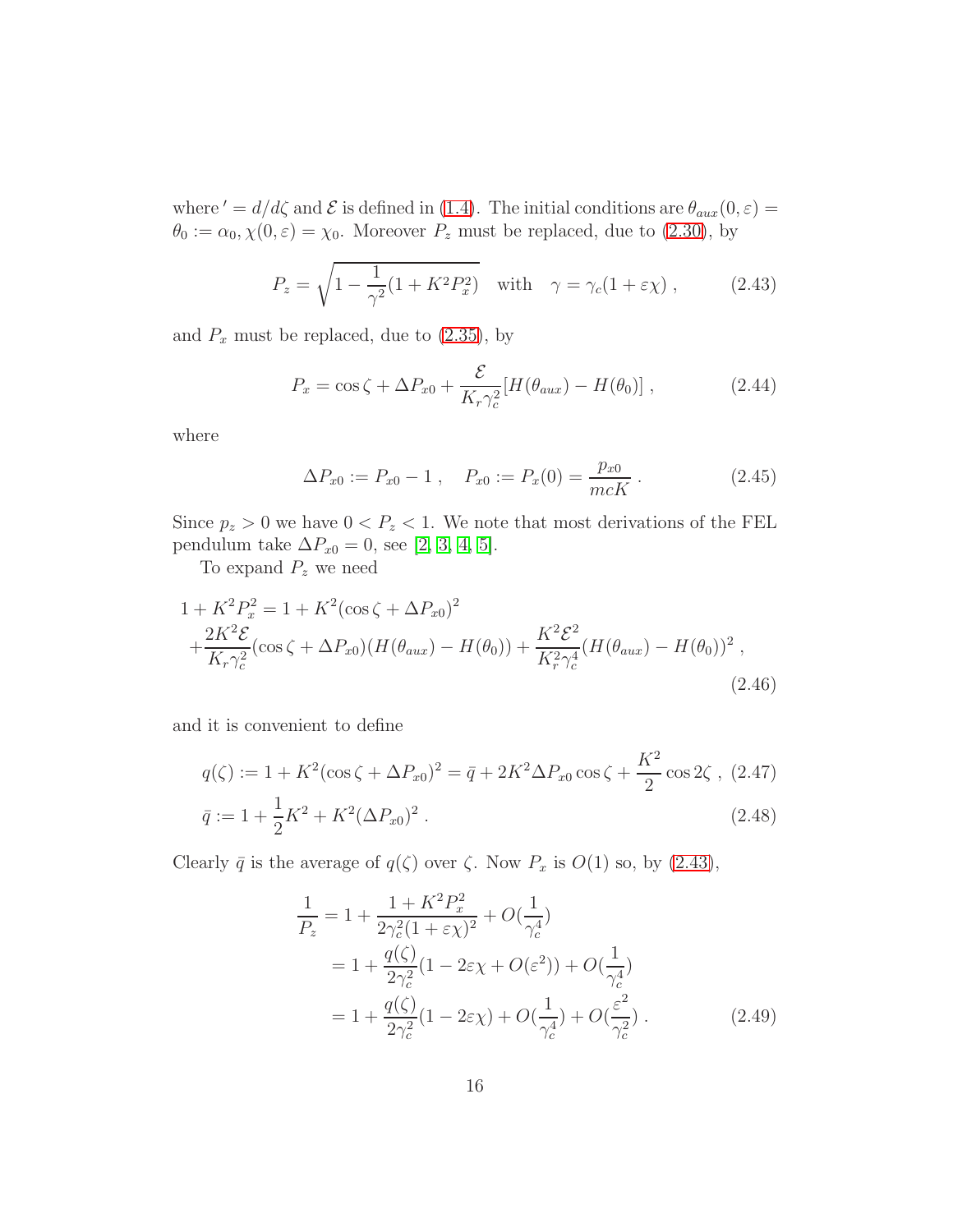Thus using  $(2.44)$  and  $(2.49)$ , eq.'s  $(2.41)$  and  $(2.42)$  become

<span id="page-16-1"></span>
$$
\theta'_{aux} = -\frac{K_r q(\zeta)}{2} + \varepsilon K_r q(\zeta) \chi + O(\frac{1}{\gamma_c^2}) + O(\varepsilon^2) ,\qquad (2.50)
$$

$$
\chi' = -K^2 \frac{\mathcal{E}}{\varepsilon \gamma_c^2} (\cos \zeta + \Delta P_{x0}) h(\theta_{aux}) + O(1/\gamma_c^2) + O(1/\varepsilon \gamma_c^4) \ . \tag{2.51}
$$

To transform [\(2.50\)](#page-16-1),[\(2.51\)](#page-16-1) into a standard form for the MoA we need to introduce dependent variables that are slowly varying. We anticipate that  $\chi$ will be slowly varying, i.e.,  $\frac{\varepsilon}{\varepsilon \gamma_c^2}$  will be small. To remove the  $O(1)$  in  $(2.50)$ we define

<span id="page-16-3"></span>
$$
\theta := \theta_{aux} + Q(\zeta) \tag{2.52}
$$

where

<span id="page-16-4"></span>
$$
Q(\zeta) := \zeta + \Upsilon_0 \sin \zeta + \Upsilon_1 \sin 2\zeta , \qquad (2.53)
$$

$$
\Upsilon_0 := \frac{2K^2 \Delta P_{x0}}{\bar{q}}, \quad \Upsilon_1 := \frac{K^2}{4\bar{q}}.
$$
 (2.54)

Note that  $\Upsilon_0$  and  $\Upsilon_1$  depend only on K and  $\Delta P_{x0}$  and that

$$
Q'(\zeta) = \frac{K_r q(\zeta)}{2} \,. \tag{2.55}
$$

Thus the system  $(2.50),(2.51)$  $(2.50),(2.51)$  becomes

<span id="page-16-0"></span>
$$
\theta' = \varepsilon K_r q(\zeta) \chi + O(1/\gamma_c^2) + O(\varepsilon^2) , \qquad (2.56)
$$

$$
\chi' = -K^2 \frac{\mathcal{E}}{\varepsilon \gamma_c^2} (\cos \zeta + \Delta P_{x0}) h(\theta - Q(\zeta)) + O(1/\gamma_c^2) + O(1/\varepsilon \gamma_c^4) \tag{2.57}
$$

The initial conditions are  $\theta(0, \varepsilon) = \theta_0$ ,  $\chi(0, \varepsilon) = \chi_0$ . To obtain a system where  $\theta$  and  $\chi$  interact with each other in first-order averaging we must balance the  $O(\varepsilon)$  term in [\(2.56\)](#page-16-0) with the  $O(\mathcal{E}/\varepsilon\gamma_c^2)$  in [\(2.57\)](#page-16-0). In this spirit we relate  $\varepsilon$ and  $\gamma_c$  by choosing

$$
\varepsilon = \frac{\mathcal{E}}{\varepsilon \gamma_c^2} \,, \tag{2.58}
$$

and so we obtain [\(1.5\)](#page-73-2). It is this balance that will lead to the FEL pendulum equations in §[3.](#page-79-0) This is the distinguished case mentioned in the Introduction and the system  $(2.56),(2.57)$  $(2.56),(2.57)$  can be written

<span id="page-16-2"></span>
$$
\theta' = \varepsilon K_r q(\zeta) \chi + O(\varepsilon^2) \tag{2.59}
$$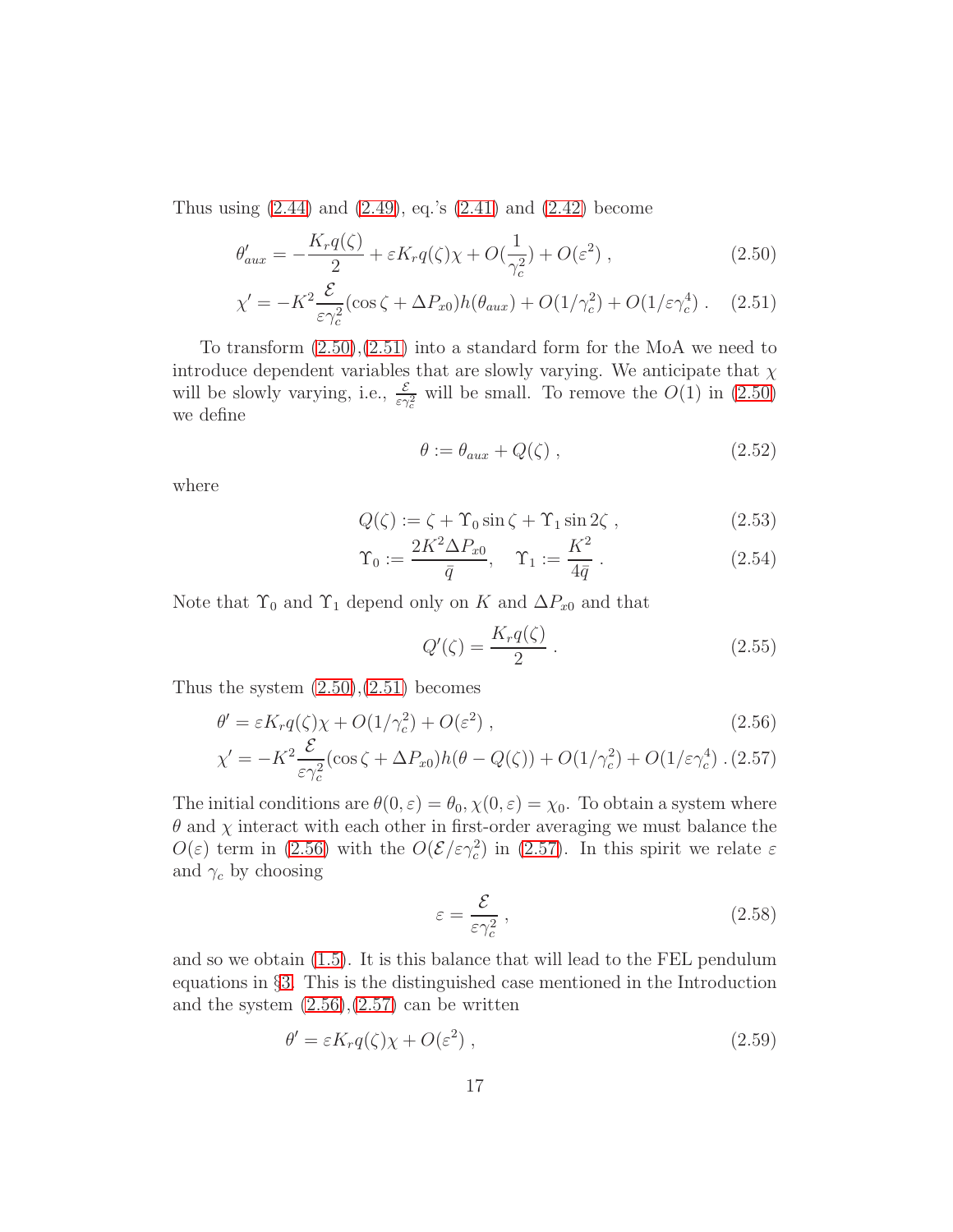$$
\chi' = -\varepsilon K^2 (\cos \zeta + \Delta P_{x0}) h(\theta - Q(\zeta)) + O(\varepsilon^2) , \qquad (2.60)
$$

which are now in standard form. Up to this point  $K_r$  has not been fixed but now it is convenient to take

<span id="page-17-1"></span>
$$
K_r = 2/\bar{q} \,,\tag{2.61}
$$

which we do from now on. Using  $(2.48)$ ,  $(2.61)$  is identical to  $(1.3)$ . Furthermore in the monochromatic case of  $(2.15)$  and  $\S3$ , we will see that, with  $(2.61)$ , the primary resonance appears at  $\nu = 1$ .

With [\(2.61\)](#page-17-1) the ODE's [\(2.59\)](#page-16-2), [\(2.60\)](#page-16-2) become

<span id="page-17-0"></span>
$$
\theta' = \varepsilon \frac{2q(\zeta)}{\bar{q}} \chi + O(\varepsilon^2) \;, \tag{2.62}
$$

$$
\chi' = -\varepsilon K^2 (\cos \zeta + \Delta P_{x0}) h(\theta - Q(\zeta)) + O(\varepsilon^2) . \qquad (2.63)
$$

We now relate  $\theta$  to the so-called ponderomotive phase. We have, from  $(2.26),(2.40), (2.52)$  $(2.26),(2.40), (2.52)$  $(2.26),(2.40), (2.52)$  $(2.26),(2.40), (2.52)$  $(2.26),(2.40), (2.52)$  and  $(2.53),$ 

<span id="page-17-2"></span>
$$
\theta(\zeta,\varepsilon) = \frac{k_r}{k_u} (\zeta - k_u ct(\zeta/k_u)) + [\zeta + \Upsilon_0 \sin \zeta + \Upsilon_1 \sin 2\zeta]. \tag{2.64}
$$

Using  $(2.39)$  and  $(2.64)$  we obtain

$$
\theta(k_u z, \varepsilon) = k_r (z - ct(z)) + k_u z + \Upsilon_0 \sin k_u z + \Upsilon_1 \sin(2k_u z) . \tag{2.65}
$$

For  $\Delta P_{x0} = 0$  the variable  $\theta$  is the so-called ponderomotive phase, i.e.,

$$
\theta(k_u z, \varepsilon) = (k_u + k_r)z - k_r ct(z) + \Upsilon_1 \sin(2k_u z) , \qquad (2.66)
$$

where, for  $\Delta P_{x0} = 0$ ,

$$
\Upsilon_1 = \frac{k_r K^2}{8k_u \gamma_c^2} = \frac{K_r K^2}{8} = \frac{K^2}{4\bar{q}} = \frac{K^2}{4 + 2K^2} \,. \tag{2.67}
$$

Thus in our context the ponderomotive phase arises naturally in the process of finding the distinguished relation between  $\varepsilon$  and  $\gamma_c$  and transforming to slowly varying coordinates. In standard treatments it is introduced heuristically to maximize energy transfer.

To make the  $O(\varepsilon^2)$  terms in  $(2.62),(2.63)$  $(2.62),(2.63)$  explicit we first rewrite  $(2.41),(2.42)$  $(2.41),(2.42)$ in terms of  $\varepsilon$ , K and  $\mathcal E$  as

<span id="page-17-3"></span>
$$
\theta'_{aux} = \frac{2\mathcal{E}}{\bar{q}\varepsilon^2} (1 - \frac{1}{P_z}),
$$
\n(2.68)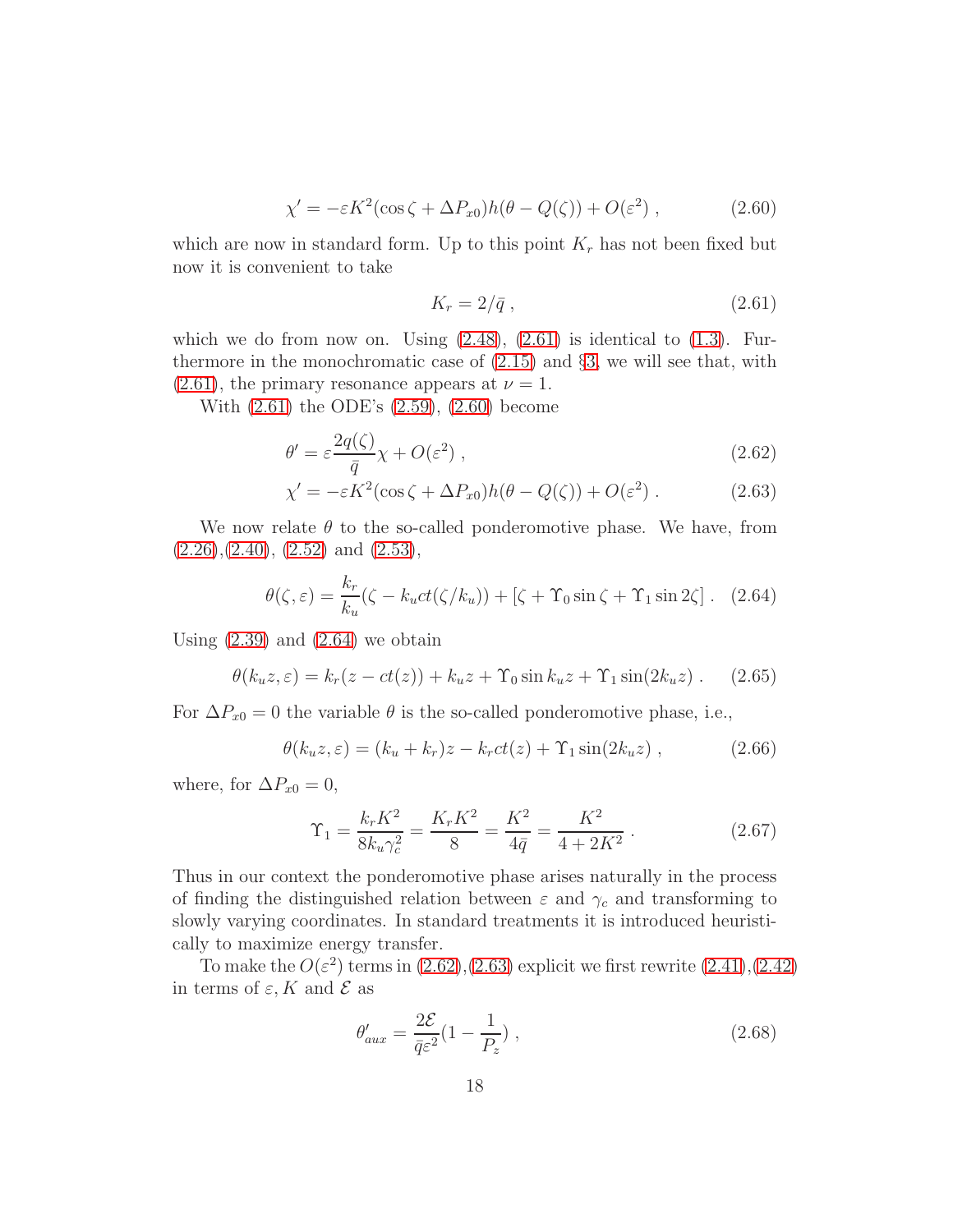$$
\chi' = -K^2 \varepsilon \frac{1}{1 + \varepsilon \chi} \frac{P_x}{P_z} h(\theta_{aux}), \qquad (2.69)
$$

where

<span id="page-18-2"></span>
$$
P_z^2 = 1 - \frac{\varepsilon^2}{\mathcal{E}} (1 + \varepsilon \chi)^{-2} (1 + K^2 P_x^2) , \qquad (2.70)
$$

$$
P_x = \cos\zeta + \Delta P_{x0} + \frac{\varepsilon^2 \bar{q}}{2} [H(\theta_{aux}) - H(\theta_0)]. \qquad (2.71)
$$

The initial conditions are  $\theta_{aux}(0,\varepsilon) = \theta_0, \chi(0,\varepsilon) = \chi_0$ . Under  $(2.52),(2.61)$  $(2.52),(2.61)$ , the system becomes [\(2.68\)](#page-17-3),[\(2.69\)](#page-17-3) becomes

<span id="page-18-0"></span>
$$
\theta' = \frac{2\mathcal{E}}{\varepsilon^2 \bar{q}} (1 - \frac{1}{P_z}) + \frac{q(\zeta)}{\bar{q}} ,\qquad (2.72)
$$

$$
\chi' = -\varepsilon K^2 \frac{1}{1 + \varepsilon \chi} \frac{P_x}{P_z} h(\theta - Q(\zeta)), \qquad (2.73)
$$

where

<span id="page-18-5"></span>
$$
P_x = \cos\zeta + \Delta P_{x0} + \frac{\varepsilon^2 \bar{q}}{2} [H(\theta - Q(\zeta)) - H(\theta_0)]. \qquad (2.74)
$$

The  $O(\varepsilon^2)$  terms in  $(2.62)$ ,  $(2.63)$  can now be determined by comparison with  $(2.72),(2.73)$  $(2.72),(2.73)$  $(2.72),(2.73)$ . We will do this in the monochromatic case of §[3.](#page-79-0) Remarks:

(1) Note that, by [\(1.4\)](#page-73-6),[\(1.5\)](#page-73-2),  $\gamma_c = \sqrt{\mathcal{E}}/\varepsilon$ , in particular  $\gamma_c > 0$  and, by  $(2.36),$  $(2.36),$ 

<span id="page-18-1"></span>
$$
\gamma = \gamma_c (1 + \varepsilon \chi) = \sqrt{\mathcal{E}} (\frac{1}{\varepsilon} + \chi) . \tag{2.75}
$$

Since, by [\(2.31\)](#page-13-3), we have the restriction  $\gamma > 1$  we also have, by [\(2.75\)](#page-18-1),

<span id="page-18-3"></span>
$$
1 + \varepsilon \chi > 0. \tag{2.76}
$$

Because, by [\(2.38\)](#page-14-5),  $P_z > 0$ , Eq. [\(2.70\)](#page-18-2) gives  $\frac{\varepsilon}{\sqrt{\varepsilon}}$  $\sqrt{1+K^2P_x^2} < |1+\varepsilon\chi|$ and [\(2.76\)](#page-18-3) gives

<span id="page-18-4"></span>
$$
\chi > -\frac{1}{\varepsilon} + \frac{1}{\sqrt{\mathcal{E}}} \sqrt{1 + K^2 P_x^2} \,. \tag{2.77}
$$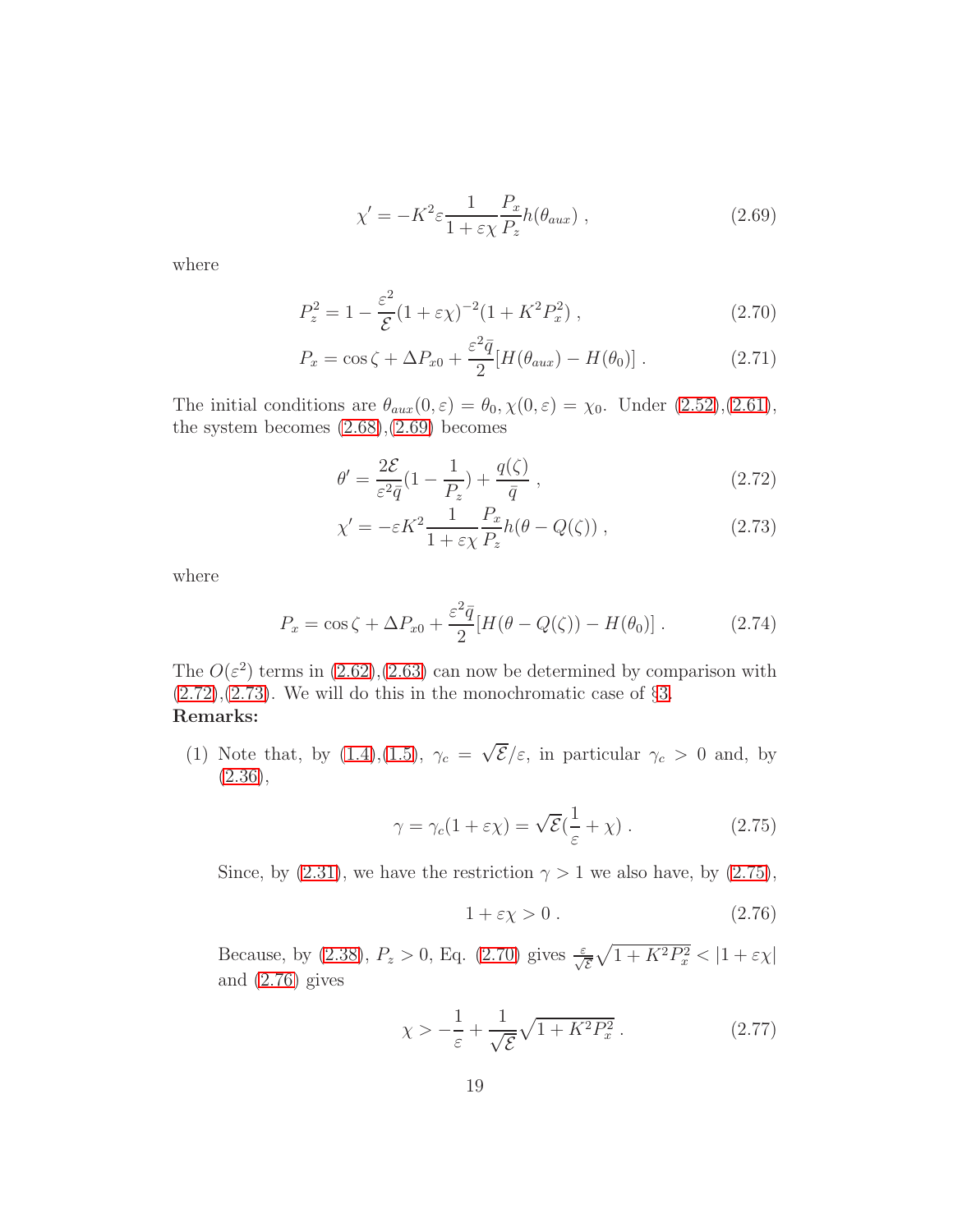Note that [\(2.77\)](#page-18-4) defines our maximal domain of points  $(\theta, \chi, \zeta)$ , in particular it entails  $(2.38)$ , $(2.76)$ . We will in §[3.1](#page-20-0) further restrict this domain.

Of course always  $\gamma \ge 1$  and, in fact, in applications  $\gamma_c, \gamma \gg 1$ . However for our purposes it is convenient to base our work on the maximal domain [\(2.77\)](#page-18-4).

- (2) The transformation to the slowly varying  $\theta$  in [\(2.52\)](#page-16-3) works nicely because  $\zeta$  (equivalently z) is the independent variable. If we had stayed with  $t$  as the independent variable this step wouldn't work.
- $(3)$  Equations  $(2.62)$ , $(2.63)$  are in the standard form for the MoA. However we did not prove that the  $O(\varepsilon^2)$  are actually bounded by an  $\varepsilon$ independent constant times  $\varepsilon^2$ . In the monochromatic case in §[3](#page-79-0) we will show that the two  $O(\varepsilon^2)$  terms are truly bounded by  $C\varepsilon^2$  on an appropriate domain for appropriate constants C.
- (4) For the results of this paper the normalized field strength  $\mathcal E$  cannot be too big (or  $\varepsilon$  won't be small) and it cannot be too small or another distinguished case will come into play. Of course for a seeded FEL,  $\mathcal E$ will be set by the seeding field. In Appendix [H](#page-91-0) we present two very crude bounds that have some relevance to the beginning stages of a High Gain FEL. Here we simply note that for  $\mathcal{E} = 1000$ ,  $\varepsilon$  is approximately 0.001.

In an early approach to this problem we built a normal form analysis assuming  $\mathcal E$  small, so that the radiation field was a small perturbation of the undulator motion. We thus considered  $\mathcal E$  as a small parameter in addition to  $1/\gamma_c$ . This led to another distinguished case, which also had a resonant structure but with a different pendulum type behavior. Later we realized that  $\mathcal E$  is not necessarily small for cases of interest and we were led to the current case of [\(1.5\)](#page-73-2).

(5) As will become clear in §[3](#page-79-0) the normal form for [\(2.62\)](#page-17-0) is  $\theta' = \varepsilon 2\chi$ . The normal form of  $(2.63)$  depends on h. In the monochromatic case  $h(\theta-Q(\zeta))=\cos(\nu[\theta-Q(\zeta)])$  and the nonresonant, resonant and nearto-resonant structure will appear as  $\nu$  varies. In particular the primary resonance will appear at  $\nu = 1$ . However it is curious that if

$$
h(\alpha) = \int_{-\infty}^{\infty} \tilde{h}(\xi) \exp(-i\xi\alpha) d\xi , \qquad (2.78)
$$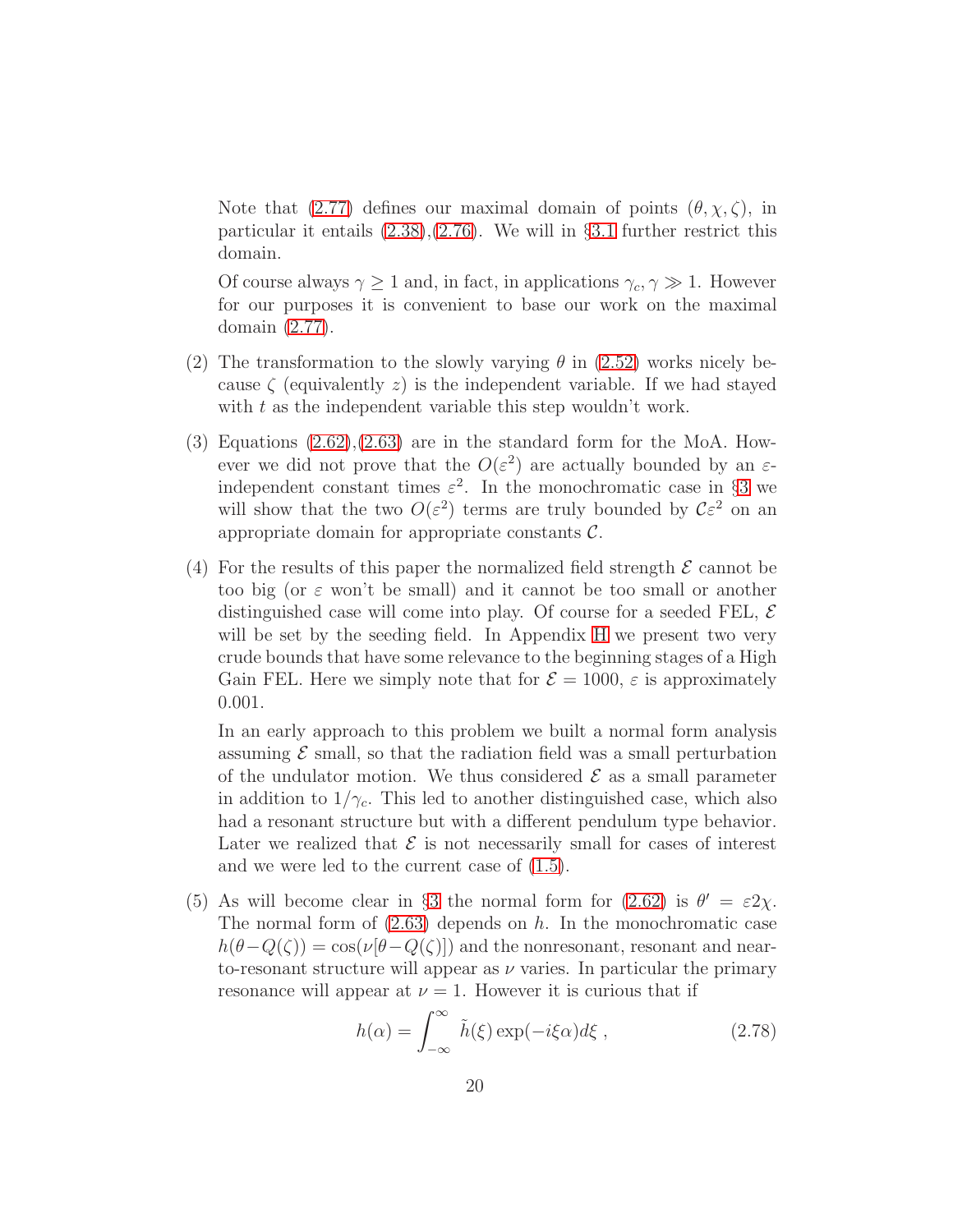with  $\tilde{h}(\xi)$  smooth and localized near  $\xi = \pm 1$  the resonance effect is washed out in first-order averaging. We will explore this briefly in §[5.](#page-86-0) We are studying the consequence of this in the collective case.

## 3 Special Planar Undulator Model and averaging theorems

We have the planar undulator in a standard form for the MoA in [\(2.62\)](#page-17-0),[\(2.63\)](#page-17-0) where the  $O(\varepsilon^2)$  terms can be determined from  $(2.72),(2.73)$  $(2.72),(2.73)$ . We now specialize to a monochromatic radiation traveling wave, write the system in Fourier form, discuss resonance as a normal form phenomenon, develop the NR and NtoR normal forms and state two theorems giving precise bounds on the normal form approximations. Thus from now on the radiation field in [\(2.13\)](#page-79-1) is monochromatic, i.e., h, H have the form  $(2.15)$  with  $\nu \geq 1/2$ .

## <span id="page-20-0"></span>3.1 The basic ODE's for the monochromatic radiation field

In this section we introduce the notation which will allow us to state and prove our three propositions and two theorems. With [\(2.15\)](#page-10-0),[\(2.70\)](#page-18-2), [\(2.74\)](#page-18-5) we show the dependencies of  $P_x$  and  $P_z$  on  $(\theta, \chi, \zeta, \varepsilon, \nu)$  by the replacement

$$
P_x = \Pi_x , \qquad P_z = \Pi_z , \qquad (3.1)
$$

where

$$
\Pi_x(\theta,\zeta,\varepsilon,\nu) := \cos\zeta + \Delta P_{x0} + \frac{\varepsilon^2 \bar{q}}{2\nu} [\sin(\nu[\theta - Q(\zeta)]) - \sin(\nu\theta_0)], \quad (3.2)
$$

$$
\Pi_z(\theta, \chi, \zeta, \varepsilon, \nu) := \sqrt{1 - \frac{\varepsilon^2}{\mathcal{E}} (1 + \varepsilon \chi)^{-2} (1 + K^2 \Pi_x^2(\theta, \zeta, \varepsilon, \nu))}.
$$
 (3.3)

Note that, by [\(2.77\)](#page-18-4),[\(3.1\)](#page-79-2),

$$
\chi > -\frac{1}{\varepsilon} + \frac{1}{\sqrt{\mathcal{E}}} \sqrt{1 + K^2 \Pi_x^2(\theta, \zeta, \varepsilon, \nu)}.
$$
 (3.4)

From now on, we restrict  $\varepsilon$  to a finite interval  $(0, \varepsilon_0]$ . We are of course interested in  $\varepsilon$  small, i.e.,  $0 < \varepsilon \ll 1$ , and so, without loss of generality, we take

$$
0 < \varepsilon \le \varepsilon_0 \;, \quad 0 < \varepsilon_0 \le 1 \;.
$$
\n(3.5)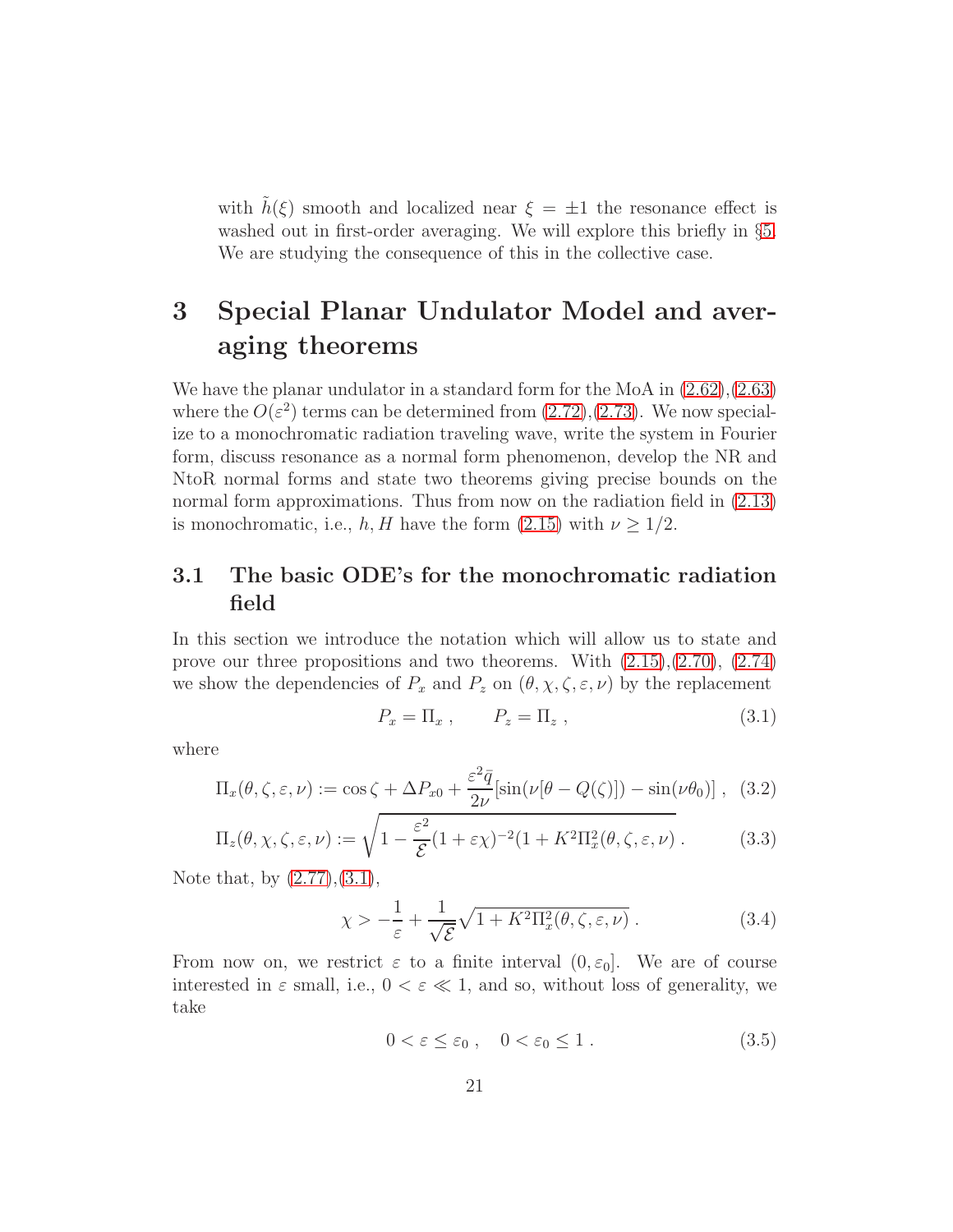Using [\(3.4\)](#page-79-3),[\(3.5\)](#page-79-4) we define the open set  $\mathcal{D}(\varepsilon, \nu)$ , for  $0 < \varepsilon \leq \varepsilon_0, \nu \geq 1/2$ , by

$$
\mathcal{D}(\varepsilon,\nu) := \{(\theta,\chi,\zeta) \in \mathbb{R}^3 : \chi > -\frac{1}{\varepsilon} + \frac{1}{\sqrt{\varepsilon}}\sqrt{1 + K^2 \Pi_x^2(\theta,\zeta,\varepsilon,\nu)}\}, (3.6)
$$

which is our maximal domain in extended phase space. Accordingly we define the domain of  $\Pi_x$  to be  $\{(\theta, \zeta, \varepsilon, \nu) \in \mathbb{R}^4 : 0 < \varepsilon \leq \varepsilon_0, \nu \geq 1/2\}$  and the domain of  $\Pi_z$  to be  $\{(\theta, \chi, \zeta, \varepsilon, \nu) \in (\mathcal{D}(\varepsilon, \nu) \times \mathbb{R}^2) : 0 < \varepsilon \leq \varepsilon_0, \nu \geq 1/2\}.$ It is easy to check that on the domain of  $\Pi_z$  the argument of the square root in [\(3.3\)](#page-79-5) is positive and, for  $(\theta, \chi, \zeta) \in \mathcal{D}(\varepsilon, \nu)$ , we have [\(2.76\)](#page-18-3) and

$$
0 < \Pi_z(\theta, \chi, \zeta, \varepsilon, \nu) < 1 \tag{3.7}
$$

Moreover with  $(2.15)$  the ODE's  $(2.72),(2.73)$  $(2.72),(2.73)$  become

$$
\theta' = \frac{2\mathcal{E}}{\varepsilon^2 \bar{q}} \left( 1 - \frac{1}{\Pi_z(\theta, \chi, \zeta, \varepsilon, \nu)} \right) + \frac{q(\zeta)}{\bar{q}}, \qquad (3.8)
$$

$$
\chi' = -\varepsilon K^2 \frac{1}{1 + \varepsilon \chi} \frac{\Pi_x(\theta, \zeta, \varepsilon, \nu)}{\Pi_z(\theta, \chi, \zeta, \varepsilon, \nu)} \cos(\nu[\theta - Q(\zeta)]) , \qquad (3.9)
$$

where q and Q are defined in  $(2.47),(2.53)$  $(2.47),(2.53)$ . Of course the initial conditions are  $\theta(0,\varepsilon) = \theta_0, \chi(0,\varepsilon) = \chi_0$ .

As suggested by  $(2.62)$ ,  $(2.63)$  we now write  $(3.8)$ , $(3.9)$  as

$$
\theta' = \varepsilon f_1(\chi, \zeta) + \varepsilon^2 g_1(\theta, \chi, \zeta; \varepsilon, \nu) , \qquad (3.10)
$$

$$
\chi' = \varepsilon f_2(\theta, \zeta; \nu) + \varepsilon^2 g_2(\theta, \chi, \zeta; \varepsilon, \nu) , \qquad (3.11)
$$

where  $f_1, f_2$  are given by

$$
f_1(\chi,\zeta) := \frac{2q(\zeta)\chi}{\bar{q}}\,,\tag{3.12}
$$

$$
f_2(\theta,\zeta;\nu) := -K^2(\cos\zeta + \Delta P_{x0})\cos(\nu[\theta - Q(\zeta)]), \qquad (3.13)
$$

so that  $g_1, g_2$  are given by

$$
\varepsilon^{2} g_{1}(\theta, \chi, \zeta; \varepsilon, \nu) := \frac{2\mathcal{E}}{\varepsilon^{2} \bar{q}} \left(1 - \frac{1}{\Pi_{z}(\theta, \chi, \zeta, \varepsilon, \nu)}\right) + \frac{q(\zeta)}{\bar{q}} \left(1 - 2\varepsilon\chi\right), \quad (3.14)
$$
  

$$
\varepsilon^{2} g_{2}(\theta, \chi, \zeta; \varepsilon, \nu) := \varepsilon K^{2} \cos(\nu[\theta - Q(\zeta)]) [\cos \zeta + \Delta P_{x0} - \frac{1}{1 + \varepsilon\chi} \frac{\Pi_{x}(\theta, \zeta, \varepsilon, \nu)}{\Pi_{z}(\theta, \chi, \zeta, \varepsilon, \nu)}]. \tag{3.15}
$$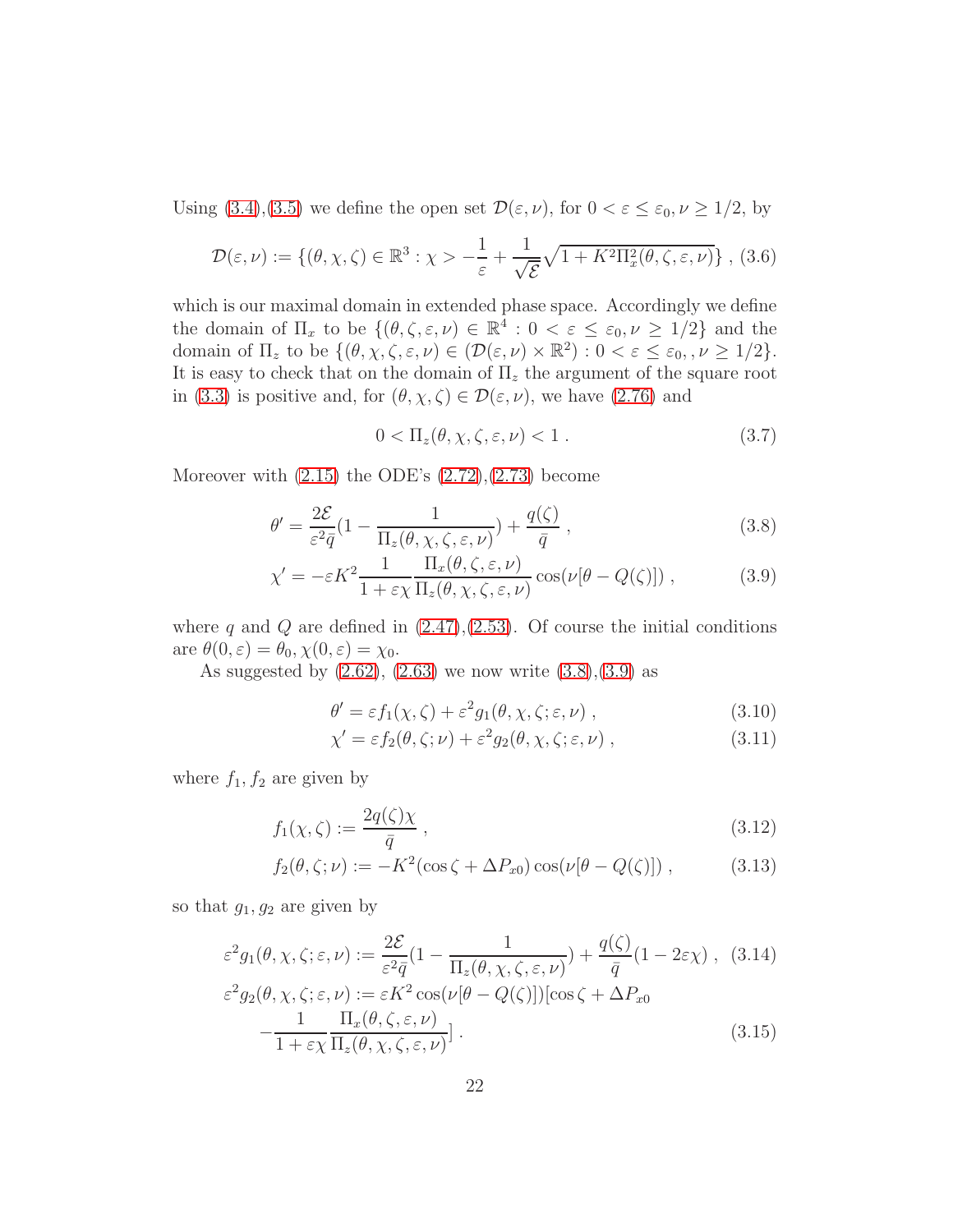The ODE's  $(3.8),(3.9)$  $(3.8),(3.9)$  and their equivalent form,  $(3.10),(3.11)$  $(3.10),(3.11)$ , will be the subject of Theorem [1,](#page-42-0) i.e., the averaging theorem for the NR case (see also Definition [1](#page-25-0) in §[3.2\)](#page-23-0). They will also be the basis for the NtoR case.

We need an appropriate domain for the vector field in  $(3.10),(3.11)$  $(3.10),(3.11)$  when it comes to averaging theorems. There are two types of singularities in  $(3.10), (3.11)$  $(3.10), (3.11)$  $(3.10), (3.11)$ . The first involves the  $\varepsilon$  dependence of  $g_1, g_2$  as  $\varepsilon \to 0^+$ . On the surface it appears that the first term on the rhs of  $(3.14)$  is  $O(1/\varepsilon^2)$ , however it is  $O(1)$ . In fact, when combined with the second term the rhs is  $O(\varepsilon^2)$  so that  $g_1$  is  $O(1)$ . Similarly,  $g_2$  appears to be  $O(1/\varepsilon)$ , however again there is a cancellation so that  $g_2 = O(1)$ . This should not come as a surprise since the construction of the distinguished case (see the remarks before [\(2.59\)](#page-16-2)) Proposition 1 makes this precise by finding the limits of  $g_1, g_2$ as  $\varepsilon \to 0+$ . Thus the  $\varepsilon = 0$  singularity is removable. There are also singularities for  $\Pi_z = 0, \varepsilon \chi = -1$  which are not removable. This is reflected in the fact that even though  $f_1, f_2$  are nice,  $g_1, g_2$  have these singularities. However these singularities are excluded from our maximal domain  $\mathcal{D}(\varepsilon,\nu)$  (see  $(2.76),(3.7))$  $(2.76),(3.7))$  $(2.76),(3.7))$  $(2.76),(3.7))$  and so the vector field in  $(3.10),(3.11)$  $(3.10),(3.11)$  is of class  $C^{\infty}$  on  $\mathcal{D}(\varepsilon,\nu)$ for  $0 < \varepsilon \leq \varepsilon_0 \leq 1, \nu \geq 1/2$ . Nevertheless since  $\mathcal{D}(\varepsilon, \nu)$  is dependent on  $\varepsilon$ it is inconvenient to use it in an averaging theorem. Thus we now restrict  $\mathcal{D}(\varepsilon,\nu)$  to an  $\varepsilon$ -independent domain  $W(\varepsilon_0)\times\mathbb{R}$ .

To motivate W we note that, by [\(3.2\)](#page-79-5) and since  $\nu \geq 1/2$ ,

$$
|\Pi_x(\theta,\zeta,\varepsilon,\nu)| \le \Pi_{x,ub}(\varepsilon) , \qquad (3.16)
$$

where

$$
\Pi_{x,ub}(\varepsilon) := 1 + |\Delta P_{x0}| + 2\varepsilon^2 \bar{q} \ . \tag{3.17}
$$

Clearly, by [\(3.16\)](#page-81-1),[\(3.17\)](#page-81-2),

$$
-\frac{1}{\varepsilon} + \frac{1}{\sqrt{\varepsilon}} \sqrt{1 + K^2 \Pi_x^2(\theta, \zeta, \varepsilon, \nu)} \le -\frac{1}{\varepsilon} + \frac{1}{\sqrt{\varepsilon}} \sqrt{1 + K^2 \Pi_{x,ub}^2(\varepsilon)}
$$
  

$$
\le -\frac{1}{\varepsilon_0} + \frac{1}{\sqrt{\varepsilon}} \sqrt{1 + K^2 \Pi_{x,ub}^2(\varepsilon_0)},
$$
(3.18)

whence, by [\(3.6\)](#page-79-6), we can "shrink" the maximal domain  $\mathcal{D}(\varepsilon,\nu)$  to the  $\varepsilon$ independent domain  $W(\varepsilon_0) \times \mathbb{R}$  where

$$
W(\varepsilon) := \mathbb{R} \times (\chi_{lb}(\varepsilon), \infty) , \qquad (3.19)
$$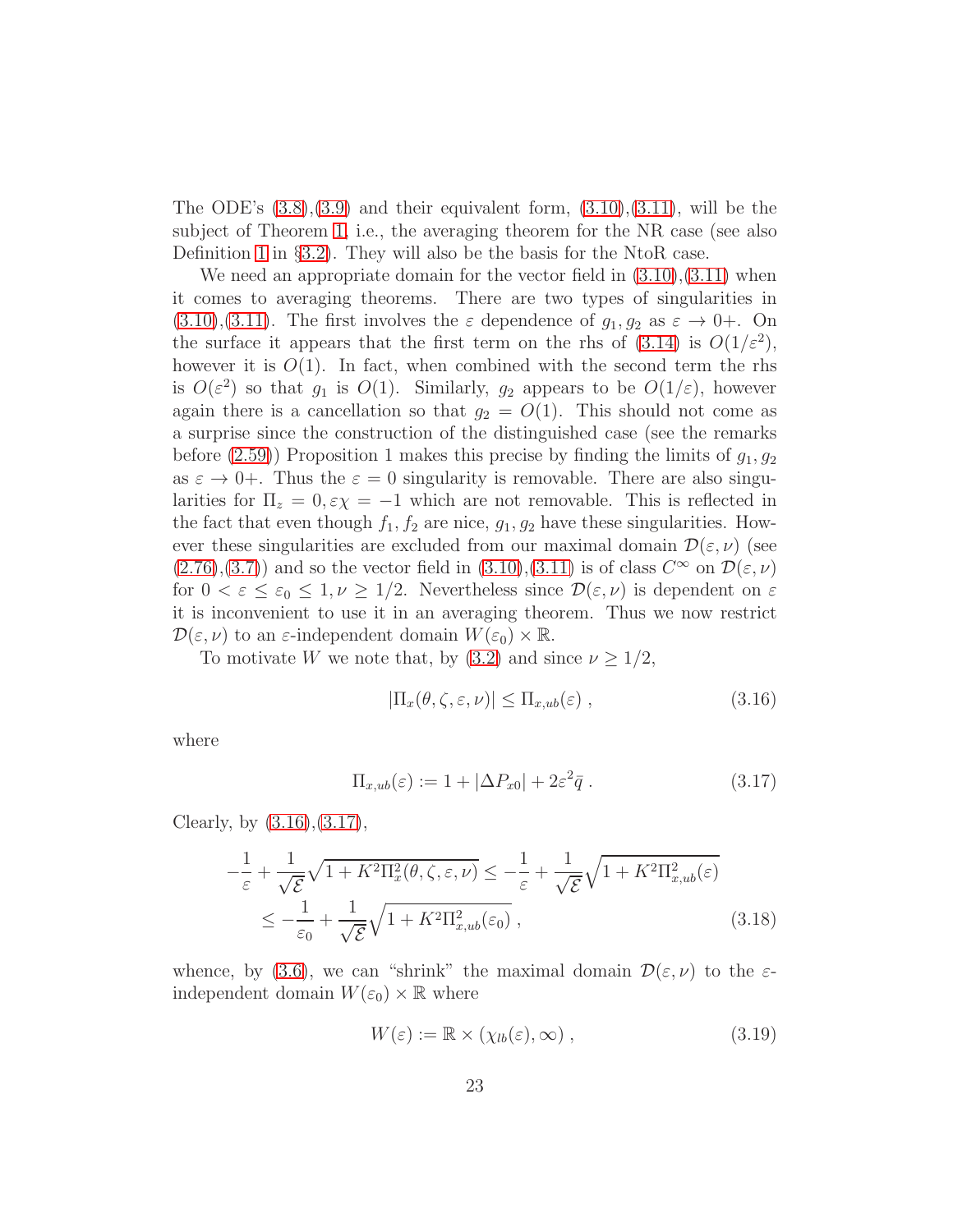with

$$
\chi_{lb}(\varepsilon) := -\frac{1}{\varepsilon} + \frac{1}{\sqrt{\varepsilon}} \sqrt{1 + K^2 \Pi_{x,ub}^2(\varepsilon)} . \tag{3.20}
$$

## <span id="page-23-0"></span>3.2 Resonant, nonresonant, ∆-nonresonant, near-toresonant

Now that the structure of the  $g_i$  have been characterized at the level needed for the averaging theorems, we discuss the structure of the  $f_i$  defined in [\(3.12\)](#page-81-3),[\(3.13\)](#page-81-3). Clearly  $f_1$  is  $2\pi$  periodic in  $\zeta$ . We write, by [\(2.53\)](#page-16-4),(3.13),

$$
f_2(\theta, \zeta; \nu) = -K^2(\cos \zeta + \Delta P_{x0}) \cos \left(\nu\theta - \nu\zeta - \nu\Upsilon_0 \sin \zeta - \nu\Upsilon_1 \sin 2\zeta\right)
$$
  
=:  $\check{f}_2(\theta, \zeta, \nu\zeta; \nu)$ , (3.21)

where  $\check{f}_2(\theta, \zeta_1, \zeta_2; \nu) := -K^2(\cos \zeta_1 + \Delta P_{x_0})$  $\times \cos \left( \nu \theta - \zeta_2 - \nu \Upsilon_0 \sin \zeta_1 - \nu \Upsilon_1 \sin 2\zeta_1 \right)$ ). Since  $\check{f}_2(\theta,\zeta_1,\zeta_2;\nu)$  is of class  $C^{\infty}$  in  $(\zeta_1, \zeta_2)$  and  $2\pi$ -periodic in  $\zeta_1$  and  $\zeta_2$  we conclude from [\(3.21\)](#page-81-4) that  $f_2$ is a quasiperiodic function of  $\zeta$  with two base frequencies 1 and  $\nu$  (for the definition of quasiperiodic functions, see, e.g., [\[9\]](#page-98-0)). To make the resonant structure explicit we write  $f_2$  as

$$
f_2(\theta,\zeta;\nu) = -\frac{K^2}{2} \exp(i\nu(\theta-\zeta))jj(\zeta;\nu,\Delta P_{x0}) + cc , \qquad (3.22)
$$

where

$$
jj(\zeta;\nu,\Delta P_{x0}) := (\cos\zeta + \Delta P_{x0})\exp(-i\nu[\Upsilon_0\sin\zeta + \Upsilon_1\sin 2\zeta]) , \quad (3.23)
$$

is  $2\pi$ -periodic in  $\zeta$ . The Fourier series of jj is

$$
jj(\zeta; \nu, \Delta P_{x0}) \sim \sum_{n \in \mathbb{Z}} \hat{j}j(n; \nu, \Delta P_{x0})e^{in\zeta}, \qquad (3.24)
$$

with

$$
\widehat{j}\widehat{j}(n;\nu,\Delta P_{x0}) := \frac{1}{2\pi} \int_{[0,2\pi]} d\zeta j j(\zeta;\nu,\Delta P_{x0}) e^{-in\zeta}, \qquad (3.25)
$$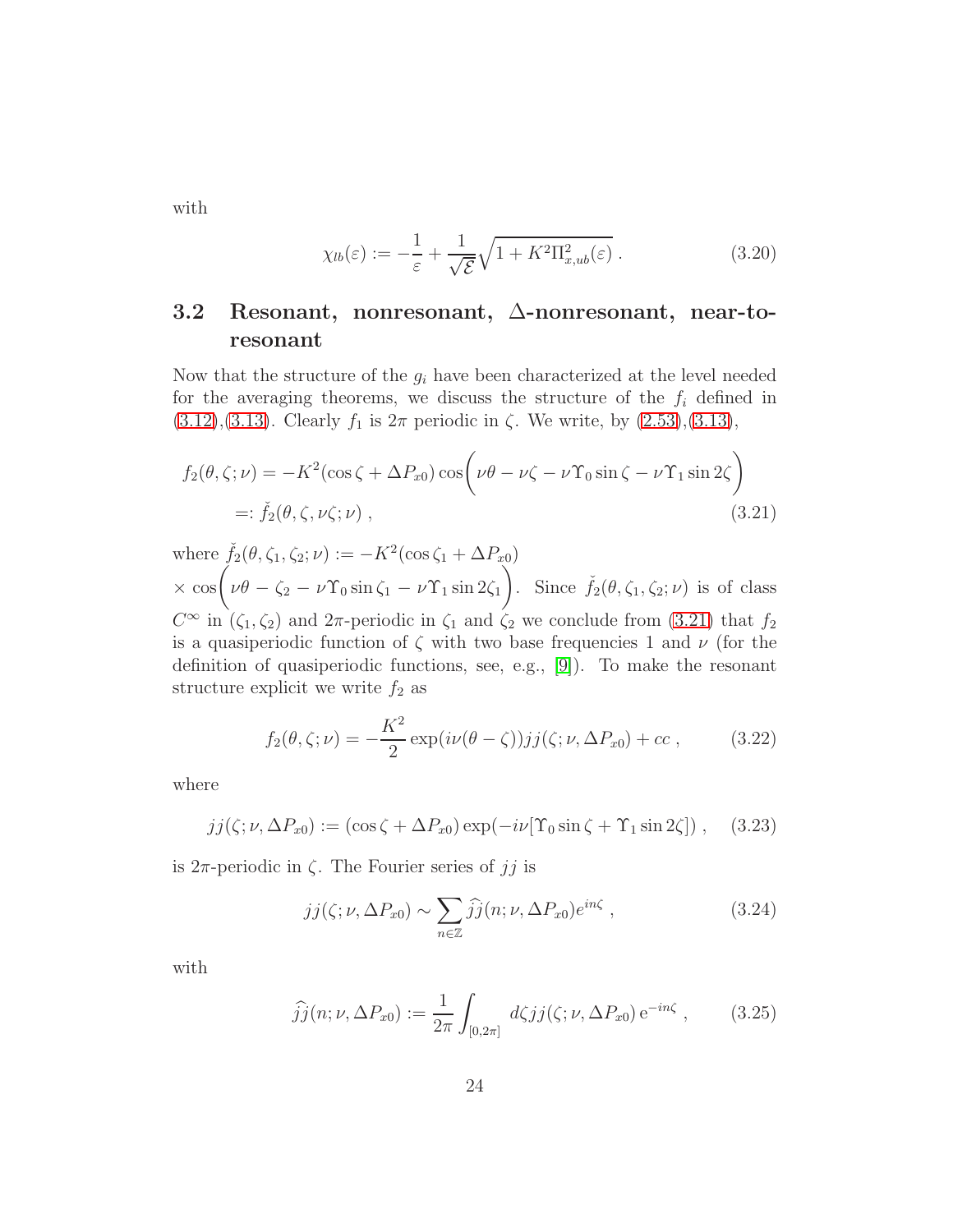and Z being the set of integers. Since  $jj(\cdot;\nu,\Delta P_{x0})$  is a  $2\pi$ -periodic  $C^{\infty}$ function its Fourier series [\(3.24\)](#page-82-0) is absolutely convergent, i.e.,

 $\sum_{n\in\mathbb{Z}}|\hat{j}(n;\nu,\Delta P_{x0})|<\infty$  whence  $\sim$  in [\(3.24\)](#page-82-0) can replaced by =. The  $f_2$  in Eq. [\(3.11\)](#page-80-1) can now be written

$$
f_2(\theta,\zeta;\nu) = -\frac{K^2}{2}e^{i\nu\theta}\sum_{n\in\mathbb{Z}}\widehat{j}\widehat{j}(n;\nu,\Delta P_{x0})e^{i(n-\nu)\zeta} + cc\,,\qquad(3.26)
$$

which clearly shows the resonant structure in that the  $\zeta$  average of  $f_2$  is zero for  $\nu \neq$  integer. In [A](#page-73-0)ppendix A we find

$$
\hat{j}j(n;\nu,\Delta P_{x0}) = \frac{1}{2}\mathcal{J}(n,1,\nu,\Upsilon_0,\Upsilon_1) + \frac{1}{2}\mathcal{J}(n,-1,\nu,\Upsilon_0,\Upsilon_1) \n+ \Delta P_{x0}\mathcal{J}(n,0,\nu,\Upsilon_0,\Upsilon_1) ,
$$
\n(3.27)

where

$$
\mathcal{J}(n,m,\nu,\Upsilon_0,\Upsilon_1) := \sum_{l \in \mathbb{Z}} J_{m-n-2l}(\nu \Upsilon_0) J_l(\nu \Upsilon_1) , \qquad (3.28)
$$

and  $J_k$  is the k-th-order Bessel function of the first kind. Note that  $jj(-\zeta;\nu,\Delta P_{x0}) = jj(\zeta;\nu,\Delta P_{x0})^*$  which implies  $jj(n;\nu,\Delta P_{x0})$  is real. This is confirmed in the explicit form of  $(3.27),(3.28)$  $(3.27),(3.28)$  since the  $J_k$  are real valued.

The time average of  $f_1$  in [\(3.12\)](#page-81-3) is clearly

$$
\bar{f}_1(\chi) := \lim_{T \to \infty} \left[ \frac{1}{T} \int_0^T f_1(\chi, \zeta) d\zeta \right] = 2\chi \,. \tag{3.29}
$$

Since the series in [\(3.26\)](#page-82-2) converges uniformly in  $\zeta$  and since  $\overline{\exp(i(n-\nu)\zeta)}$  =  $\delta_{n,\nu}$ , the time average of the quasiperiodic  $f_2$  is

$$
\bar{f}_2(\theta; \nu) := \lim_{T \to \infty} \left[ \frac{1}{T} \int_0^T f_2(\theta, \zeta; \nu) d\zeta \right]
$$
\n
$$
= \begin{cases}\n0 & \text{if } \nu \notin \mathbb{N} \\
-K^2 \hat{j}(\kappa; k, \Delta P_{x0}) \cos(k\theta) & \text{if } \nu = k \in \mathbb{N},\n\end{cases}
$$
\n(3.30)

where N denotes the set of positive integers and where we have used the fact that  $jj$  is real. This forms the basis of our definitions of resonant, nonresonant and near-to-resonant frequencies  $\nu$ .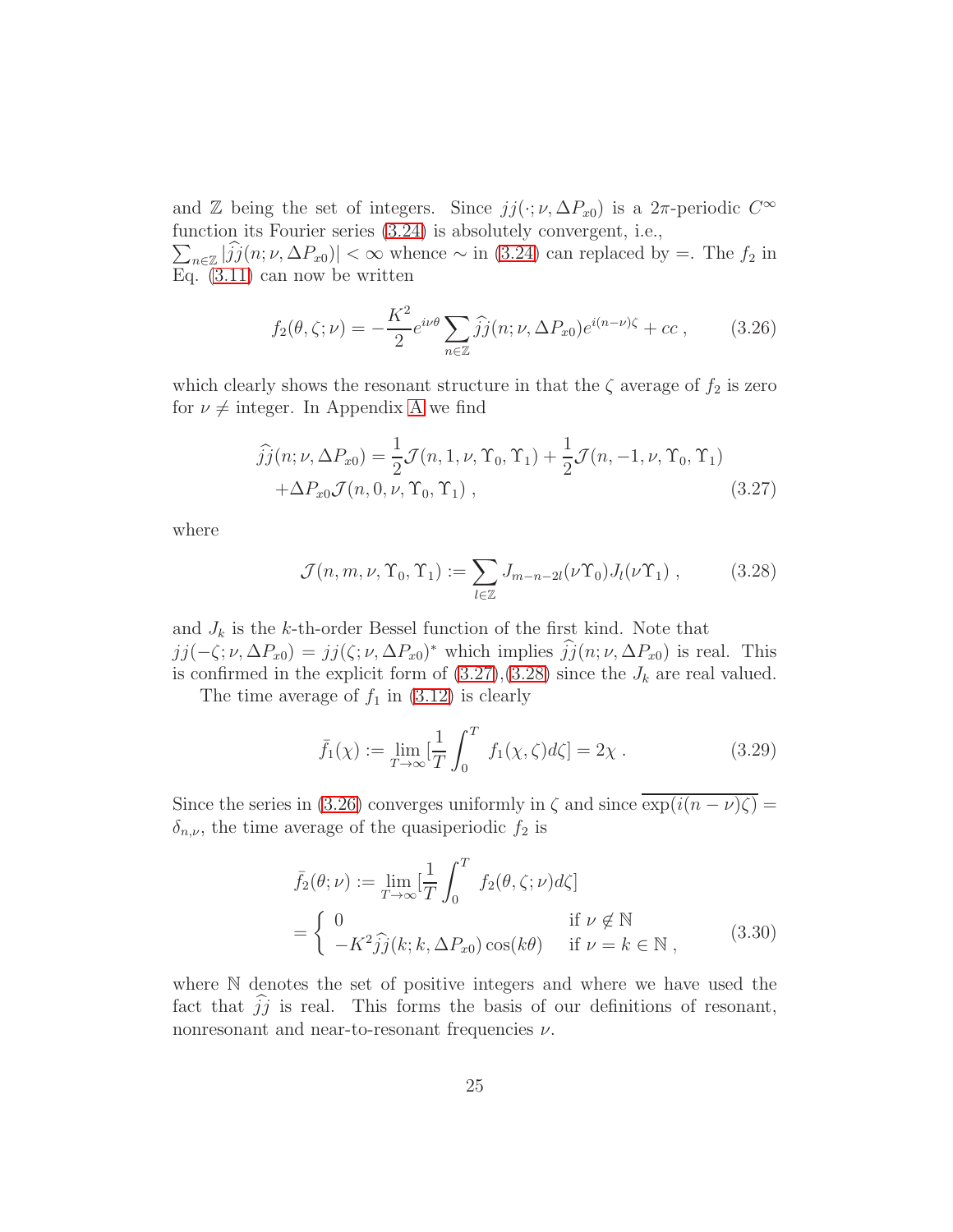<span id="page-25-0"></span>Definition 1. (Resonant, nonresonant, ∆-nonresonant, near-to-resonant) Let  $\nu \geq 1/2$ . We say  $\nu$  is nonresonant (NR) if  $\nu \notin \mathbb{N}$  and resonant otherwise. We also say that  $\nu$  is  $\Delta$ -nonresonant  $(\Delta$ -NR) when  $\nu \in [k + \Delta, k + 1 - \Delta]$ with  $\Delta \in (0, 0.5)$  and  $k \in \mathbb{N}$ . Note that  $\nu$  is NR if it is  $\Delta$ -NR. We say that  $\nu$ is near-to-resonant (NtoR) if  $\nu = k + \varepsilon a$  where  $k \in \mathbb{N}, a \in [-1/2, 1/2]$ . Recall  $0 < \varepsilon \leq \varepsilon_0 \leq 1$  and that we take N to denote the set of positive integers.  $\Box$ 

#### Remark:

In our various estimates we need to keep  $\nu$  away from zero but want to include  $\nu = 1$  since it is the primary resonance. Thus we require  $\nu \geq 1/2$  and since  $\varepsilon \leq 1$  we require  $|a| \leq 1/2$ .

It follows from the Fourier form of [\(3.26\)](#page-82-2) that it is only possible to have a nontrivial normal form, i.e.,  $f_2 \neq 0$ , if  $\nu$  is an integer. Thus  $\nu = 1$  is the primary resonance as discussed in the Introduction, justifying the choice of  $K_r$  in [\(1.3\)](#page-73-4) and [\(2.61\)](#page-17-1). The resonant normal form at  $\nu = k$  is of the pendulum form with

$$
\theta' = \varepsilon 2\chi \,, \quad \chi' = -\varepsilon K^2 \hat{j}\hat{j}(k; k, \Delta P_{x0}) \cos(k\theta) \,. \tag{3.31}
$$

From [A](#page-73-0)ppendix A we have, for  $\Delta P_{x0} = 0$ ,

<span id="page-25-1"></span>
$$
\widehat{jj}(k;k,0) = \begin{cases} \frac{1}{2}(-1)^n [J_n(x_n) - J_{n+1}(x_n)] & \text{if } k = 2n+1 \\ 0 & \text{if } k \text{ even }, \end{cases}
$$
 (3.32)

where  $x_n := (2n + 1)\Upsilon_1$  and  $n = 0, 1, ...$  with  $\Upsilon_1$  defined in [\(2.54\)](#page-16-4). Thus, for  $\Delta P_{x0} = 0$ , [\(3.31\)](#page-83-2) gives the standard FEL pendulum system (see also  $[2], [4], [5], [17]$  $[2], [4], [5], [17]$  $[2], [4], [5], [17]$  $[2], [4], [5], [17]$  $[2], [4], [5], [17]$  $[2], [4], [5], [17]$  $[2], [4], [5], [17]$ :

<span id="page-25-2"></span>
$$
\theta' = \varepsilon 2\chi \,, \quad \chi' = -\varepsilon K^2 \hat{j}\hat{j}(k; k, 0) \cos(k\theta) \,. \tag{3.33}
$$

For a general quasiperiodic function with base frequencies 1 and  $\nu$  it is possible to have a nontrivial normal form for every rational  $\nu$  and thus  $\nu$  would be defined to be resonant if it were rational.

Since  $\bar{f}_1(\chi)$  is independent of  $\nu$  it plays no role in Definition [1.](#page-25-0) Clearly  $\bar{f}_2(\theta;\nu) = 0$  if  $\nu$  is NR. We state our NR theorem in Theorem [1](#page-42-0) for the  $\Delta$ -NR case. In fact because of a small divisor problem the theorem will require  $\nu$ to stay away from neighborhoods of resonances in order to get an  $o(1)$  error bound as  $\varepsilon \to 0+$ . We will obtain an  $O(\varepsilon^{1-\beta})$  bound for  $\beta \in (0,1]$  depending on the distance from the resonance by letting  $\Delta = O(\varepsilon^{\beta})$ . In the resonant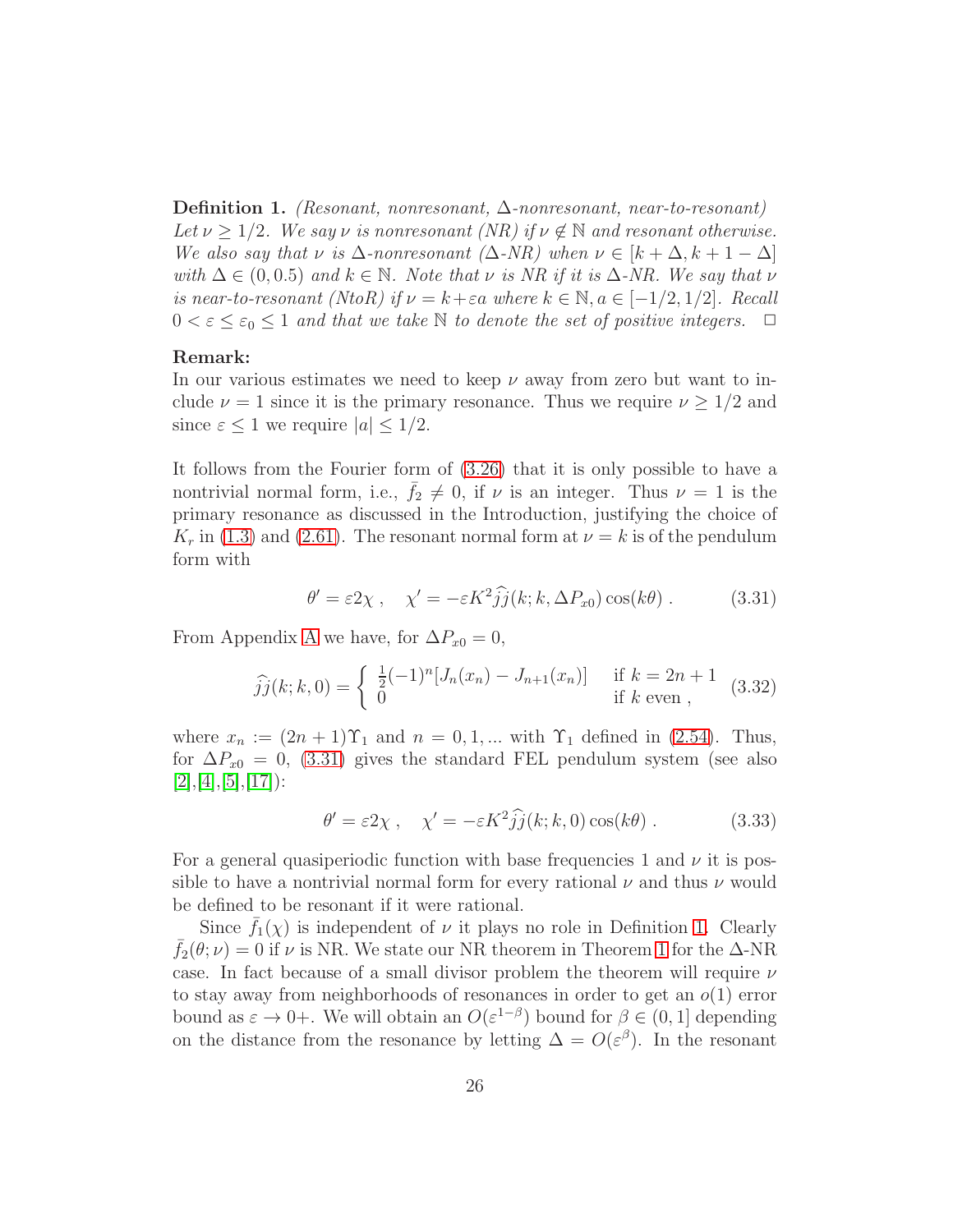case we will explore an  $O(\varepsilon)$  neighborhood of the resonance. This will allow us to at least partially fill the gap between the  $\Delta$ -NR  $\nu$ s in the NR theorem and the  $\nu s$  in the NtoR theorem. The way this occurs will be seen in the error analysis in the proofs of Theorems [1](#page-42-0) and [2.](#page-47-0)

## <span id="page-26-0"></span>3.3 The nonresonant case and its normal form

The exact ODE's in the NR case are  $(3.10),(3.11)$  $(3.10),(3.11)$ . Clearly they are the same in the ∆-NR subcase. By definition, the NR normal form, i.e., the normal form with  $\nu$  NR, is obtained from [\(3.10\)](#page-80-1),[\(3.11\)](#page-80-1) by dropping the  $O(\varepsilon^2)$  terms and averaging the rhs over  $\zeta$  holding  $\theta$ ,  $\chi$  fixed whence, by [\(3.29\)](#page-83-3),[\(3.30\)](#page-83-4),

<span id="page-26-1"></span>
$$
v_1' = \varepsilon \bar{f}_1(v_2) = \varepsilon 2v_2 , \qquad (3.34)
$$

$$
v_2' = \varepsilon \bar{f}_2(v_1; \nu) = 0 , \qquad (3.35)
$$

with the same initial conditions as in the exact ODE's, i.e.,  $v_1(0, \varepsilon)$  =  $\theta_0, v_2(0, \varepsilon) = \chi_0$  and solution

$$
v_1(\zeta, \varepsilon) = 2\chi_0 \varepsilon \zeta + \theta_0 , \quad v_2(\zeta, \varepsilon) = \chi_0 . \tag{3.36}
$$

The solutions of  $(3.34),(3.35)$  $(3.34),(3.35)$  with  $\varepsilon = 1$  play an important role in the statement and proof of Theorem [1](#page-42-0) and we refer to

<span id="page-26-2"></span>
$$
\mathbf{v}(\cdot,1) = (v_1(\cdot,1), v_2(\cdot,1)), \qquad (3.37)
$$

as the guiding solution at  $(\theta_0, \chi_0)$ . Note that the **v** in [\(3.37\)](#page-26-2) should not be confused with the velocity vector  $\bf{v}$  in [\(2.3\)](#page-75-1).

Our basic result in the NR case will be that  $|\theta(\zeta) - v_1(\zeta, \varepsilon)|$  and  $|\chi(\zeta)$  $v_2(\zeta, \varepsilon)$  are  $O(\varepsilon/\Delta)$  in the  $\Delta$ -NR subcase. If  $\Delta = O(1)$  then the error is  $O(\varepsilon)$ . Putting  $\Delta$  into the order symbol allows one to discuss  $\Delta$  small, e.g., as a function of  $\varepsilon$ . The precise statement is given in §[3.5.1](#page-39-1) and its proof is given in §[4.1.](#page-56-0)

<span id="page-26-3"></span>**Proposition 1.** Let  $0 < \varepsilon \leq \varepsilon_0 \leq 1$  and let  $\nu \geq 1/2$ . Then

<span id="page-26-4"></span>
$$
W(\varepsilon_0) \times \mathbb{R} \subset W(\varepsilon) \times \mathbb{R} \subset \mathcal{D}(\varepsilon, \nu) . \tag{3.38}
$$

Moreover  $g_1(\cdot; \varepsilon, \nu)$ ,  $g_2(\cdot; \varepsilon, \nu)$  are  $C^{\infty}$  functions on  $W(\varepsilon_0) \times \mathbb{R}$ . Furthermore, for  $(\theta, \chi, \zeta) \in W(\varepsilon_0) \times \mathbb{R}$ ,

<span id="page-26-5"></span>
$$
\lim_{\varepsilon \to 0+} [g_1(\theta, \chi, \zeta; \varepsilon, \nu)] = -\frac{q(\zeta)}{4\bar{q}} \left(\frac{3q(\zeta)}{\mathcal{E}} + 12\chi^2\right)
$$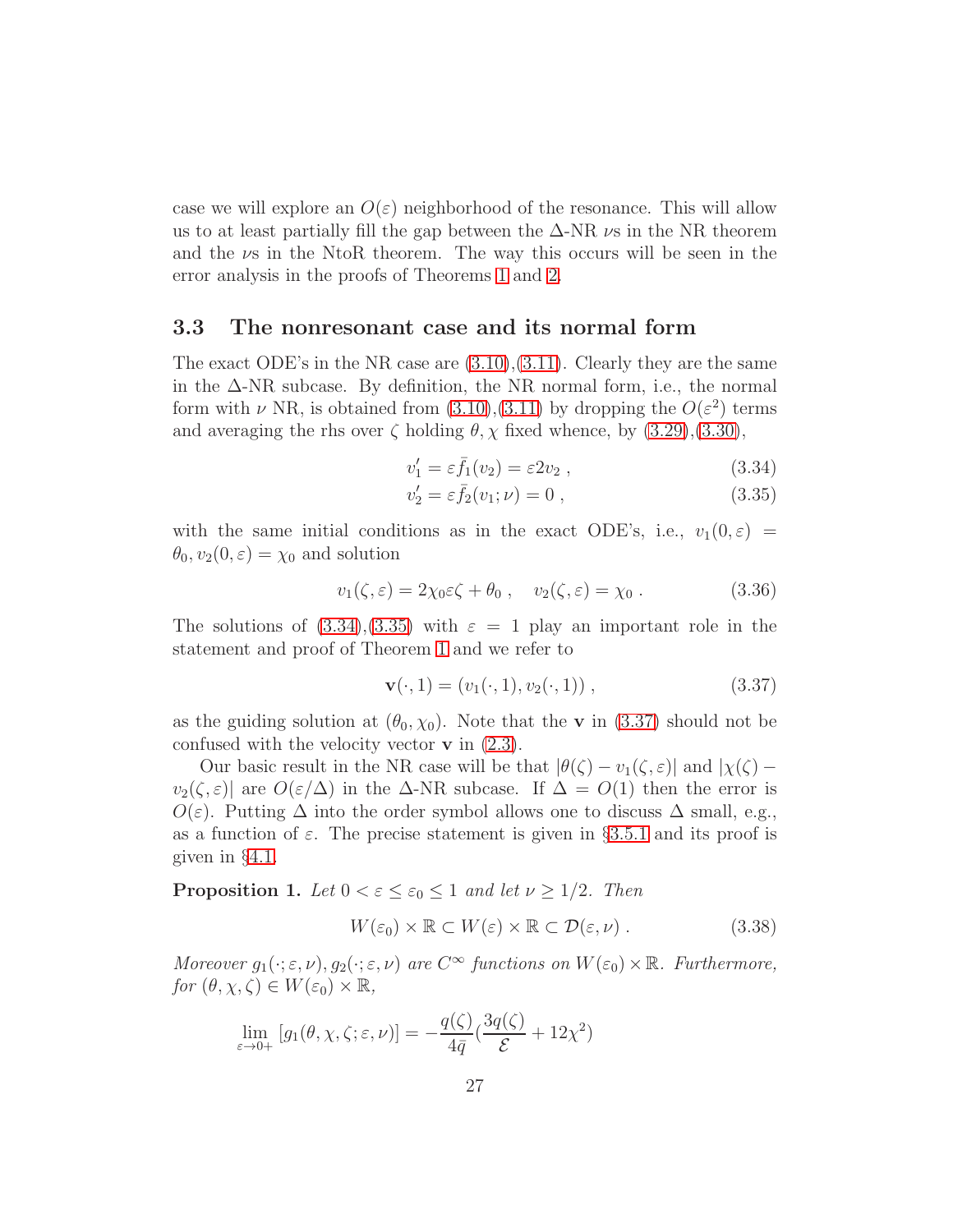$$
-\frac{K^2}{2\nu}\left(\sin(\nu[\theta - Q(\zeta)]) - \sin(\nu\theta_0)\right)(\cos\zeta + \Delta P_{x0}), \qquad (3.39)
$$

$$
\lim_{\varepsilon \to 0+} \left[ g_2(\theta, \chi, \zeta; \varepsilon, \nu) \right] = K^2 \chi \cos(\nu[\theta - Q(\zeta)])(\cos \zeta + \Delta P_{x0}). \quad (3.40)
$$

#### Remark:

Proposition [1](#page-26-3) entails that the vector field on the rhs of  $(3.10),(3.11)$  $(3.10),(3.11)$  is a  $C^{\infty}$ function on  $W(\varepsilon_0) \times \mathbb{R}$  (whence the vector field on the rhs of  $(3.8), (3.9)$  $(3.8), (3.9)$  is  $\alpha C^{\infty}$  function on  $W(\varepsilon_0) \times \mathbb{R}$ , too). Proposition [1](#page-26-3) will allow us to use, in Theorem [1,](#page-42-0) the domain  $W(\varepsilon_0) \times \mathbb{R}$ . Furthermore the domain is large enough to contain the  $\chi$  of physical interest (see Proposition [3](#page-48-1) in §[3.5.3\)](#page-48-0).

Proof of Proposition [1:](#page-26-3) Let  $(\theta, \chi, \zeta) \in W(\varepsilon) \times \mathbb{R}$ . Then, by  $(3.16), (3.19), (3.20),$  $(3.16), (3.19), (3.20),$  $(3.16), (3.19), (3.20),$  $(3.16), (3.19), (3.20),$  $(3.16), (3.19), (3.20),$ 

$$
\chi > -\frac{1}{\varepsilon} + \frac{1}{\sqrt{\varepsilon}} \sqrt{1 + K^2 \Pi_x^2(\theta, \zeta, \varepsilon, \nu)},
$$

whence, by [\(3.6\)](#page-79-6),  $(\theta, \chi, \zeta) \in \mathcal{D}(\varepsilon, \nu)$  which proves the second inclusion in [\(3.38\)](#page-26-4). The first inclusion in [\(3.38\)](#page-26-4) follows from [\(3.19\)](#page-81-5) and from the fact that, by [\(3.20\)](#page-81-6),  $\chi_{lb}(\varepsilon)$  is increasing with  $\varepsilon$ . Moreover, by the remarks after [\(3.15\)](#page-81-0),  $g_1(\cdot; \varepsilon, \nu)$ ,  $g_2(\cdot; \varepsilon, \nu)$  are  $C^{\infty}$  functions on  $\mathcal{D}(\varepsilon, \nu)$  whence, by [\(3.38\)](#page-26-4), they are  $C^{\infty}$  functions on  $W(\varepsilon_0) \times \mathbb{R}$ . Finally, [\(3.39\)](#page-26-5), [\(3.40\)](#page-26-5) are proven in Appendix [B](#page-74-0) (see  $(B.8), (B.13)$  $(B.8), (B.13)$ ).

### <span id="page-27-1"></span><span id="page-27-0"></span>3.4 The Near-to-Resonant case and its normal form

### 3.4.1 The Near-to-Resonant system

According to Definition [1](#page-25-0) we have, in the NtoR case,

<span id="page-27-2"></span>
$$
\nu = k + \varepsilon a,\tag{3.41}
$$

where  $k \in \mathbb{N}$  and  $a \in [-1/2, 1/2]$  is a measure of the distance of  $\nu$  from k. The  $O(\varepsilon)$  neighborhood of k is natural in first-order averaging. If  $|\nu - k|$  is too small then the normal form will be close to the resonant normal form and if  $|\nu - k|$  is too big, then  $\nu$  will be in the NR regime. Eq. [\(3.41\)](#page-27-2) clearly includes the resonant case for  $a = 0$ . We start from  $(3.10),(3.11),(3.13)$  $(3.10),(3.11),(3.13)$  $(3.10),(3.11),(3.13)$  $(3.10),(3.11),(3.13)$  use [\(3.41\)](#page-27-2) and obtain

<span id="page-27-3"></span>
$$
\theta' = \varepsilon f_1(\chi, \zeta) + \varepsilon^2 g_1(\theta, \chi, \zeta; \varepsilon, k + \varepsilon a) , \qquad (3.42)
$$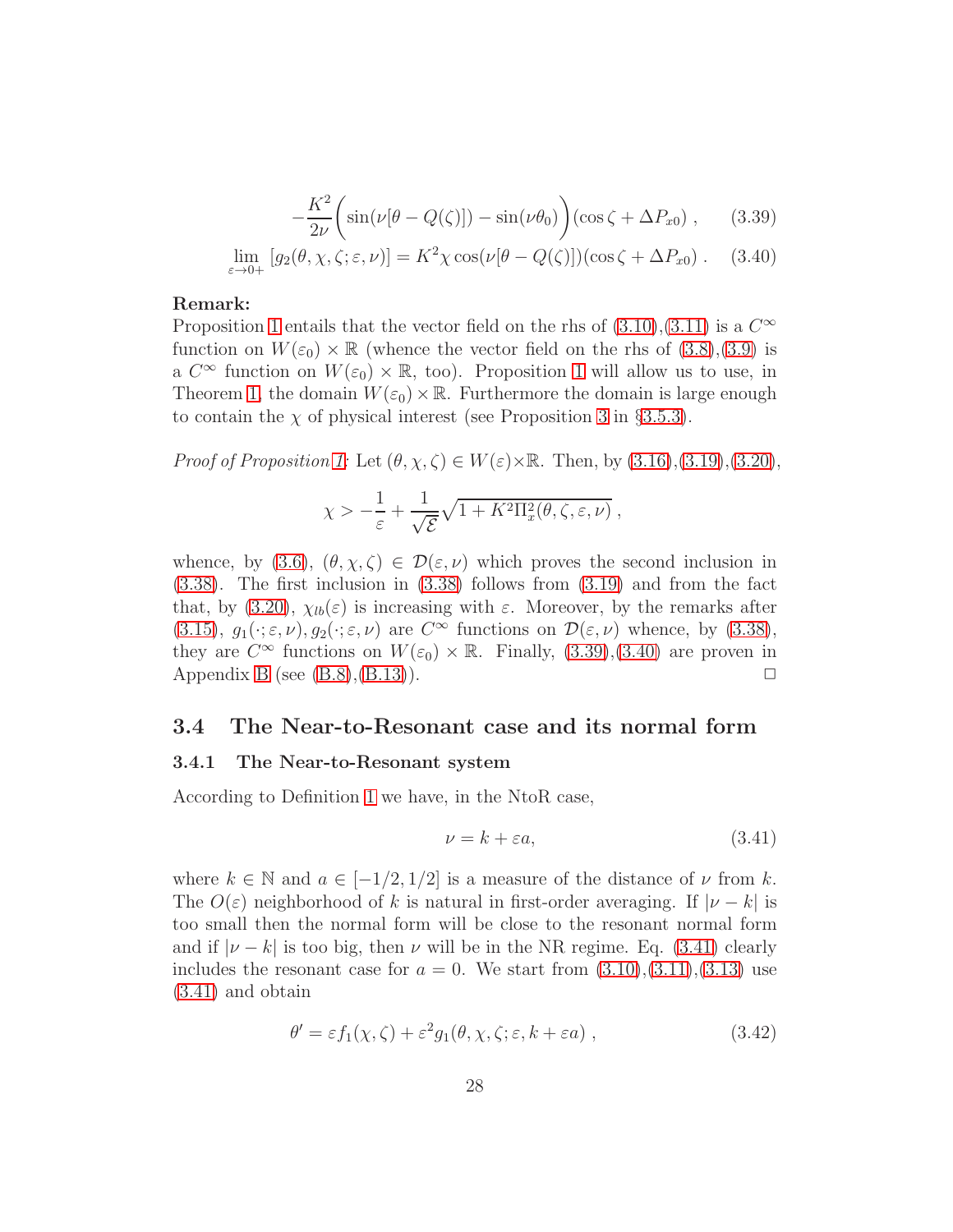$$
\chi' = \varepsilon f_2(\theta, \zeta; k + \varepsilon a) + \varepsilon^2 g_2(\theta, \chi, \zeta; \varepsilon, k + \varepsilon a) , \qquad (3.43)
$$

with initial conditions  $\theta(0, \varepsilon) = \theta_0, \chi(0, \varepsilon) = \chi_0$ .

By the remarks after [\(3.15\)](#page-81-0), the vector field in  $(3.42),(3.43)$  $(3.42),(3.43)$  is of class  $C^{\infty}$ on the maximal domain  $\mathcal{D}(\varepsilon, k + \varepsilon a)$ . Since  $f_1$  in [\(3.42\)](#page-27-3) is independent of  $\varepsilon$ the normal form associated with it will be the same as in the NR case. We now need to study the  $\varepsilon$  dependence of  $f_2$  in [\(3.43\)](#page-27-3). From [\(3.22\)](#page-82-3),

<span id="page-28-0"></span>
$$
f_2(\theta, \zeta; k + \varepsilon a) = -\frac{K^2}{2} \exp(i(k + \varepsilon a)(\theta - \zeta))jj(\zeta; k + \varepsilon a, \Delta P_{x0}) + cc
$$
  
= 
$$
-\frac{K^2}{2} \exp(i[k\theta - \varepsilon a\zeta]) \exp(-ik\zeta)jj(\zeta; k, \Delta P_{x0})
$$
  

$$
\times \exp(iea[\theta - \Upsilon_0 \sin \zeta - \Upsilon_1 \sin 2\zeta]) + cc ,
$$
 (3.44)

where we have used from [\(3.23\)](#page-82-4) that

$$
jj(\zeta; k + \varepsilon a, \Delta P_{x0}) = (\cos \zeta + \Delta P_{x0}) \exp(-i(k + \varepsilon a)[\Upsilon_0 \sin \zeta + \Upsilon_1 \sin 2\zeta])
$$
  
=  $jj(\zeta; k, \Delta P_{x0}) \exp(-i\varepsilon a[\Upsilon_0 \sin \zeta + \Upsilon_1 \sin 2\zeta]).$  (3.45)

For  $a = 0$  the resonant normal form of [\(3.30\)](#page-83-4) is obtained in [\(3.44\)](#page-28-0). For  $a \neq 0$ [\(3.44\)](#page-28-0) displays two  $\varepsilon$  dependencies. The first is the  $\varepsilon a\zeta$  one which cannot be expanded since it is  $O(1)$  for  $\zeta = O(1/\varepsilon)$  the upper range of our averaging theorem. The second is the  $\varepsilon a$  factor in the final exponential which can be expanded and makes an  $O(1)$  contribution to  $g_2$  in [\(3.43\)](#page-27-3) for all  $\zeta$ . Therefore we rewrite  $f_2$  as

$$
f_2(\theta, \zeta; k + \varepsilon a) = f_2^R(\theta, \varepsilon \zeta, \zeta; k, a) + O(\varepsilon) , \qquad (3.46)
$$

where

<span id="page-28-1"></span>
$$
f_2^R(\theta, \tau, \zeta; k, a) := -\frac{K^2}{2} \exp(i[k\theta - a\tau]) \exp(-ik\zeta) jj(\zeta; k, \Delta P_{x0}) + cc
$$
  

$$
= -\frac{K^2}{2} \exp(i[k\theta - a\tau]) \sum_{n \in \mathbb{Z}} \hat{j}j(n; k, \Delta P_{x0}) e^{i\zeta[n-k]} + cc . \tag{3.47}
$$

We can now write the basic system for the MoA, in this NtoR case. From  $(3.42)$ - $(3.47)$  we obtain

<span id="page-28-2"></span>
$$
\theta' = \varepsilon f_1^R(\chi, \zeta) + \varepsilon^2 g_1^R(\theta, \chi, \zeta, \varepsilon, k, a) , \qquad (3.48)
$$

$$
\chi' = \varepsilon f_2^R(\theta, \varepsilon \zeta, \zeta; k, a) + \varepsilon^2 g_2^R(\theta, \chi, \zeta, \varepsilon, k, a) , \qquad (3.49)
$$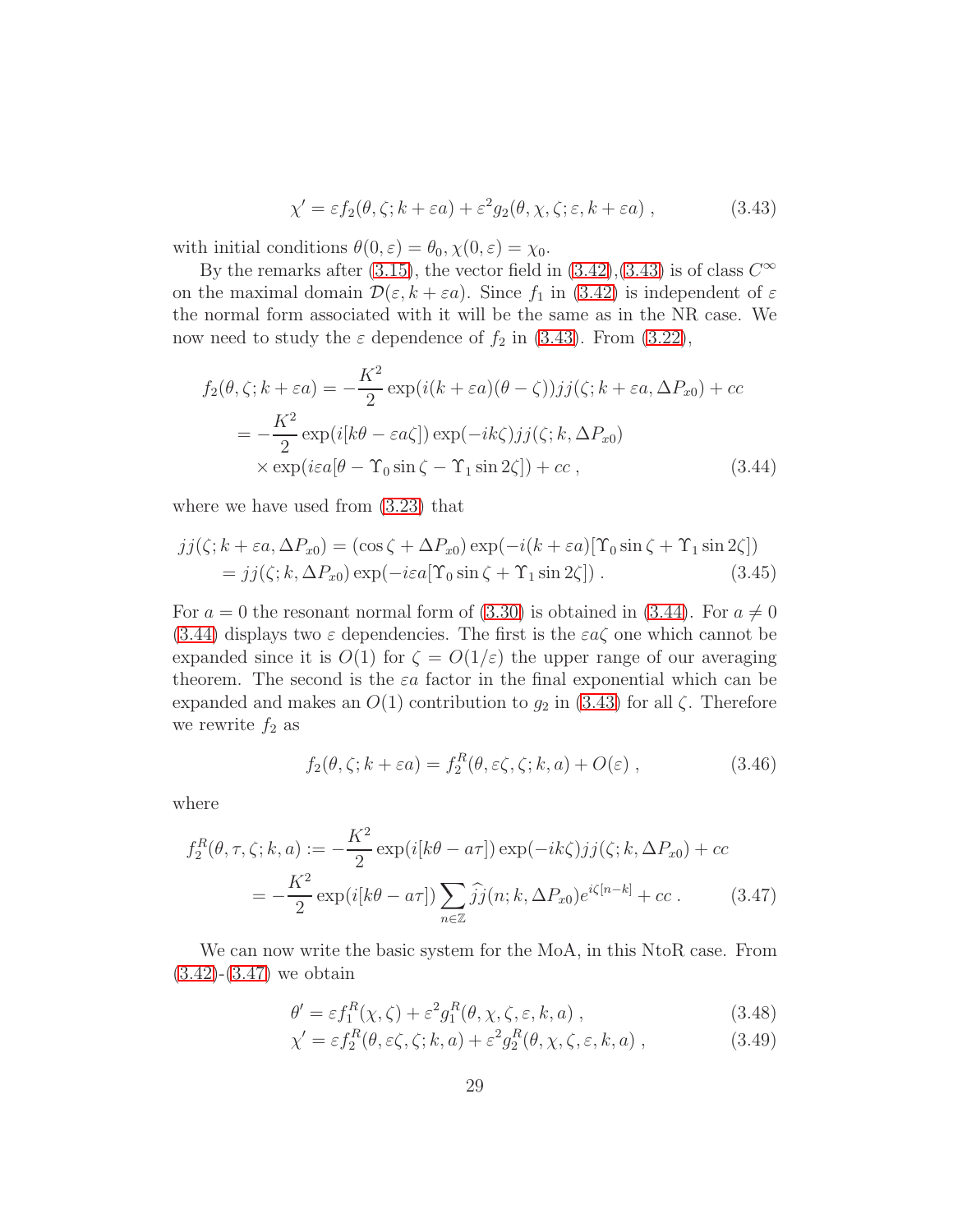where

<span id="page-29-2"></span>
$$
f_1^R(\chi, \zeta) := f_1(\chi, \zeta) = \frac{2q(\zeta)\chi}{\bar{q}} , \qquad (3.50)
$$

$$
g_1^R(\theta, \chi, \zeta, \varepsilon, k, a) := g_1(\theta, \chi, \zeta; \varepsilon, k + \varepsilon a) ,
$$
 (3.51)

$$
g_2^R(\theta, \chi, \zeta, \varepsilon, k, a) := g_2(\theta, \chi, \zeta; \varepsilon, k + \varepsilon a)
$$
  
 
$$
+ \frac{1}{\varepsilon} [f_2(\theta, \zeta; k + \varepsilon a) - f_2^R(\theta, \varepsilon \zeta, \zeta; k, a)], \qquad (3.52)
$$

and where  $g_2^R$  can be rewritten as follows. By  $(3.21)$  we have

<span id="page-29-0"></span>
$$
f_2(\theta, \zeta; k + \varepsilon a) = -K^2(\cos \zeta + \Delta P_{x0})
$$

$$
\cos\left((k + \varepsilon a)[\theta - \zeta - \Upsilon_0 \sin \zeta - \Upsilon_1 \sin 2\zeta]\right),
$$
(3.53)

and, by [\(3.23\)](#page-82-4),[\(3.47\)](#page-28-1),

<span id="page-29-1"></span>
$$
f_2^R(\theta, \varepsilon \zeta, \zeta; k, a) = -\frac{K^2}{2} \exp(i[k\theta - \varepsilon a \zeta]) \exp(-ik\zeta)(\cos \zeta + \Delta P_{x0})
$$
  
×  $\exp(-ik[\Upsilon_0 \sin \zeta + \Upsilon_1 \sin 2\zeta]) + cc$   
=  $-K^2(\cos \zeta + \Delta P_{x0}) \cos \left(k[\theta - \zeta - \Upsilon_0 \sin \zeta - \Upsilon_1 \sin 2\zeta] - \varepsilon a \zeta\right).$  (3.54)

Using  $(3.53),(3.54)$  $(3.53),(3.54)$  we can write  $(3.52)$  as

$$
g_2^R(\theta, \chi, \zeta, \varepsilon, k, a) = g_2(\theta, \chi, \zeta; \varepsilon, k + \varepsilon a)
$$
  
 
$$
- \frac{K^2}{\varepsilon} (\cos \zeta + \Delta P_{x0}) \left( \cos \left( (k + \varepsilon a) [\theta - \zeta - \Upsilon_0 \sin \zeta - \Upsilon_1 \sin 2\zeta] \right) - \cos \left( k[\theta - \zeta - \Upsilon_0 \sin \zeta - \Upsilon_1 \sin 2\zeta] - \varepsilon a \zeta \right) \right), \tag{3.55}
$$

which will be useful in obtaining bounds for  $g_2^R$  in Appendix [E.](#page-86-0)

The following proposition is the analogue of Proposition [1](#page-26-3) for the NtoR case.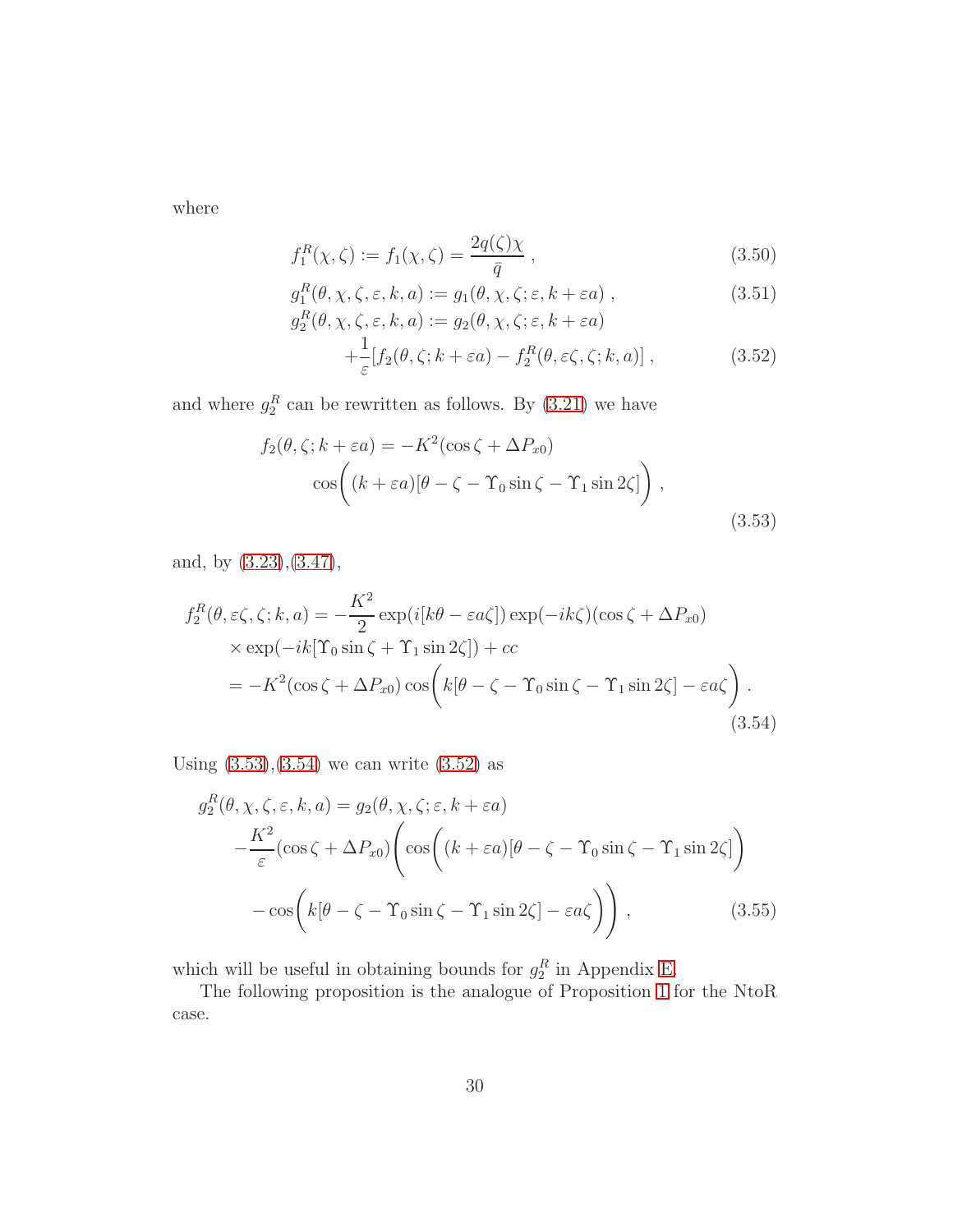<span id="page-30-1"></span>**Proposition 2.** Let  $0 < \varepsilon \leq \varepsilon_0 \leq 1$  and let  $a \in [-1/2, 1/2], k \in \mathbb{N}$ . Then  $g_1^R(\cdot; \varepsilon, k, a), g_2^R(\cdot; \varepsilon, k, a)$  are  $C^{\infty}$  functions on  $W(\varepsilon_0) \times \mathbb{R}$ . Furthermore for  $(\theta, \chi, \zeta) \in W(\varepsilon_0) \times \mathbb{R}$ 

<span id="page-30-2"></span>
$$
\lim_{\varepsilon \to 0+} \left[ g_1^R(\theta, \chi, \zeta, \varepsilon, k, a) \right] = -\frac{q(\zeta)}{4\bar{q}} \left( \frac{3}{\mathcal{E}} q(\zeta) + 12\chi^2 \right)
$$
\n
$$
-\frac{K^2}{2k} \left( \sin(k[\theta - Q(\zeta)]) - \sin(k\theta_0) \right) (\cos \zeta + \Delta P_{x0}), \qquad (3.56)
$$
\n
$$
\lim_{\varepsilon \to 0+} \left[ g_2^R(\theta, \chi, \zeta, \varepsilon, k, a) \right] = \chi K^2 \cos(k[\theta - Q(\zeta)])(\cos \zeta + \Delta P_{x0})
$$
\n
$$
+K^2 a(\theta - \Upsilon_0 \sin \zeta - \Upsilon_1 \sin 2\zeta)
$$
\n
$$
\times \sin(k[\theta - \zeta - \Upsilon_0 \sin \zeta - \Upsilon_1 \sin 2\zeta])(\cos \zeta + \Delta P_{x0}). \qquad (3.57)
$$

Remark: Proposition [2](#page-30-1) entails that the vector field on the rhs of [\(3.48\)](#page-28-2),[\(3.49\)](#page-28-2) is a  $C^{\infty}$  function on  $W(\varepsilon_0) \times \mathbb{R}$ . Proposition [2](#page-30-1) will allow us to use, in Theo-rem [2,](#page-47-0) the domain  $W(\varepsilon_0) \times \mathbb{R}$ .

Proof of Proposition [2:](#page-30-1) The  $C^{\infty}$  property of  $g_1^R(\cdot; \varepsilon, k, a), g_2^R(\cdot; \varepsilon, k, a)$  follows from Proposition [1](#page-26-3) and  $(3.51),(3.52)$  $(3.51),(3.52)$ . Moreover  $(3.56),(3.57)$  $(3.56),(3.57)$  are proven in Appendix [D](#page-83-0) (see  $(D.2),(D.11)$  $(D.2),(D.11)$ ).

#### <span id="page-30-0"></span>3.4.2 The NtoR normal form

The NtoR normal form ODE's are obtained from [\(3.48\)](#page-28-2),[\(3.49\)](#page-28-2) by dropping the  $O(\varepsilon^2)$  terms and averaging the rhs over  $\zeta$  holding the slowly varying quantities  $\theta$ ,  $\chi$ ,  $\varepsilon a \zeta$  fixed. We thus obtain from  $(3.47),(3.48),(3.49),(3.50)$  $(3.47),(3.48),(3.49),(3.50)$  $(3.47),(3.48),(3.49),(3.50)$  $(3.47),(3.48),(3.49),(3.50)$  $(3.47),(3.48),(3.49),(3.50)$ that

<span id="page-30-3"></span>
$$
v_1' = \varepsilon \bar{f}_1^R(v_2) = 2\varepsilon v_2 , \qquad (3.58)
$$

$$
v_2' = \varepsilon \bar{f}_2^R(v_1, \varepsilon \zeta; k) = -\varepsilon K_0(k) \cos(kv_1 - \varepsilon a \zeta) , \qquad (3.59)
$$

where

$$
K_0(k) := K^2 \hat{j} (k; k, \Delta P_{x0}), \qquad (3.60)
$$

and the same initial conditions as in the exact ODE's, i.e.,  $v_1(0, \varepsilon) = \theta_0$ ,  $v_2(0, \varepsilon) =$  $\chi_0$ . For  $a = 0$ , eq.'s  $(3.58)$ , $(3.59)$  become the resonant normal form  $(3.31)$ . For  $\Delta P_{x0} = a = 0$ , eq.'s [\(3.58\)](#page-30-3),[\(3.59\)](#page-30-3) are the standard FEL pendulum equations, given by  $(3.32),(3.33)$  $(3.32),(3.33)$ . In the special case when  $K_0(k) = 0$  the ODE's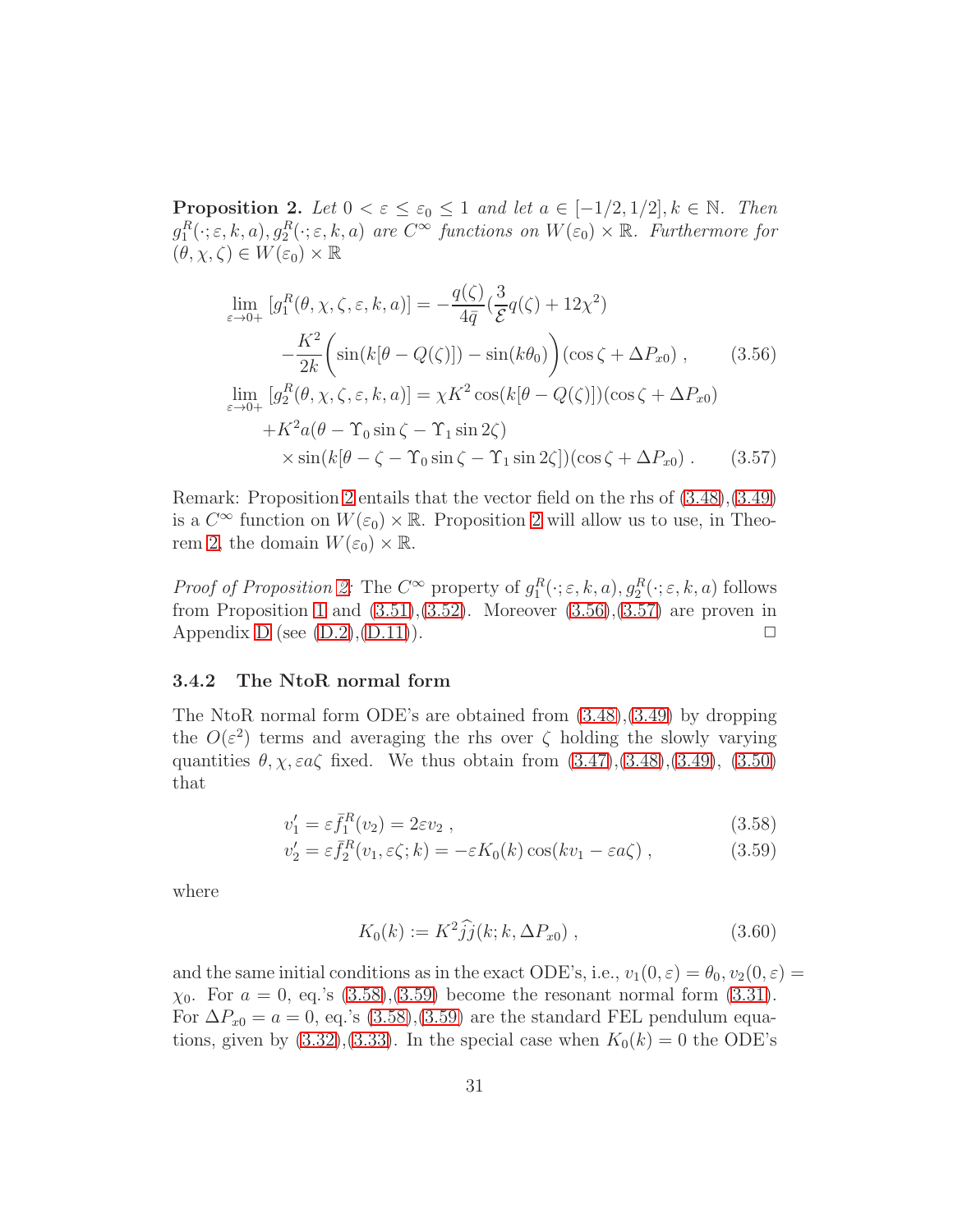$(3.58)$ , $(3.59)$  are the same as NR equations  $(3.34)$ , $(3.35)$  and so this case needs no further comment. Note that the special case  $K_0(k) = 0$  occurs, e.g., when  $\Delta P_{x0} = 0$  and k even (see the remark after [\(A.11\)](#page-74-1)).

The ultimate justification for the normal form  $(3.58),(3.59)$  $(3.58),(3.59)$  comes from the averaging theorem itself. However, if we replace  $\varepsilon \zeta$  in [\(3.49\)](#page-28-2) by  $\tau$  and add the equation  $\tau' = \varepsilon$  then this, together with  $(3.48), (3.49)$  $(3.48), (3.49)$ , is in a standard form for "periodic averaging" (=averaging over a periodic function) and the normal form  $(3.58)$ , $(3.59)$  is obtained by averaging over  $\zeta$  holding  $\theta$ ,  $\chi$ ,  $\tau$  fixed. In this  $\theta$ ,  $\chi$ ,  $\tau$  formulation standard periodic averaging theorems apply for the 3D system of  $\theta$ ,  $\chi$ ,  $\tau$ , see, e.g., [\[6,](#page-97-5) [13\]](#page-98-4) and Section 3.3 in [\[10\]](#page-98-1). We will however prove an averaging theorem directly tuned to [\(3.48\)](#page-28-2),[\(3.49\)](#page-28-2) both to show the reader a proof in a simple context and in the process we obtain nearly optimal error bounds which are stronger than in those standard theorems.

#### <span id="page-31-0"></span>3.4.3 Structure of the NtoR normal form solutions

Here we write the solution of the IVP for the normal form system [\(3.58\)](#page-30-3),[\(3.59\)](#page-30-3) in terms of solutions of the simple pendulum system and discuss their behavior. Therefore in this Section we exclude the simple subcase where  $K_0 = 0$ . Let  $\mathbf{v} = (v_1, v_2)$ , then it is easy to see that

<span id="page-31-2"></span>
$$
\mathbf{v}(\zeta,\varepsilon) = \mathbf{v}(\varepsilon\zeta,1) \,. \tag{3.61}
$$

We first make the transformation  $\mathbf{v}(\tau, 1) \to \hat{\mathbf{v}}(\tau)$  via

<span id="page-31-3"></span>
$$
\hat{\mathbf{v}}(\tau) = \begin{pmatrix} \hat{v}_1(\tau) \\ \hat{v}_2(\tau) \end{pmatrix} := \begin{pmatrix} kv_1(\tau, 1) - a\tau \\ v_2(\tau, 1) \end{pmatrix}, \qquad (3.62)
$$

which gives

<span id="page-31-1"></span>
$$
\frac{d\hat{v}_1}{d\tau} = 2k\hat{v}_2 - a \ , \quad \hat{v}_1(0) = k\theta_0 \ , \tag{3.63}
$$

$$
\frac{d\hat{v}_2}{d\tau} = -K_0(k)\cos\hat{v}_1 , \quad \hat{v}_2(0) = \chi_0 . \tag{3.64}
$$

Thus we have scaled away the  $\varepsilon$  and made the transformed system autonomous. Solution properties of [\(3.63\)](#page-31-1),[\(3.64\)](#page-31-1) are easily understood in terms of its phase plane portrait (PPP). However it is more convenient to transform it to the simple pendulum system

<span id="page-31-4"></span>
$$
X' = Y, \quad Y' = -\sin X \,, \tag{3.65}
$$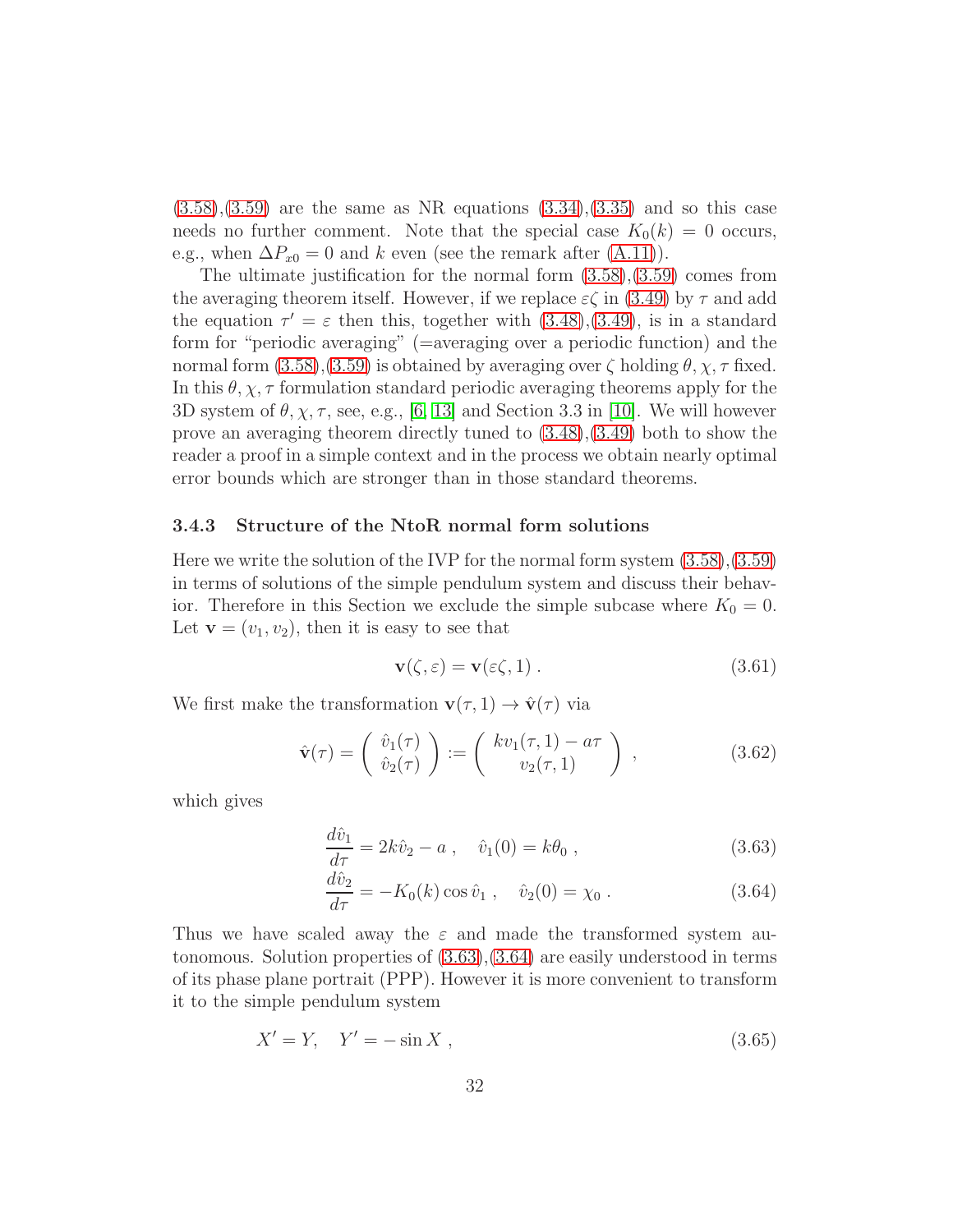$$
X(0; Z_0) =: X_0 , \quad Y(0; Z_0) =: Y_0 , \quad Z_0 := \begin{pmatrix} X_0 \\ Y_0 \end{pmatrix} .
$$
 (3.66)

The required transformation is

<span id="page-32-0"></span>
$$
\hat{v}_1(\tau) = X(\Omega \tau; Z_0) - \text{sgn}(K_0) \frac{\pi}{2}, \qquad (3.67)
$$

$$
\hat{v}_2(\tau) = \frac{\Omega Y(\Omega \tau; Z_0) + a}{2k} ,\qquad(3.68)
$$

where

$$
\Omega = \Omega(k) := \sqrt{2k|K_0(k)|} . \tag{3.69}
$$

From  $(3.61),(3.62)$  $(3.61),(3.62)$   $(3.67)$  and  $(3.68)$ , the solutions of  $(3.58),(3.59)$  $(3.58),(3.59)$  are represented by

<span id="page-32-1"></span>
$$
v_1(\zeta, \varepsilon) = \frac{X(\Omega \varepsilon \zeta; Z_0) - \text{sgn}(K_0) \frac{\pi}{2} + \varepsilon a \zeta}{k}, \qquad (3.70)
$$

$$
v_2(\zeta, \varepsilon) = \frac{\Omega Y(\Omega \varepsilon \zeta; Z_0) + a}{2k} , \qquad (3.71)
$$

where

<span id="page-32-2"></span>
$$
Z_0(\theta_0, \chi_0, k, a) = \begin{pmatrix} X_0(\theta_0, k) \\ Y_0(\chi_0, k, a) \end{pmatrix} = \begin{pmatrix} k\theta_0 + \text{sgn}(K_0(k))\frac{\pi}{2} \\ (2k\chi_0 - a)/\Omega(k) \end{pmatrix} . \tag{3.72}
$$

We now discuss the solution properties of  $(3.58),(3.59)$  $(3.58),(3.59)$  in terms of the simple pendulum PPP,  $[18]$ , for  $(3.65)$  using  $(3.70)$  and  $(3.71)$ . The equilibria of [\(3.65\)](#page-31-4) are at  $(X, Y) = (\pi l, 0)$  with integer l.

The systems obtained by linearizing about these equilibria are centers for  $l$  even and saddle points for  $l$  odd. From the theory of Almost Linear Systems (see, e.g., [\[19\]](#page-98-10)), it follows that the equilibria are centers and saddle points for the nonlinear system. A conservation law for the simple pendulum system is easily derived by first noting that the direction field is given by

$$
\frac{dY}{dX} = -\frac{\sin X}{Y} \,. \tag{3.73}
$$

This equation is separable and has solutions given implicitly by  $\frac{1}{2}Y^2 + 1 \cos X = const.$  Thus

<span id="page-32-3"></span>
$$
\mathcal{E}_{Pen}(X,Y) := \frac{1}{2}Y^2 + U(X) , \quad U(X) = 1 - \cos X \qquad (3.74)
$$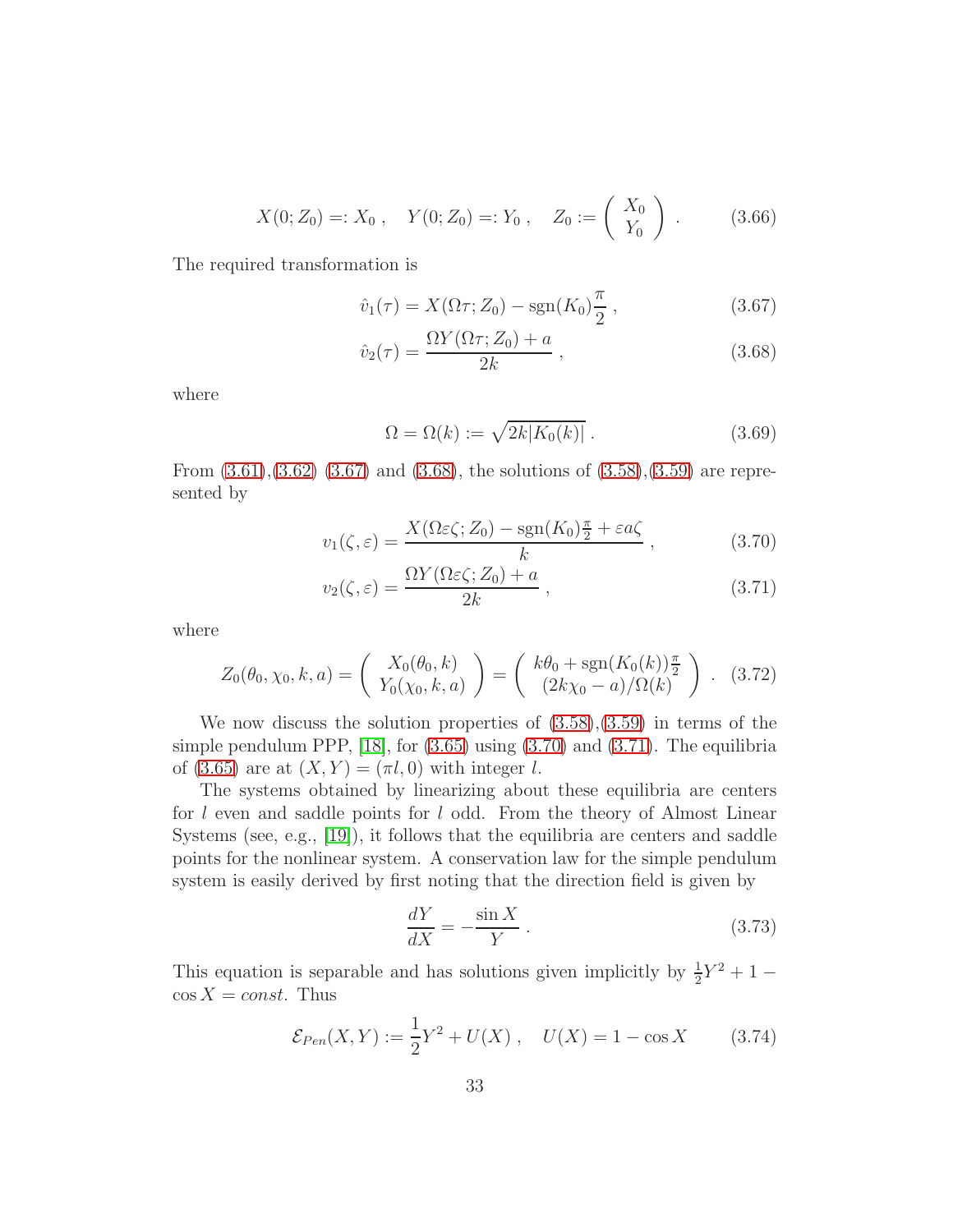is a constant of the motion which is easily checked directly. Incidentally  $\mathcal{E}_{Pen}$ is also a Hamiltonian for the ODE's [\(3.58\)](#page-30-3),[\(3.59\)](#page-30-3) but this plays no role here. The PPP is easily constructed from the so-called potential plane which is simply a plot of the potential  $U(X)$  vs. X, see [\[20\]](#page-99-0). The PPP shows that the solutions of the simple pendulum system has four types of behavior, the equilibria mentioned above, libration, rotation and separatrix motion. These can be characterized in terms of  $\mathcal{E}_{Pen}$ . Clearly,  $\mathcal{E}_{Pen}$  is nonnegative, the centers correspond to  $\mathcal{E}_{Pen}(X, Y) = 0$  and the saddle points and separatrices to  $\mathcal{E}_{Pen}(X, Y) = 2$ . The motion is libration for  $0 < \mathcal{E}_{Pen}(X, Y) < 2$ , rotation for  $\mathcal{E}_{Pen}(X, Y) > 2$  and separatrix motion for  $\mathcal{E}_{Pen}(X, Y) = 2$  with  $Y \neq 0$ . In the libration case the solutions are periodic, which is easy to show, and the period as a function of amplitude, [\[21\]](#page-99-1), is given by

$$
T(A) = 2\sqrt{2} \int_0^A \frac{dt}{[\cos t - \cos A]^{1/2}}, \quad (0 < A < \pi) \tag{3.75}
$$

where  $T(A)$  is the period associated with the initial conditions  $X_0 = A, Y_0 =$ 0. It is easy to show that  $\lim_{A\to 0} T(A) = 2\pi$ .

We denote by  $\mathcal{B}_n$  the *n*-th pendulum bucket which is defined by

$$
\mathcal{B}_n := \{ (X, Y) \in \mathbb{R}^2 : \mathcal{E}_{Pen}(X, Y) < 2, |X - 2\pi n| < \pi \},\tag{3.76}
$$

with  $n \in \mathbb{Z}$ . Note that, by  $(3.72), (3.74),$  $(3.72), (3.74),$  $(3.72), (3.74),$ 

$$
\mathcal{E}_{Pen}(Z_0(\theta_0, \chi_0, k, a)) = \mathcal{E}_R(\theta_0, \chi_0, k, a) := \frac{1}{2} \left[\frac{2k\chi_0 - a}{\Omega(k)}\right]^2
$$
  
 
$$
+1 + \text{sgn}(K_0) \sin(k\theta_0) .
$$
 (3.77)

Note also that, by [\(3.70\)](#page-32-1),[\(3.71\)](#page-32-1),[\(3.72\)](#page-32-2),

<span id="page-33-0"></span>
$$
|v_1(\zeta, \varepsilon) - \theta_0| = \left| \frac{X(\Omega \varepsilon \zeta; Z_0) - X_0 + \varepsilon a \zeta}{k} \right| \le \frac{|X(\Omega \varepsilon \zeta; Z_0) - X_0| + \varepsilon |a| \zeta}{k},
$$
\n(3.78)

$$
|v_2(\zeta,\varepsilon) - \chi_0| = \frac{\Omega}{2k} |Y(\Omega\varepsilon\zeta; Z_0) - Y_0| \,, \tag{3.79}
$$

$$
|v_2(\zeta,\varepsilon)| \le \frac{\Omega |Y(\Omega\varepsilon\zeta; Z_0)| + |a|}{2k} \,. \tag{3.80}
$$

We can now discuss the four cases of equilibria, libration, rotation and separatrix motion. In each case, using  $(3.78),(3.79)$  $(3.78),(3.79)$ ,  $(3.80)$ , we will find  $d_1^{min}, d_2^{min}, \chi_{\infty} \ge 0$  such that, for all  $\zeta \ge 0$ ,

<span id="page-33-1"></span>
$$
|v_1(\zeta,\varepsilon)-\theta_0|\leq d_1^{min}(\theta_0,\chi_0,\varepsilon\zeta,k,a), \quad |v_2(\zeta,\varepsilon)-\chi_0|\leq d_2^{min}(\theta_0,\chi_0,k,a),
$$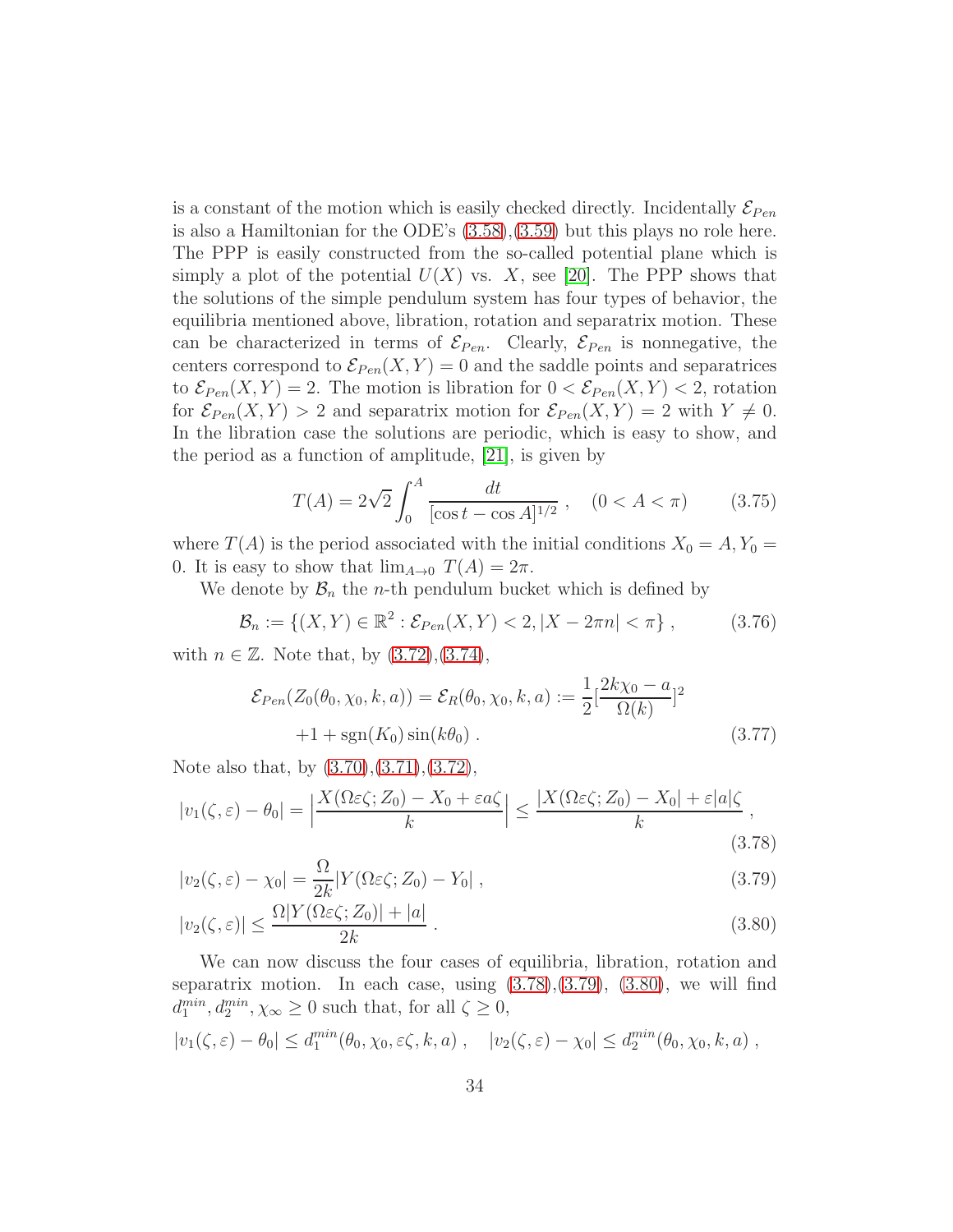(3.81)

$$
|v_2(\zeta,\varepsilon)| \le \chi_{\infty}(\theta_0,\chi_0,k,a) , \qquad (3.82)
$$

and we will at the same time observe that  $d_1^{min}(\theta_0, \chi_0, \tau, k, a)$  is increasing w.r.t.  $\tau$ .

(I) Equilibria regime:  $Y_0 = 0$  and either  $\mathcal{E}_{Pen}(X_0, Y_0) = 0$  or 2. Clearly  $X_0 = \pi l$  where  $l \in \mathbb{Z}$  and, by [\(3.72\)](#page-32-2),

$$
\begin{pmatrix} k\theta_0 + \text{sgn}(K_0(k))^{\pi} \\ (2k\chi_0 - a)/\Omega(k) \end{pmatrix} = Z_0(\theta_0, \chi_0, k, a) = \begin{pmatrix} X \\ Y \end{pmatrix} = \begin{pmatrix} \pi l \\ 0 \end{pmatrix} \tag{3.83}
$$

so that  $\theta_0 = (\pi l - \text{sgn}(K_0(k))\frac{\pi}{2})/k$  and  $\chi_0 = a/2k$ . Thus, by [\(3.70\)](#page-32-1), [\(3.71\)](#page-32-1),

<span id="page-34-0"></span>
$$
v_1(\zeta, \varepsilon) = \theta_0 + \frac{\varepsilon a \zeta}{k} , \qquad (3.84)
$$

$$
v_2(\zeta,\varepsilon) = \chi_0 \; . \tag{3.85}
$$

Clearly, by direct substitution, these are solutions of  $(3.58)$ , $(3.59)$ . Incidentally these solutions are stable for l even and unstable for l odd. Clearly, due to  $(3.81), (3.82), (3.84), (3.85),$  $(3.81), (3.82), (3.84), (3.85),$  $(3.81), (3.82), (3.84), (3.85),$  $(3.81), (3.82), (3.84), (3.85),$  $(3.81), (3.82), (3.84), (3.85),$  $(3.81), (3.82), (3.84), (3.85),$  $(3.81), (3.82), (3.84), (3.85),$  we can choose

$$
d_1^{min}(\theta_0, \chi_0, \varepsilon \zeta, k, a) := \frac{\varepsilon |a| \zeta}{k}, \quad d_2^{min}(\theta_0, \chi_0, k, a) := 0 , \quad (3.86)
$$

$$
\chi_{\infty}(\theta_0, \chi_0, k, a) := |\chi_0| \tag{3.87}
$$

(II) Libration regime:  $0 < \mathcal{E}_{Pen}(X_0, Y_0) < 2$ .

In this case  $Z_0(\theta_0, \chi_0, k, a) \in \mathcal{B}_{n(\theta_0, k)}$  where the integer  $n = n(\theta_0, k)$ is determined by the condition  $|X_0(\theta_0, k) - 2\pi n(\theta_0, k)| < \pi$ . From  $(3.70), (3.71)$  $(3.70), (3.71)$  $(3.70), (3.71)$  we see that

$$
\mathbf{v}(\zeta,\varepsilon) = \mathbf{v}_{per}(\zeta,\varepsilon) + \mathbf{v}_{lin}(\varepsilon \zeta) , \qquad (3.88)
$$

and it is easy to show that the periodic part has amplitude determined by the max and min values of  $X$  and  $Y$  and the linear growth term is

$$
\mathbf{v}_{lin}(\varepsilon \zeta) = \begin{pmatrix} \varepsilon a \zeta / k \\ 0 \end{pmatrix} . \tag{3.89}
$$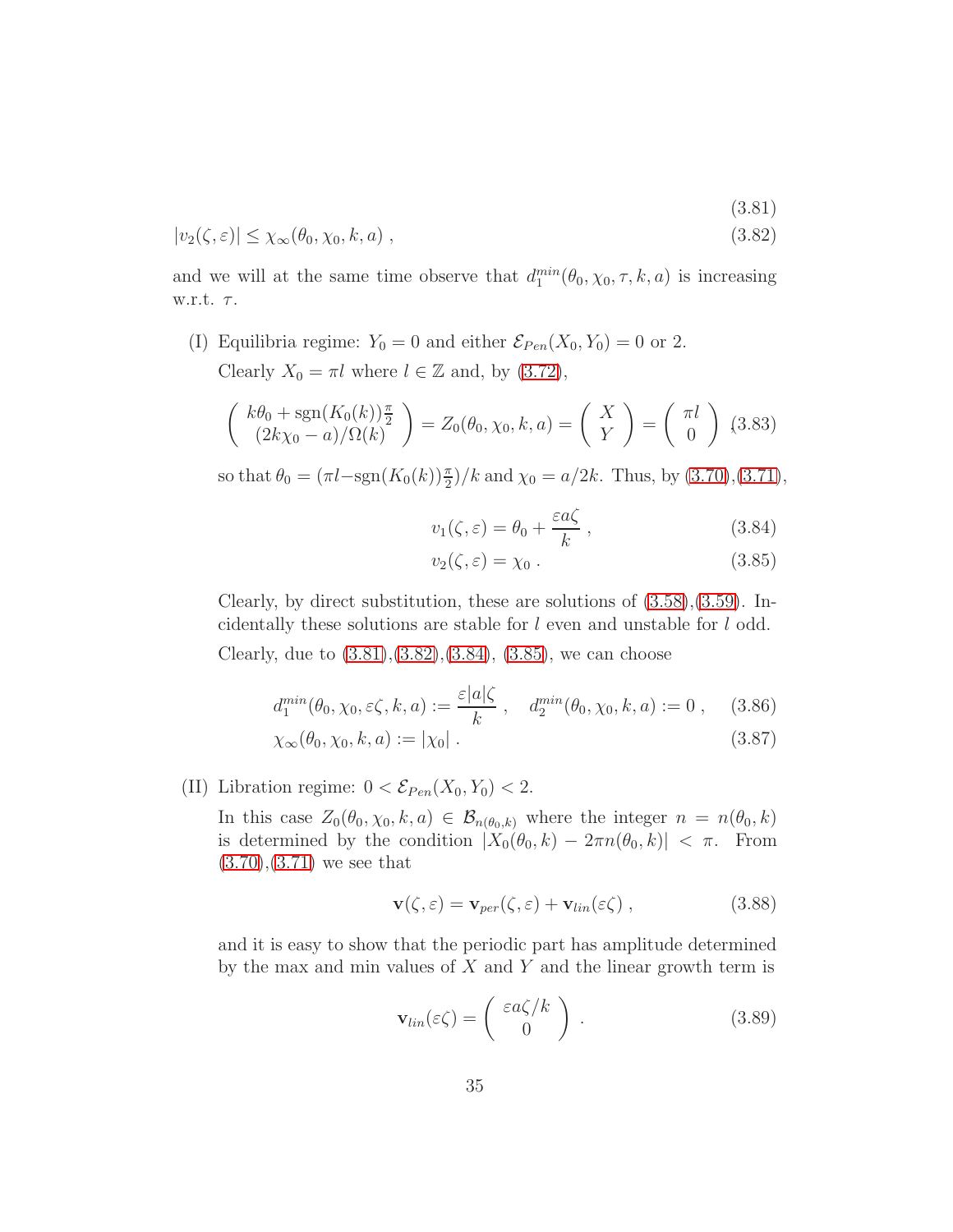The maximum values  $X_{max}$  and  $Y_{max}$  of X and Y satisfy, by [\(3.74\)](#page-32-3),

$$
\mathcal{E}_{Pen}(Z_0) = \frac{1}{2}Y_0^2 + 1 - \cos X_0 = \frac{1}{2}Y_{max}^2 = 1 - \cos X_{max} , \quad (3.90)
$$

whence

<span id="page-35-0"></span>
$$
X_{max}(\theta_0, \chi_0, k, a) = 2\pi n(\theta_0, k) + \arccos(\cos X_0 - \frac{1}{2}Y_0^2),
$$
  
=  $2\pi n(\theta_0, k) + \arccos\left(1 - \mathcal{E}_R(\theta_0, \chi_0, k, a)\right),$   

$$
Y_{max}(\theta_0, \chi_0, k, a) := \sqrt{2\mathcal{E}_{Pen}(Z_0(\theta_0, \chi_0, k, a))}
$$
  
=  $\sqrt{2\mathcal{E}_R(\theta_0, \chi_0, k, a)},$  (3.91)

and the minimum values  $X_{min}$  and  $Y_{min}$  of X and Y are given by

<span id="page-35-1"></span>
$$
X_{min} := 4\pi n - X_{max} , \quad Y_{min} := -Y_{max} . \tag{3.92}
$$

Here arccos is the principle branch of the inverse cos mapping  $[-1, 1] \rightarrow$  $[0, \pi]$ .

We now determine  $d_1^{min}$ ,  $d_2^{min}$  and  $\chi_{\infty}$ . It follows from  $(3.78),(3.79),(3.80)$  $(3.78),(3.79),(3.80)$  $(3.78),(3.79),(3.80)$  $(3.78),(3.79),(3.80)$ , [\(3.81\)](#page-33-1),[\(3.82\)](#page-33-1),[\(3.91\)](#page-35-0),[\(3.92\)](#page-35-1) that

$$
|v_1(\zeta, \varepsilon) - \theta_0| \le \frac{|X(\Omega \varepsilon \zeta; Z_0) - X_0| + \varepsilon |a|\zeta}{k}
$$
  

$$
\le \frac{2X_{max}(\theta_0, \chi_0, k, a) - 4\pi n(\theta_0, k) + \varepsilon |a|\zeta}{k}
$$
  

$$
= \frac{2\arccos\left(1 - \mathcal{E}_R(\theta_0, \chi_0, k, a)\right) + \varepsilon |a|\zeta}{k} =: d_1^{min}(\theta_0, \chi_0, \varepsilon \zeta, k, a),
$$
\n(3.93)

$$
|v_2(\zeta, \varepsilon) - \chi_0| = \frac{\Omega}{2k} |Y(\Omega \varepsilon \zeta; Z_0) - Y_0| \le \frac{\Omega}{k} Y_{max}(\theta_0, \chi_0, k, a)
$$
  
= 
$$
\frac{\Omega(k)}{k} \sqrt{2\mathcal{E}_R(\theta_0, \chi_0, k, a)} =: d_2^{min}(\theta_0, \chi_0, k, a) ,
$$
 (3.94)

$$
|v_2(\zeta, \varepsilon)| \le \frac{\Omega |Y(\Omega \varepsilon \zeta; Z_0)| + |a|}{2k} \le \frac{\Omega Y_{max}(\theta_0, \chi_0, k, a) + |a|}{2k}
$$
  
= 
$$
\frac{\Omega(k)\sqrt{2\mathcal{E}_R(\theta_0, \chi_0, k, a)} + |a|}{2k} =: \chi_\infty(\theta_0, \chi_0, k, a) .
$$
 (3.95)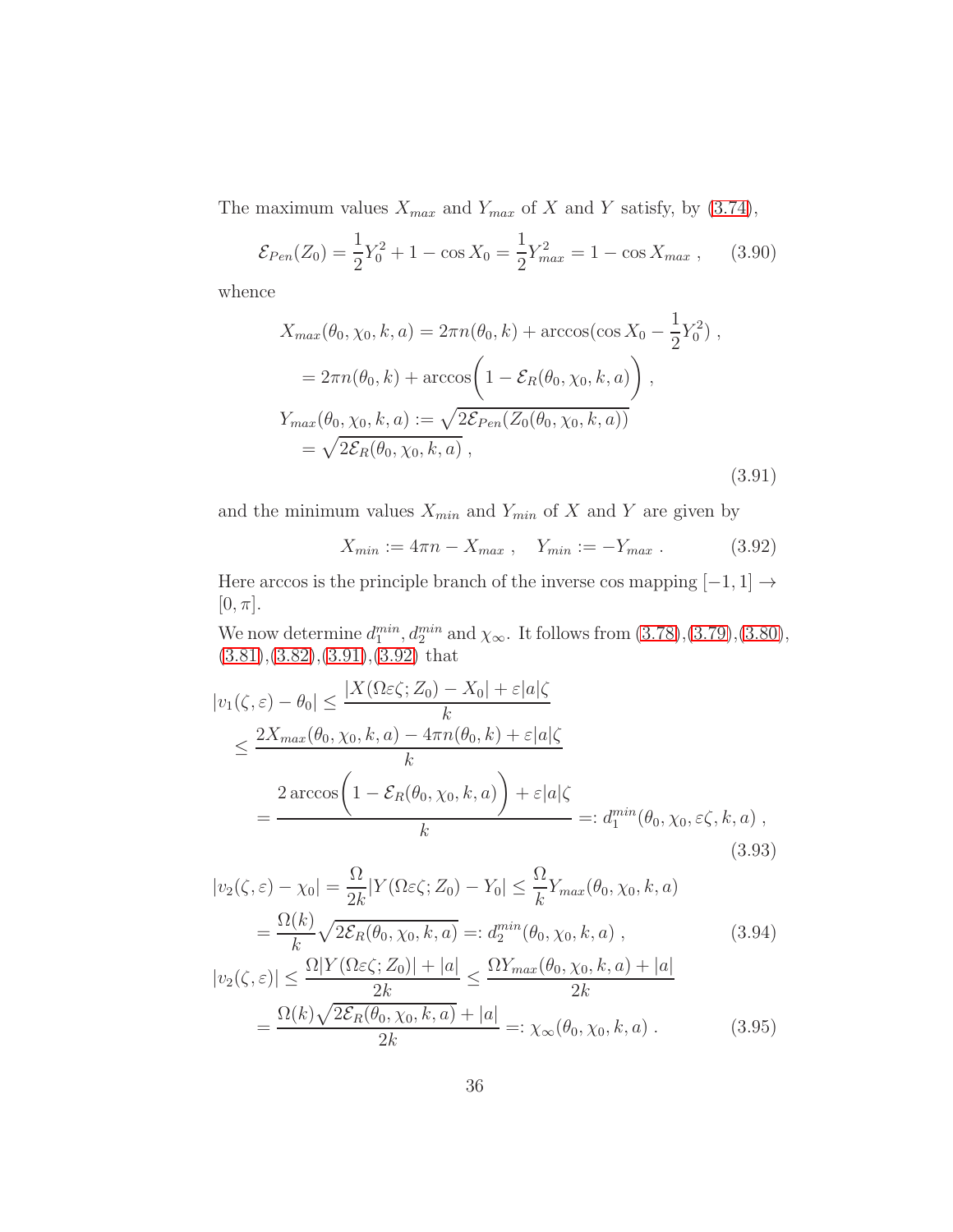(III) Separatrix regime:  $Y_0 \neq 0$  and  $\mathcal{E}_{Pen}(X_0, Y_0) = 2$ .

In this case  $(X, Y) \in \overline{\mathcal{B}_{n(\theta_0, k)}}$  where the integer  $n = n(\theta_0, k)$  is determined such that  $|X_0(\theta_0, k) - 2\pi n(\theta_0, k)| < \pi$ . Clearly

<span id="page-36-0"></span>
$$
|X - X_0| \le 2\pi , \quad |Y - Y_0| \le \sqrt{2\mathcal{E}_{Pen}(X_0, Y_0)} = 2 , \quad |Y| \le 2 .
$$
\n(3.96)

For  $Y_0 > 0$ ,  $(X(t), Y(t)) \to ((2n + 1)\pi, 0)$  as  $t \to \infty$  and, for  $Y_0 < 0$ ,  $(X(t), Y(t)) \rightarrow ((2n-1)\pi, 0)$  as  $t \rightarrow \infty$ . Thus for large  $\zeta$ 

$$
v(\varepsilon \zeta) \approx \frac{1}{k} \left( \frac{(2n \pm 1)\pi - \text{sgn}(K_0(k))\frac{\pi}{2} + \varepsilon a \zeta}{a/2} \right) , \qquad (3.97)
$$

which is the odd  $l$  solution in case I.

We now determine  $d_1^{min}$ ,  $d_2^{min}$  and  $\chi_{\infty}$ . By [\(3.78\)](#page-33-0),[\(3.79\)](#page-33-0),[\(3.80\)](#page-33-0), [\(3.81\)](#page-33-1),  $(3.82),(3.96)$  $(3.82),(3.96)$  $(3.82),(3.96)$ 

$$
|v_1(\zeta, \varepsilon) - \theta_0| \le \frac{|X(\Omega \varepsilon \zeta; Z_0) - X_0| + \varepsilon |a|\zeta}{k}
$$
  
 
$$
\le \frac{2\pi + \varepsilon |a|\zeta}{k} =: d_1^{min}(\theta_0, \chi_0, \varepsilon \zeta, k, a), \qquad (3.98)
$$

$$
|v_2(\zeta, \varepsilon) - \chi_0| = \frac{\Omega}{2k} |Y(\Omega \varepsilon \zeta; Z_0) - Y_0| \le \frac{\Omega(k)}{k}
$$
  
=: 
$$
d_2^{\min}(\theta_0, \chi_0, k, a),
$$
  

$$
\Omega |V(\Omega \varepsilon \zeta; Z_0)| + |a|
$$
 (3.99)

$$
|v_2(\zeta, \varepsilon)| \le \frac{\Omega |Y(\Omega \varepsilon \zeta; Z_0)| + |a|}{2k}
$$
  
 
$$
\le \frac{2\Omega(k) + |a|}{2k} =: \chi_{\infty}(\theta_0, \chi_0, k, a) .
$$
 (3.100)

(IV) Rotation regime:  $\mathcal{E}_{Pen}(X_0, Y_0) > 2$ .

For  $Y_0 > 0$ , X is increasing and Y is periodic such that

<span id="page-36-1"></span>
$$
\sqrt{2}\sqrt{\mathcal{E}_{Pen}(X_0, Y_0) - 2} \le Y \le \sqrt{2}\sqrt{\mathcal{E}_{Pen}(X_0, Y_0)},
$$
 (3.101)

and for  $Y_0 < 0$ , X is decreasing and Y is periodic such that

<span id="page-36-2"></span>
$$
-\sqrt{2}\sqrt{\mathcal{E}_{Pen}(X_0, Y_0)} \le Y \le -\sqrt{2}\sqrt{\mathcal{E}_{Pen}(X_0, Y_0)} - 2. (3.102)
$$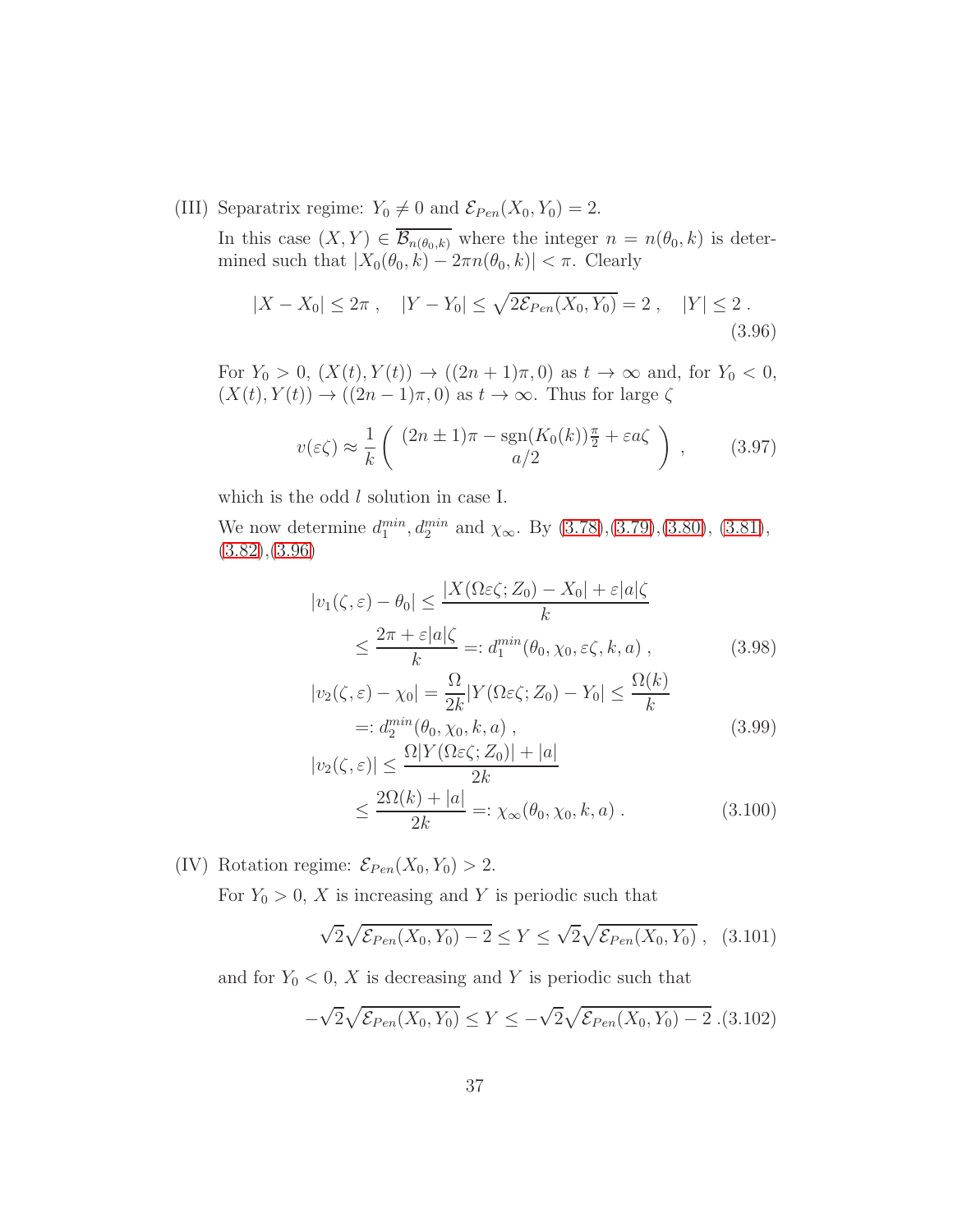Clearly  $v_2(\cdot, \varepsilon)$  is periodic. We now determine  $d_1^{min}$ ,  $d_2^{min}$  and  $\chi_{\infty}$ . It follows from  $(3.101),(3.102)$  $(3.101),(3.102)$  that for any choice of  $Y_0$ 

<span id="page-37-0"></span>
$$
|Y - Y_0| \le \sqrt{2} \sqrt{\mathcal{E}_R(\theta_0, \chi_0, k, a)} - \sqrt{2} \sqrt{\mathcal{E}_R(\theta_0, \chi_0, k, a) - 2},
$$
(3.103)  

$$
|Y| \le \sqrt{2\mathcal{E}_R(\theta_0, \chi_0, k, a)}.
$$
(3.104)

It follows from [\(3.79\)](#page-33-0),[\(3.80\)](#page-33-0),[\(3.103\)](#page-37-0), [\(3.104\)](#page-37-0) that

$$
|v_2(\zeta, \varepsilon) - \chi_0| = \frac{\Omega}{2k} |Y(\Omega \varepsilon \zeta; Z_0) - Y_0|
$$
  
\n
$$
\leq \frac{\Omega}{2k} \left( \sqrt{2} \sqrt{\mathcal{E}_R(\theta_0, \chi_0, k, a)} - \sqrt{2} \sqrt{\mathcal{E}_R(\theta_0, \chi_0, k, a)} - 2 \right)
$$
  
\n
$$
=: d_2^{\min}(\theta_0, \chi_0, k, a),
$$
  
\n
$$
|v_2(\zeta, \varepsilon)| \leq \frac{\Omega |Y(\Omega \varepsilon \zeta; Z_0)| + |a|}{2k} \leq \frac{\Omega(k) \sqrt{2\mathcal{E}_R(\theta_0, \chi_0, k, a)} + |a|}{2k}
$$
  
\n
$$
=: \chi_{\infty}(\theta_0, \chi_0, k, a).
$$
  
\n(3.106)

It follows from  $(3.65),(3.104)$  $(3.65),(3.104)$  that

$$
|X(\Omega\varepsilon\zeta; Z_0) - X_0| = |\int_0^{\Omega\varepsilon\zeta} X'(s)ds| = |\int_0^{\Omega\varepsilon\zeta} Y(s)ds|
$$
  
\n
$$
\leq \int_0^{\Omega\varepsilon\zeta} |Y(s)|ds \leq \sqrt{2} \int_0^{\Omega\varepsilon\zeta} \sqrt{\mathcal{E}_{Pen}(X(s), Y(s))}ds
$$
  
\n
$$
= \sqrt{2}\Omega\varepsilon\zeta\sqrt{\mathcal{E}_{Pen}(X_0, Y_0)} = \sqrt{2}\Omega\varepsilon\zeta\sqrt{\mathcal{E}_R(\theta_0, \chi_0, k, a)}, (3.107)
$$

whence, by  $(3.78)$ ,

$$
|v_1(\zeta, \varepsilon) - \theta_0| \le \frac{|X(\Omega \varepsilon \zeta; Z_0) - X_0| + \varepsilon |a| \zeta}{k}
$$
  

$$
\le \frac{\sqrt{2}\Omega(k)\varepsilon \zeta \sqrt{\varepsilon_R(\theta_0, \chi_0, k, a)} + \varepsilon |a| \zeta}{k}
$$
  

$$
=: d_1^{\min}(\theta_0, \chi_0, \varepsilon \zeta, k, a).
$$
 (3.108)

Clearly the simple pendulum system is central to our NtoR normal form approximation. Every student who has taken a course in ODE's or Classical Mechanics has studied the pendulum equation at some level. However, not every reader of this paper may know the general settings of the equation.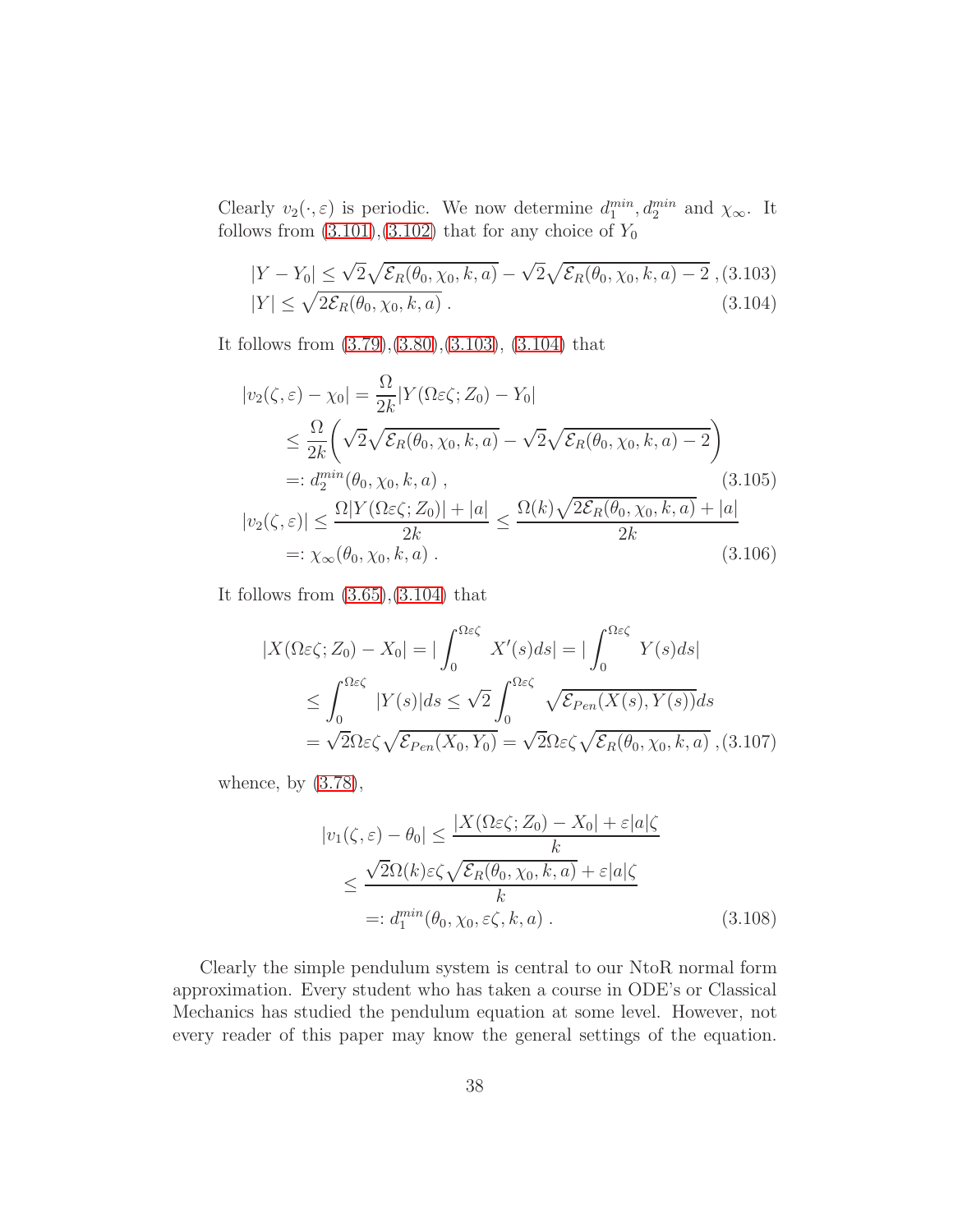So, as an aside, we thought some might be interested in knowing how it fits in a broader context. First, the pendulum equation is a special case of the nonlinear oscillator  $\ddot{x} + g(x) = 0$  and second, the nonlinear oscillator is an important subclass of the class of second-order autonomous systems  $\dot{x} = f(x, y), \dot{y} = g(x, y)$ . The nonlinear oscillator is discussed in many texts, and here we mention [\[19\]](#page-98-0) and [\[22\]](#page-99-0). Its PPP is easily constructed from the potential plane as mentioned above and in [\[20\]](#page-99-1). After the class of linear systems, the class of second-order autonomous systems has the most well developed theory [\[23\]](#page-99-2). Here the qualitative behavior is completely captured in the PPP's. What's missing from a PPP is the time it takes to go from one point on an orbit to another, but this is easily determined using a good ODE solver. The limiting behavior of all solutions bounded in forward time is given by the celebrated Poincaré-Bendixson theorem and as a consequence existence of periodic solutions can be inferred and the possibility of chaotic behavior is eliminated. It also follows that a closed orbit in the phase plane corresponds to a periodic solution.

#### <span id="page-38-0"></span>3.4.4 NR limit far away from the pendulum buckets

Even though for small  $\varepsilon$  there will be gaps in  $\nu$  between the  $\Delta$ -NR and NtoR cases, as we will discuss in the context of Theorems [1,](#page-42-0)[2,](#page-47-0) we show here that far away from the pendulum buckets the NR normal form emerges. While not a rigorous argument since we do not quantify "large" it is a consistency check. As in Section [3.4.3](#page-31-1) we exclude the simple subcase where  $K_0 = 0$ .

For  $Z_0$  far away from the pendulum buckets in the sense that  $|Y_0|$  =  $|2k\chi_0-a|/\Omega \gg 2$ , we are in the rotation regime. Letting  $X(\tilde{s}) = \hat{X}(s), Y(\tilde{s}) =$  $Y_0Y(s)$ ,  $s = Y_0\tilde{s}$ , [\(3.65\)](#page-31-0), [\(3.66\)](#page-31-0) become

$$
\frac{d\hat{X}}{ds} = \hat{Y}, \quad \frac{d\hat{Y}}{ds} = -\epsilon \sin \hat{X}, \quad \hat{X}(0) = X_0, \quad \hat{Y}(0) = Y_0 = 1, (3.109)
$$

where  $\epsilon = 1/Y_0^2$ . A regular perturbation expansion yields  $\hat{X}(s) = s + X_0 +$  $O(\epsilon), \hat{Y}(s) = 1 + O(\epsilon)$  as we show in Appendix [F](#page-88-0) therefore  $X(\tilde{s}) = Y_0 \tilde{s} +$  $X_0 + O(1/Y_0^2)$ ,  $Y(\tilde{s}) = Y_0 + O(1/Y_0)$  and thus from  $(3.70),(3.71),(3.72)$  $(3.70),(3.71),(3.72)$  $(3.70),(3.71),(3.72)$  $(3.70),(3.71),(3.72)$ 

$$
v_1(\zeta, \varepsilon) = \frac{Y_0 \Omega \varepsilon \zeta + X_0 + O(1/Y_0^2) - \text{sgn}(K_0(k))\pi/2 + \varepsilon a \zeta}{k}
$$
  
=  $\theta_0 + \frac{Y_0 \Omega + a}{k} \varepsilon \zeta + O(1/Y_0^2) = 2\chi_0 \varepsilon \zeta + \theta_0 + O(1/Y_0^2)$ , (3.110)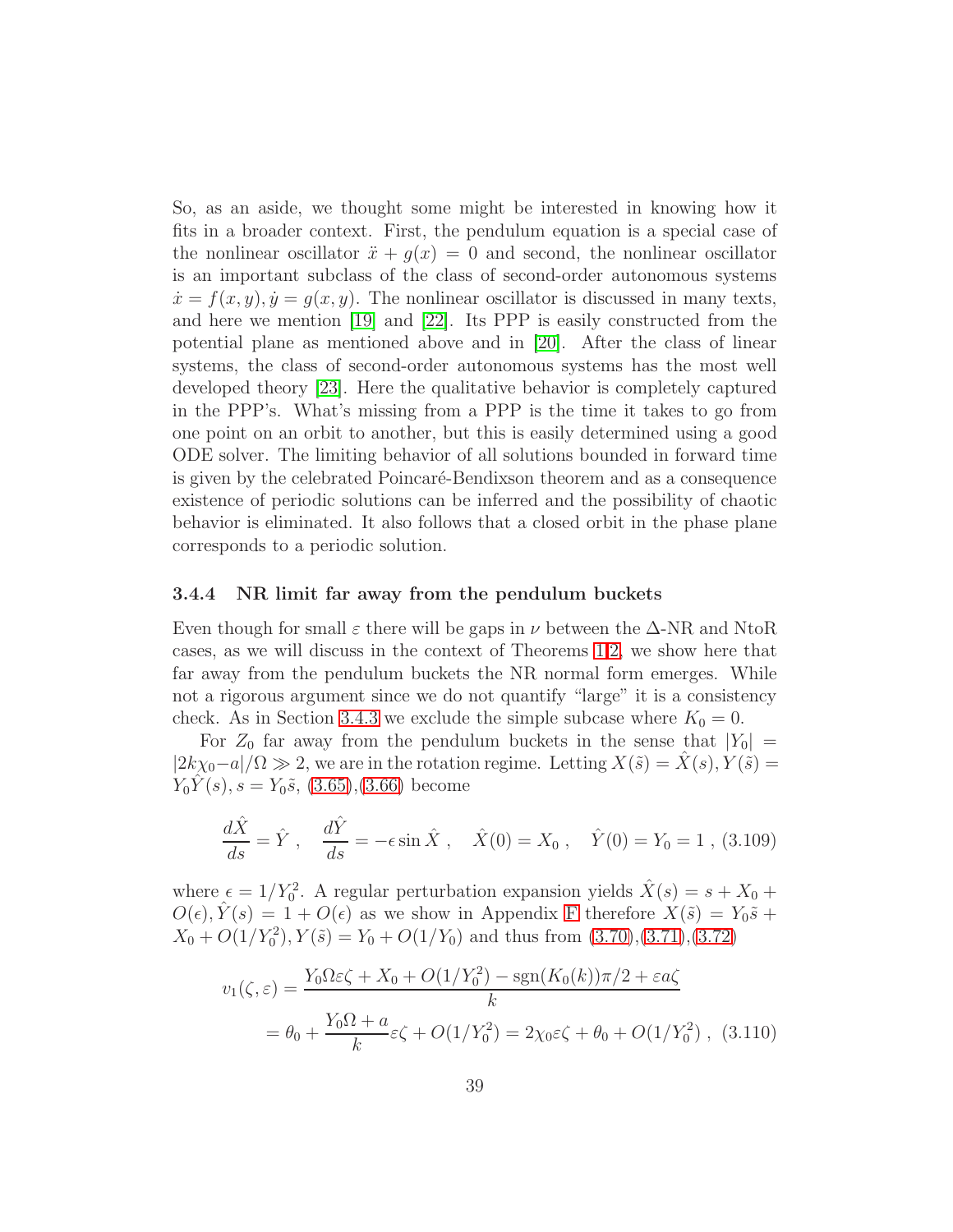$$
v_2(\zeta, \varepsilon) = \frac{\Omega Y_0 + a}{2k} + O(1/Y_0) = \chi_0 + O(1/Y_0) , \qquad (3.111)
$$

<span id="page-39-1"></span>consistent with [\(3.36\)](#page-26-0).

### 3.5 Averaging theorems

Recall that we have gone from our basic Lorentz system, [\(2.22\)](#page-12-0)-[\(2.25\)](#page-12-0), to  $(3.10), (3.11)$  $(3.10), (3.11)$  $(3.10), (3.11)$  with no approximations. We have also derived two related normal forms for  $\nu \geq 1/2$  in the NR (§[3.3\)](#page-26-1) and NtoR (§[3.4\)](#page-27-0) cases. Here we state theorems which conclude that the solutions of these normal form systems yield good approximations to the solutions of  $(2.22)-(2.25)$  $(2.22)-(2.25)$  in the appropriate  $\nu$  domains.

Our NR theorem in §[3.5.1](#page-39-0) will cover the  $\Delta$ -NR case, i.e., closed subintervals  $[k + \Delta, k + 1 - \Delta]$  of  $(k, k + 1)$ , where  $k = 0, 1, ..., 0 < \Delta < 0.5$ , and we will obtain error bounds of  $O(\varepsilon/\Delta)$  (Here  $\Delta$  can be small as mentioned in §[3.2](#page-23-0) and §[3.3\)](#page-26-1). Our NtoR theorem in §[3.5.2](#page-43-0) will cover the case where  $\nu = k + \varepsilon a$  which includes the resonant  $\nu = k$  case and we will obtain error bounds of  $O(\varepsilon)$ .

## <span id="page-39-0"></span>3.5.1  $\Delta$ -nonresonant case:  $\nu \in [k + \Delta, k + 1 - \Delta]$  (Quasiperiodic Averaging)

The exact ODE's to be analyzed are  $(3.10),(3.11)$  $(3.10),(3.11)$  with the initial conditions  $\theta(0,\varepsilon) = \theta_0, \chi(0,\varepsilon) = \chi_0$  and where  $f_1, f_2$  are defined by  $(3.12),(3.13)$  $(3.12),(3.13)$ and where  $\hat{j}(n; \nu, \Delta P_{x0})$  is defined by [\(3.25\)](#page-82-0) and  $g_1, g_2$  by [\(3.14\)](#page-81-1),[\(3.15\)](#page-81-1). The normal form ODE's are  $(3.34),(3.35)$  $(3.34),(3.35)$  with initial conditions  $v_1(0,\varepsilon)$  =  $\theta_0, v_2(0, \varepsilon) = \chi_0$  and solution [\(3.36\)](#page-26-0). Note that  $v_i(\zeta, \varepsilon) = v_i(\varepsilon \zeta, 1)$ .

We are now ready to state the NR theorem which roughly concludes that  $|\theta(\zeta, \varepsilon) - 2\chi_0 \varepsilon \zeta - \theta_0| = O(\varepsilon/\Delta)$  and  $|\chi(\zeta, \varepsilon) - \chi_0| = O(\varepsilon/\Delta)$  for  $0 \leq \zeta \leq$  $O(1/\varepsilon)$  with  $\varepsilon$  sufficiently small. To make the statement of the theorem concise, we now set up the theorem in nine steps.

- (1) (Basic parameters) Let  $0 < \varepsilon \leq \varepsilon_0 \leq 1$ , fix  $0 < \Delta < 0.5$  and let  $\nu \in [k + \Delta, k + 1 - \Delta]$ where  $k$  is a nonnegative integer.
- (2) (Initial data)

Choose  $\theta_0, \chi_0$  such that  $(\theta_0, \chi_0) \in (\mathbb{R} \times [-\chi_M, \chi_M])$  where  $\chi_M > 0$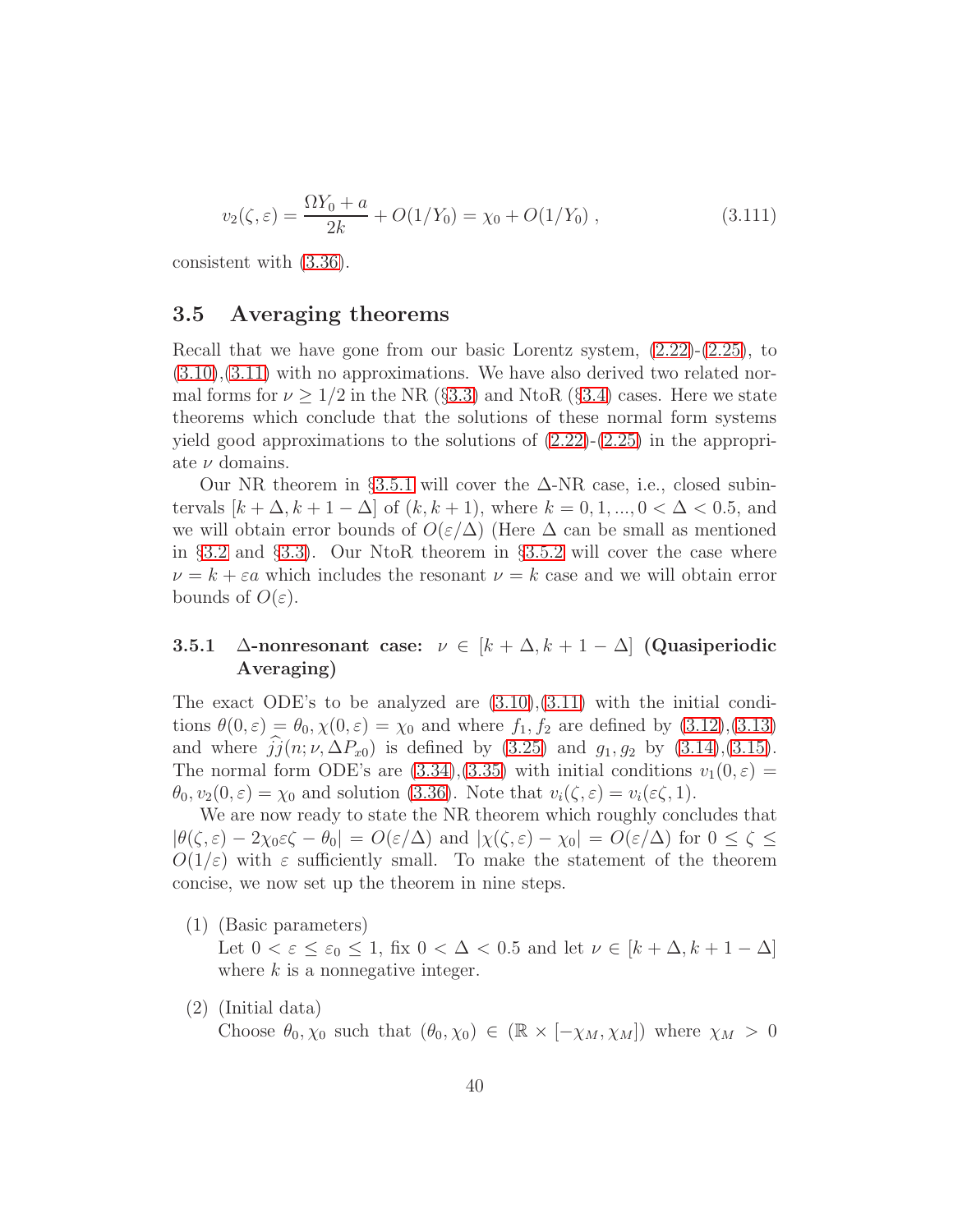is chosen such that  $-\chi_M > \chi_{lb}(\varepsilon_0)$  where  $\chi_{lb}$  is defined by [\(3.20\)](#page-81-2). Clearly  $(\mathbb{R} \times [-\chi_M, \chi_M]) \subset W(\varepsilon_0)$  where  $W(\varepsilon_0)$  is defined by [\(3.19\)](#page-81-3). Note also that, by [\(3.36\)](#page-26-0), the corresponding guiding solution  $\mathbf{v}(\zeta, 1) =$  $(2\chi_0\zeta + \theta_0, \chi_0)$  belongs to  $(\mathbb{R} \times [-\chi_M, \chi_M])$  for all  $\zeta \in [0, \infty)$ .

(3) (Guiding solution) Choose  $T > 0$  and define the compact (=closed and bounded) subset

<span id="page-40-0"></span>
$$
S := \{ \mathbf{v}(\tau, 1) : \tau \in [0, T] \} = \{ (2\chi_0 \tau + \theta_0, \chi_0) : \tau \in [0, T] \} \tag{3.112}
$$
  
of  $(\mathbb{R} \times [-\chi_M, \chi_M]) \subset W(\varepsilon_0)$ . Recall that  $\mathbf{v}(\zeta, \varepsilon) = \mathbf{v}(\varepsilon \zeta, 1)$ .

(4) (Rectangle around initial value  $(\theta_0, \chi_0)$ : the basic domain for averaging theorem)

Let  $W(\theta_0, \chi_0, d_1, d_2)$  be the following open rectangle around S where

<span id="page-40-1"></span>
$$
\hat{W}(\theta_0, \chi_0, d_1, d_2) := (\theta_0 - d_1, \theta_0 + d_1) \times (\chi_0 - d_2, \chi_0 + d_2), \quad (3.113)
$$

where

<span id="page-40-2"></span>
$$
2|\chi_0|T < d_1 \,, \quad 0 < d_2 < \chi_0 - \chi_{lb}(\varepsilon_0) \,. \tag{3.114}
$$

Note that the closure,  $\hat{W}(\theta_0, \chi_0, d_1, d_2) = [\theta_0 - d_1, \theta_0 + d_1] \times [\chi_0$  $d_2, \chi_0 + d_2$ , of  $W(\theta_0, \chi_0, d_1, d_2)$  is compact and that, by  $(3.19), (3.112),$  $(3.19), (3.112),$  $(3.19), (3.112),$  $(3.113),(3.114), (\theta_0,\chi_0) \in S \subset \hat{W}(\theta_0,\chi_0,d_1,d_2) \subset \hat{W}(\theta_0,\chi_0,d_1,d_2) \subset$  $(3.113),(3.114), (\theta_0,\chi_0) \in S \subset \hat{W}(\theta_0,\chi_0,d_1,d_2) \subset \hat{W}(\theta_0,\chi_0,d_1,d_2) \subset$  $(3.113),(3.114), (\theta_0,\chi_0) \in S \subset \hat{W}(\theta_0,\chi_0,d_1,d_2) \subset \hat{W}(\theta_0,\chi_0,d_1,d_2) \subset$  $(3.113),(3.114), (\theta_0,\chi_0) \in S \subset \hat{W}(\theta_0,\chi_0,d_1,d_2) \subset \hat{W}(\theta_0,\chi_0,d_1,d_2) \subset$  $W(\varepsilon_0)$ . Thus, by Proposition [1](#page-26-3) in §[3.3,](#page-26-1) the vector field of the ODE's  $(3.10), (3.11)$  $(3.10), (3.11)$  $(3.10), (3.11)$  is  $C^{\infty}$  on  $\hat{W}(\theta_0, \chi_0, d_1, d_2) \times \mathbb{R}$ .

(5) (Restriction on  $\varepsilon_0$ )

Choose  $\varepsilon_0$  so small that  $\chi_{lb}(\varepsilon_0) < -\chi_M - d_2$ . Note that this is made possible since, by [\(3.20\)](#page-81-2),

$$
\chi_{lb}(\varepsilon_0) \leq -\frac{1}{\varepsilon_0} + \frac{1}{\sqrt{\mathcal{E}}} \sqrt{1 + K^2 \Pi_{x,ub}^2(1)} ,
$$

whence  $\chi_{lb}(\varepsilon_0) < -\chi_M - d_2$  if

<span id="page-40-3"></span>
$$
\varepsilon_0 < \left(\frac{1}{\sqrt{\mathcal{E}}}\sqrt{1 + K^2 \Pi_{x,ub}^2(1)} + \chi_M + d_2\right)^{-1}.\tag{3.115}
$$

Since the RHS of [\(3.115\)](#page-40-3) is positive  $\varepsilon_0$  can indeed be chosen sufficiently small.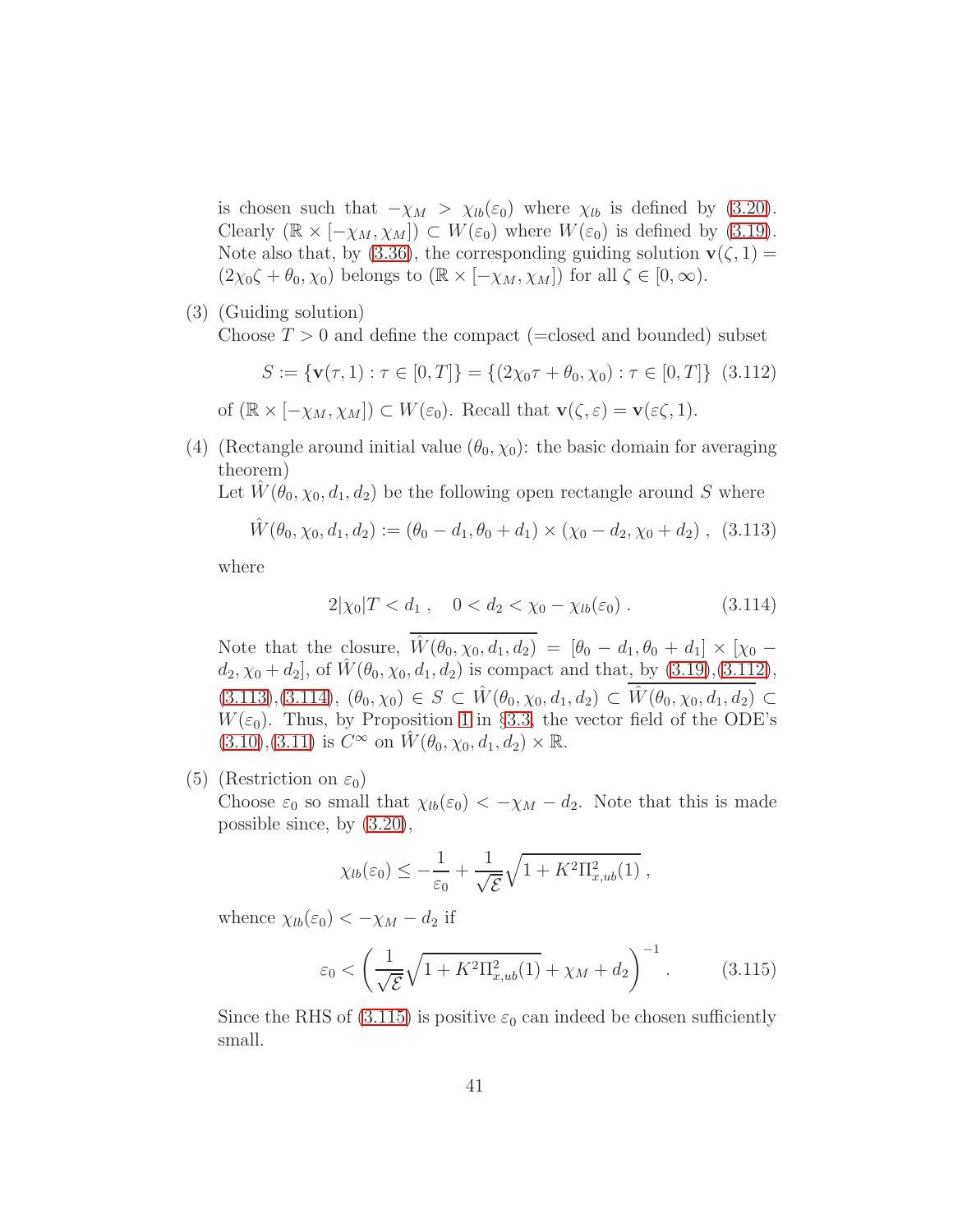(6) (Exact solution in rectangle)

Since the vector fields in [\(3.10\)](#page-80-0),[\(3.11\)](#page-80-0) are  $C^{\infty}$ , solutions in  $\hat{W}(\theta_0, \chi_0, d_1, d_2)$ with initial condition  $\theta(0, \varepsilon) = \theta_0, \chi(0, \varepsilon) = \chi_0$  exist uniquely in  $\hat{W}(\theta_0, \chi_0, d_1, d_2)$ on a maximum forward interval of existence  $[0, \beta(\varepsilon))$ . Here  $d_1, d_2$  sat-isfy [\(3.114\)](#page-40-2). Either  $\beta(\varepsilon) = \infty$  or the solution approaches the boundary of W as  $\zeta \to \beta(\varepsilon)$ -. See Chapter 1 of [\[24\]](#page-99-3) for a discussion of existence, uniqueness and continuation to a maximum forward interval of existence.

For convenience we define  $I(\varepsilon,T) := [0,T/\varepsilon] \cap [0,\beta(\varepsilon)).$ 

(7) (Lipschitz constants for  $f_1, f_2$  on rectangle) Let  $L_1, L_2$  be defined by

<span id="page-41-0"></span>
$$
L_1 := \frac{2}{\bar{q}} max_{\zeta \in [0, 2\pi]} |q(\zeta)| = 2[1 + \frac{2K^2}{\bar{q}} |\Delta P_{x0}| + \frac{K^2}{2\bar{q}}], (3.116)
$$
  

$$
L_2 := \nu K^2 (1 + |\Delta P_{x0}|).
$$
 (3.117)

It follows by  $(3.12),(3.13), (3.116),(3.117)$  $(3.12),(3.13), (3.116),(3.117)$  $(3.12),(3.13), (3.116),(3.117)$  $(3.12),(3.13), (3.116),(3.117)$  $(3.12),(3.13), (3.116),(3.117)$  $(3.12),(3.13), (3.116),(3.117)$  and for  $\theta_1, \theta_2, \chi_1, \chi_2, \zeta \in \mathbb{R}$ , that

<span id="page-41-1"></span>
$$
|f_1(\chi_2, \zeta) - f_1(\chi_1, \zeta)| \le \frac{2|q(\zeta)|}{\bar{q}} |\chi_2 - \chi_1| \le L_1 |\chi_2 - \chi_1| \,, \quad (3.118)
$$
  
\n
$$
|f_2(\theta_2, \zeta; \nu) - f_2(\theta_1, \zeta; \nu)|
$$
  
\n
$$
= K^2 |\cos \zeta + \Delta P_{x0}| |\cos(\nu[\theta_2 - Q(\zeta)]) - \cos(\nu[\theta_1 - Q(\zeta)])|
$$
  
\n
$$
\le K^2 (1 + |\Delta P_{x0}|) |\nu[\theta_2 - Q(\zeta)] - \nu[\theta_1 - Q(\zeta)]|
$$
  
\n
$$
= \nu K^2 (1 + |\Delta P_{x0}|) |\theta_2 - \theta_1| = L_2 |\theta_2 - \theta_1| \,, \quad (3.119)
$$

where we have also used the fact that  $|\cos x - \cos y| \leq |x - y|$ . Thus  $L_1, L_2$  are Lipschitz constants for  $f_1, f_2$  on  $\hat{W}(\theta_0, \chi_0, d_1, d_2)$  respectively (in fact even on  $\mathbb{R}^2$ ).

(8) (Bounds for  $g_1, g_2$  on rectangle)

Appendix [C](#page-79-0) gives a very detailed derivation of quite explicit minimal bounds for  $g_1$  and  $g_2$ . There we show, for  $(\theta, \chi, \zeta)$  in  $W(\theta_0, \chi_0, d_1, d_2) \times$  $\mathbb{R},$ 

<span id="page-41-2"></span>
$$
|g_i(\theta, \chi, \zeta, \varepsilon, \nu)| \le C_i(\chi_0, \varepsilon_0, \nu, d_2), \qquad (3.120)
$$

where  $i = 1, 2$  and  $d_1, d_2$  satisfy [\(3.114\)](#page-40-2) and where the finite  $C_1$  and  $C_2$ are defined by  $(C.27)$ ,  $(C.30)$ .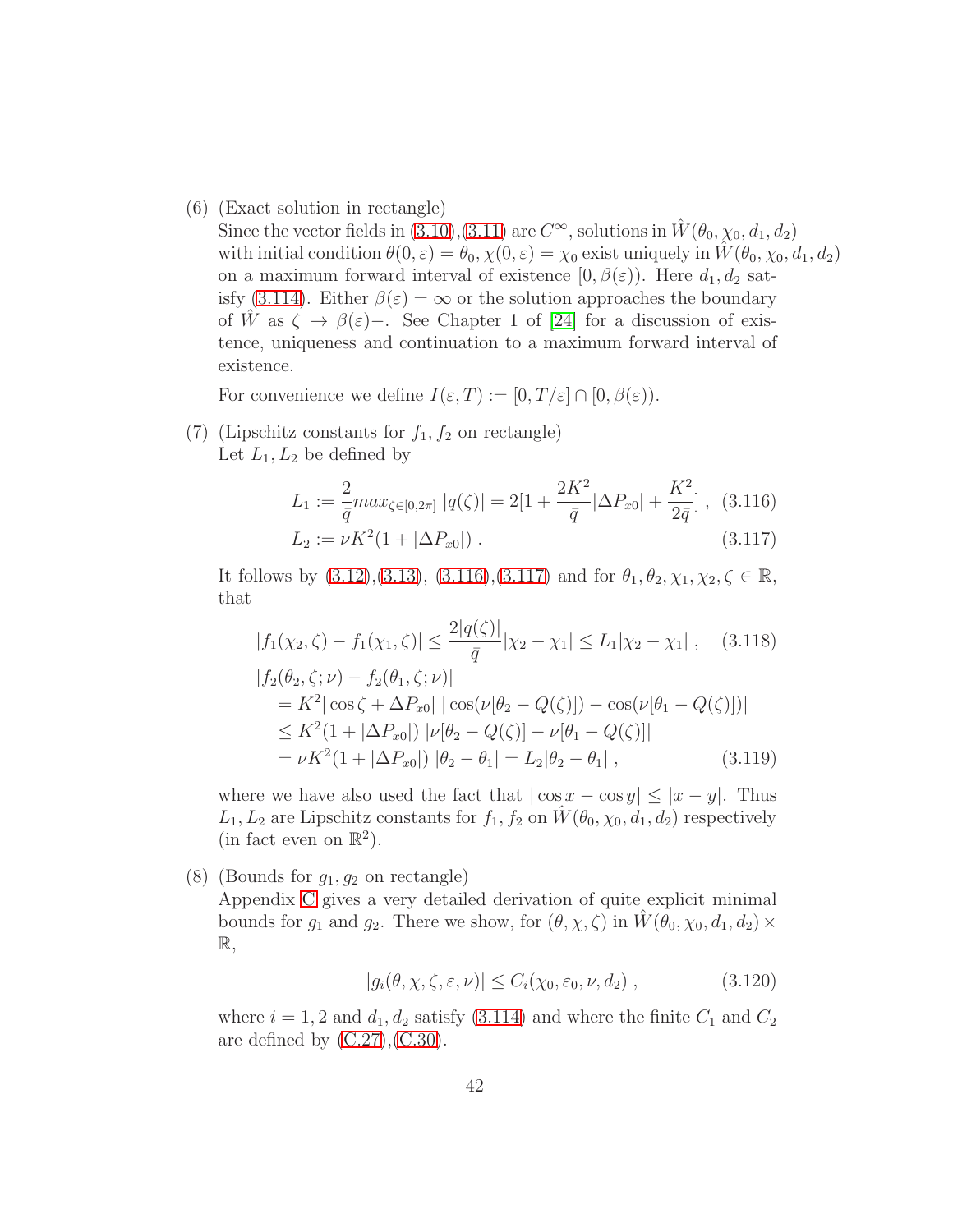(9) (Besjes terms)

Let  $B_1, B_2$  be defined by

<span id="page-42-1"></span>
$$
B_1(\zeta) := |\int_0^{\zeta} \tilde{f}_1(v_2(s, \varepsilon), s) ds| = |\int_0^{\zeta} \tilde{f}_1(\chi_0, s) ds|,
$$
  
\n
$$
B_2(\zeta) := |\int_0^{\zeta} \tilde{f}_2(v_1(s, \varepsilon), s; \nu) ds| = |\int_0^{\zeta} \tilde{f}_2(2\chi_0 \varepsilon s + \theta_0, s; \nu) ds|,
$$
\n(3.121)

where

<span id="page-42-2"></span>
$$
\tilde{f}_1(v_2, s) := f_1(v_2, s) - \bar{f}_1(v_2) = 2(\frac{q(s)}{\bar{q}} - 1)v_2 ,
$$
  

$$
\tilde{f}_2(v_1, s; \nu) := f_2(v_1, s; \nu) - \bar{f}_2(v_1; \nu) = f_2(v_1, s; \nu) .
$$
  
(3.122)

In [\(3.121\)](#page-42-1) we have used [\(3.36\)](#page-26-0). We will also need  $B_{1,\infty}, B_{2,\infty}$  defined by

<span id="page-42-3"></span>
$$
B_{i,\infty}(\zeta) := \sup_{s \in [0,\zeta)} B_i(s) , \qquad (3.123)
$$

for  $i = 1, 2$ .

We refer to  $B_1, B_2$  as "Besjes terms" and their importance will be seen both in the bounds presented in Theorem [1](#page-42-0) and in the proof of the theorem where they eliminate the need for a near identity transformation (for the latter, see [\[6,](#page-97-0) [9,](#page-98-1) [10,](#page-98-2) [11,](#page-98-3) [12\]](#page-98-4)).

With this setup we can now state the NR approximation theorem.

<span id="page-42-0"></span>**Theorem 1.** (Averaging theorem in  $\Delta$ -NR case:  $\nu \in [k + \Delta, k + 1 - \Delta],$  $k = 0, 1, ..., 0 < \Delta < 0.5$ 

With the setup given by items 1-9 of the above preamble we obtain, for  $\zeta \in$  $I(\varepsilon,T)$ , that

$$
|\theta(\zeta,\varepsilon)-2\chi_0\varepsilon\zeta-\theta_0|=O(\varepsilon/\Delta)\,,\quad |\chi(\zeta,\varepsilon)-\chi_0|=O(\varepsilon/\Delta)\,.\,(3.124)
$$

More precisely

<span id="page-42-4"></span>
$$
|\theta(\zeta,\varepsilon)-2\chi_0\varepsilon\zeta-\theta_0|\leq\varepsilon\bigg([B_{1,\infty}(T/\varepsilon)+C_1T]\cosh(T\sqrt{L_1L_2})
$$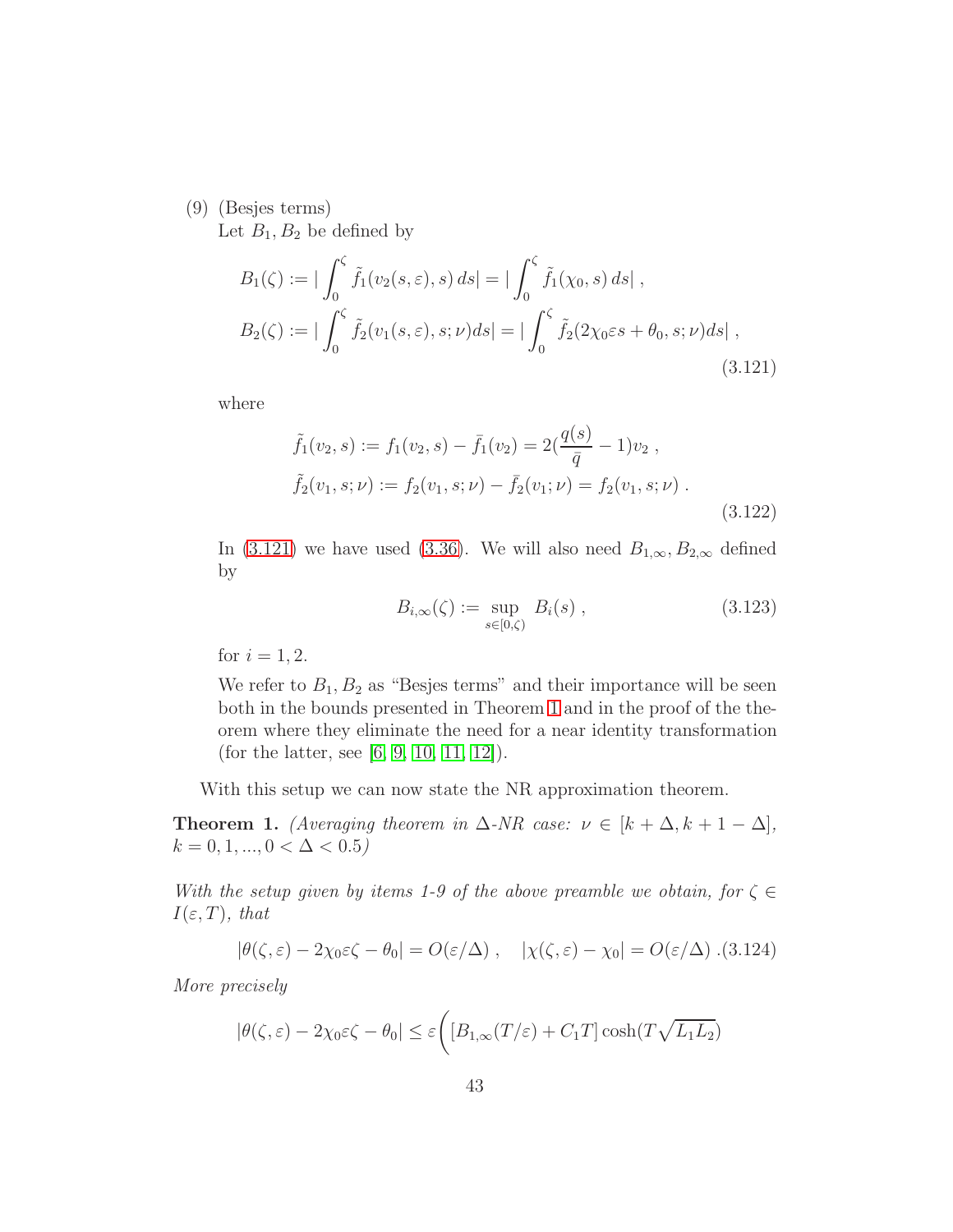$$
+[B_{2,\infty}(T/\varepsilon)+C_2T]\sqrt{\frac{L_1}{L_2}}\sinh(T\sqrt{L_1L_2})\Big),\qquad(3.125)
$$

$$
|\chi(\zeta,\varepsilon)-\chi_0|\leq \varepsilon\left([B_{1,\infty}(T/\varepsilon)+C_1T]\sqrt{\frac{L_2}{L_1}}\sinh(T\sqrt{L_1L_2})\right)
$$

$$
+[B_{2,\infty}(T/\varepsilon)+C_2T]\cosh(T\sqrt{L_1L_2})\Big).
$$
(3.126)

$$
+[B_{2,\infty}(T/\varepsilon)+C_2T]\cosh(T\sqrt{L_1L_2})\bigg)\ .\qquad (3)
$$

Moreover

<span id="page-43-2"></span>
$$
B_{1,\infty}(T/\varepsilon) \le \check{B}_1 \,, \quad B_{2,\infty}(T/\varepsilon) \le \check{B}_2(T,\Delta) \,, \tag{3.127}
$$

where  $i = 1, 2$  and the  $\check{B}_1, \check{B}_2(T, \Delta) \in [0, \infty)$  are finite,  $\varepsilon$ -independent and are defined in terms of our basic parameters and initial conditions by

<span id="page-43-1"></span>
$$
\check{B}_1 := \frac{2K^2|\chi_0|}{\bar{q}} (2|\Delta P_{x0}| + \frac{1}{4}), \qquad (3.128)
$$

$$
\check{B}_2(T,\Delta) := \frac{1}{\Delta} \check{B}_{21}(T) + \check{B}_{22}(T) , \qquad (3.129)
$$

$$
\tilde{B}_{21}(T) := 2K^2[1 + (k+1)|\chi_0|T] \left( |\hat{j}j(k;\nu,\Delta P_{x0})| + |\hat{j}j(k+1;\nu,\Delta P_{x0})| \right),\tag{3.130}
$$

$$
\check{B}_{22}(T) := 2K^2 \left( 1 + (k+1)|\chi_0|T \right) \sum_{n \in (\mathbb{Z} \setminus \{k, k+1\})} |\widehat{j}(\mathbf{x}; \nu, \Delta P_{\mathbf{x}_0})| \,. \tag{3.131}
$$

Furthermore, for  $\varepsilon_0$  sufficiently small,  $(\theta(\zeta,\varepsilon), \chi(\zeta,\varepsilon))$  stays away from the boundary of the rectangle  $\hat{W}(\theta_0, \chi_0, d_1, d_2)$  for  $\zeta \in I(\varepsilon, T)$ . Thus the ODE continuation theorem (see [\[24,](#page-99-3) Section 1.2]) gives  $\beta(\varepsilon) > T/\varepsilon$ , hence  $I(\varepsilon,T) =$  $[0, T/\varepsilon].$ 

The proof of Theorem [1](#page-42-0) is presented in §[4.1.](#page-56-0) Note that the symbol  $O(\varepsilon/\Delta)$  conveys that the error contains the factor  $\frac{1}{\Delta}$ .

### <span id="page-43-0"></span>3.5.2 NtoR case:  $\nu = k + \varepsilon a$  (Periodic Averaging)

The NtoR case was defined in §[3.2.](#page-23-0) The exact ODE's to be analyzed in this case were derived in  $\S 3.4$  $\S 3.4$  and are given by  $(3.48),(3.49)$  $(3.48),(3.49)$  with initial conditions  $\theta(0,\varepsilon) = \theta_0, \chi(0,\varepsilon) = \chi_0$  and where  $g_1^R, g_2^R$  are defined by  $(3.51),(3.52)$  $(3.51),(3.52)$  and  $f_1^R, f_2^R$  by [\(3.47\)](#page-28-1),[\(3.50\)](#page-29-0). The normal form ODE's are [\(3.58\)](#page-30-0),[\(3.59\)](#page-30-0) with initial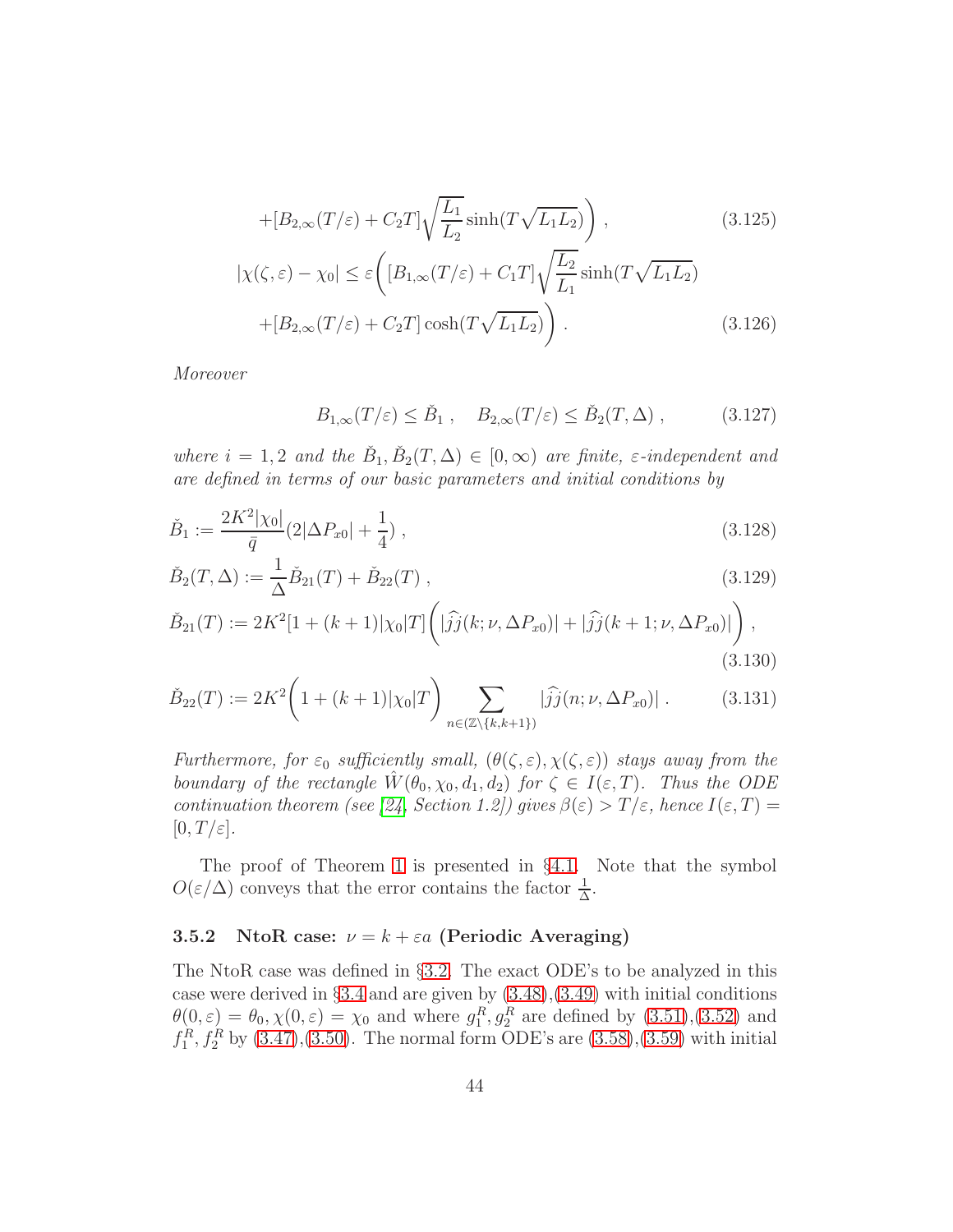conditions  $v_1(0, \varepsilon) = \theta_0, v_2(0, \varepsilon) = \chi_0$  solved by  $(3.70), (3.71)$  $(3.70), (3.71)$ . where  $X, Y$ satisfy the standard pendulum equations [\(3.65\)](#page-31-0) with the initial conditions [\(3.72\)](#page-32-1).

The setup for the theorem is as follows.

- (1) (Basic parameters) Let  $0 < \varepsilon \leq \varepsilon_0 \leq 1$ ,  $a \in [-1/2, 1/2]$  and k be a positive integer.
- (2) (Initial data) Choose  $\theta_0, \chi_0$  such that  $(\theta_0, \chi_0) \in (\mathbb{R} \times [-\chi_M, \chi_M])$  where  $\chi_M > 0$  is chosen such that  $-\chi_M > \chi_{lb}(\varepsilon_0)$ . Clearly  $(\mathbb{R} \times [-\chi_M, \chi_M]) \subset W(\varepsilon_0)$ .
- (3) (Guiding solution)

Choose  $T > 0$  and define the compact subset  $S_R := \{v(\tau, 1) : \tau \in$  $[0, T]$  of  $W(\varepsilon_0)$  where  $\mathbf{v} = (v_1, v_2)$  with  $v_1, v_2$  given by  $(3.70), (3.71)$  $(3.70), (3.71)$ . Note that  $S_R \subset W(\varepsilon_0)$  holds for arbitrary  $T > 0$  if

<span id="page-44-1"></span>
$$
\chi_{lb}(\varepsilon_0) < \chi_0 - d_2^{\min}(\theta_0, \chi_0, k, a) \tag{3.132}
$$

since  $|v_2(\tau, 1) - \chi_0| \le d_2^{min}(\theta_0, \chi_0, k, a)$  where  $d_2^{min}$  is defined in §[3.4.3.](#page-31-1)

(4) (Rectangle around initial value  $(\theta_0, \chi_0)$ : the basic domain for averaging theorem)

Define an open rectangle  $\hat{W}_R(\theta_0, \chi_0, d_1, d_2)$  around  $S_R$  by

<span id="page-44-2"></span>
$$
\hat{W}_R(\theta_0, \chi_0, d_1, d_2) := (\theta_0 - d_1, \theta_0 + d_1) \times (\chi_0 - d_2, \chi_0 + d_2), (3.133)
$$

where  $d_1, d_2$  satisfy

<span id="page-44-0"></span>
$$
0 \le d_1^{min}(\theta_0, \chi_0, T, k, a) < d_1 \tag{3.134}
$$

$$
0 \le d_2^{min}(\theta_0, \chi_0, k, a) < d_2 < \chi_0 - \chi_{lb}(\varepsilon_0) \tag{3.135}
$$

with  $d_1^{min}$ ,  $d_2^{min}$  defined in §[3.4.3.](#page-31-1) Note that  $(3.135)$  entails  $(3.132)$ . Note also that, by [\(3.81\)](#page-33-1),[\(3.134\)](#page-44-0), [\(3.135\)](#page-44-0),

<span id="page-44-3"></span>
$$
|v_1(\tau, 1) - \theta_0| \le d_1^{\min}(\theta_0, \chi_0, \tau, k, a) \le d_1^{\min}(\theta_0, \chi_0, T, k, a) < d_1,
$$
\n
$$
|v_2(\tau, 1) - \chi_0| \le d_2^{\min}(\theta_0, \chi_0, k, a) < d_2,
$$
\n
$$
(3.136)
$$

where we also used that  $d_1^{min}(\theta_0, \chi_0, \tau, k, a)$  is increasing w.r.t.  $\tau$ . It follows from [\(3.133\)](#page-44-2),[\(3.136\)](#page-44-3) that  $(\theta_0, \chi_0) \in S_R \subset \hat{W}_R(\theta_0, \chi_0, d_1, d_2)$  and,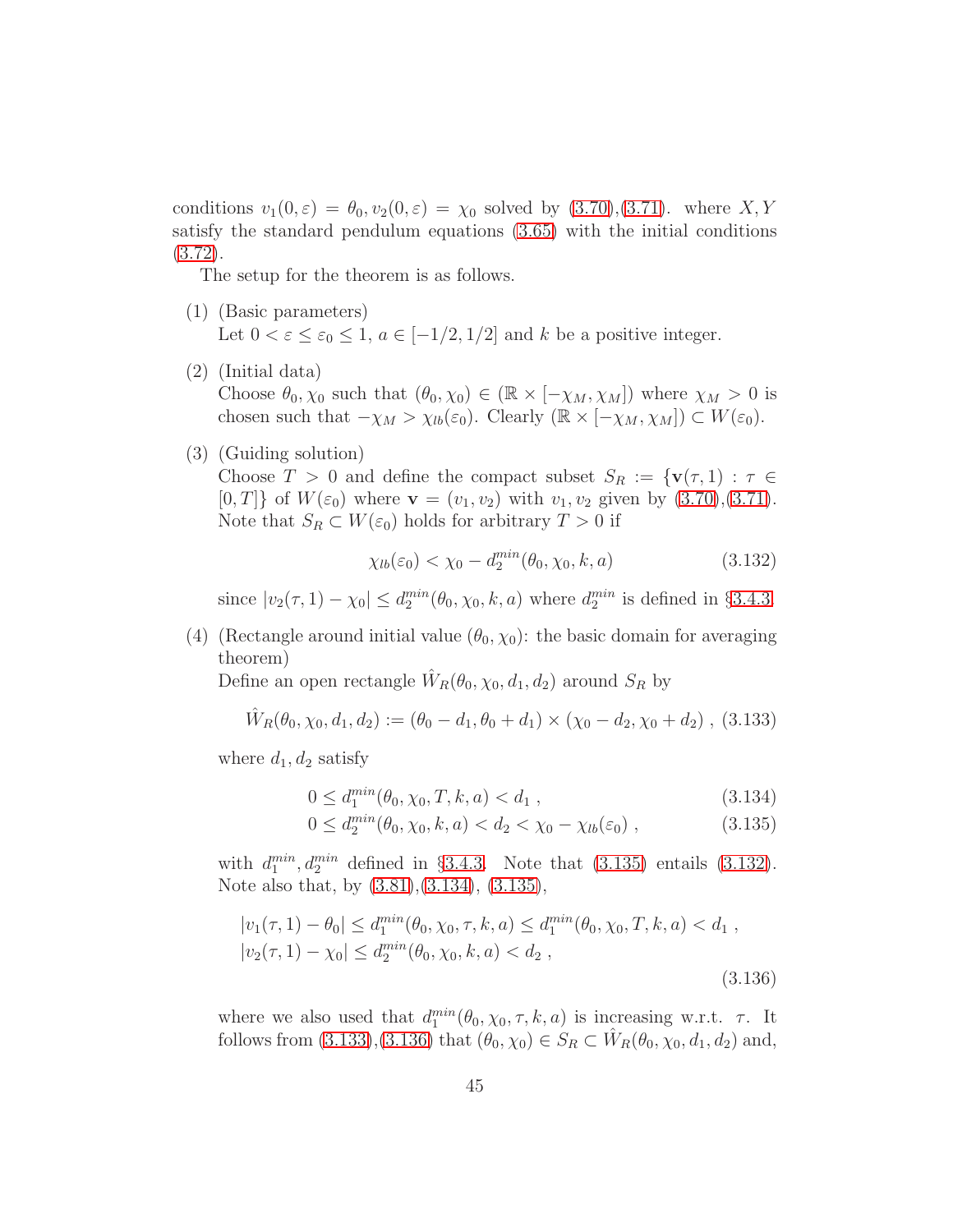by  $(3.19), (3.132)$  $(3.19), (3.132)$  that  $\hat{W}_R(\theta_0, \chi_0, d_1, d_2) \subset W(\varepsilon_0)$ . Thus, by Proposition [2](#page-30-1) in §[3.4,](#page-27-0) the vector field of the ODE's  $(3.48)$ , $(3.49)$  is of class  $C^{\infty}$ on  $\hat{W}_R(\theta_0, \chi_0, d_1, d_2) \times \mathbb{R}$ . Note that the closure,  $\hat{W}_R(\theta_0, \chi_0, d_1, d_2) =$  $[\theta_0 - d_1, \theta_0 + d_1] \times [\chi_0 - d_2, \chi_0 + d_2],$  of  $\hat{W}_R(\theta_0, \chi_0, d_1, d_2)$  is compact.

(5) (Restriction on  $\varepsilon_0$ )

Choose  $\varepsilon_0$  so small that  $\chi_{lb}(\varepsilon_0) < -\chi_M - d_2$ . Recall from item 5 of the preamble to Theorem [1](#page-42-0) that such a choice is always possible.

(6) (Exact solution in rectangle)

Since the vector fields in [\(3.48\)](#page-28-0),[\(3.49\)](#page-28-0) are  $C^{\infty}$ , solutions in  $\hat{W}(\theta_0, \chi_0, d_1, d_2)$ with initial condition  $\theta(0, \varepsilon) = \theta_0, \chi(0, \varepsilon) = \chi_0$  exist uniquely on a maximum forward interval of existence  $[0, \beta(\varepsilon))$ . Here  $d_1, d_2$  satisfy  $(3.134),(3.135)$  $(3.134),(3.135)$  $(3.134),(3.135)$ . Either  $\beta(\varepsilon) = \infty$  or the solution approaches the boundary of W as  $\zeta \to \beta(\varepsilon)$ -. See Chapter 1 of [\[24\]](#page-99-3) for a discussion of existence, uniqueness and continuation to a maximum forward interval of existence.

It is convenient to introduce  $I(\varepsilon,T) := [0,T/\varepsilon] \cap [0,\beta(\varepsilon)).$ 

(7) (Lipschitz constants for  $f_1^R, f_2^R$  on rectangle) Let  $L_1^R, L_2^R$  be defined by

<span id="page-45-0"></span>
$$
L_1^R := L_1 = 2[1 + \frac{2K^2}{\bar{q}}|\Delta P_{x0}| + \frac{K^2}{2\bar{q}}], \qquad (3.137)
$$

$$
L_2^R := K^2 k (1 + |\Delta P_{x0}|) , \qquad (3.138)
$$

where we have also used  $(3.116)$  and where  $d_1, d_2$  satisfy  $(3.134), (3.135)$  $(3.134), (3.135)$ . It follows by  $(3.50),(3.54),(3.118),(3.137),(3.138)$  $(3.50),(3.54),(3.118),(3.137),(3.138)$  $(3.50),(3.54),(3.118),(3.137),(3.138)$  $(3.50),(3.54),(3.118),(3.137),(3.138)$  $(3.50),(3.54),(3.118),(3.137),(3.138)$  $(3.50),(3.54),(3.118),(3.137),(3.138)$  and, for  $\theta_1, \theta_2, \chi_1, \chi_2, \zeta \in$  $\mathbb{R},$ 

<span id="page-45-1"></span>
$$
|f_1^R(\chi_2, \zeta) - f_1^R(\chi_1, \zeta)| = |f_1(\chi_2, \zeta) - f_1(\chi_1, \zeta)|
$$
  
\n
$$
\le L_1|\chi_2 - \chi_1| = L_1^R|\chi_2 - \chi_1|,
$$
  
\n
$$
|f_2^R(\theta_2, \varepsilon\zeta, \zeta; k, a) - f_2^R(\theta_1, \varepsilon\zeta, \zeta; k, a)|
$$
  
\n
$$
= K^2|\cos\zeta + \Delta P_{x0}||\cos\left(k[\theta_2 - \zeta - \Upsilon_0\sin\zeta - \Upsilon_1\sin 2\zeta] - \varepsilon a\zeta\right)
$$
  
\n
$$
- \cos\left(k[\theta_1 - \zeta - \Upsilon_0\sin\zeta - \Upsilon_1\sin 2\zeta] - \varepsilon a\zeta\right)||
$$
  
\n
$$
\le kK^2(1 + |\Delta P_{x0}|)|\theta_2 - \theta_1| = L_2^R|\theta_2 - \theta_1|,
$$
\n(3.140)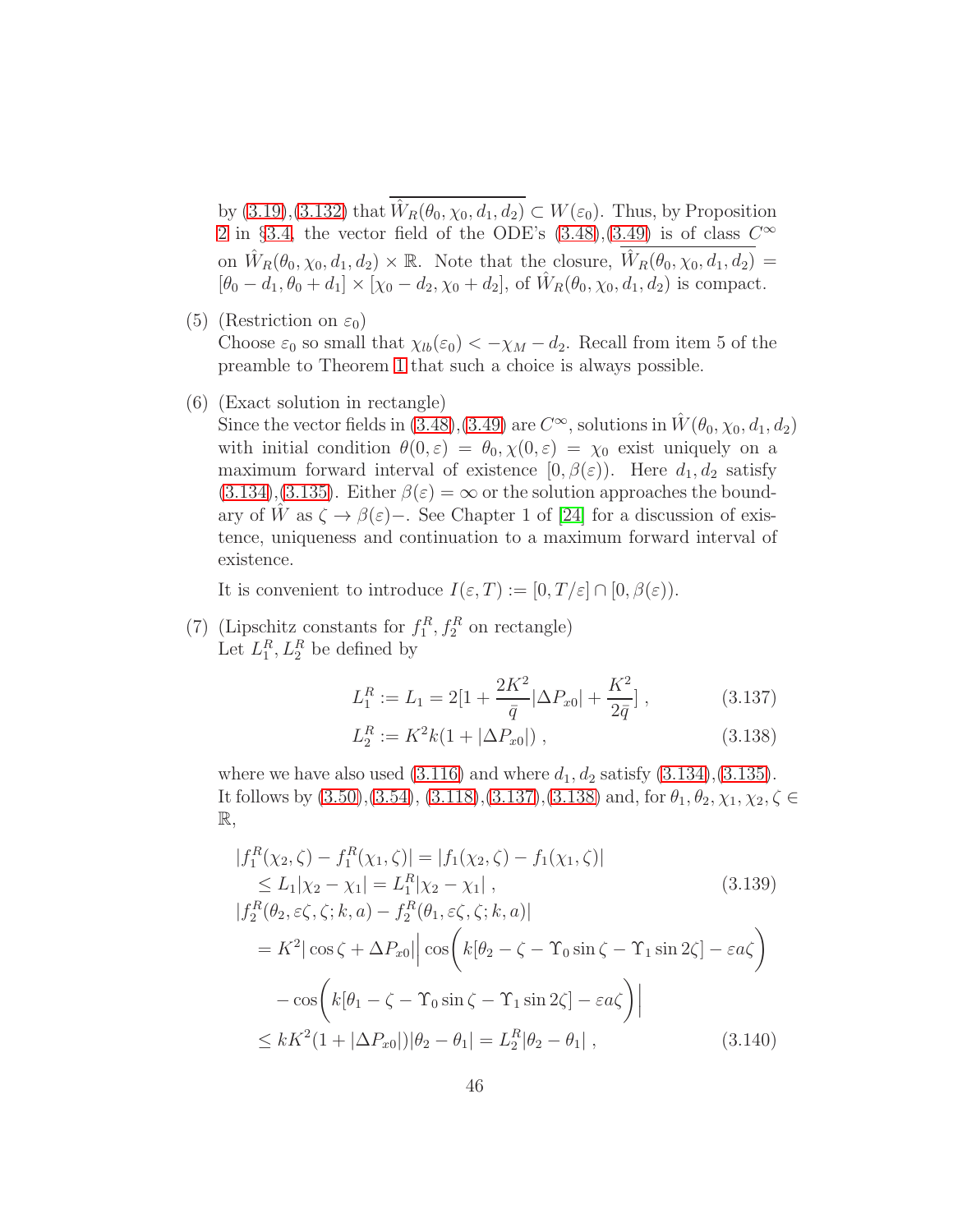where we have also used the fact that  $|\cos x - \cos y| \leq |x - y|$ . Thus  $L_1^R, L_2^R$  are Lipschitz constants for  $f_1^R, f_2^R$  on  $\hat{W}_R(\theta_0, \chi_0, d_1, d_2)$  (in fact even on  $\mathbb{R}^2$ ).

(8) (Bounds for  $g_1^R, g_2^R$  on rectangle)

Appendix [E](#page-86-0) gives a very detailed derivation of quite explicit minimal bounds for  $g_1^R$  and  $g_2^R$ . There we show that, for  $(\theta, \chi, \zeta) \in \hat{W}_R(\theta_0, \chi_0, d_1, d_2) \times$  $\mathbb{R},$ 

<span id="page-46-1"></span>
$$
|g_1^R(\theta, \chi, \zeta, \varepsilon, k, a)| \le C_1^R(\chi_0, \varepsilon_0, d_2),
$$
  
\n
$$
|g_2^R(\theta, \chi, \zeta, \varepsilon, k, a)| \le C_2^R(\theta_0, \chi_0, \varepsilon_0, a, d_1, d_2),
$$
  
\n(3.141)

where  $i = 1, 2$  and  $d_1, d_2$  satisfy [\(3.134\)](#page-44-0),[\(3.135\)](#page-44-0) and where the finite  $C_1^R$ and  $C_2^R$  are defined by [\(E.5\)](#page-86-1),[\(E.14\)](#page-87-0).

(9) (Besjes terms)

Let  $B_1^R$ ,  $B_2^R$  be defined by

<span id="page-46-2"></span>
$$
B_1^R(\zeta) := |\int_0^{\zeta} \tilde{f}_1^R(v_2(s, \varepsilon), s) ds|,
$$
  
\n
$$
B_2^R(\zeta) := |\int_0^{\zeta} \tilde{f}_2^R(v_1(s, \varepsilon), \varepsilon s, s; k, a) ds|,
$$
\n(3.142)

where

<span id="page-46-0"></span>
$$
\tilde{f}_1^R(\chi, s) := f_1^R(\chi, s) - \bar{f}_1^R(\chi) ,\n\tilde{f}_2^R(\theta, \varepsilon s, s; k, a) := f_2^R(\theta, \varepsilon s, s; k, a) - \bar{f}_2^R(\theta, \varepsilon s; k) .
$$
\n(3.143)

We will also need  $B_{1,\infty}^R, B_{2,\infty}^R$  defined by

<span id="page-46-3"></span>
$$
B_{i,\infty}^R(\zeta) := \sup_{s \in [0,\zeta)} B_i^R(s) , \qquad (3.144)
$$

where  $i = 1, 2$ .

We refer to  $B_1^R$ ,  $B_2^R$  as "Besjes terms" and their importance will be seen both in the bounds presented in Theorem [2](#page-47-0) and in the proof of the theorem where they eliminate the need for a near identity transformation.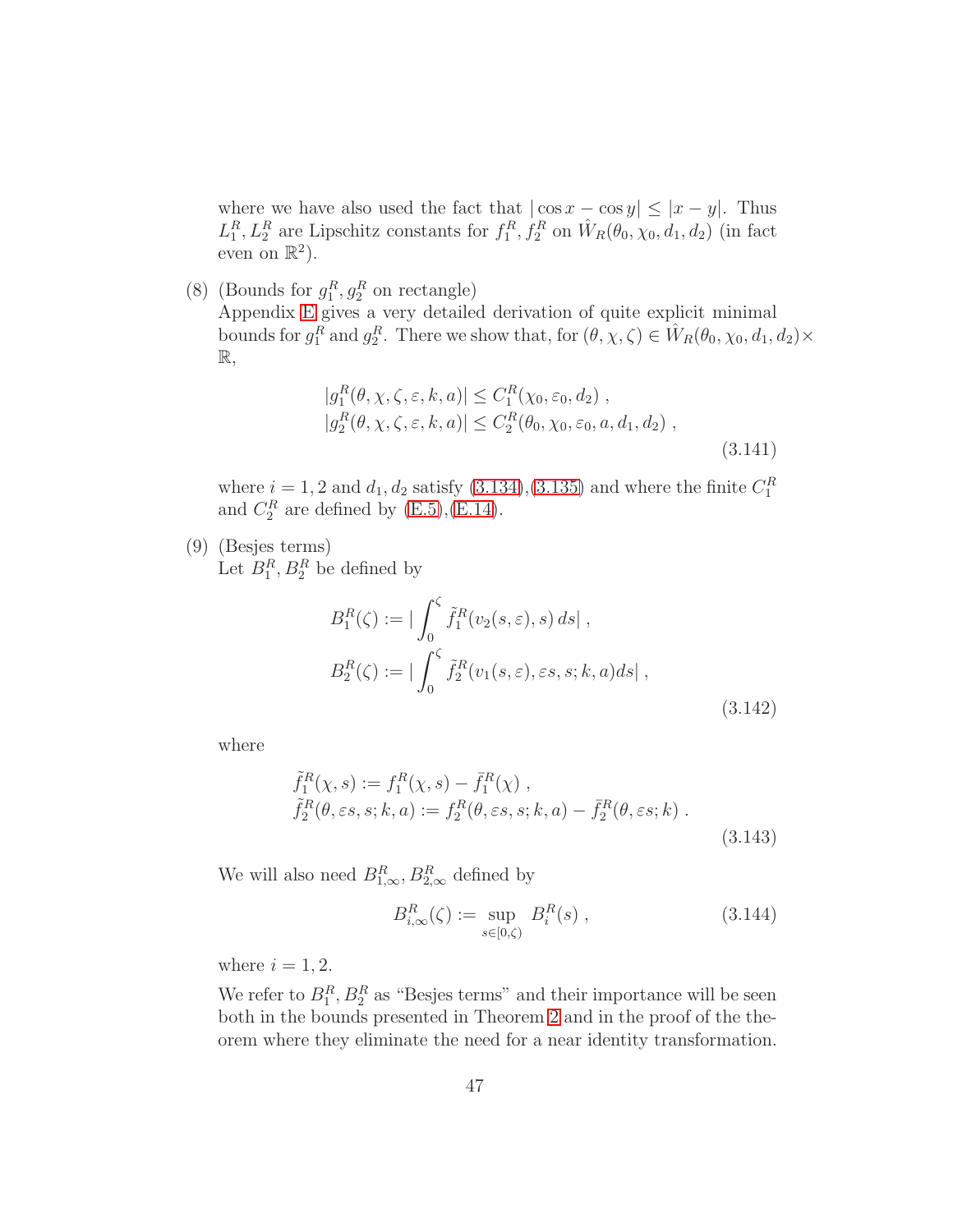With this setup we can now state the NtoR approximation theorem.

<span id="page-47-0"></span>**Theorem 2.** (Averaging theorem in NtoR case:  $\nu = k + \varepsilon a, 0 < \varepsilon \leq \varepsilon_0$ ,  $k \in \mathbb{N}, |a| \leq 0.5$ 

With the setup given by items 1-9 of the above preamble we obtain, for  $\zeta \in$  $I(\varepsilon,T)$ , that

$$
|\theta(\zeta,\varepsilon)-v_1(\zeta,\varepsilon)|=O(\varepsilon), \qquad |\chi(\zeta,\varepsilon)-v_2(\zeta,\varepsilon)|=O(\varepsilon).
$$

More precisely

<span id="page-47-2"></span>
$$
|\theta(\zeta) - v_1(\zeta, \varepsilon)| \le \varepsilon \left( [B_{1,\infty}^R(T/\varepsilon) + C_1^R T] \cosh(T \sqrt{L_1^R L_2^R}) + [B_{2,\infty}^R(T/\varepsilon) + C_2^R T] \sqrt{\frac{L_1^R}{L_2^R}} \sinh(T \sqrt{L_1^R L_2^R}) \right),
$$
\n(3.145)

$$
|\chi(\zeta) - v_2(\zeta, \varepsilon)| \le \varepsilon \left( [B_{1,\infty}^R(T/\varepsilon) + C_1^R T] \sqrt{\frac{L_2^R}{L_1^R}} \sinh(T\sqrt{L_1^R L_2^R}) + [B_{2,\infty}^R(T/\varepsilon) + C_2^R T] \cosh(T\sqrt{L_1^R L_2^R}) \right).
$$
\n(3.146)

Moreover

<span id="page-47-3"></span>
$$
B_{i,\infty}^R(T/\varepsilon) \le \check{B}_i^R(T) , \qquad (3.147)
$$

where  $i = 1, 2$  and  $\check{B}_i^R(T) \in [0, \infty)$  are independent of  $\varepsilon$  and defined by

<span id="page-47-1"></span>
$$
\tilde{B}_{1}^{R}(T) := \frac{2K^{2}}{\bar{q}}[2|\Delta P_{x0}| + \frac{1}{4}]\left(\chi_{\infty}(\theta_{0}, \chi_{0}, k, a) + K^{2}T|\hat{j}j(k; k, \Delta P_{x0})|\right),
$$
\n(3.148)  
\n
$$
\tilde{B}_{2}^{R}(T) := K^{2}\left(2 + T\left[|a| + 2k\chi_{\infty}(\theta_{0}, \chi_{0}, k, a)\right]\right) \times \sum_{n \in \mathbb{Z}\setminus\{k\}} \frac{|\hat{j}j(n; k, \Delta P_{x0})|}{|n - k|}.
$$
\n(3.149)

Furthermore, there exists an  $0 < \varepsilon_0 \leq 1$  such that for  $0 < \varepsilon \leq \varepsilon_0$ ,  $(\theta(\zeta, \varepsilon), \chi(\zeta, \varepsilon))$ stays away from the boundary of the rectangle  $\hat{W}_R(\theta_0, \chi_0, d_1, d_2)$  for  $\zeta \in$  $I(\varepsilon,T)$ . Thus the ODE continuation theorem (see [\[24,](#page-99-3) Section 1.2]) gives  $\beta(\varepsilon) > T/\varepsilon$ , hence  $I(\varepsilon,T) = [0,T/\varepsilon]$ .

The proof of Theorem [2](#page-47-0) is presented in §[4.2.](#page-62-0)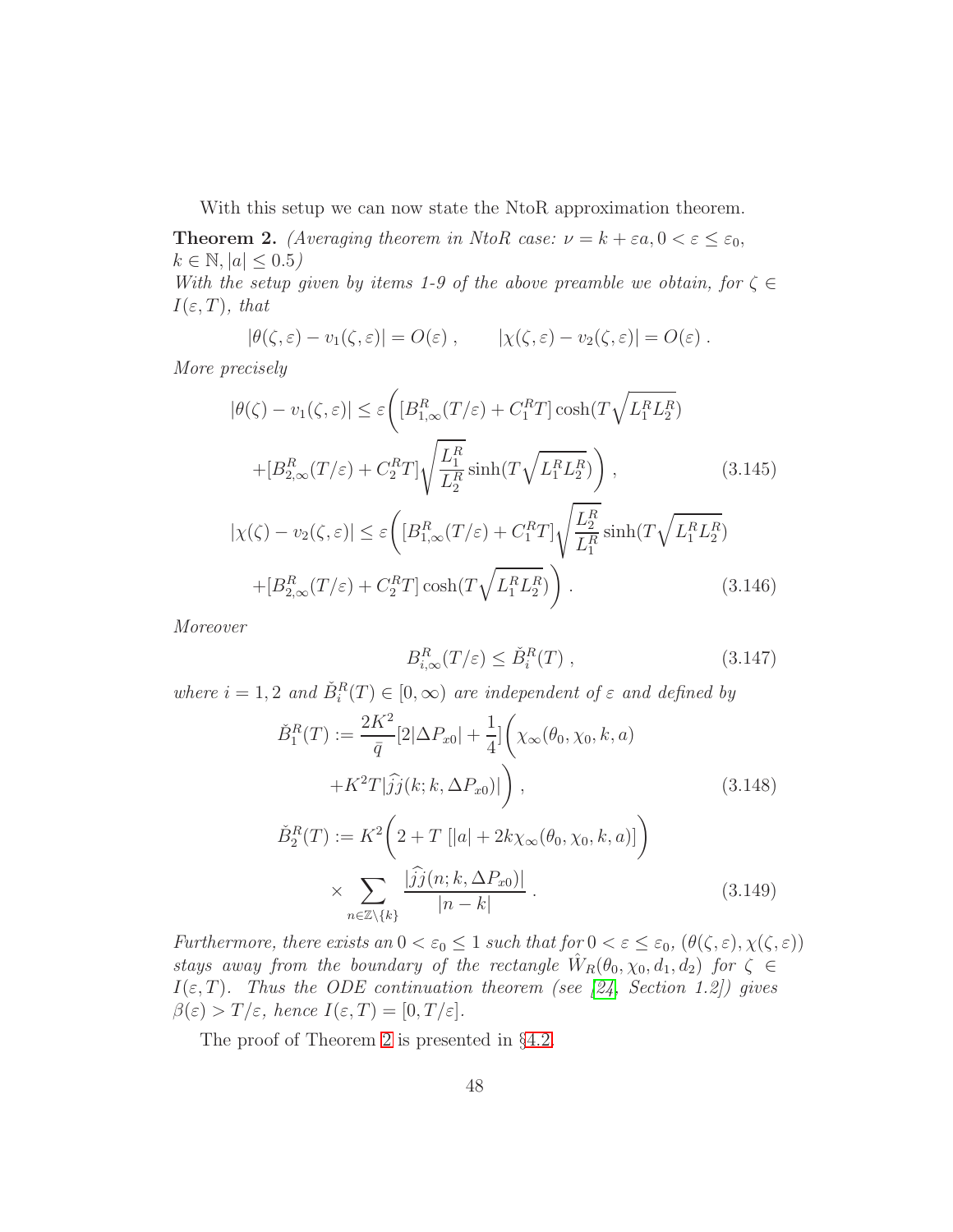#### 3.5.3 Remarks on the averaging theorems

- (1) We have now explored the  $\theta$ ,  $\chi$  dynamics as a function of  $\nu$  in the  $\Delta$ -NR case and  $\nu = k + \varepsilon a$  in the NtoR case. However asymptotically there are gaps for  $\nu \in (k + \varepsilon a, k + \Delta)$  when  $\varepsilon$  is small. For  $\Delta = O(\varepsilon)$  the NR normal form breaks down because the error is  $O(1)$ , however we can come close to the NtoR neighborhood by letting  $\Delta = O(\varepsilon^{\beta})$  with  $\beta$  near 1 however the error in the NR normal form does deteriorate to  $O(\varepsilon^{1-\beta})$ . It could be interesting to explore the dynamics in these gaps.
- (2) Important for the functioning of the FEL is knowledge of the fraction of the bunch that occupies a bucket. From the analysis in §[3.4.3](#page-31-1) this occurs for ICs in the libration case, i.e.,  $0 < \mathcal{E}_{Pen}(Z_0) < 2$  where  $Z_0$  is given in [\(3.66\)](#page-31-0). One can thus determine the set of  $(\theta_0, \chi_0)$  for which  $Z_0$  occupies the pendulum buckets. For more details on the pendulum motion and its impact on the low gain theory see §[3.7.](#page-53-0)
- (3) Mathematically we want to make sure the buckets are covered by our domain  $W(\varepsilon_0) \times \mathbb{R}$  for physically reasonable  $\chi_0$ . From [\(3.71\)](#page-32-0) the range of the  $v_2$ -values in the buckets for the NtoR normal form is the interval  $\left(-\frac{\Omega}{k}+\frac{a}{2k}\right)$  $\frac{a}{2k}, \frac{\Omega}{k} + \frac{a}{2k}$  $\frac{a}{2k}$ ). Now  $a \ge -1/2$  so, for every k, the smallest  $v_2$  in a bucket is  $-\frac{\Omega}{k} - \frac{1}{4k}$  whence, since  $k \geq 1$ , the very smallest  $v_2$  in a bucket is  $-\Omega - 1/4$ . Thus requiring

$$
\chi_b := -\Omega - \frac{1}{4} < 0 \,, \tag{3.150}
$$

entails that  $\chi_b$  is smaller than any  $\chi$ -value inside the buckets and smaller than any  $\chi$ -value on the separatrix. It is plausible to restrict the physically interesting  $\chi$ -values to be greater than, say  $3\chi_b$ . The condition that  $(\theta, 3\chi_b) \in W(\varepsilon_0)$  entails that the buckets are covered by  $W(\varepsilon_0)$  and that  $\varepsilon_0$  satisfies the constraint  $3\chi_b > \chi_{lb}(\varepsilon_0)$ . The following proposition is a corollary to Propositions [1](#page-26-3)[,2.](#page-30-1)

<span id="page-48-1"></span>**Proposition 3.** Let  $0 < \varepsilon \leq \varepsilon_0$  where  $0 < \varepsilon_0 \leq 1$  and  $\nu \in [1/2, \infty)$ . Let also  $\Delta \gamma$  be a positive constant and let

<span id="page-48-0"></span>
$$
\varepsilon_0 < \sqrt{\mathcal{E}} \bigg( \Delta \gamma + \sqrt{1 + K^2 \Pi_{x,ub}^2(1)} \bigg)^{-1} \,. \tag{3.151}
$$

If  $\chi \in \mathbb{R}$  satisfies the condition:

<span id="page-48-2"></span>
$$
1 \le \gamma_c - \Delta \gamma \le \gamma_c (1 + \varepsilon \chi) \le \gamma_c + \Delta \gamma , \qquad (3.152)
$$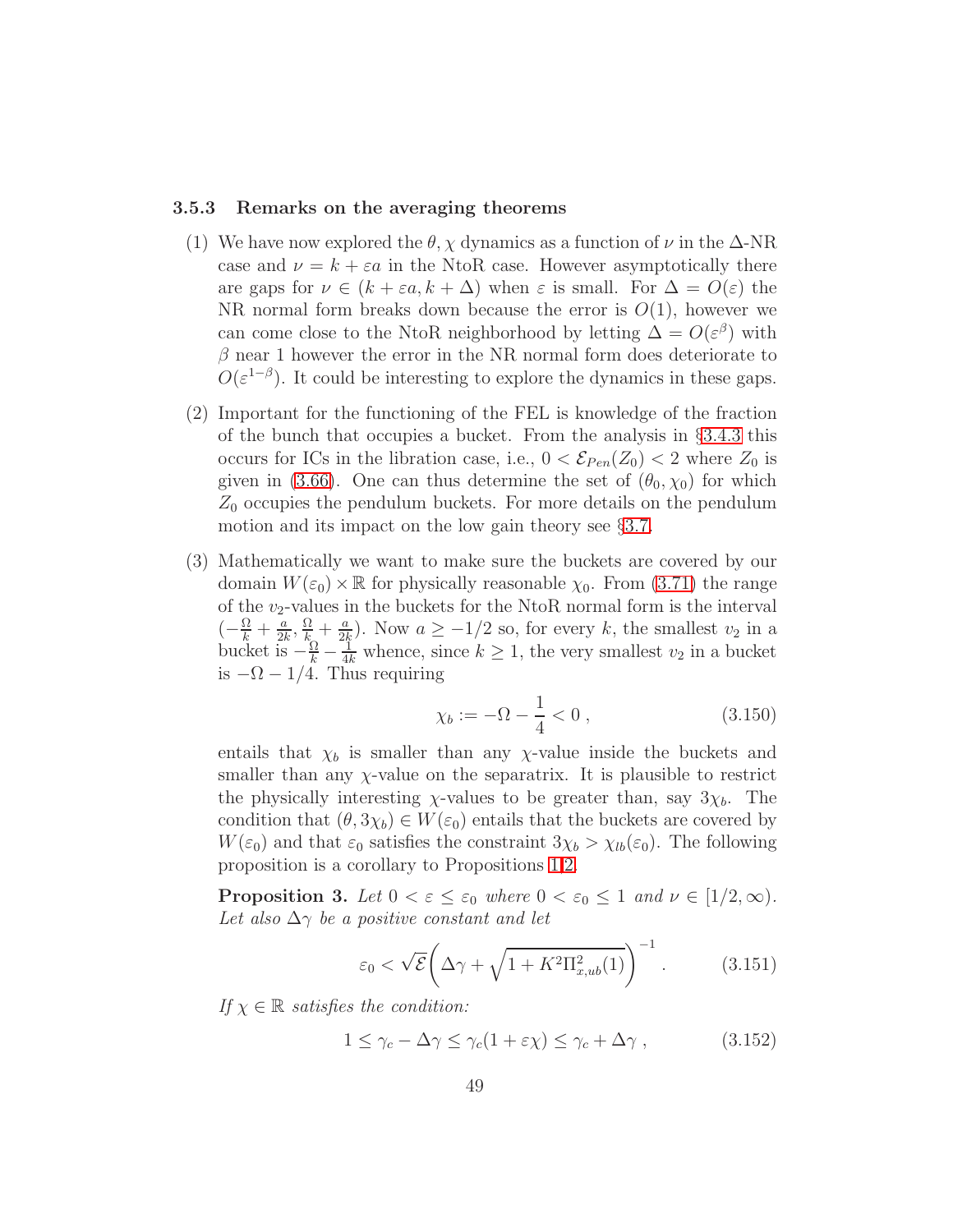<span id="page-49-0"></span>
$$
\chi > \chi_{lb}(\varepsilon_0) \ . \tag{3.153}
$$

In other words if  $\varepsilon_0$  satisfies [\(3.151\)](#page-48-0) then the  $\gamma$  values in  $[\gamma_c - \Delta \gamma, \gamma_c +$  $\Delta \gamma$ ] are covered by  $W(\varepsilon_0)$ .

The proposition guarantees, by choosing a sufficiently small  $\varepsilon_0$ , that the domain  $W(\varepsilon_0) \times \mathbb{R}$  is large enough to contain the physical relevant values of  $\theta$ ,  $\chi$ ,  $\zeta$ .

*Proof of Proposition [3:](#page-48-1)* Let  $\chi \in \mathbb{R}$  satisfy [\(3.152\)](#page-48-2). Then, by [\(1.5\)](#page-73-0),  $\chi \in \left[ -\frac{1}{\sqrt{2}} \right]$  $\frac{1}{\overline{\mathcal{E}}}\Delta\gamma,\frac{1}{\sqrt{2}}$  $\bar{z}^{\Delta\gamma}$  whence, by  $(3.17),(3.20),(3.151),$  $(3.17),(3.20),(3.151),$  $(3.17),(3.20),(3.151),$  $(3.17),(3.20),(3.151),$  $(3.17),(3.20),(3.151),$ 

$$
\chi_{lb}(\varepsilon_0) = -\frac{1}{\varepsilon_0} + \frac{1}{\sqrt{\mathcal{E}}} \sqrt{1 + K^2 \Pi_{x,ub}^2(\varepsilon_0)}
$$
  

$$
\leq -\frac{1}{\varepsilon_0} + \frac{1}{\sqrt{\mathcal{E}}} \sqrt{1 + K^2 \Pi_{x,ub}^2(1)} < -\frac{1}{\sqrt{\mathcal{E}}} \Delta \gamma \leq \chi,
$$

which entails  $(3.153)$ .

Note that the condition:  $1 \leq \gamma_c - \Delta \gamma$  in [\(3.152\)](#page-48-2) is not used in the proof of Proposition [3](#page-48-1) but serves to guarantee that  $\chi$  satisfies the physical condition:  $\gamma \geq 1$ , i.e.,  $1 \leq \gamma_c(1 + \varepsilon \chi)$ .

- (4) In applications of Theorems [1](#page-42-0)[,2,](#page-47-0) T should be chosen so that  $z \in \mathbb{R}$  $[0, T/\varepsilon k_u]$  is the domain of interest, e.g., so that  $T/(\varepsilon k_u)$  is the length of the undulator.
- (5) In many discussions of this nature, researchers often just assert the existence of bounds, for example by using the well known fact that a continuous function on a compact set is bounded, or bounds are obtained which are crude. Here we wanted to do more. By using, in the proofs of Theorems [1](#page-42-0) and [2,](#page-47-0) a system of differential inequalities instead of the Gronwall inequality we have been able to use two Lipschitz constants in each proof instead of their maximum and in a similar manner can treat the two Besjes' terms independently as well as the components of g and  $g^R$ . Furthermore, we believe the Besjes bounds and the bounds on  $g_1, g_2, g_1^R, g_2^R$  are nearly optimal.

then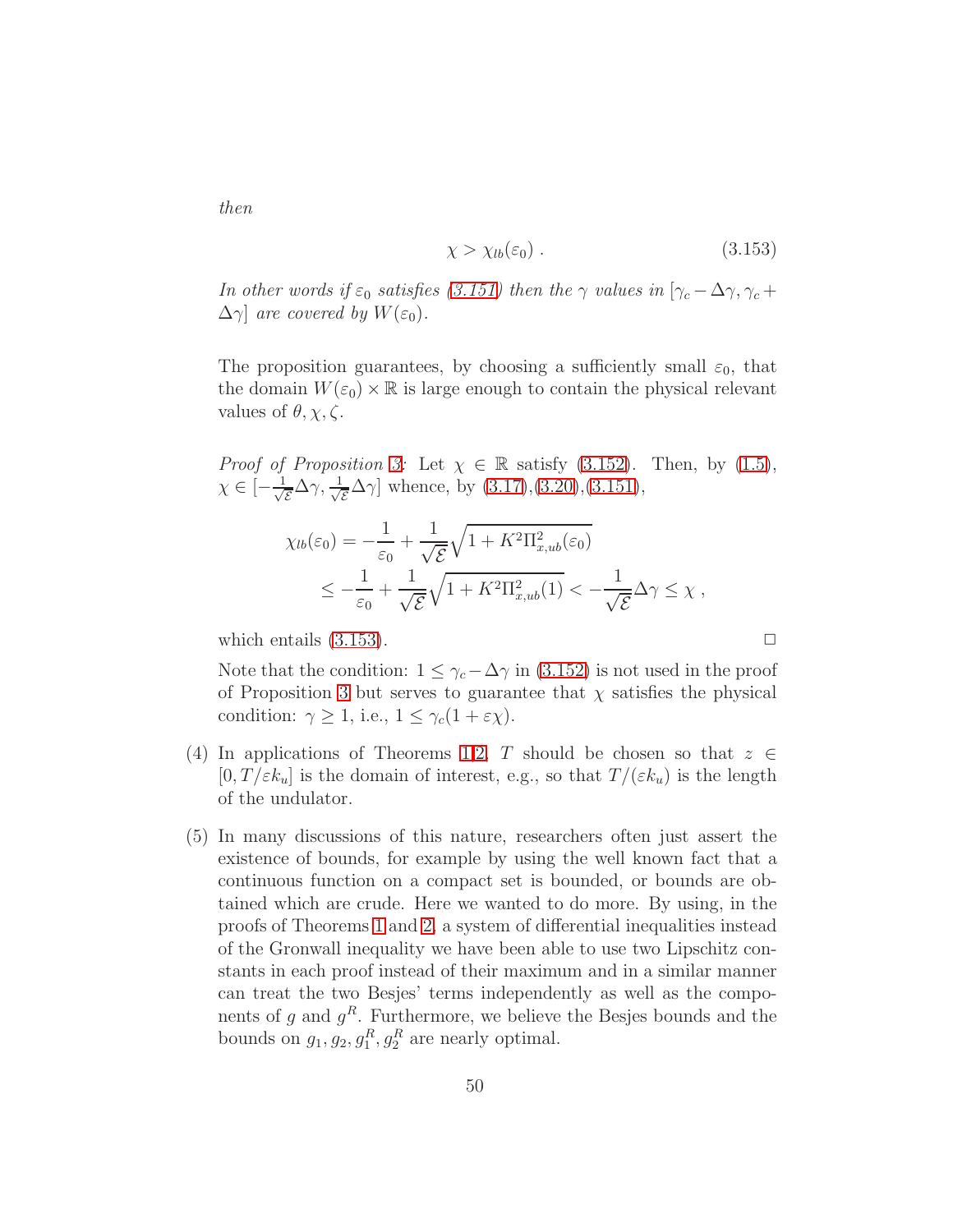We also note that there are only 3 restrictions on the size of  $\varepsilon_0$  and thus  $\varepsilon$ . The first is that we require  $\varepsilon_0 \leq 1$ . But this is only a matter of convenience and is really no restriction at all since the averaging theorems are only useful for  $\varepsilon$  small. The second restriction is in item 5 of the preambles to the two theorems, however as indicated there this is not a significant restriction. Thus the only real restriction is keeping the solution away from the boundary of  $\hat{W}, \hat{W}_R$  in order to obtain  $I(\varepsilon,T) = [0,T/\varepsilon]$ . This is an optimization problem; by making  $\hat{W}, \hat{W}_R$  larger,  $\varepsilon$  can be larger, however this is compensated to some extent in the Lipschitz constants as well as the bounds on  $g_1, g_2, g_1^R, g_2^R$ which would become larger. Nonetheless, the situation is quite good in comparison to say KAM or Nekhoroshev theorems (see e.g., [\[8\]](#page-97-1)), where the restrictions on  $\varepsilon$  are quite severe and it is with great effort that the restrictions on  $\varepsilon$  have been improved in some applications, e.g., solar system problems.

(6) We here clarify the contributions of  $\hat{j}j$  to the error bounds of Theorems [1](#page-42-0) and [2](#page-47-0) by finding simple upper bounds for  $\check{B}_{21}(T)$ ,  $\check{B}_1^R(T)$ ,  $\check{B}_{22}(T)$  and  $\check{B}_2^R(T)$ . First of all we note from [\(3.23\)](#page-82-2) and [\(3.25\)](#page-82-0) that

<span id="page-50-0"></span>
$$
|\widehat{j}\widehat{j}(n;\nu,\Delta P_{x0})| \le 1 + |\Delta P_{x0}| \,, \tag{3.154}
$$

where  $\nu \geq 1/2$ . Clearly [\(3.154\)](#page-50-0) gives upper bounds for  $\check{B}_{21}(T), \check{B}_1^R(T)$ in [\(3.130\)](#page-43-1),[\(3.148\)](#page-47-1). Secondly, we obtain from the Cauchy-Schwarz inequality that

<span id="page-50-1"></span>
$$
\sum_{0 \neq n \in \mathbb{Z}} |\hat{j}j(n;\nu,\Delta P_{x0})| = \sum_{0 \neq n \in \mathbb{Z}} \frac{1}{|n|} |n| |\hat{j}j(n;\nu,\Delta P_{x0})|
$$
  
\n
$$
\leq \left( \sum_{0 \neq n \in \mathbb{Z}} n^2 |\hat{j}j(n;\nu,\Delta P_{x0})|^2 \right)^{1/2} \left( \sum_{0 \neq n \in \mathbb{Z}} \frac{1}{n^2} \right)^{1/2}
$$
  
\n
$$
= \frac{\pi}{\sqrt{3}} \left( \sum_{0 \neq n \in \mathbb{Z}} n^2 |\hat{j}j(n;\nu,\Delta P_{x0})|^2 \right)^{1/2}, \qquad (3.155)
$$

where the finiteness of the rhs follows from the fact that the function  $jj(\cdot;\nu,\Delta P_{x0})$  is of class  $C^{\infty}$ . Since  $jj(\cdot;\nu,\Delta P_{x0})$  is also  $2\pi$ -periodic we can apply Parseval's theorem to get

<span id="page-50-2"></span>
$$
\frac{1}{2\pi}\int_{[0,2\pi]} d\zeta \vert \frac{d}{d\zeta} jj(\zeta;\nu,\Delta P_{x0}) \vert^2 = \sum_{0 \neq n \in \mathbb{Z}} n^2 \vert \widehat{j}\widehat{j}(n;\nu,\Delta P_{x0}) \vert^2.
$$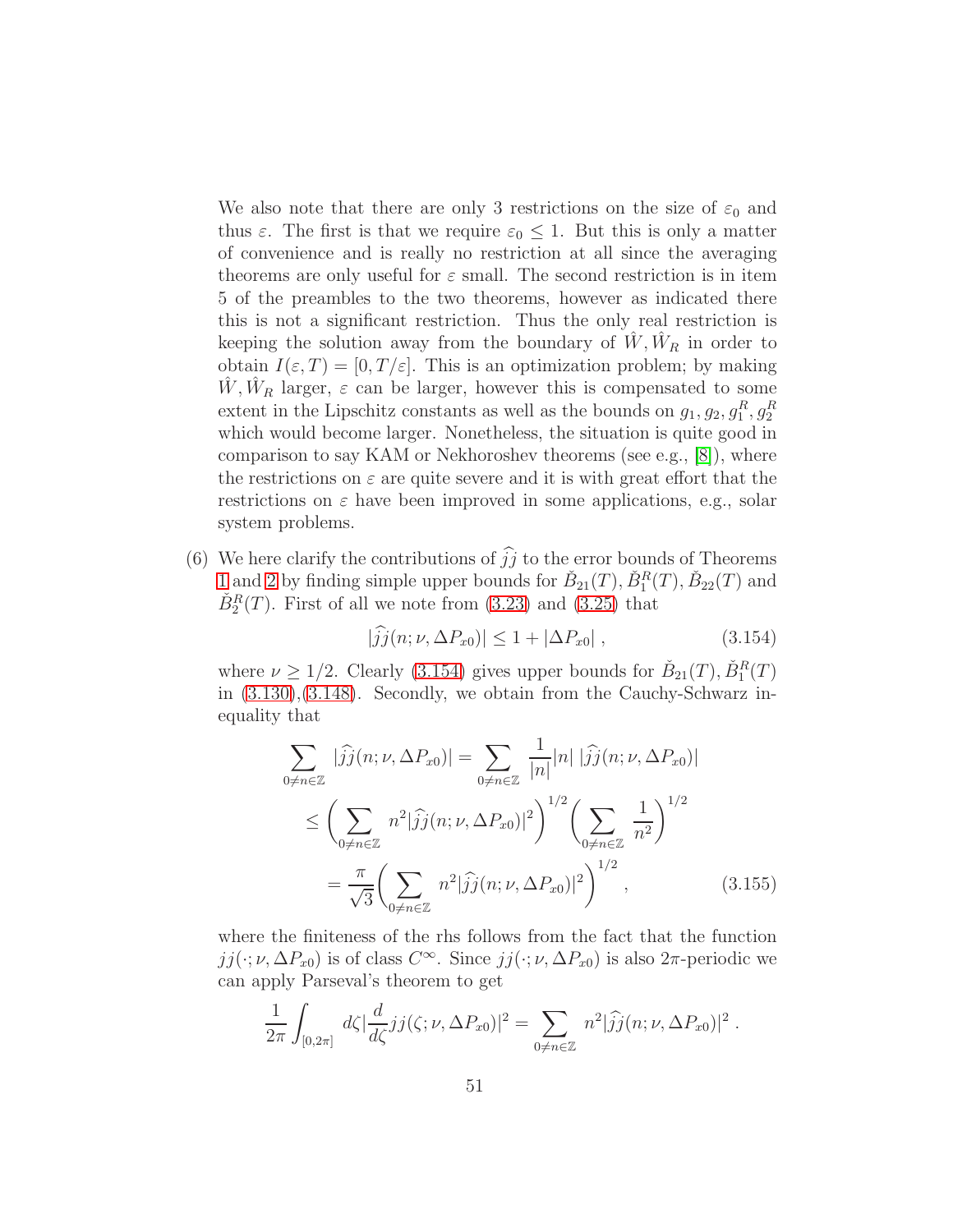(3.156)

It also follows from [\(3.23\)](#page-82-2) that

$$
\frac{d}{d\zeta}jj(\zeta;\nu,\Delta P_{x0}) = -\exp(-i\nu[\Upsilon_0\sin\zeta + \Upsilon_1\sin 2\zeta])\left(\sin\zeta\right)
$$

$$
+i\nu(\cos\zeta + \Delta P_{x0})[\Upsilon_0\cos\zeta + 2\Upsilon_1\cos 2\zeta]\right),
$$

whence

$$
\left|\frac{d}{d\zeta}jj(\zeta;\nu,\Delta P_{x0})\right|^2 \leq 1 + \nu^2 (1 + |\Delta P_{x0}|)^2 [|\Upsilon_0| + 2\Upsilon_1]^2 ,
$$

so that, by [\(3.155\)](#page-50-1),[\(3.156\)](#page-50-2),

<span id="page-51-1"></span>
$$
\sum_{0 \neq n \in \mathbb{Z}} |\widehat{j}(\eta; \nu, \Delta P_{x0})| \leq \frac{\pi}{\sqrt{3}} \bigg( 1 + \nu^2 (1 + |\Delta P_{x0}|)^2 [|\Upsilon_0| + 2\Upsilon_1]^2 \bigg)^{1/2},
$$
\n(3.157)

which entails, by [\(3.154\)](#page-50-0),

<span id="page-51-0"></span>
$$
\sum_{n \in (\mathbb{Z}\setminus\{k,k+1\})} |\widehat{j}j(n;\nu,\Delta P_{x0})| \le 1 + |\Delta P_{x0}| + \sum_{0 \ne n \in \mathbb{Z}} |\widehat{j}j(n;\nu,\Delta P_{x0})|
$$
  
 
$$
\le 1 + |\Delta P_{x0}| + \frac{\pi}{\sqrt{3}} \bigg(1 + \nu^2 (1 + |\Delta P_{x0}|)^2 [|\Upsilon_0| + 2\Upsilon_1]^2 \bigg)^{1/2} \bigg) . \tag{3.158}
$$

Clearly [\(3.158\)](#page-51-0) gives an upper bound for  $\check{B}_{22}(T)$  in [\(3.131\)](#page-43-1). Moreover, by [\(3.154\)](#page-50-0),[\(3.157\)](#page-51-1),

$$
\sum_{n\in\mathbb{Z}\backslash\{k\}}\frac{|jj(n;k,\Delta P_{x0})|}{|n-k|} \leq |\widehat{j}j(0;k,\Delta P_{x0})| + \sum_{0\neq n\in\mathbb{Z}}|\widehat{j}j(n;k,\Delta P_{x0})|
$$
  

$$
\leq 1 + |\Delta P_{x0}| + \frac{\pi}{\sqrt{3}}\left(1 + \nu^2(1+|\Delta P_{x0}|)^2[|\Upsilon_0|+2\Upsilon_1]^2\right)^{1/2},
$$

which gives an upper bound for  $\check{B}_2^R(T)$  in [\(3.149\)](#page-47-1).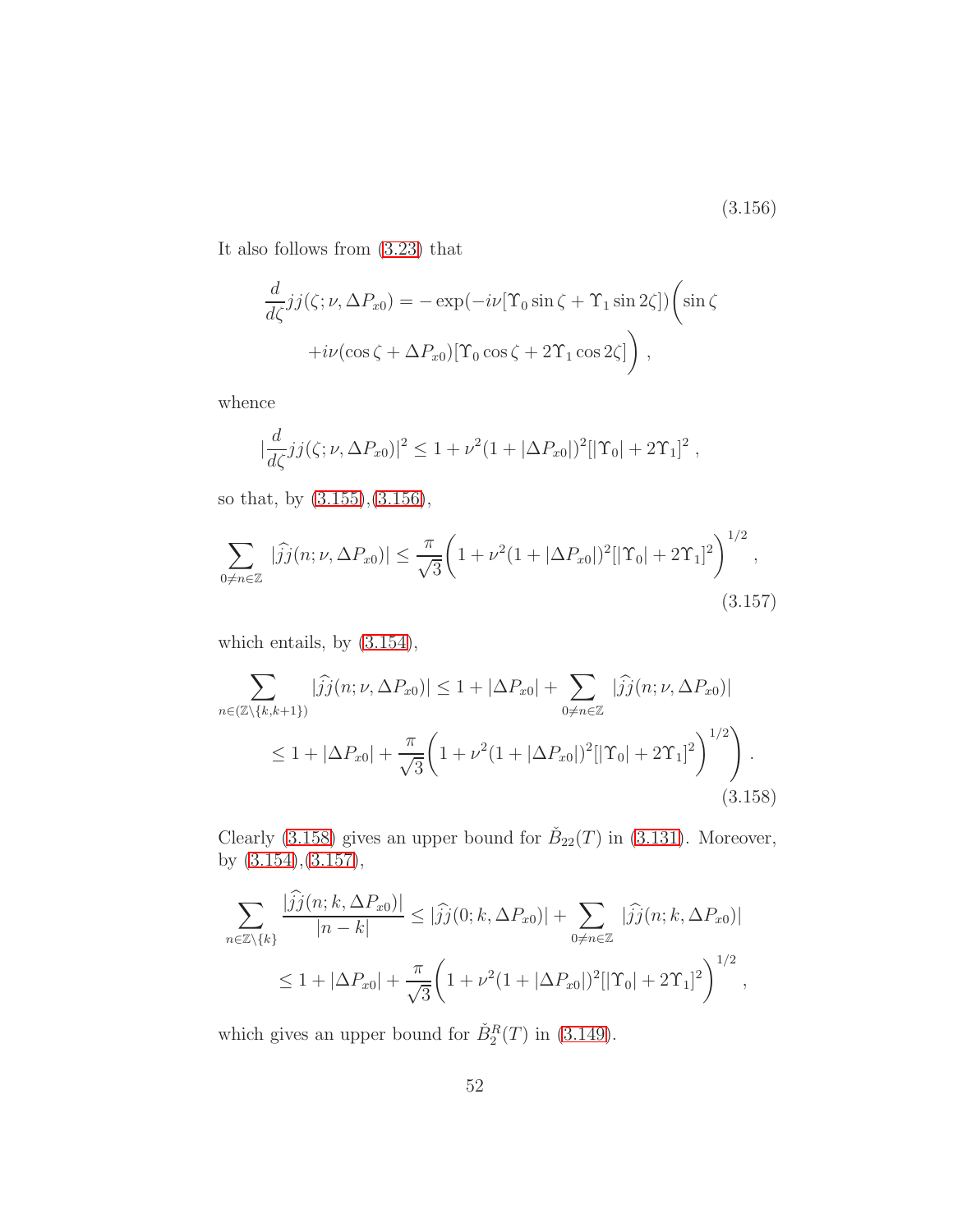## <span id="page-52-5"></span>3.6 Approximation for the phase space variables in  $(2.22)-(2.25)$  $(2.22)-(2.25)$  $(2.22)-(2.25)$

Here we discuss the approximate solutions of  $(2.22)-(2.25)$  $(2.22)-(2.25)$  and  $(2.29)$  in terms of the normal form approximations given in  $(3.36),(3.70),(3.71)$  $(3.36),(3.70),(3.71)$  $(3.36),(3.70),(3.71)$  $(3.36),(3.70),(3.71)$ , namely

$$
\theta_{NF}(\tau) := \begin{cases} 2\chi_0 \tau + \theta_0 & \text{NR case} \\ \left( X(\Omega \tau; Z_0) - \text{sgn}(K_0(k))\pi/2 + a\tau \right) / k & \text{NtoR case} , \end{cases}
$$
\n(3.159)

and

$$
\chi_{NF}(\tau) := \begin{cases} \chi_0 & \text{NR case} \\ \left(\Omega Y(\Omega \tau; Z_0) + a\right) / 2k & \text{NtoR case} , \end{cases}
$$
 (3.160)

where  $K_0$  is given in [\(3.60\)](#page-30-2) and  $\Omega$  in [\(3.69\)](#page-32-2). Recall from Theorems [1](#page-42-0) and [2](#page-47-0) that

<span id="page-52-0"></span>
$$
\theta(\zeta,\varepsilon) = \theta_{NF}(\varepsilon \zeta) + O(\varepsilon) , \qquad (3.161)
$$

$$
\chi(\zeta,\varepsilon) = \chi_{NF}(\varepsilon\zeta) + O(\varepsilon) , \qquad (3.162)
$$

for  $\zeta \in I(\varepsilon, T)$ . From  $(1.2), (2.53), (2.61), (2.64)$  $(1.2), (2.53), (2.61), (2.64)$  $(1.2), (2.53), (2.61), (2.64)$  $(1.2), (2.53), (2.61), (2.64)$  $(1.2), (2.53), (2.61), (2.64)$  $(1.2), (2.53), (2.61), (2.64)$ 

<span id="page-52-1"></span>
$$
\theta(\zeta,\varepsilon) = \frac{2\mathcal{E}}{\varepsilon^2 \bar{q}} \bigg(\zeta - k_u ct(\zeta/k_u)\bigg) + Q(\zeta) ,\qquad (3.163)
$$

and from [\(2.36\)](#page-14-0)

<span id="page-52-2"></span>
$$
\gamma(\zeta/k_u) = \gamma_c(1 + \varepsilon \chi(\zeta, \varepsilon)) \,. \tag{3.164}
$$

Now we can determine the approximate solution of [\(2.22\)](#page-12-0)-[\(2.25\)](#page-12-0) and  $(2.29)$ . From  $(3.161)$ ,  $(3.163)$  the arrival time,  $t(z)$ , of a particle at z is given by

<span id="page-52-4"></span>
$$
t(z) = \frac{z}{c} - \frac{\varepsilon^2 \bar{q}}{2\mathcal{E}k_u c} \left( \theta_{NF}(\varepsilon k_u z) - Q(k_u z) + O(\varepsilon) \right). \tag{3.165}
$$

Furthermore from  $(1.5)$ , $(3.162)$ , $(3.164)$  the energy in  $(2.29)$  is given by

<span id="page-52-3"></span>
$$
\gamma(z) = \sqrt{\mathcal{E}}\left(\frac{1}{\varepsilon} + \chi_{NF}(\varepsilon k_u z) + O(\varepsilon)\right),\tag{3.166}
$$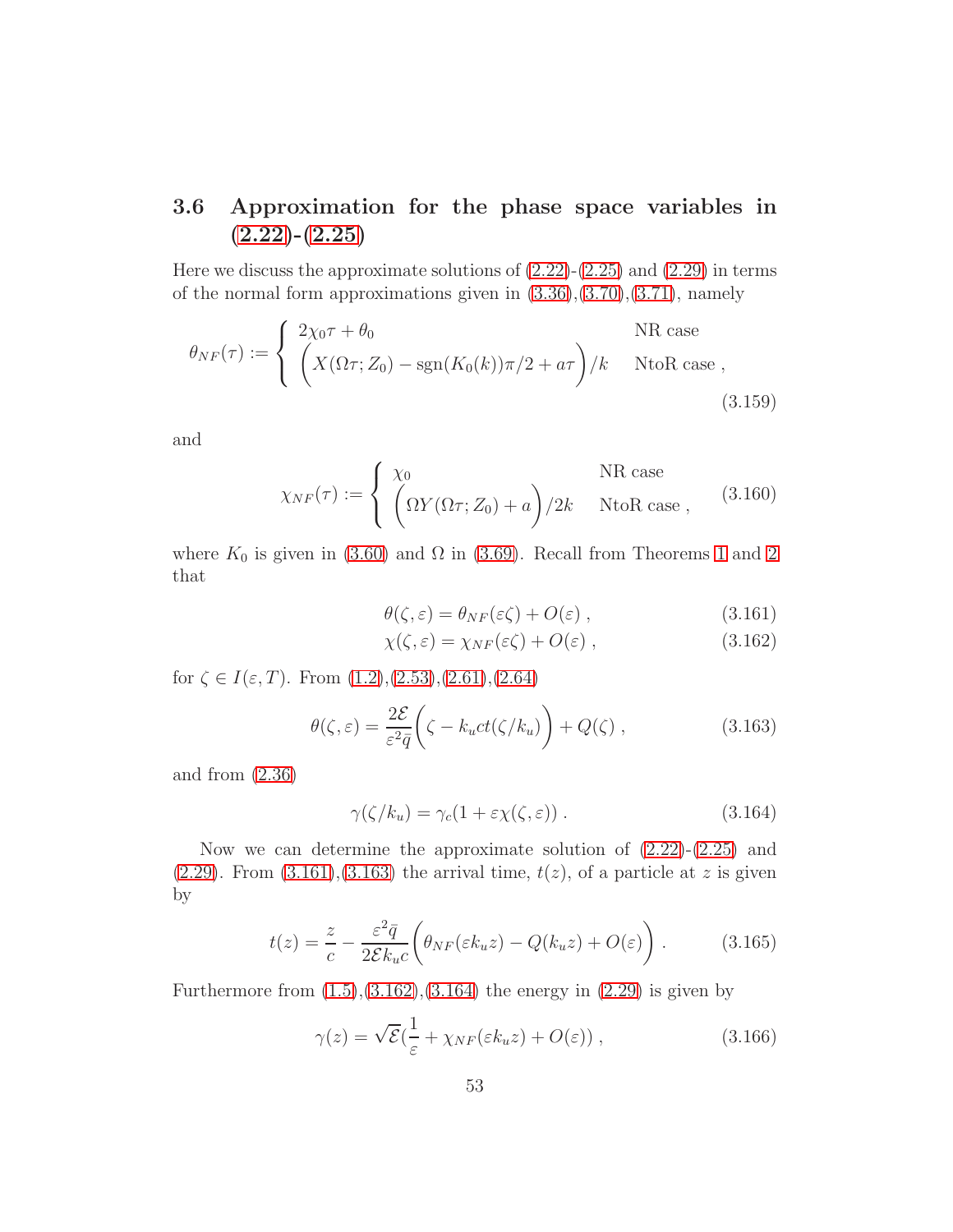and is clearly slowly varying. From  $(2.37),(3.1),(3.2)$  $(2.37),(3.1),(3.2)$  $(2.37),(3.1),(3.2)$  $(2.37),(3.1),(3.2)$  we have

<span id="page-53-1"></span>
$$
p_x(z) = mcK[\cos(k_u z) + \Delta P_{x0} + O(\varepsilon^2)].
$$
 (3.167)

It is tedious but straightforward to derive from  $(1.5), (2.37), (3.1), (3.2), (3.166)$  $(1.5), (2.37), (3.1), (3.2), (3.166)$  $(1.5), (2.37), (3.1), (3.2), (3.166)$  $(1.5), (2.37), (3.1), (3.2), (3.166)$  $(1.5), (2.37), (3.1), (3.2), (3.166)$  $(1.5), (2.37), (3.1), (3.2), (3.166)$  $(1.5), (2.37), (3.1), (3.2), (3.166)$  $(1.5), (2.37), (3.1), (3.2), (3.166)$ 

<span id="page-53-2"></span>
$$
p_z(z) = mc\sqrt{\mathcal{E}} \left( \frac{1}{\varepsilon} + \chi_{NF}(\varepsilon k_u z) + O(\varepsilon) \right). \tag{3.168}
$$

Finally we can now determine  $x(z)$ . From  $(2.22),(3.167)$  $(2.22),(3.167)$  and  $(3.168)$ 

<span id="page-53-3"></span>
$$
\frac{d}{dz}x(z) = \frac{p_x(z)}{p_z(z)}
$$
\n
$$
= \left( mcK[\cos(k_u z) + \Delta P_{x0} + O(\varepsilon^2)] \right) / \left( mc\sqrt{\varepsilon} \left( \frac{1}{\varepsilon} + \chi_{NF}(\varepsilon k_u z) + O(\varepsilon) \right) \right)
$$
\n
$$
= \varepsilon \frac{(K/\sqrt{\varepsilon})[\cos(k_u z) + \Delta P_{x0} + O(\varepsilon^2)]}{1 + \varepsilon \chi_{NF}(\varepsilon k_u z) + O(\varepsilon^2)}
$$
\n
$$
= \frac{\varepsilon K}{\sqrt{\varepsilon}} \left( \cos(k_u z) + \Delta P_{x0} + O(\varepsilon^2) \right) \left( 1 - \varepsilon \chi_{NF}(\varepsilon k_u z) + O(\varepsilon^2) \right)
$$
\n
$$
= \frac{\varepsilon K}{\sqrt{\varepsilon}} [\cos(k_u z) + \Delta P_{x0}] [1 - \varepsilon \chi_{NF}(\varepsilon k_u z)] + O(\varepsilon^3) . \tag{3.169}
$$

Integrating [\(3.169\)](#page-53-3) gives

<span id="page-53-4"></span>
$$
x(z) = x(0)
$$
  
 
$$
+ \frac{\varepsilon K}{\sqrt{\mathcal{E}}} \left( \frac{\sin(k_u z)}{k_u} + z \Delta P_{x0} - \varepsilon \int_0^z \left[ \cos(k_u s) + \Delta P_{x0} \right] \chi_{NF}(\varepsilon k_u s) ds \right)
$$
  
 
$$
+ O(\varepsilon^3 z) . \tag{3.170}
$$

For  $\varepsilon$  sufficiently small,  $I(\varepsilon,T) = [0,T/\varepsilon]$  and then [\(3.165\)](#page-52-4)-[\(3.168\)](#page-53-2) and [\(3.170\)](#page-53-4) hold for  $0\leq k_u z \leq T/\varepsilon.$ 

## <span id="page-53-0"></span>3.7 Low Gain Calculation in the NtoR regime

Low gain theories in [\[2,](#page-97-2) [3,](#page-97-3) [4\]](#page-97-4) are done in the context of the pendulum equations, i.e.,  $(3.58)$ , $(3.59)$  with  $a = 0$ ,  $\Delta P_{x0} = 0$ , and  $k = 1$ . Here we will not make those assumptions and we define the gain by

<span id="page-53-5"></span>
$$
G(\zeta, \varepsilon) := \varepsilon \overline{(v_2(\zeta, \varepsilon) - \chi_0)}_{\theta_0} = \varepsilon \overline{(v_2(\varepsilon \zeta, 1) - \chi_0)}_{\theta_0}, \qquad (3.171)
$$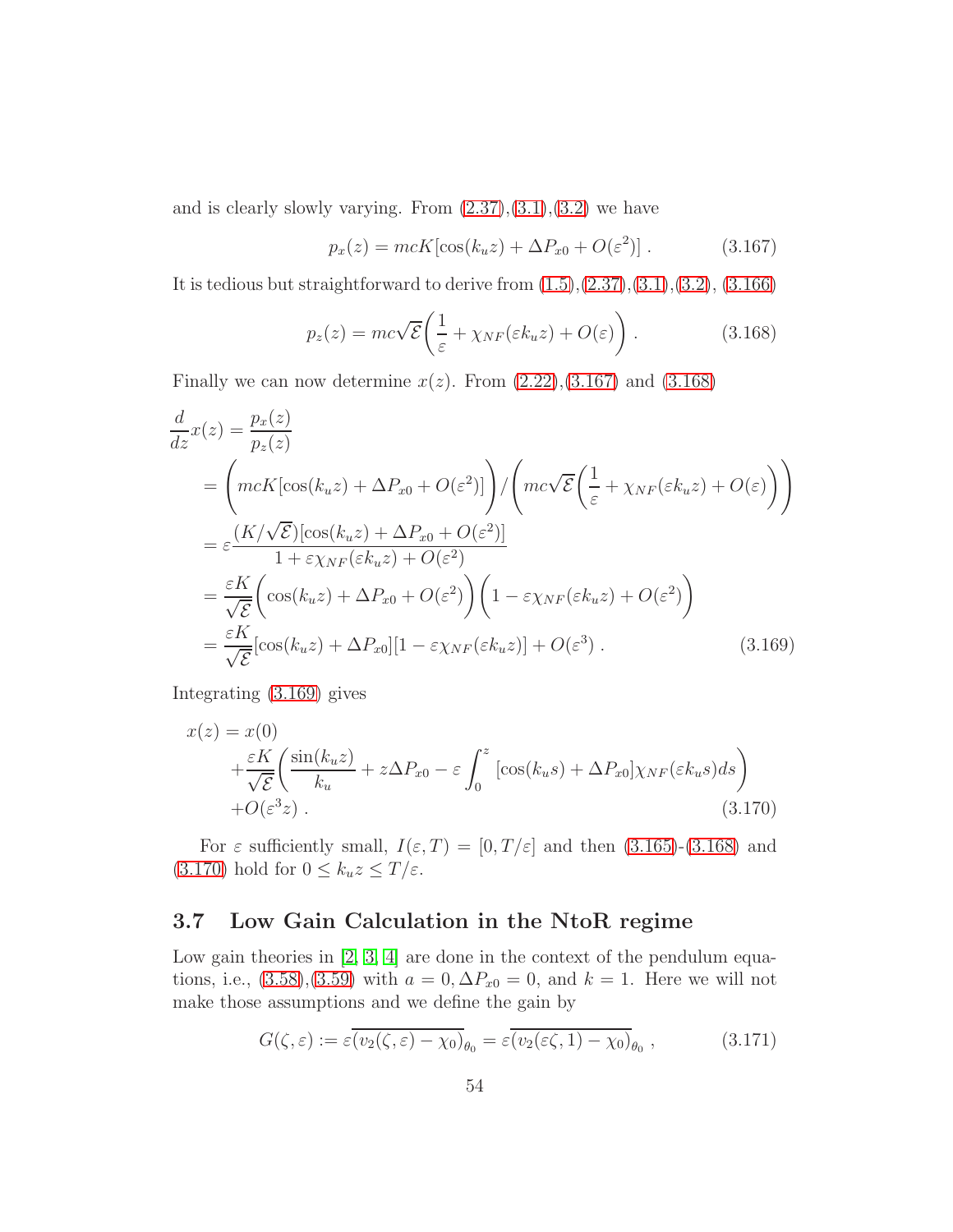where  $v_2$  is given in [\(3.71\)](#page-32-0) and ( )<sub> $\theta_0$ </sub> denotes the average over  $\theta_0$ . This is consistent with [\[2,](#page-97-2) [3,](#page-97-3) [4\]](#page-97-4).

The gain G could be calculated numerically using a quadrature formula and an ODE solver, however standard treatments calculate it perturbatively using a regular (and thus short time) perturbation expansion. We could do a regular perturbation expansion in [\(3.58\)](#page-30-0),[\(3.59\)](#page-30-0) by letting  $v_i = \sum_{k=0}^{4} \varepsilon^k A_{ik} +$  $O(\varepsilon^5)$  and using Grownwall techniques to make the  $O(\varepsilon^5)$  error rigorous (see [\[25,](#page-99-4) p.594] for an example of a regular perturbation theorem at first order and its proof). However at the fourth order needed here this would be quite cumbersome. Because of the special scaling structure in [\(3.58\)](#page-30-0),[\(3.59\)](#page-30-0) as given in [\(3.61\)](#page-31-2) we can use a Taylor expansion. For  $\varepsilon = 1$  we get from [\(3.58\)](#page-30-0),[\(3.59\)](#page-30-0)

$$
v'_1(\cdot, 1) = 2v_2(\cdot, 1), \quad v_1(0, 1) = \theta_0,
$$
  
\n
$$
v'_2(\cdot, 1) = -K_0(k) \cos(kv_1(\cdot, 1) - a\tau), \quad v_2(0, 1) = \chi_0,
$$
  
\n(3.172)

and we expand  $v_2(\cdot, 1)$  about  $\tau = 0$  so that

<span id="page-54-0"></span>
$$
v_2(\tau, 1) = \chi_0 + \sum_{k=1}^4 \frac{1}{k!} v_2^{(k)}(0, 1)\tau^k + \frac{\tau^5}{4!} \int_0^1 (1 - t)^4 v_2^{(5)}(t\tau, 1) dt \tag{3.173}
$$

From [\(G.6\)](#page-90-0) in Appendix [G](#page-89-0) we have

<span id="page-54-1"></span>
$$
v'_2(0, 1) = -K_0(k) \cos(k\theta_0),
$$
  
\n
$$
v''_2(0, 1) = K_0(k)(2k\chi_0 - a) \sin(k\theta_0),
$$
  
\n
$$
v'''_2(0, 1) = K_0(k) \left( -kK_0(k) \sin(2k\theta_0) + [2k\chi_0 - a]^2 \cos(k\theta_0) \right),
$$
  
\n
$$
v'''_2(0, 1) = K_0(k) \left( 2kK_0(k)(2k\chi_0 - a) [\sin^2(k\theta_0) - 3\cos^2(k\theta_0)] - [2k\chi_0 - a]^3 \sin(k\theta_0) \right).
$$
\n(3.174)

It follows from  $(3.173),(3.174)$  $(3.173),(3.174)$  that the average over  $\theta_0$  leads to

$$
\overline{(v_2(\tau, 1) - \chi_0)}_{\theta_0} = \frac{\tau^4}{4!} \overline{v_2'''(0, 1)}_{\theta_0} + O(\tau^5) = -\frac{\tau^4}{12} k K_0^2(k) [2k\chi_0 - a] + O(\tau^5) ,
$$
\n(3.175)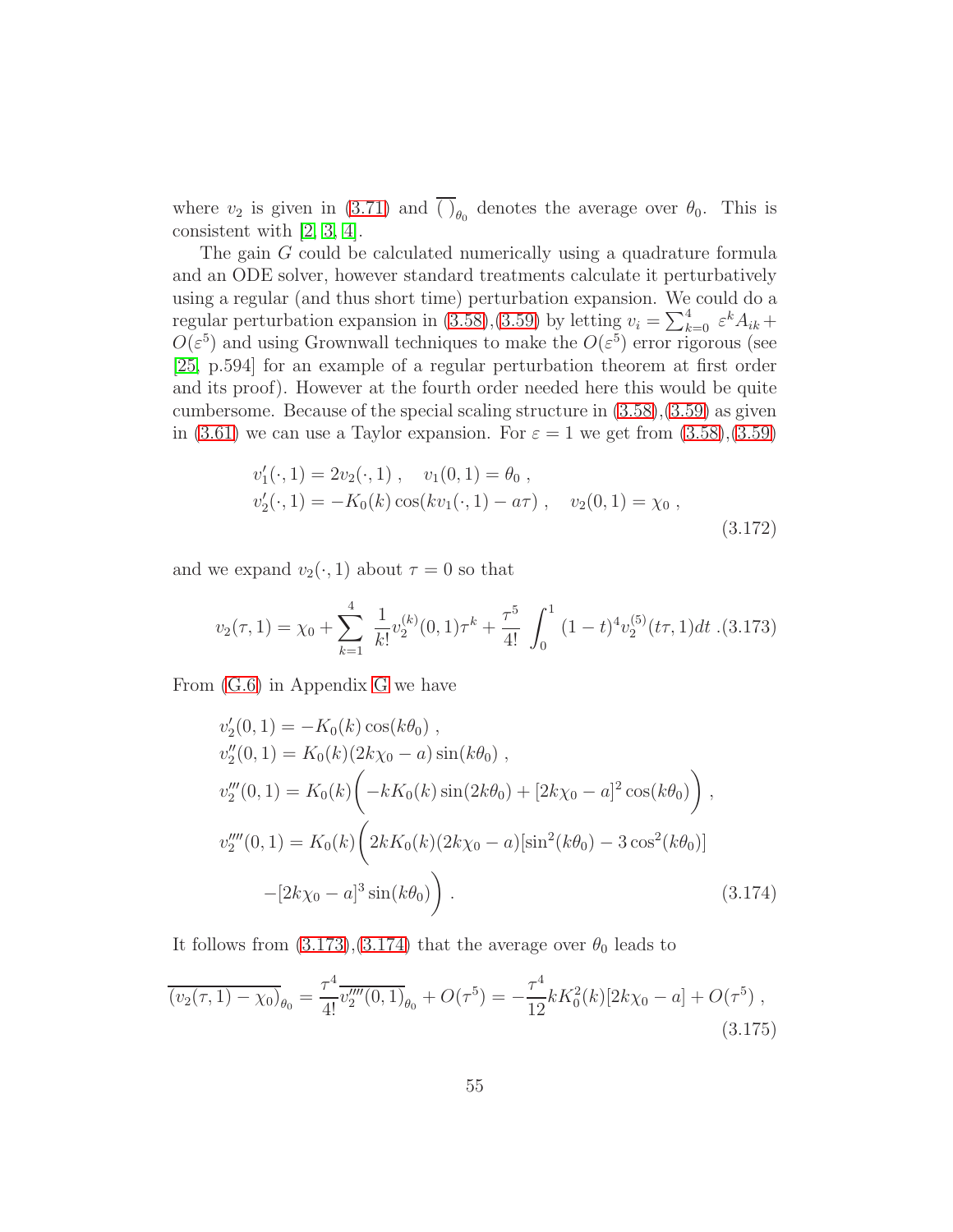which gives, by  $(3.171)$ ,

<span id="page-55-0"></span>
$$
G(\zeta,\varepsilon) = \varepsilon \overline{(v_2(\varepsilon \zeta, 1) - \chi_0)}_{\theta_0} = -\frac{\varepsilon^5 \zeta^4}{12} k K_0^2(k) [2k\chi_0 - a] + O(\varepsilon^6) \quad (3.176)
$$

This shows the effect of  $a$  and  $k$  on the gain.

We now compare our gain formula in [\(3.176\)](#page-55-0) with the corresponding calculation in [\[2\]](#page-97-2), where  $a = 0, \Delta P_{x0} = 0$ , and  $k = 1$ . From our NtoR normal form system [\(3.58\)](#page-30-0),[\(3.59\)](#page-30-0) and letting  $\theta = v_1$  and  $\eta = \varepsilon v_2$  we obtain the IVP

$$
\theta' = 2\eta \,, \quad \theta(0) = \theta_0 \,, \tag{3.177}
$$

$$
\eta' = -\epsilon \cos \theta \;, \quad \eta(0) = \epsilon \chi_0 =: \eta_0 \;, \tag{3.178}
$$

where  $\epsilon = \epsilon^2 K_0(1)$ . The procedure in [\[2\]](#page-97-2) is a regular perturbation expansion in  $\epsilon$  that does not assume that  $\eta_0$  is small. Proceeding as they do, we write

$$
\theta(\zeta, \epsilon) = \theta^0(\zeta) + \epsilon \theta^1(\zeta) + \epsilon^2 \theta^2(\zeta) + O(\epsilon^3) , \qquad (3.179)
$$

$$
\eta(\zeta, \epsilon) = \eta^0(\zeta) + \epsilon \eta^1(\zeta) + \epsilon^2 \eta^2(\zeta) + O(\epsilon^3) . \tag{3.180}
$$

We find

$$
\eta^0(\zeta) = \eta_0 \tag{3.181}
$$

$$
\theta^0(\zeta) = 2\eta_0 \zeta + \theta_0 , \qquad (3.182)
$$

$$
\eta^{1}(\zeta) = \frac{1}{2\eta_{0}} [\sin \theta_{0} - \sin(2\eta_{0}\zeta + \theta_{0})], \qquad (3.183)
$$

$$
\theta^1(\zeta) = \frac{1}{\eta_0} \{ \zeta \sin \theta_0 + \frac{1}{2\eta_0} [\cos(2\eta_0 \zeta + \theta_0) - \cos \theta_0] \}, \qquad (3.184)
$$

$$
\eta^2(\zeta) = \frac{1}{\eta_0} \int_0^{\zeta} dt \sin(2\eta_0 t + \theta_0) \{t \sin \theta_0 + \frac{1}{2\eta_0} [\cos(2\eta_0 t + \theta_0) - \cos \theta_0] \}.
$$
\n(3.185)

It follows that  $\eta^1(\zeta)_{\theta_0} = 0$  and

<span id="page-55-1"></span>
$$
\overline{\eta^2(\zeta)}_{\theta_0} = \frac{1}{2\eta_0} \int_0^{\zeta} (t \cos 2\eta_0 t - \frac{1}{2\eta_0} \sin 2\eta_0 t) dt.
$$
 (3.186)

We can rewrite [\(3.186\)](#page-55-1) as

$$
\overline{\eta^2(\zeta)}_{\theta_0} = \frac{\zeta^3}{4} \frac{d}{d\tau} \left(\frac{\sin \tau}{\tau}\right)^2, \quad \tau := \eta_0 \zeta, \qquad (3.187)
$$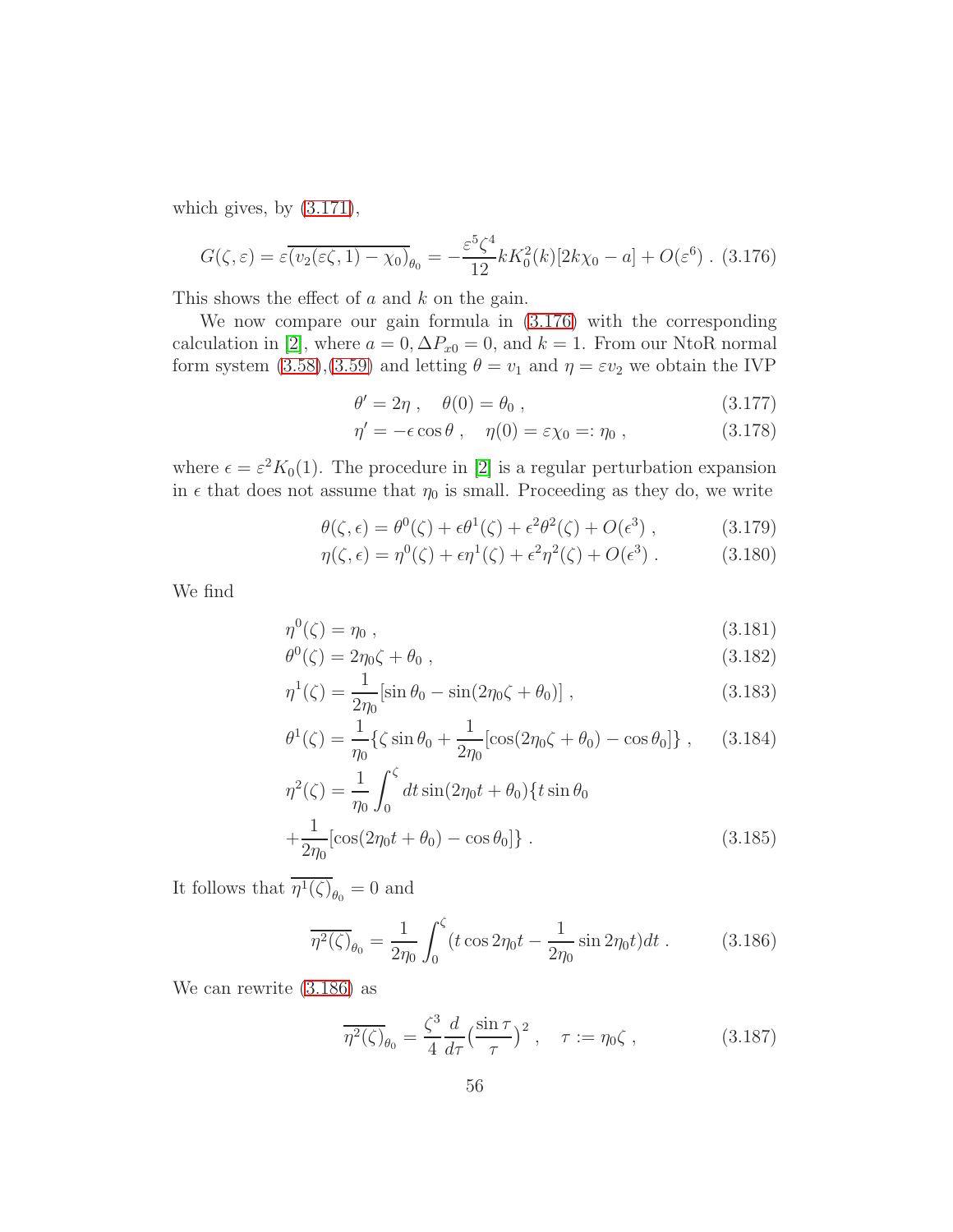and the gain becomes

<span id="page-56-1"></span>
$$
G(\zeta,\varepsilon) = \epsilon^2 \overline{\eta^2(\zeta)}_{\theta_0} = \varepsilon^4 K_0^2(1) \frac{1}{4} \zeta^3 \frac{d}{d\tau} \left(\frac{\sin \tau}{\tau}\right)^2 ,\qquad (3.188)
$$

consistent with [\[2\]](#page-97-2). For  $\eta_0$  small, which is required by our averaging approximation (since  $\eta_0 = \varepsilon \chi_0$  and  $\chi_0 = O(1)$ ), we obtain from [\(3.186\)](#page-55-1) that

<span id="page-56-2"></span>
$$
\overline{\eta^2(\zeta)}_{\theta_0} = \frac{1}{2\eta_0} \int_0^{\zeta} \left[-\frac{4}{3}\eta_0^2 t^3 + O(\eta_0 t)^4\right] dt \approx -\frac{1}{6}\eta_0 \zeta^4 \,. \tag{3.189}
$$

It follows from [\(3.188\)](#page-56-1),[\(3.189\)](#page-56-2) that

$$
G(\zeta,\varepsilon) \approx -\epsilon^2 \frac{1}{6} \eta_0 \zeta^4 = -\frac{\varepsilon^5 \zeta^4}{6} K_0^2(1) \chi_0 , \qquad (3.190)
$$

as in [\(3.176\)](#page-55-0) with  $a = 0$  and  $k = 1$ .

Thus we see that [\(3.176\)](#page-55-0) is consistent with the standard gain formula for  $\tau = \eta_0 \zeta$  small. The  $O(\varepsilon^6)$  error in [\(3.176\)](#page-55-0) can be made precise by estimating the remainder term in [\(3.173\)](#page-54-0). However, we cannot justify the gain formula either in [\(3.176\)](#page-55-0) or in [\(3.188\)](#page-56-1) in the context of our Lorentz system in [\(2.22\)](#page-12-0) - [\(2.25\)](#page-12-0), because our NtoR normal form approximation only gives an approximation to  $O(\varepsilon)$ . Thus a justification of the gain formulas, based on our Lorentz system, would need to come from elsewhere, e.g., a numerical calculation based on [\(3.8\)](#page-80-1) and [\(3.9\)](#page-80-1).

## 4 Proof of averaging theorems

In §[4.1](#page-56-0) we prove the NR theorem, Theorem 1 of §[3.5.1,](#page-39-0) and in §[4.2](#page-62-0) we prove the NtoR theorem, Theorem 2 of §[3.5.2.](#page-43-0)

## <span id="page-56-0"></span>4.1 Proof of Theorem [1](#page-42-0) (Averaging theorem in  $\Delta$ -NR case)

Here we compare solutions of the exact IVP  $(3.10), (3.11)$  $(3.10), (3.11)$ :

$$
\theta' = \varepsilon f_1(\chi, \zeta) + \varepsilon^2 g_1(\theta, \chi, \zeta; \varepsilon, \nu) , \quad \theta(0, \varepsilon) = \theta_0 , \qquad (4.1)
$$

$$
\chi' = \varepsilon f_2(\theta, \zeta; \nu) + \varepsilon^2 g_2(\theta, \chi, \zeta; \varepsilon, \nu) , \quad \chi(0, \varepsilon) = \chi_0 , \qquad (4.2)
$$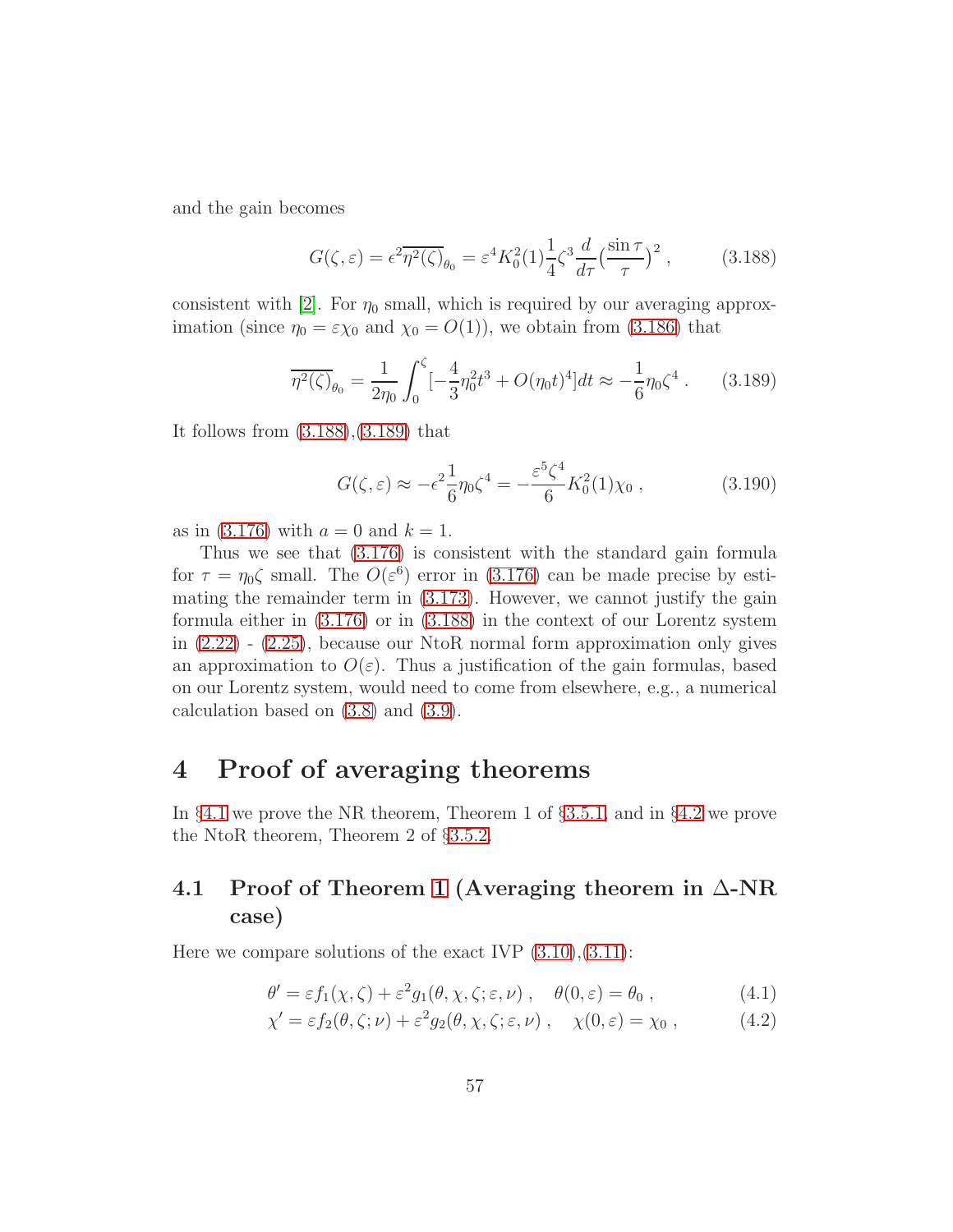where

$$
f_1(\chi,\zeta) = \frac{2q(\zeta)\chi}{\bar{q}},\tag{4.3}
$$

$$
f_2(\theta, \zeta; \nu) = -K^2(\cos \zeta + \Delta P_{x0}) \cos(\nu[\theta - Q(\zeta)])
$$
  
= 
$$
-\frac{K^2}{2} e^{i\nu\theta} \sum_{n \in \mathbb{Z}} \widehat{j}j(n; \nu, \Delta P_{x0}) e^{i(n-\nu)\zeta} + cc ,
$$
 (4.4)

with the normal form IVP of  $(3.34),(3.35)$  $(3.34),(3.35)$ :

<span id="page-57-0"></span>
$$
v_1' = \varepsilon \bar{f}_1(v_2) , \quad v_1(0, \varepsilon) = \theta_0 , \qquad (4.5)
$$

$$
v_2' = \varepsilon \bar{f}_2(v_1; \nu) , \quad v_2(0, \varepsilon) = \chi_0 , \qquad (4.6)
$$

where

$$
\bar{f}_1(v_2) = 2v_2 , \quad \bar{f}_2(v_1; \nu) = 0 , \qquad (4.7)
$$

for  $\nu \in [k + \Delta, k + 1 - \Delta]$ .

Subtracting and integrating, we obtain from  $(3.122), (4.1), (4.2), (4.5), (4.6)$  $(3.122), (4.1), (4.2), (4.5), (4.6)$  $(3.122), (4.1), (4.2), (4.5), (4.6)$  $(3.122), (4.1), (4.2), (4.5), (4.6)$  $(3.122), (4.1), (4.2), (4.5), (4.6)$  $(3.122), (4.1), (4.2), (4.5), (4.6)$  $(3.122), (4.1), (4.2), (4.5), (4.6)$  $(3.122), (4.1), (4.2), (4.5), (4.6)$ that

$$
\theta(\zeta, \varepsilon) - v_1(\zeta, \varepsilon) = \varepsilon \int_0^{\zeta} \left[ f_1(\chi(s, \varepsilon), s) - f_1(v_2(s, \varepsilon), s) + f_1(v_2(s, \varepsilon), s) - \bar{f}_1(v_2(s, \varepsilon)) + \varepsilon g_1(\theta(s, \varepsilon), \chi(s, \varepsilon), s; \varepsilon, \nu) \right] ds
$$
  

$$
= \varepsilon \int_0^{\zeta} \left[ f_1(\chi(s, \varepsilon), s) - f_1(v_2(s, \varepsilon), s) + \tilde{f}_1(\chi_0, s) + \varepsilon g_1(\theta(s, \varepsilon), \chi(s, \varepsilon), s; \varepsilon, \nu) \right] ds , \qquad (4.8)
$$

and

$$
\chi(\zeta, \varepsilon) - v_2(\zeta, \varepsilon) = \varepsilon \int_0^{\zeta} \left[ f_2(\theta(s, \varepsilon), s; \nu) - f_2(v_1(s, \varepsilon), s; \nu) \right. \n+ f_2(v_1(s, \varepsilon), s; \nu) + \varepsilon g_2(\theta(s, \varepsilon), \chi(s, \varepsilon), s; \varepsilon, \nu) \right] ds \n= \varepsilon \int_0^{\zeta} \left[ f_2(\theta(s, \varepsilon), s; \nu) - f_2(v_1(s, \varepsilon), s; \nu) \right. \n+ \tilde{f}_2(v_1(s, \varepsilon), s; \nu) + \varepsilon g_2(\theta(s, \varepsilon), \chi(s, \varepsilon), s; \varepsilon, \nu) \right] ds , \qquad (4.9)
$$

for  $\zeta \in I(\varepsilon,T) = [0,T/\varepsilon] \cap [0,\beta(\varepsilon))$ . Important for our analysis below is that the points  $(\theta(\zeta,\varepsilon), \chi(s,\varepsilon))$  and  $(v_1(s,\varepsilon), v_2(s,\varepsilon))$  belong to the rectangle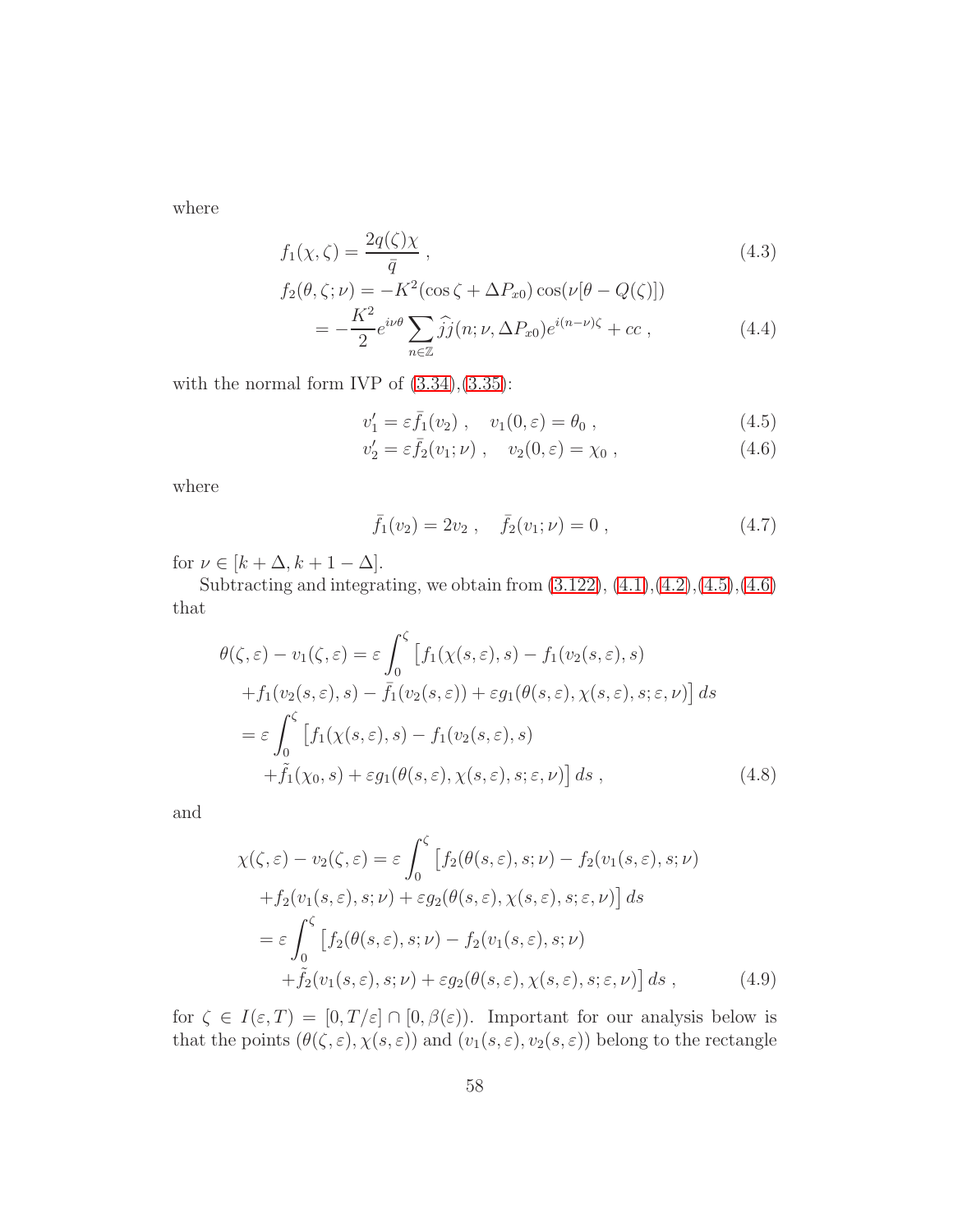$\hat{W}(\theta_0, \chi_0, d_1, d_2)$  for  $\zeta \in I(\varepsilon, T)$ . Note that we have added and subtracted  $f_1(v_2(s, \varepsilon), s)$  in [\(4.8\)](#page-85-0) and  $f_2(v_1(s, \varepsilon), s; \nu)$  in [\(4.9\)](#page-85-1), an idea introduced by Besjes [\[15\]](#page-98-5) (see also [\[13\]](#page-98-6)).

Taking absolute values, applying the Lipschitz condition on  $\hat{W}(\theta_0, \chi_0, d_1, d_2)$ and defining

$$
e_1(s) := |\theta(s, \varepsilon) - v_1(s, \varepsilon)| \tag{4.10}
$$

$$
e_2(s) := |\chi(s, \varepsilon) - v_2(s, \varepsilon)| \,, \tag{4.11}
$$

gives, by  $(3.116),(3.117),(3.120),(3.121),(3.123),(4.8),(4.9)$  $(3.116),(3.117),(3.120),(3.121),(3.123),(4.8),(4.9)$  $(3.116),(3.117),(3.120),(3.121),(3.123),(4.8),(4.9)$  $(3.116),(3.117),(3.120),(3.121),(3.123),(4.8),(4.9)$  $(3.116),(3.117),(3.120),(3.121),(3.123),(4.8),(4.9)$  $(3.116),(3.117),(3.120),(3.121),(3.123),(4.8),(4.9)$  $(3.116),(3.117),(3.120),(3.121),(3.123),(4.8),(4.9)$  $(3.116),(3.117),(3.120),(3.121),(3.123),(4.8),(4.9)$  for  $\zeta \in I(\varepsilon,T)$ ,

<span id="page-58-0"></span>
$$
0 \le e_1(\zeta) \le \varepsilon [L_1 \int_0^{\zeta} e_2(s)ds + |\int_0^{\zeta} \tilde{f}_1(\chi_0, s)ds|
$$
  
+ $\varepsilon \int_0^{\zeta} |g_1(\theta(s, \varepsilon), \chi(s, \varepsilon), s; \varepsilon, \nu)|] \le \varepsilon [L_1 \int_0^{\zeta} e_2(s)ds + B_1(\zeta) + TC_1]$   
 $\le \varepsilon [L_1 \int_0^{\zeta} e_2(s)ds + B_{1,\infty}(T/\varepsilon) + TC_1] =: R_1(\zeta),$  (4.12)

$$
0 \le e_2(\zeta) \le \varepsilon [L_2 \int_0^{\zeta} e_1(s)ds + |\int_0^{\zeta} \tilde{f}_2(2\chi_0 \varepsilon s + \theta_0, s; \nu)ds|
$$
  
+ $\varepsilon \int_0^{\zeta} |g_2(\theta(s, \varepsilon), \chi(s, \varepsilon), s; \varepsilon, \nu)|] \le \varepsilon [L_2 \int_0^{\zeta} e_1(s)ds + B_2(\zeta) + TC_2]$   
 $\le \varepsilon [L_2 \int_0^{\zeta} e_1(s)ds + B_{2,\infty}(T/\varepsilon) + TC_2] =: R_2(\zeta),$  (4.13)

where we also used that  $I(\varepsilon, T) \subset [0, T/\varepsilon]$  and where we have introduced the  $R_i$  as in the proof of the Gronwall inequality for a single integral inequality (the Gronwall inequality is discussed in many ODE books, see, e.g., [\[24,](#page-99-3) p.36] and [\[26,](#page-99-5) p.310 and 317]).  $\zeta \in I(\varepsilon, T)$ .

Recall that  $L_1, L_2, C_1, C_2, B_1, B_2$  are defined in items 7,8 and 9 of the preamble to the theorem. For convenience we have suppressed the  $\varepsilon$  dependence of  $e_1$  and  $e_2$ .

Before we proceed with the proof, several comments are in order.

1. We refer to the terms  $B_1(\zeta), B_2(\zeta)$  in [\(3.121\)](#page-42-1) as Besjes terms since they were introduced by him in order to prove an averaging theorem without a near identity transformation; a simplification. Standard proofs use the near identity transformation (see e.g., [\[6,](#page-97-0) [9,](#page-98-1) [10\]](#page-98-2)).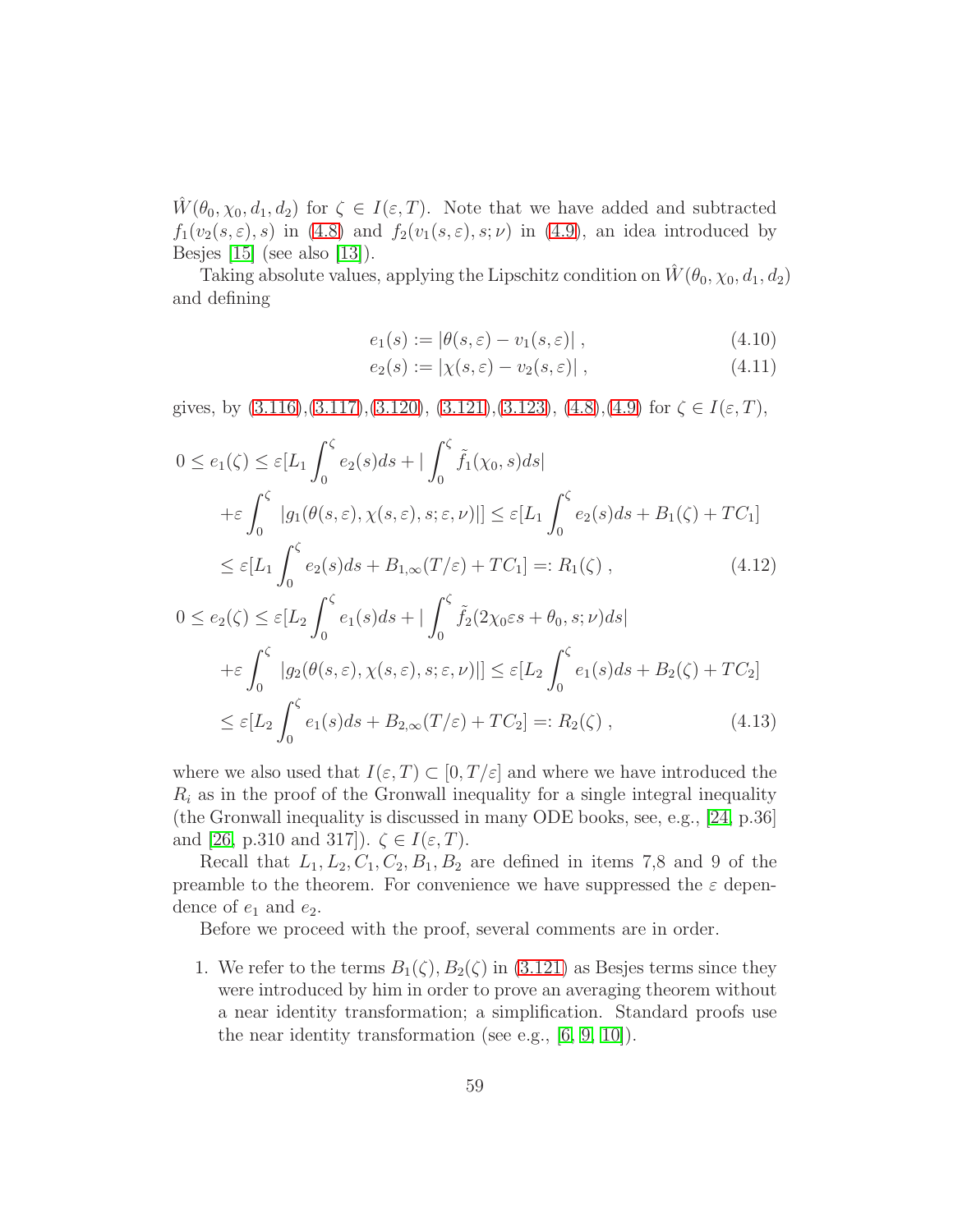One may fear that the Besjes terms could grow as large as  $O(1/\varepsilon)$  for  $\zeta \in [0, T/\varepsilon],$  i.e., that  $B_{i,\infty}(T/\varepsilon) = O(1/\varepsilon)$ . However this doesn't hap-pen here since, by [\(3.127\)](#page-43-2),  $\check{B}_1$ ,  $\check{B}_2(T,\Delta)$  are upper bounds for  $B_{i,\infty}(T/\varepsilon)$ and are  $\varepsilon$  independent. Two facts are mainly responsible for this: (a) the fact that for fixed  $v_1$  and  $v_2$  the integrands have zero mean, i.e., the quantities in [\(3.122\)](#page-42-2) have zero mean in s, and (b) the fact that  $v_1(s, \varepsilon)$ and  $v_2(s, \varepsilon)$  are slowly varying.

2. We maintain the system form in [\(4.12\)](#page-58-0),[\(4.13\)](#page-58-0). We could add these two inequalities and obtain an error estimate using a Gronwall inequality. That is, let  $L_{\infty} = max(L_1, L_2), B_{\infty} = B_{1,\infty} + B_{2,\infty}, C_{\infty} = C_1 + C_2$ , then adding gives

$$
0 \le e_{\infty}(\zeta) \le \varepsilon [L_{\infty} \int_0^{\zeta} e_{\infty}(s) ds + B_{\infty}(T/\varepsilon) + C_{\infty}T], \qquad (4.14)
$$

where  $e_{\infty} = e_1 + e_2$ . The Gronwall inequality gives  $e_{\infty}(\zeta) \leq \varepsilon [B_{\infty}(T/\varepsilon) + C_{\infty}T] \exp(\varepsilon L_{\infty}\zeta)$ . However our system approach gives better bounds.

3. We have a draft of a general paper on quasiperiodic averaging which uses the Besjes idea and deals with the small divisor problem (See [\[14\]](#page-98-7)). However the proof we are presenting here is simple, the small divisor problem is trivial and the error bounds are quite explicit. Thus we feel it is good to give complete proofs here rather than appealing to a more general theory. Also it serves the pedagogical purpose of showing how an averaging theorem is proved in a simple context; here the context of  $(3.10), (3.11)$  $(3.10), (3.11)$  $(3.10), (3.11)$  and  $(3.48), (3.49)$  $(3.48), (3.49)$ . We have incorporated the Besjes idea in much of our previous averaging work, see [\[13,](#page-98-6) [25,](#page-99-4) [27,](#page-99-6) [28,](#page-99-7) [29\]](#page-100-0).

We now proceed with the proof. It follows from  $(4.12)$ , $(4.13)$  that

$$
R'_1 = \varepsilon L_1 e_2(\zeta) \le \varepsilon L_1 R_2(\zeta) , \quad R_1(0) = \varepsilon [B_{1,\infty}(T/\varepsilon) + C_1 T] , \tag{4.15}
$$

$$
R_2' = \varepsilon L_2 e_1(\zeta) \le \varepsilon L_2 R_1(\zeta) , \quad R_2(0) = \varepsilon [B_{2,\infty}(T/\varepsilon) + C_2 T] , \tag{4.16}
$$

whence, by Appendix [I](#page-94-0) for  $\zeta \in I(\varepsilon,T)$ ,

<span id="page-59-1"></span>
$$
R_1(\zeta) \le \varepsilon w_1(\varepsilon \zeta) , \quad R_2(\zeta) \le \varepsilon w_2(\varepsilon \zeta) , \tag{4.17}
$$

where

<span id="page-59-0"></span>
$$
w_1' = L_1 w_2 , \quad w_1(0) = B_{1,\infty}(T/\varepsilon) + C_1 T , \qquad (4.18)
$$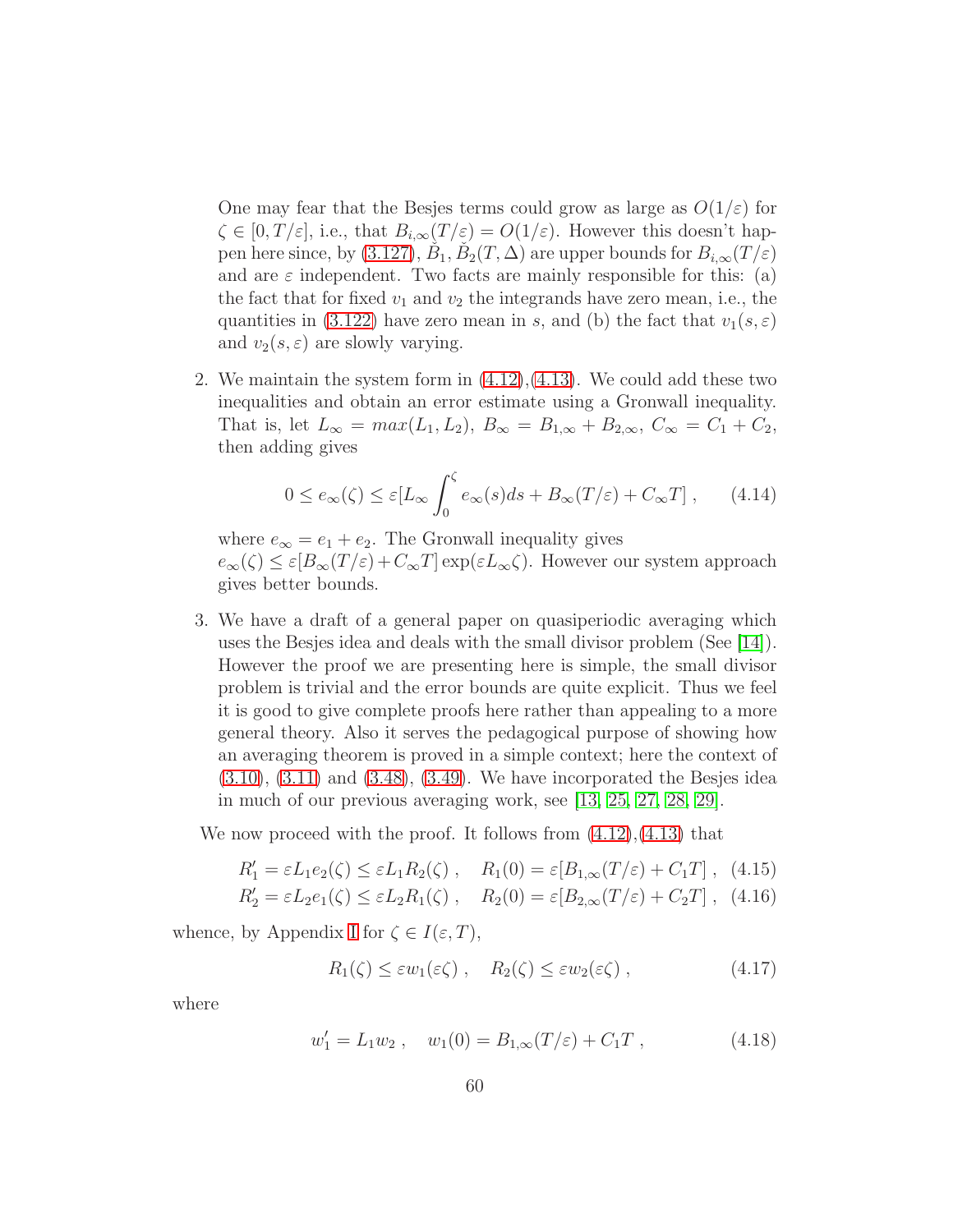$$
w_2' = L_2 w_1 , \quad w_2(0) = B_{2,\infty}(T/\varepsilon) + C_2 T . \tag{4.19}
$$

Note that in Appendix [I](#page-94-0) we use the fact that  $R_1, R_2$  are of class  $C^1$ . Solving [\(4.18\)](#page-59-0),[\(4.19\)](#page-59-0) we find

<span id="page-60-0"></span>
$$
\begin{pmatrix}\nw_1(s) \\
w_2(s)\n\end{pmatrix}\n= \begin{pmatrix}\n\cosh(s\sqrt{L_1L_2}) & \sqrt{\frac{L_1}{L_2}}\sinh(s\sqrt{L_1L_2}) \\
\sqrt{\frac{L_2}{L_1}}\sinh(s\sqrt{L_1L_2}) & \cosh(s\sqrt{L_1L_2})\n\end{pmatrix}\n\begin{pmatrix}\nB_{1,\infty}(T/\varepsilon) + C_1T \\
B_{2,\infty}(T/\varepsilon) + C_2T\n\end{pmatrix},
$$
\n(4.20)

whence, by  $(4.12)$ ,  $(4.13)$ ,  $(4.17)$ ,

<span id="page-60-1"></span>
$$
e_1(\zeta) \le \varepsilon w_1(\varepsilon \zeta) \le \varepsilon w_1(T) = \varepsilon \left( \left[ B_{1,\infty}(T/\varepsilon) + C_1 T \right] \cosh(T\sqrt{L_1 L_2}) + \left[ B_{2,\infty}(T/\varepsilon) + C_2 T \right] \sqrt{\frac{L_1}{L_2}} \sinh(T\sqrt{L_1 L_2}) \right),\tag{4.21}
$$

$$
e_2(\zeta) \le \varepsilon w_2(\varepsilon \zeta) \le \varepsilon w_2(T) = \varepsilon \left( [B_{1,\infty}(T/\varepsilon) + C_1 T] \sqrt{\frac{L_2}{L_1}} \sinh(T \sqrt{L_1 L_2}) + [B_{2,\infty}(T/\varepsilon) + C_2 T] \cosh(T \sqrt{L_1 L_2}) \right),
$$
\n(4.22)

for  $\zeta \in I(\varepsilon,T)$ , where, at the second inequalities, we have used the fact that  $w_1$  and  $w_2$  are increasing (the latter follows from  $(4.18),(4.19),(4.20)$  $(4.18),(4.19),(4.20)$  $(4.18),(4.19),(4.20)$  $(4.18),(4.19),(4.20)$ ). We thus have proven  $(3.125),(3.126)$  $(3.125),(3.126)$  in Theorem 1.

We note that  $\check{B}_1$  and  $\check{B}_{2,1}(T)$  are finite. Also, since the Fourier series of  $jj(\cdot;\nu,\Delta P_{x0})$  is absolutely convergent, we conclude from [\(3.131\)](#page-43-1) that  $\check{B}_{22}(T)$ is finite whence, by [\(3.129\)](#page-43-1),  $\check{B}_2(T,\Delta)$  is finite.

By restricting  $\varepsilon_0$ , and thus  $\varepsilon$  in [\(4.21\)](#page-60-1),[\(4.22\)](#page-60-1), we can keep  $(\theta(\zeta,\varepsilon), \chi(\zeta,\varepsilon))$ away from the boundary of  $\hat{W}(\theta_0, \chi_0, d_1, d_2)$  for  $\zeta \in I(\varepsilon, T)$ . In this case  $T/\varepsilon$ must be less than  $\beta(\varepsilon)$  thus  $I(\varepsilon,T) = [0,T/\varepsilon].$ 

To complete the proof we have to show [\(3.127\)](#page-43-2) which is the heart of the proof. Thus we have to estimate  $B_1, B_2$ . From  $(2.47), (3.36), (3.122)$  $(2.47), (3.36), (3.122)$  $(2.47), (3.36), (3.122)$  $(2.47), (3.36), (3.122)$  we obtain

$$
\tilde{f}_1(v_2(s,\varepsilon),s) = 2\frac{q(s) - \bar{q}}{\bar{q}}v_2(s,\varepsilon) = \frac{2K^2}{\bar{q}}[2\Delta P_{x0}\cos s + \frac{1}{2}\cos(2s)]\chi_0,
$$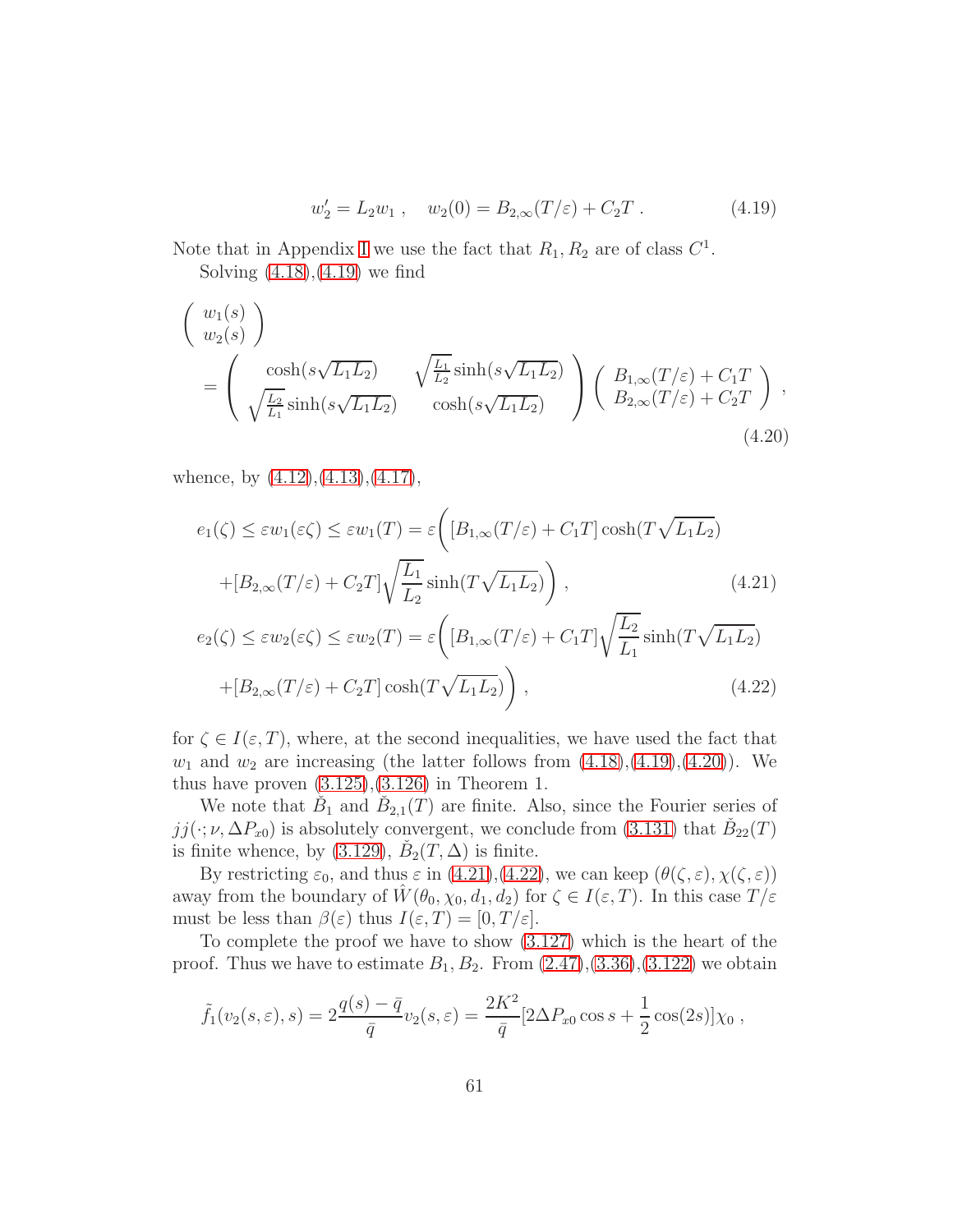and thus, by [\(3.121\)](#page-42-1),[\(3.128\)](#page-43-1),

$$
B_1(\zeta) = \frac{2K^2}{\bar{q}} |\int_0^{\zeta} [2\Delta P_{x0} \cos s + \frac{1}{2} \cos(2s)] \chi_0 ds|
$$
  
= 
$$
\frac{2K^2 |\chi_0|}{\bar{q}} |2\Delta P_{x0} \sin \zeta + \frac{1}{4} \sin(2\zeta)| \le \frac{2K^2 |\chi_0|}{\bar{q}} (2|\Delta P_{x0}| + \frac{1}{4})
$$
  
=  $\check{B}$ , (4.23)

so that, by [\(3.123\)](#page-42-3),  $B_{1,\infty}(T/\varepsilon) \leq \check{B}_1$ . From [\(3.36\)](#page-26-0),[\(3.122\)](#page-42-2),[\(4.4\)](#page-84-1) we obtain

$$
\tilde{f}_2(v_1(s,\varepsilon),s;\nu)=-\frac{K^2}{2}e^{i\nu[2\varepsilon\chi_0s+\theta_0]}\sum_{n\in\mathbb{Z}}\widehat{j}\widehat{j}(n;\nu,\Delta P_{x0})e^{i(n-\nu)s}+cc,
$$

whence, by [\(3.121\)](#page-42-1) and for  $\zeta \in \mathbb{R}$ ,

<span id="page-61-0"></span>
$$
B_2(\zeta) = \frac{K^2}{2} |\int_0^{\zeta} e^{i\nu[2\varepsilon\chi_0 s + \theta_0]} \sum_{n \in \mathbb{Z}} \hat{j}j(n;\nu, \Delta P_{x0}) e^{i(n-\nu)s} ds + cc|
$$
  

$$
= \frac{K^2}{2} |\sum_{n \in \mathbb{Z}} \hat{j}j(n;\nu, \Delta P_{x0}) \int_0^{\zeta} e^{i\nu[2\varepsilon\chi_0 s + \theta_0]} e^{i(n-\nu)s} ds + cc|
$$
  

$$
\leq K^2 \sum_{n \in \mathbb{Z}} |\hat{j}j(n;\nu, \Delta P_{x0})| |\int_0^{\zeta} e^{i2\varepsilon\nu\chi_0 s} e^{i(n-\nu)s} ds|, \qquad (4.24)
$$

where in the second equality we used the fact that the Fourier series of  $jj(\cdot;\nu,\Delta P_{x0})$  is uniformly convergent. Integrating by parts gives, for  $0 \leq$ ζ ≤ T/ε,

$$
\begin{split} \left| \int_0^\zeta e^{i2\varepsilon\nu\chi_0 s} e^{i(n-\nu)s} ds \right| &= \left| \frac{e^{i(n-\nu+2\varepsilon\nu\chi_0)\zeta} - 1 - i2\varepsilon\nu\chi_0 \int_0^\zeta e^{i(n-\nu+2\varepsilon\nu\chi_0)s} ds}{i(n-\nu)} \right| \\ &\le \frac{2 + 2\varepsilon\nu|\chi_0|\zeta}{|n-\nu|} \le \frac{2 + 2(k+1)|\chi_0|T}{|n-\nu|} \,, \end{split}
$$

whence, by [\(4.24\)](#page-61-0), for  $0 \leq \zeta \leq T/\varepsilon,$ 

<span id="page-61-1"></span>
$$
B_2(\zeta) \le 2K^2[1 + (k+1)|\chi_0|T] \sum_{n \in \mathbb{Z}} \left| \frac{\widehat{j}j(n; \nu, \Delta P_{x0})}{n - \nu} \right|.
$$
 (4.25)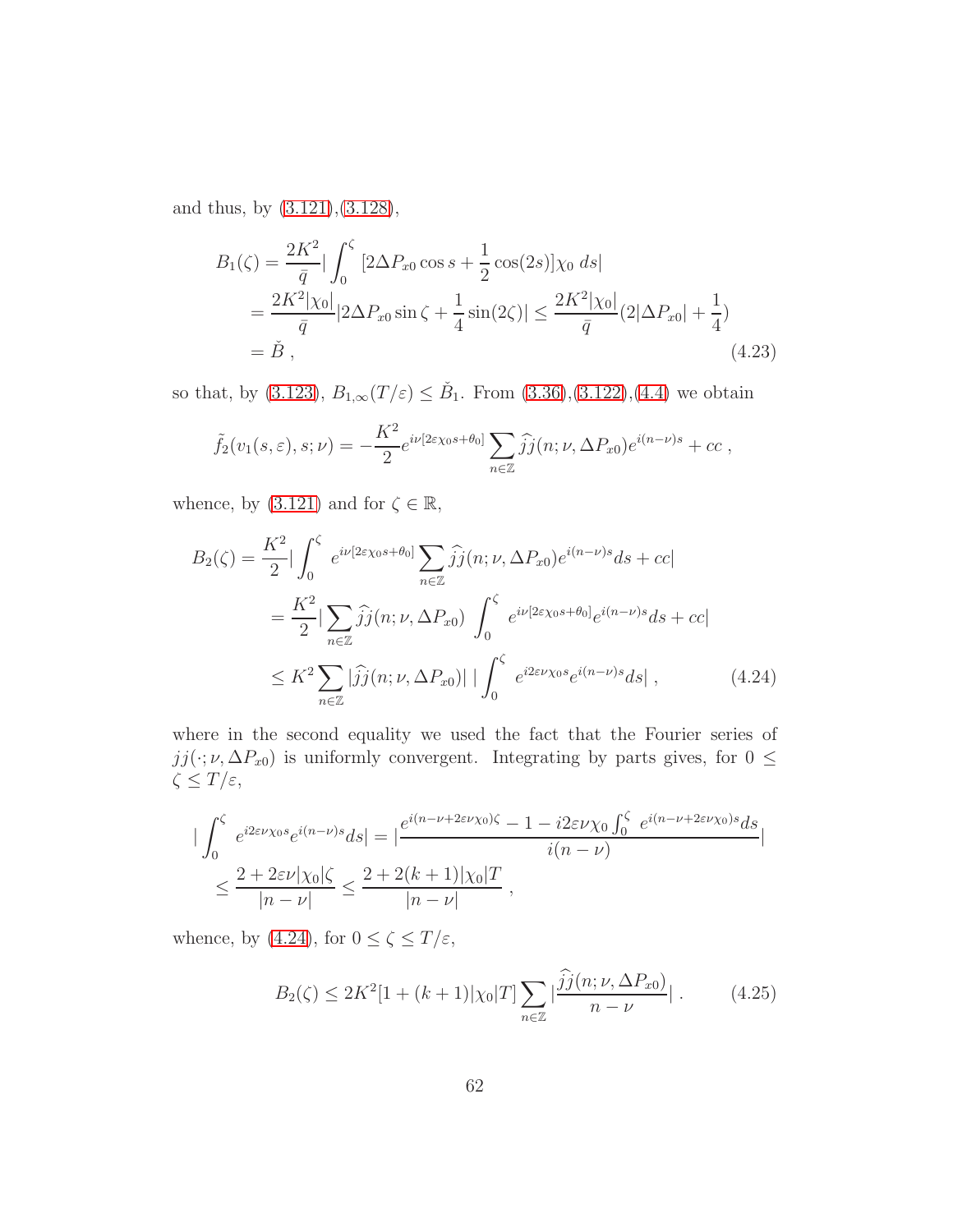The  $n - \nu$  in the denominator is the so-called small divisor problem in this context. It is easily resolved in this  $\Delta$ -NR case. In fact, for  $\nu \Delta$ -NR, i.e.,  $k + \Delta \leq \nu \leq k + 1 - \Delta$ , we have

$$
\sum_{n\in\mathbb{Z}}\left|\frac{\widehat{j}j(n;\nu,\Delta P_{x0})}{n-\nu}\right| = \frac{|\widehat{j}j(k;\nu,\Delta P_{x0})|}{|k-\nu|} + \frac{|\widehat{j}j(k+1;\nu,\Delta P_{x0})|}{|k+1-\nu|} + \sum_{n\in(\mathbb{Z}\setminus\{k,k+1\})} \frac{|\widehat{j}j(n;\nu,\Delta P_{x0})|}{|n-\nu|} \leq \frac{|\widehat{j}j(k;\nu,\Delta P_{x0})|}{\Delta} + \frac{|\widehat{j}j(k+1;\nu,\Delta P_{x0})|}{\Delta} + \sum_{n\in(\mathbb{Z}\setminus\{k,k+1\})} |\widehat{j}j(n;\nu,\Delta P_{x0})|,
$$

whence, by  $(3.129)$ ,  $(3.130)$ ,  $(3.131)$ ,  $(4.25)$ ,

$$
B_2(\zeta) \le 2K^2\{1 + (k+1)|\chi_0|T\}\{\frac{|\hat{j}j(k;\nu,\Delta P_{x0})| + |\hat{j}j(k+1;\nu,\Delta P_{x0})|}{\Delta} + \sum_{n \in (\mathbb{Z}\setminus\{k,k+1\})} |\hat{j}j(n;\nu,\Delta P_{x0})|\} = \frac{1}{\Delta}\check{B}_{21}(T) + \check{B}_{22}(T) = \check{B}_2(T,\Delta),
$$
\n(4.26)

so that, by [\(3.123\)](#page-42-3),  $B_{2,\infty}(T/\varepsilon) \leq \check{B}_2(T,\Delta)$ . This completes the proof.

# <span id="page-62-0"></span>4.2 Proof of Theorem [2](#page-47-0) (Averaging theorem in NtoR case where  $\nu = k + \varepsilon a$ )

The proof goes analogously to the proof of Theorem [1](#page-42-0) in §[4.1](#page-56-0) and so we omit some details.

Thus we begin by comparing solutions of the exact IVP [\(3.48\)](#page-28-0),[\(3.49\)](#page-28-0)

<span id="page-62-1"></span>
$$
\theta' = \varepsilon f_1^R(\chi, \zeta) + \varepsilon^2 g_1^R(\theta, \chi, \zeta, \varepsilon, k, a), \quad \theta(0, \varepsilon) = \theta_0 , \qquad (4.27)
$$

$$
\chi' = \varepsilon f_2^R(\theta, \varepsilon \zeta, \zeta; k, a) + \varepsilon^2 g_2^R(\theta, \chi, \zeta, \varepsilon, k, a) , \quad \chi(0, \varepsilon) = \chi_0 , \quad (4.28)
$$

where, by  $(3.47),(3.50),(3.54)$  $(3.47),(3.50),(3.54)$  $(3.47),(3.50),(3.54)$  $(3.47),(3.50),(3.54)$ ,

<span id="page-62-2"></span>
$$
f_1^R(\chi,\zeta) = \frac{2q(\zeta)\chi}{\bar{q}}\,,\tag{4.29}
$$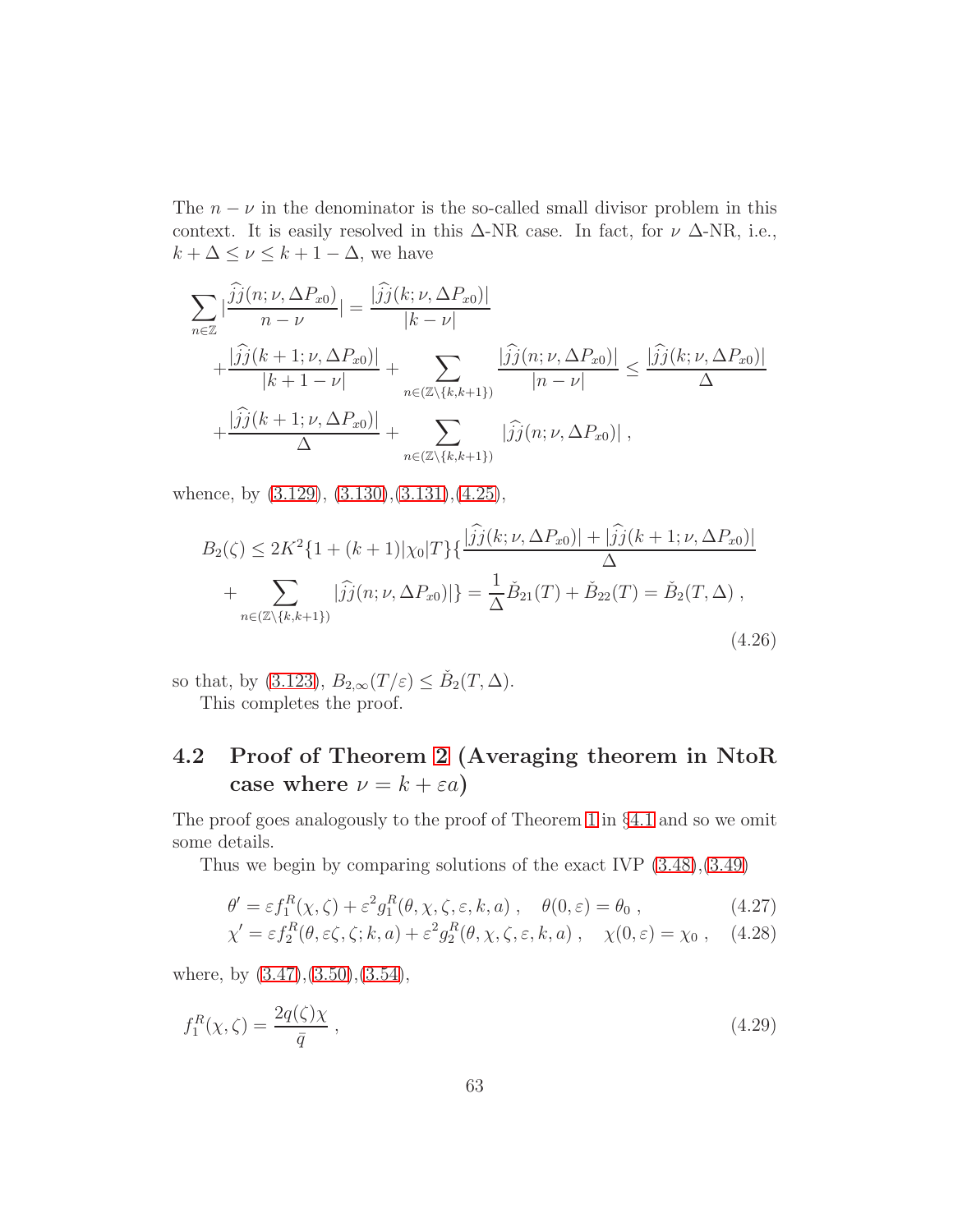$$
f_2^R(\theta, \varepsilon \zeta, \zeta; k, a) = -\frac{K^2}{2} \exp(i[k\theta - a\varepsilon \zeta]) \sum_{n \in \mathbb{Z}} \widehat{j}j(n; k, \Delta P_{x0}) e^{i\zeta[n-k]} + cc,
$$
\n(4.30)

with the normal form IVP of  $(3.58),(3.59)$  $(3.58),(3.59)$ 

<span id="page-63-0"></span>
$$
v_1' = \varepsilon \bar{f}_1^R(v_2) , \quad v_1(0, \varepsilon) = \theta_0 , \qquad (4.31)
$$

$$
v_2' = \varepsilon \bar{f}_2^R(v_1, \varepsilon \zeta; k) , \quad v_2(0, \varepsilon) = \chi_0 , \qquad (4.32)
$$

where

<span id="page-63-3"></span>
$$
\bar{f}_1^R(v_2) = 2v_2 , \t\t(4.33)
$$

$$
\bar{f}_2^R(v_1, \varepsilon \zeta; k) = -\frac{K^2}{2} \exp(i[kv_1 - a\varepsilon \zeta]) \hat{j} (k; k, \Delta P_{x0}) + cc \,. \tag{4.34}
$$

Subtracting and integrating, we obtain from [\(3.143\)](#page-46-0), [\(4.27\)](#page-62-1),[\(4.28\)](#page-62-1),[\(4.31\)](#page-63-0),[\(4.32\)](#page-63-0) that

<span id="page-63-1"></span>
$$
\theta(\zeta) - v_1(\zeta, \varepsilon) = \varepsilon \int_0^{\zeta} \left[ f_1^R(\chi(s), s) - f_1^R(v_2(s, \varepsilon), s) \right. \n+ f_1^R(v_2(s, \varepsilon), s) - \bar{f}_1^R(v_2(s, \varepsilon)) + \varepsilon g_1^R(\theta(s), \chi(s), s, \varepsilon, k, a) \right] ds \n= \varepsilon \int_0^{\zeta} \left[ f_1^R(\chi(s), s) - f_1^R(v_2(s, \varepsilon), s) \right. \n+ \tilde{f}_1^R(v_2(s, \varepsilon), s) + \varepsilon g_1^R(\theta(s), \chi(s), s, \varepsilon, k, a) \right] ds , \tag{4.35}
$$

and

<span id="page-63-2"></span>
$$
\chi(\zeta) - v_2(\zeta, \varepsilon) = \varepsilon \int_0^{\zeta} \left[ f_2^R(\theta(s), \varepsilon s, s; k, a) - f_2^R(v_1(s, \varepsilon), \varepsilon s, s; k, a) \right. \n+ f_2^R(v_1(s, \varepsilon), \varepsilon s, s; k, a) - \bar{f}_2^R(v_1(s, \varepsilon), \varepsilon s; k) + \varepsilon g_2^R(\theta(s), \chi(s), s, \varepsilon, k, a) \right] ds \n= \varepsilon \int_0^{\zeta} \left[ f_2^R(\theta(s), \varepsilon s, s; k, a) - f_2^R(v_1(s, \varepsilon), \varepsilon s, s; k, a) \right. \n+ \tilde{f}_2^R(v_1(s, \varepsilon), \varepsilon s, s; k, a) + \varepsilon g_2^R(\theta(s), \chi(s), s, \varepsilon, k, a) \right] ds ,
$$
\n(4.36)

for  $\zeta \in I(\varepsilon,T) = [0,T/\varepsilon] \cap [0,\beta(\varepsilon))$ . Taking absolute values, applying the Lipschitz condition and defining

$$
e_1(s) := |\theta(s) - v_1(s, \varepsilon)| \,, \tag{4.37}
$$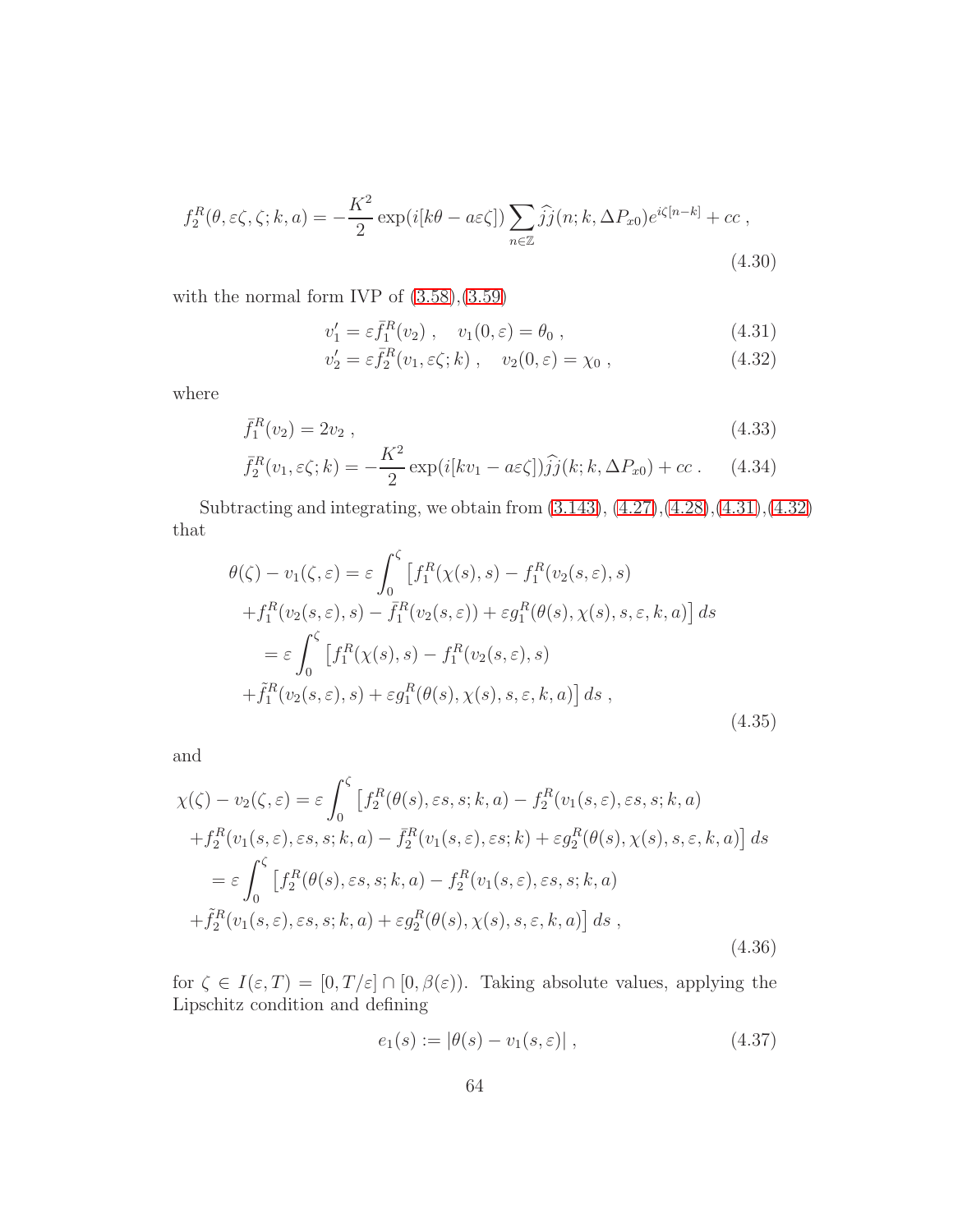$$
e_2(s) := |\chi(s) - v_2(s, \varepsilon)| , \qquad (4.38)
$$

gives, by  $(3.139),(3.140),(3.141),(3.142),(3.144),(4.35),(4.36)$  $(3.139),(3.140),(3.141),(3.142),(3.144),(4.35),(4.36)$  $(3.139),(3.140),(3.141),(3.142),(3.144),(4.35),(4.36)$  $(3.139),(3.140),(3.141),(3.142),(3.144),(4.35),(4.36)$  $(3.139),(3.140),(3.141),(3.142),(3.144),(4.35),(4.36)$  $(3.139),(3.140),(3.141),(3.142),(3.144),(4.35),(4.36)$  $(3.139),(3.140),(3.141),(3.142),(3.144),(4.35),(4.36)$  $(3.139),(3.140),(3.141),(3.142),(3.144),(4.35),(4.36)$  $(3.139),(3.140),(3.141),(3.142),(3.144),(4.35),(4.36)$  $(3.139),(3.140),(3.141),(3.142),(3.144),(4.35),(4.36)$  for  $\zeta \in I(\varepsilon,T)$ ,

<span id="page-64-0"></span>
$$
0 \le e_1(\zeta) \le \varepsilon [L_1^R \int_0^{\zeta} e_2(s)ds + |\int_0^{\zeta} \tilde{f}_1^R(v_2(s,\varepsilon),s)ds| + \varepsilon \int_0^{\zeta} |g_1^R(\theta(s), \chi(s), s, \varepsilon, k, a)|ds| \le \varepsilon [L_1^R \int_0^{\zeta} e_2(s)ds + B_1^R(\zeta) + TC_1^R] \le \varepsilon [L_1^R \int_0^{\zeta} e_2(s)ds + B_{1,\infty}^R(T/\varepsilon) + TC_1^R],
$$
\n(4.39)

$$
0 \le e_2(\zeta) \le \varepsilon [L_2^R \int_0^{\zeta} e_1(s)ds + |\int_0^{\zeta} \tilde{f}_2^R(v_1(s,\varepsilon),\varepsilon s, s; k, a)ds|
$$
  
+ $\varepsilon \int_0^{\zeta} |g_2^R(\theta(s), \chi(s), s, \varepsilon, k, a)|ds| \le \varepsilon [L_2^R \int_0^{\zeta} e_1(s)ds + B_2^R(\zeta) + TC_2^R]$   
 $\le \varepsilon [L_2^R \int_0^{\zeta} e_1(s)ds + B_{2,\infty}^R(T/\varepsilon) + TC_2^R],$  (4.40)

where we also used that  $I(\varepsilon,T) \subset [0,T/\varepsilon]$ . Recall that  $L_i^R, C_i^R, B_i^R$  are defined in items 7,8 and 9 of the preamble to the theorem.

We are now in the same situation as in the proof of Theorem [1](#page-42-0) since replacing  $L_i, C_i, B_i$  in [\(4.12\)](#page-58-0),[\(4.13\)](#page-58-0) by  $L_i^R, C_i^R, B_i^R$  results in [\(4.39\)](#page-64-0),[\(4.40\)](#page-64-0). Since, as shown in the proof of Theorem [1,](#page-42-0)  $(4.12),(4.13)$  $(4.12),(4.13)$  entail  $(4.21),(4.22)$  $(4.21),(4.22)$ we thus conclude here that  $(4.39)$ , $(4.40)$  entail:

<span id="page-64-1"></span>
$$
e_1(\zeta) \le \varepsilon \left( \left[ B_{1,\infty}^R(T/\varepsilon) + C_1 T \right] \cosh(T \sqrt{L_1^R L_2^R}) \right)
$$

$$
+ \left[ B_{2,\infty}^R(T/\varepsilon) + C_2 T \right] \sqrt{\frac{L_1^R}{L_2^R}} \sinh(T \sqrt{L_1^R L_2^R}) \right), \qquad (4.41)
$$

$$
e_2(\zeta) \le \varepsilon \left( \left[ B_{1,\infty}^R(T/\varepsilon) + C_1 T \right] \sqrt{\frac{L_2^R}{L_1^R}} \sinh(T \sqrt{L_1^R L_2^R}) \right)
$$

$$
+ \left[ B_{2,\infty}^R(T/\varepsilon) + C_2 T \right] \cosh(T \sqrt{L_1^R L_2^R}) \right), \qquad (4.42)
$$

for  $\zeta \in I(\varepsilon, T)$ . We thus have proven  $(3.145), (3.146)$  $(3.145), (3.146)$ .

Clearly, by [\(3.148\)](#page-47-1),  $\check{B}_1^R(T)$  is finite. Also, since  $jj(\cdot;\nu,\Delta P_{x0})$  is a  $C^{\infty}$ function, the series on the rhs of [\(3.149\)](#page-47-1) converges whence  $\check{B}_2^R(T)$  is also finite.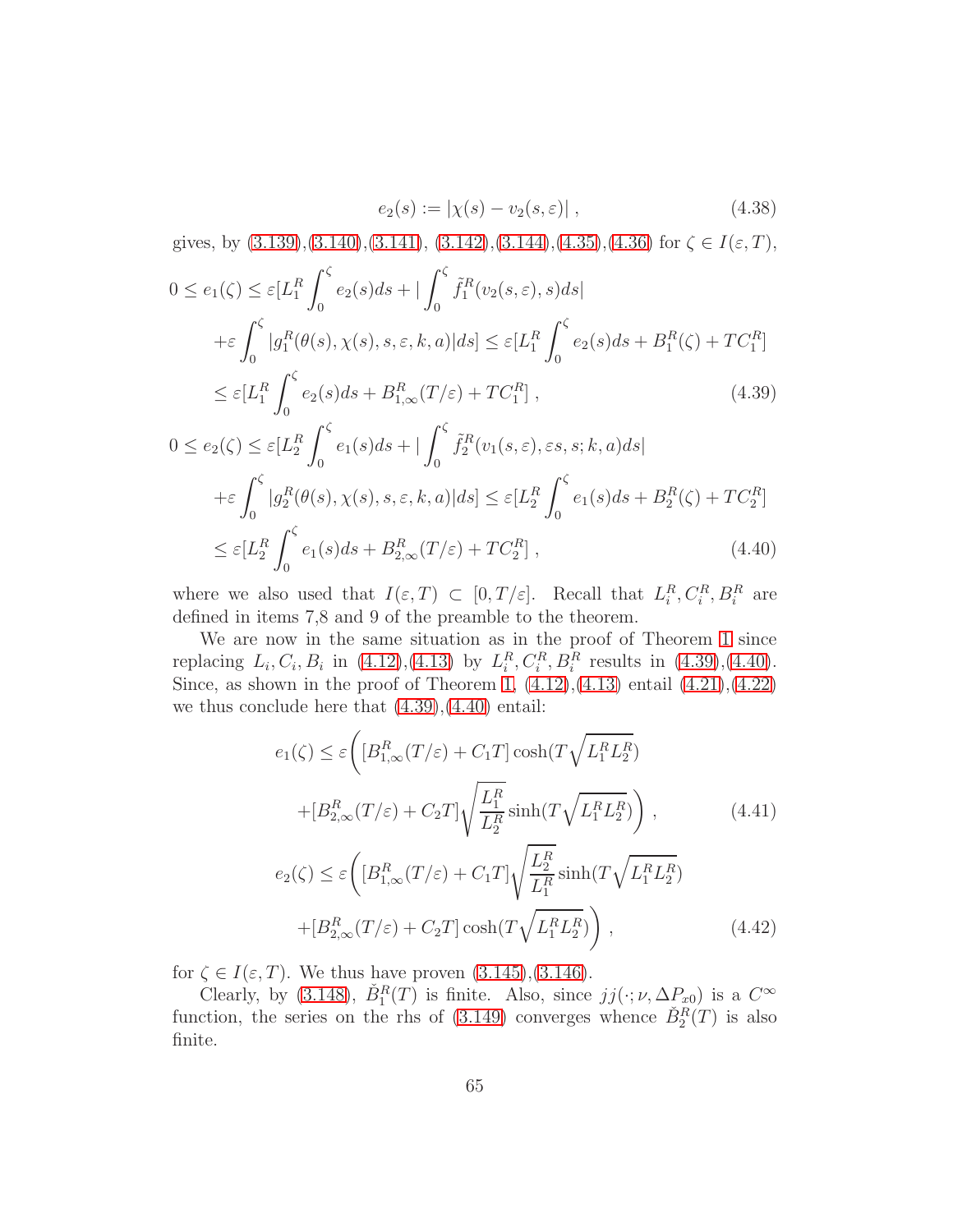By restricting  $\varepsilon_0$ , and thus  $\varepsilon$  in [\(4.41\)](#page-64-1),[\(4.42\)](#page-64-1), we can keep  $(\theta(\zeta,\varepsilon), \chi(\zeta,\varepsilon))$ away from the boundary of  $\hat{W}(\theta_0, \chi_0, d_1, d_2)$  for  $\zeta \in I(\varepsilon, T)$ . In this case  $T/\varepsilon$ must be less than  $\beta(\varepsilon)$  thus  $I(\varepsilon,T) = [0,T/\varepsilon]$ .

To complete the proof we have to show [\(3.147\)](#page-47-3). Thus we have to estimate  $B_1^R$ ,  $B_2^R$  and beginning with  $B_1^R$  we conclude from  $(2.47),(3.143),(4.29),(4.33)$  $(2.47),(3.143),(4.29),(4.33)$  $(2.47),(3.143),(4.29),(4.33)$  $(2.47),(3.143),(4.29),(4.33)$  $(2.47),(3.143),(4.29),(4.33)$ that, for  $\zeta \in \mathbb{R}$ ,

$$
\tilde{f}_1^R(v_2(s,\varepsilon),s) = 2\frac{q(s) - \bar{q}}{\bar{q}}v_2(s,\varepsilon)
$$

$$
= \frac{2K^2}{\bar{q}}[2\Delta P_{x0}\cos s + \frac{1}{2}\cos(2s)]v_2(s,\varepsilon) ,
$$

whence, by [\(3.82\)](#page-33-1), [\(3.142\)](#page-46-2), [\(3.148\)](#page-47-1), [\(4.32\)](#page-63-0), [\(4.34\)](#page-63-3) for  $0 \le \zeta \le T/\varepsilon$ ,

$$
B_1^R(\zeta) = \frac{2K^2}{\bar{q}} \Big| \int_0^{\zeta} \left[ 2\Delta P_{x0} \cos s + \frac{1}{2} \cos(2s) \right] v_2(s, \varepsilon) ds \Big|
$$
  
\n
$$
= \frac{2K^2}{\bar{q}} \Big| [2\Delta P_{x0} \sin \zeta + \frac{1}{4} \sin(2\zeta) \Big] v_2(\zeta, \varepsilon)
$$
  
\n
$$
- \int_0^{\zeta} \Big[ 2\Delta P_{x0} \sin s + \frac{1}{4} \sin(2s) \Big] \frac{dv_2}{ds}(s, \varepsilon) ds \Big|
$$
  
\n
$$
= \frac{2K^2}{\bar{q}} \Big| [2\Delta P_{x0} \sin \zeta + \frac{1}{4} \sin(2\zeta) \Big] v_2(\zeta, \varepsilon)
$$
  
\n
$$
+ \varepsilon K^2 \hat{j} j(k; k, \Delta P_{x0}) \int_0^{\zeta} \Big[ 2\Delta P_{x0} \sin s + \frac{1}{4} \sin(2s) \Big] \cos \Big( k v_1(s, \varepsilon) - \varepsilon as \Big) ds \Big|
$$
  
\n
$$
\leq \frac{2K^2}{\bar{q}} \Big( [2|\Delta P_{x0}| + \frac{1}{4}] |v_2(\zeta, \varepsilon)|
$$
  
\n
$$
+ \varepsilon K^2 |\hat{j} j(k; k, \Delta P_{x0})| [2|\Delta P_{x0}| + \frac{1}{4}] \zeta \Big)
$$
  
\n
$$
\leq \frac{2K^2}{\bar{q}} [2|\Delta P_{x0}| + \frac{1}{4}] \Big( |v_2(\zeta, \varepsilon)| + K^2 \varepsilon \zeta |\hat{j} j(k; k, \Delta P_{x0})| \Big)
$$
  
\n
$$
\leq \frac{2K^2}{\bar{q}} [2|\Delta P_{x0}| + \frac{1}{4}] \Big( \chi_\infty(\theta_0, \chi_0, k, a)
$$
  
\n
$$
+ K^2 T |\hat{j} j(k; k, \Delta P_{x0})| \Big) = \tilde{B}_1^R(T), \qquad (4.43)
$$

so that, by [\(3.144\)](#page-46-3),  $B_{1,\infty}^R(T/\varepsilon) \leq \check{B}_1^R(T)$  which proves [\(3.147\)](#page-47-3) for  $i = 1$ . The key step here is the integration by parts at the second equality which makes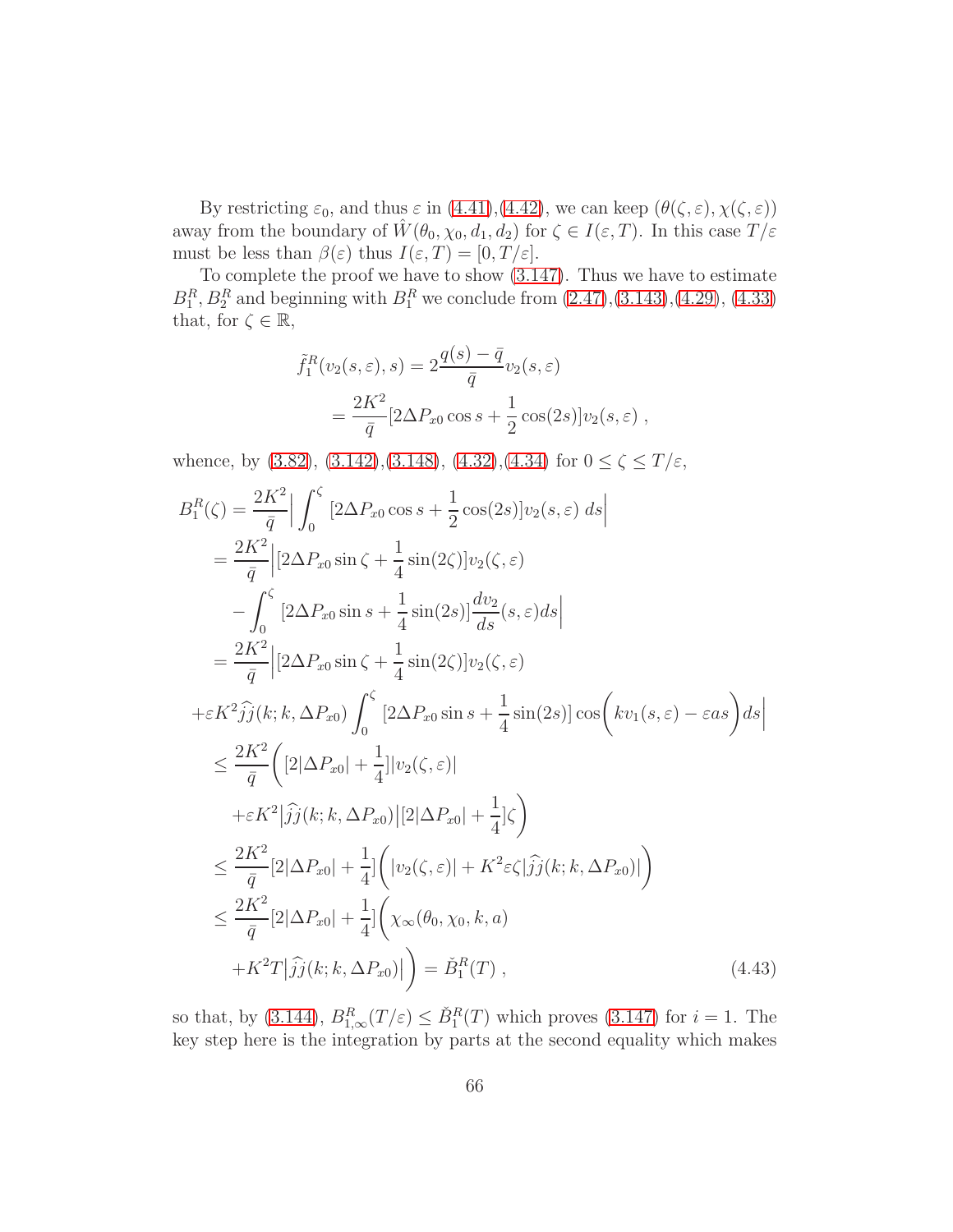explicit the slowly varying nature of  $v_2$  by pulling out the explicit  $\varepsilon$  after the third equality.

To prove  $(3.147)$  for  $i = 2$  we conclude from  $(3.143),(4.30), (4.34)$  $(3.143),(4.30), (4.34)$  $(3.143),(4.30), (4.34)$  $(3.143),(4.30), (4.34)$  that, for  $\zeta \in \mathbb{R}$ ,

$$
\tilde{f}_2^R(v_1(s,\varepsilon),\varepsilon s,s;k,a) = -\frac{K^2}{2}e^{i[kv_1(s,\varepsilon)-\varepsilon as]}\sum_{n\in\mathbb{Z}\setminus\{k\}}\widehat{j}_j(n;k,\Delta P_{x0})e^{i(n-k)s}+cc,
$$

whence, by  $(3.142)$  for  $\zeta \in \mathbb{R}$ ,

<span id="page-66-0"></span>
$$
B_2^R(\zeta) = \frac{K^2}{2} \Big| \int_0^{\zeta} e^{i[kv_1(s,\varepsilon) - \varepsilon as]} \sum_{n \in \mathbb{Z} \setminus \{k\}} \widehat{j}(\eta; k, \Delta P_{x0}) e^{i(n-k)s} ds + cc \Big|
$$
  

$$
\leq K^2 \sum_{n \in \mathbb{Z} \setminus \{k\}} |\widehat{j}(\eta; k, \Delta P_{x0})| \Big| \int_0^{\zeta} e^{i[kv_1(s,\varepsilon) - \varepsilon as]} e^{i(n-k)s} ds \Big|, (4.44)
$$

where in the inequality we used the fact that the Fourier series of  $jj(\cdot; k, \Delta P_{x0})$ is uniformly convergent. Integrating by parts gives, by [\(3.82\)](#page-33-1), [\(4.31\)](#page-63-0),[\(4.33\)](#page-63-3) for  $0\leq \zeta\leq T/\varepsilon,$ 

$$
\begin{split}\n&|\int_{0}^{\zeta} e^{i[kv_{1}(s,\varepsilon)-\varepsilon as]} e^{i(n-k)s} ds| = \left|\frac{1}{i(n-k)} \left[e^{i[kv_{1}(\zeta,\varepsilon)-\varepsilon a\zeta]} e^{i(n-k)\zeta} - e^{ik\theta_{0}}\right|\right| \\
&-\int_{0}^{\zeta} i(k\frac{dv_{1}}{ds}(s,\varepsilon)-\varepsilon a)e^{i[kv_{1}(s,\varepsilon)-\varepsilon as]} e^{i(n-k)s} ds\right] \\
&\leq \frac{1}{|n-k|} \left[2+\int_{0}^{\zeta} (k|\frac{dv_{1}}{ds}(s,\varepsilon)|+\varepsilon|a|) ds\right] \\
&\leq \frac{1}{|n-k|} \left[2+\varepsilon \int_{0}^{\zeta} (2k|v_{2}(s,\varepsilon)|+|a|) ds\right] \\
&\leq \frac{1}{|n-k|} \left(2+\varepsilon \zeta \left[|a|+2k\chi_{\infty}(\theta_{0},\chi_{0},k,a)\right]\right) \\
&\leq \frac{1}{|n-k|} \left(2+T\left[|a|+2k\chi_{\infty}(\theta_{0},\chi_{0},k,a)\right]\right),\n\end{split}
$$

whence, by [\(3.149\)](#page-47-1),[\(4.44\)](#page-66-0) for  $0 \leq \zeta \leq T/\varepsilon,$ 

$$
B_2^R(\zeta) \le K^2 \bigg( 2 + T \left[ |a| + 2k\chi_\infty(\theta_0, \chi_0, k, a) \right] \bigg)
$$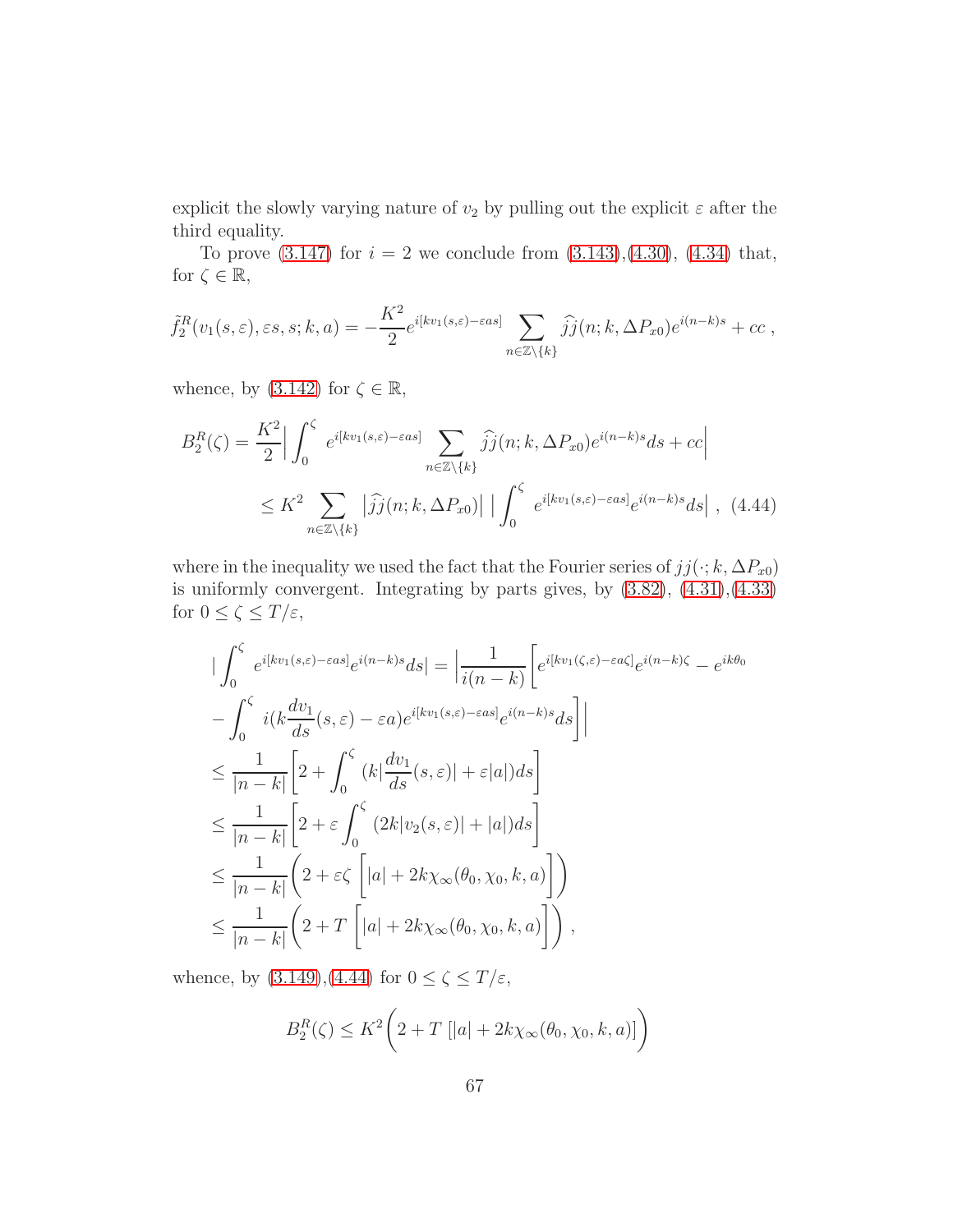$$
\times \sum_{n \in \mathbb{Z} \setminus \{k\}} \frac{|\widehat{j}j(n;k,\Delta P_{x0})|}{|n-k|} = \check{B}_2^R(T) , \qquad (4.45)
$$

so that, by [\(3.144\)](#page-46-3),  $B_{2,\infty}^R(T/\varepsilon) \leq \check{B}_2^R(T)$ . This completes the proof.

## 5 Summary and future work

We started with the 6D Lorentz equations for a planar undulator in  $(2.7),(2.16)$  $(2.7),(2.16)$ - $(2.18)$  with time as the independent variable. In §[2.2](#page-11-1) we introduced z as the independent variable and considered the IVP at  $z = 0$  with  $y_0 = p_{y0} = 0$ . Solutions of this system are completely determined by the solutions of our basic 2D system  $(2.33),(2.34)$  $(2.33),(2.34)$  for  $\alpha$  and  $\gamma$ . This basic 2D system is the starting point for the rest of the paper and the first step is to transform it into a form for first-order averaging; the subject of §[2.3.](#page-14-2) We introduce  $\zeta = k_u z$  as the new independent variable, and  $\chi$  as a new dependent variable by  $\gamma = \gamma_c(1 + \varepsilon \chi)$ . Here we are thinking of electrons as part of an electron bunch with  $\gamma_c$  as a characteristic value of  $\gamma$  and  $\varepsilon$  as a measure of the energy spread so that  $\chi$  is an  $O(1)$  variable. We thus arrive at the system for  $(\theta_{aux}, \chi)$  given in  $(2.41), (2.42)$  $(2.41), (2.42)$  and we are interested, in this FEL application, in an asymptotic analysis for  $\varepsilon$  and  $1/\gamma_c$  small. Expanding the vector field for  $(2.41),(2.42)$  $(2.41),(2.42)$  gives  $(2.50),(2.51)$  $(2.50),(2.51)$ . Here  $\theta_{aux}$  is not slowly varying and we thus introduce the generalized ponderomotive phase,  $\theta$ , in [\(2.52\)](#page-16-2) which leads to the slowly varying form of  $(2.56),(2.57)$  $(2.56),(2.57)$ . Most importantly, we discover that in order for  $\theta$  and  $\chi$  to interact at first order we must have  $\varepsilon = O(1/\gamma_c)$ and without loss of generality we take  $(1.5)$  as a result of  $(2.58)$ . Finally we obtain [\(2.62\)](#page-17-2),[\(2.63\)](#page-17-2) which is in a standard form for the MoA. Consequently this will lead to a pendulum type behavior which is central to the operation of an FEL.

The MoA can be applied to  $(2.62),(2.63)$  $(2.62),(2.63)$  after an appropriate h is defined and the rest of the paper, in Sections [3](#page-79-0)[,4,](#page-83-1) focuses on the monochromatic case of [\(2.15\)](#page-10-0).

Before continuing with the summary we note that in the collective case there is a continuous range of frequencies and so it is natural to ask, "what happens in the noncollective case considered in this paper if there is a continuous range of frequencies?". Here  $h$  can be modeled as in  $(2.78)$ , i.e.,

$$
h(\alpha) = \int_{-\infty}^{\infty} \tilde{h}(\xi) \exp(-i\xi \alpha) d\xi . \qquad (5.1)
$$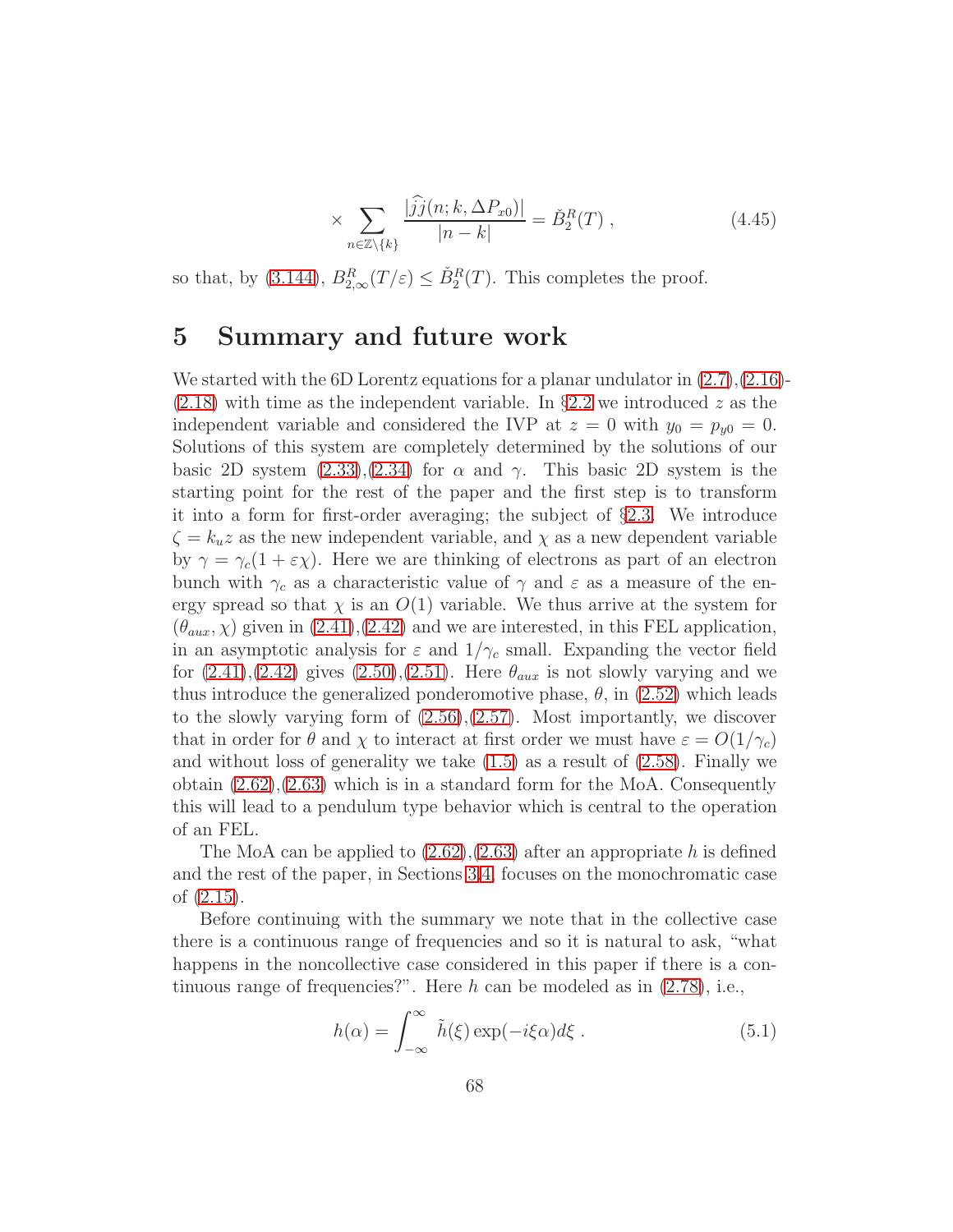In the nonsmooth monochromatic case  $\tilde{h}(\xi) = [\delta(\xi - \nu) + \delta(\xi + \nu)]/2$  and [\(5.1\)](#page-86-2) gives  $h(\alpha) = \cos(\nu \alpha)$  as in the monochromatic case of [\(2.15\)](#page-10-0), and, as we have discussed in §[3,](#page-79-0) there are resonances for integer  $\nu$ . However we have found that in the smooth case the average of  $(\cos \zeta + \Delta P_{x0})h(\theta - Q(\zeta))$  is zero and so the averaging normal form for [\(2.62\)](#page-17-2),[\(2.63\)](#page-17-2) is just the NR normal form of §[3.3.](#page-26-1) Thus a smooth  $h(\xi)$ , localized near the  $\nu = 1$  monochromatic resonance, washes out the effect of that resonance in the first-order averaging normal form. This does not mean that there is no resonant behavior near  $\nu = 1$  because it may not be possible to prove an averaging theorem. We are pursuing this. Furthermore even if an averaging theorem can be proven there might still be an effect in second-order averaging.

In §[3](#page-79-0) we begin by determining the  $O(\varepsilon^2)$  terms of  $(2.62),(2.63)$  $(2.62),(2.63)$  using  $(2.72),(2.73)$  $(2.72),(2.73)$  $(2.72),(2.73)$ . Thus we obtain  $(3.10)-(3.15)$  $(3.10)-(3.15)$  as our basic system for  $\theta$ ,  $\chi$ . Proposition [1](#page-26-3) gives a domain,  $W(\varepsilon_0) \times \mathbb{R}$ , on which  $g_1, g_2$  are well defined as well as their limits as  $\varepsilon \to 0+$ . In particular the vector field in  $(3.10),(3.11)$  $(3.10),(3.11)$ is well defined on  $W(\varepsilon_0) \times \mathbb{R}$ .

Eq.'s  $(3.10),(3.11)$  $(3.10),(3.11)$  are in a standard form for the MoA and for each  $\nu$ the normal form is obtained by dropping the  $O(\varepsilon^2)$  terms and averaging  $f_1, f_2$  over  $\zeta$ . However the average of  $f_2$  is not clear from [\(3.13\)](#page-81-0) and it is convenient to expand it in a Fourier series which is given in [\(3.26\)](#page-82-3)-[\(3.28\)](#page-83-2). The average is then easily obtained in [\(3.30\)](#page-83-0) and leads to the definition of NR,  $\Delta$ -NR, resonant and NtoR  $\nu$ . The NR normal form equations are  $\theta' = \varepsilon 2\chi$  and  $\chi' = 0$  and the resonant normal form equations are given by [\(3.31\)](#page-83-3). The NR case is stated precisely in §[3.3.](#page-26-1) Instead of focusing on the resonant case of [\(3.31\)](#page-83-3) we consider in §[3.4](#page-27-0) the more general NtoR case where we study the dynamics in neighborhoods of the  $\nu = k$  resonances. If the neighborhood is too small then the resonant normal form of [\(3.31\)](#page-83-3) will be dominant thus the natural neighborhood to study with first-order averaging is  $O(\varepsilon)$  and this is the content of §[3.4.](#page-27-0) Replacing  $\nu$  by  $k + \varepsilon a$ , our basic equations  $(3.10),(3.11)$  $(3.10),(3.11)$  are rewritten in  $(3.42),(3.43)$  $(3.42),(3.43)$ . The function  $f_2$  in [\(3.43\)](#page-27-1) has two  $\varepsilon$  dependencies one of which contributes to the  $O(\varepsilon^2)$ term and we are led to the basic NtoR system [\(3.48\)](#page-28-0)-[\(3.52\)](#page-29-0). Proposition [2](#page-30-1) is analogous to Proposition [1](#page-26-3) by giving us the domain  $W(\varepsilon_0) \times \mathbb{R}$  on which  $g_1^R, g_2^R$  are well behaved as well as their limits as  $\varepsilon \to 0+$ . In particular the vector field in  $(3.48),(3.49)$  $(3.48),(3.49)$  is well defined on  $W(\varepsilon_0) \times \mathbb{R}$ . In §[3.4.2](#page-30-3) the NtoR normal form is presented in  $(3.58),(3.59)$  $(3.58),(3.59)$ . The solution structure is conveniently illuminated, in terms of the simple pendulum system, in §[3.4.3.](#page-31-1) The simple pendulum exhibits four types of behavior and these are exploited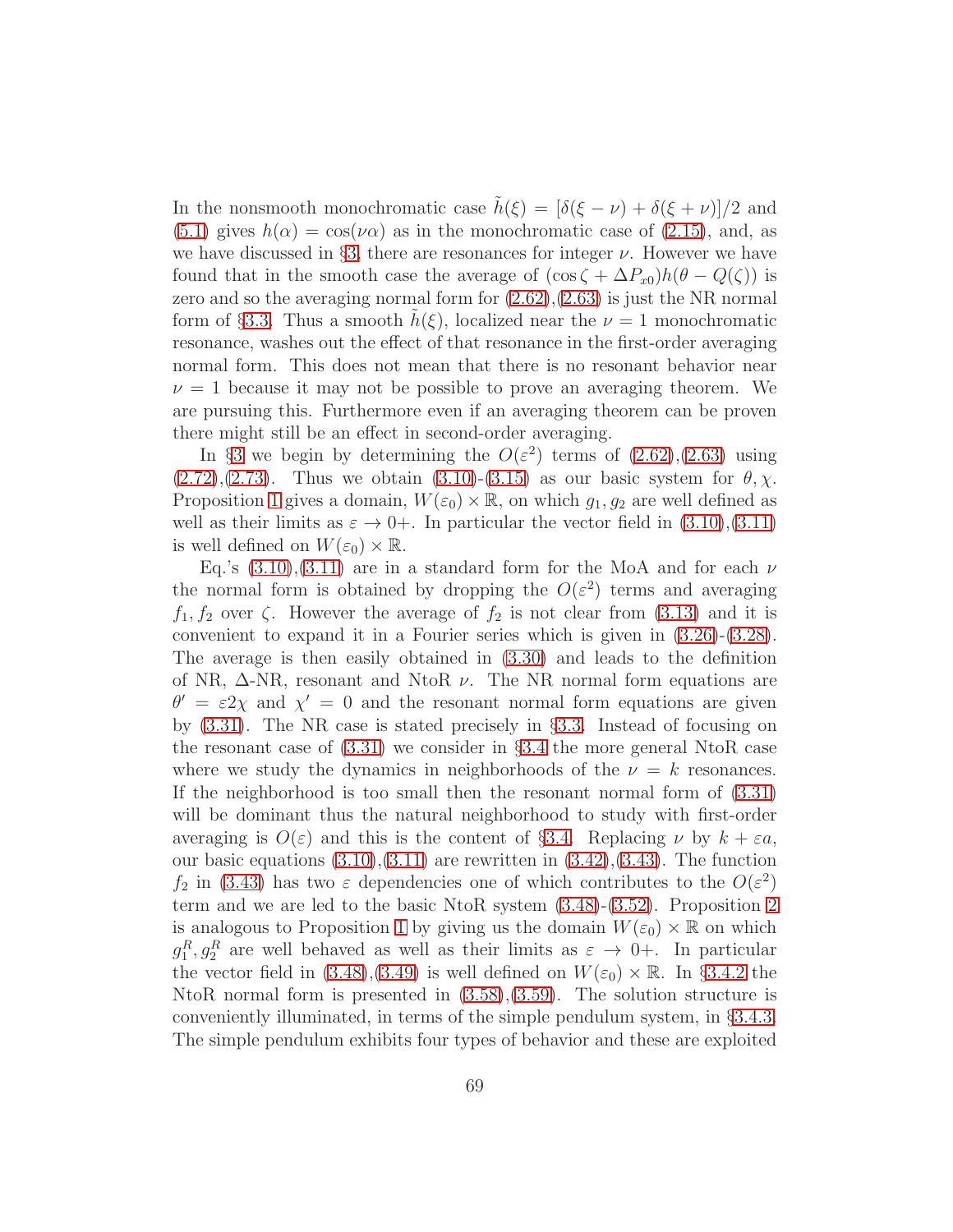to discuss the structure of solutions of [\(3.58\)](#page-30-0),[\(3.59\)](#page-30-0) in these four cases.

At this stage we have normal forms for  $\nu \in [k + \Delta, k + 1 - \Delta]$  and  $\nu = k + \varepsilon a$ . However there may be gaps between the dynamics covered by the ∆-NR normal form and that of the NtoR normal form. So it is comforting to note that there is a link between the two dynamical behaviors in that the NtoR normal form is approximated by the NR normal form far away from the pendulum buckets as discussed in §[3.4.4.](#page-38-0)

In §[3.5](#page-39-1) we state the two averaging theorems which relate the  $\Delta$ -NR and NtoR normal form approximations to the corresponding exact systems. Each theorem has a detailed preamble which sets up a compact statement of the theorem. The theorems establish the main results of the paper. Namely that the normal form solutions give an  $O(\varepsilon)$  approximation to the exact solutions on long time,  $O(1/\varepsilon)$ , intervals. In the  $\Delta$ -NR case, the  $\nu$  interval can be made larger by making  $\Delta$  smaller but this is at the expense of increasing the error as discussed in Remark (1) of §3.5.3.

The results of the theorems are applied in §[3.6,](#page-52-5) where the normal form approximations are used to derive the approximate solutions of the Lorentz equations with z as the independent variable. In §[3.7](#page-53-0) we discuss the small gain theory for  $\nu = k + \varepsilon a$  based on our NtoR normal form and compare it with the standard theory for  $k = 1$ ,  $a = 0$ . We do point out however, that we have not justified the low gain theory in the context of our NtoR averaging theorem as we mention at the end of §3.7.

Finally the proofs are given in §[4.](#page-83-1) It can be seen that the proofs themselves are quite simple. The proofs are somewhat novel in that they do not use a near identity transformation, due to the Besjes approach, and they use a system of differential inequalities in the calculation of the error bounds, rather than a Gronwall type inequality, which leads to better error bounds. Therefore a solution of the system of differential inequalities is presented and verified in Appendix [I.](#page-94-0) The first theorem, which is stated for the  $\Delta$ -NR case, is an example of a quasiperiodic averaging theorem with its concomitant small divisor problem. It's inherently interesting in that the small divisor problem arises in what must be the simplest possible way. We develop the general theory of quasiperiodic averaging in [\[14\]](#page-98-7). The second theorem, which is stated for the NtoR case, is an example of periodic averaging which has a vast literature, however as mentioned above our approach here is novel. While the proofs of Theorems 1 and 2 are simple the whole application of the MoA is not. There was considerable work to put the problem into the standard form and considerable effort to calculate the bounds on  $g_1, g_2$  in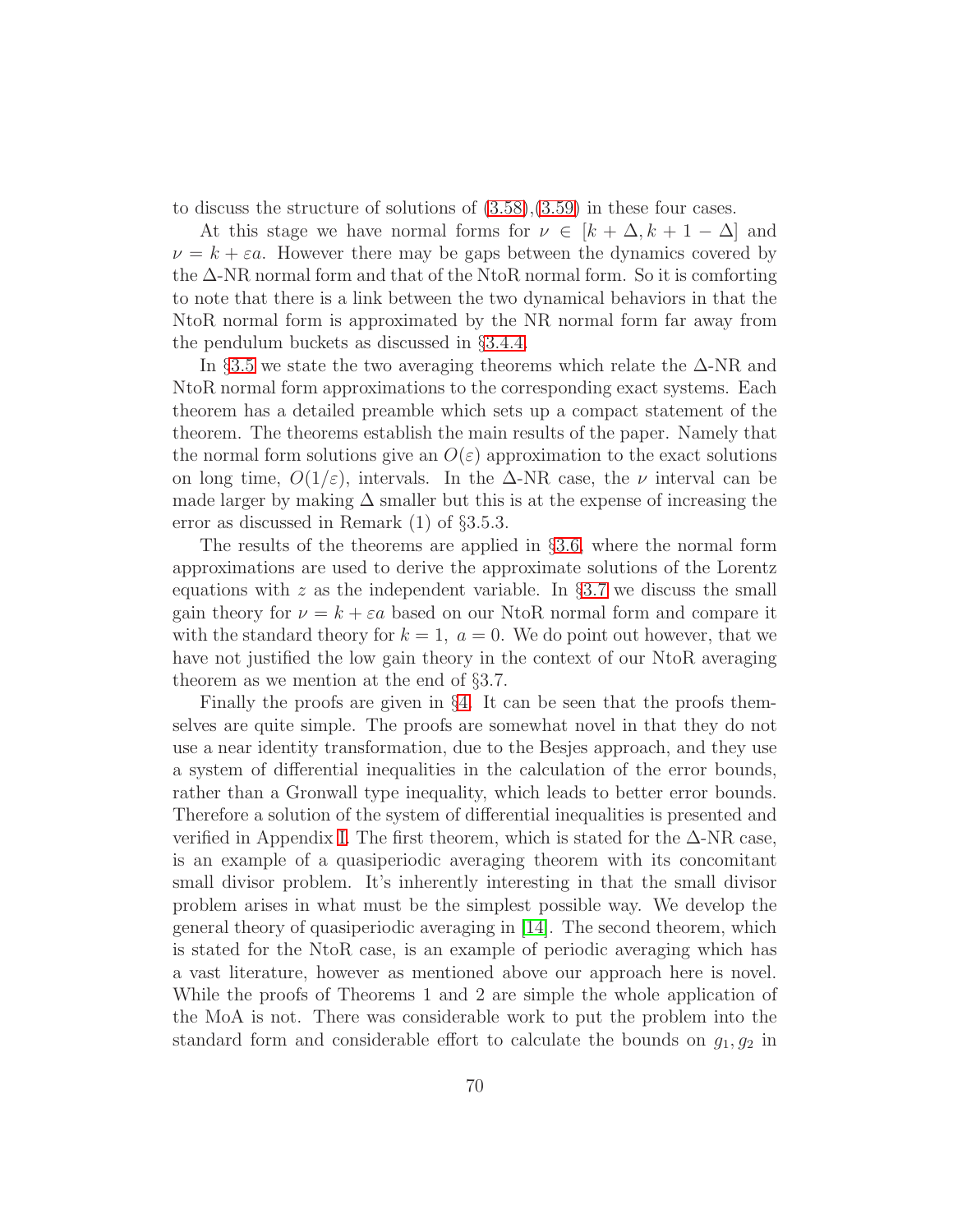Appendix [C](#page-79-0) and  $g_1^R, g_2^R$  in Appendix [E](#page-86-0) as well as their  $\varepsilon = 0$  limits in Appendixes [B](#page-74-0) and [D.](#page-83-1)

We now comment on future work. First of all it would be interesting to include the  $y$  dynamics using  $(2.12)$  as we do, but not assuming the zero initial conditions in  $y$ , thus treating the full 3D dynamics.

Secondly, it would be interesting to study the helical undulator as we have done here for the planar undulator, i.e., via first-order averaging.

Thirdly, the work here sets the stage for a second-order averaging study of the NR case in  $(3.10),(3.11)$  $(3.10),(3.11)$  using  $(3.39),(3.40)$  $(3.39),(3.40)$  and the NtoR case in  $(3.48), (3.49)$  $(3.48), (3.49)$  $(3.48), (3.49)$  using  $(3.56), (3.57)$  $(3.56), (3.57)$ . In both cases we have systems of the form

$$
\frac{dU}{dt} = \varepsilon F(U, t) + \varepsilon^2 G(U, t) + O(\varepsilon^3) ,\qquad (5.2)
$$

with approximating normal form given by

$$
\frac{dV}{dt} = \varepsilon \bar{F}(V) + \varepsilon^2 \hat{G}(V) ,\qquad(5.3)
$$

where  $\bar{F}$  is the t-average of F and  $\hat{G}$  is a linear combination of the t-average of G and terms depending on  $F$  (See [\[25,](#page-99-4) Section 5, p.610] for a construction of the normal form, i.e.,  $G$ , and an associated theorem and proof). Such a study would include a computation of the averages from [\(3.39\)](#page-26-4),[\(3.40\)](#page-26-4) and [\(3.56\)](#page-30-4),[\(3.57\)](#page-30-4) and then a phase plane analysis of this second order normal form system including a comparison with our first-order normal form system. In addition averaging theorems could be proven which we anticipate will give an  $O(\varepsilon^2)$  error on  $[0, T/\varepsilon]$  as in [\[25\]](#page-99-4). Furthermore, it would be interesting to see what happens in the NR case, e.g., is the energy deviation  $\chi$  still conserved. We note that generically second-order averaging gives a better error estimate but the interval of validity remains the same (See [\[25\]](#page-99-4) for situations where the time interval can be extended). Finally it would be interesting to know if, in the NtoR case, there is a breakdown in the integrability of the NtoR normal form due to separatrix splitting, [\[30\]](#page-100-1), with the concomitant chaotic behavior. This is a delicate issue, which cannot be studied with second-order averaging, since [\(5.3\)](#page-86-3) is a second order autonomous system and as such it cannot exhibit chaos as pointed out at the end of §[3.4.3.](#page-31-1) This work could be a possible future project, however it does not appear to be interesting from the application point of view since collective effects are surely more important than noncollective effects at second order.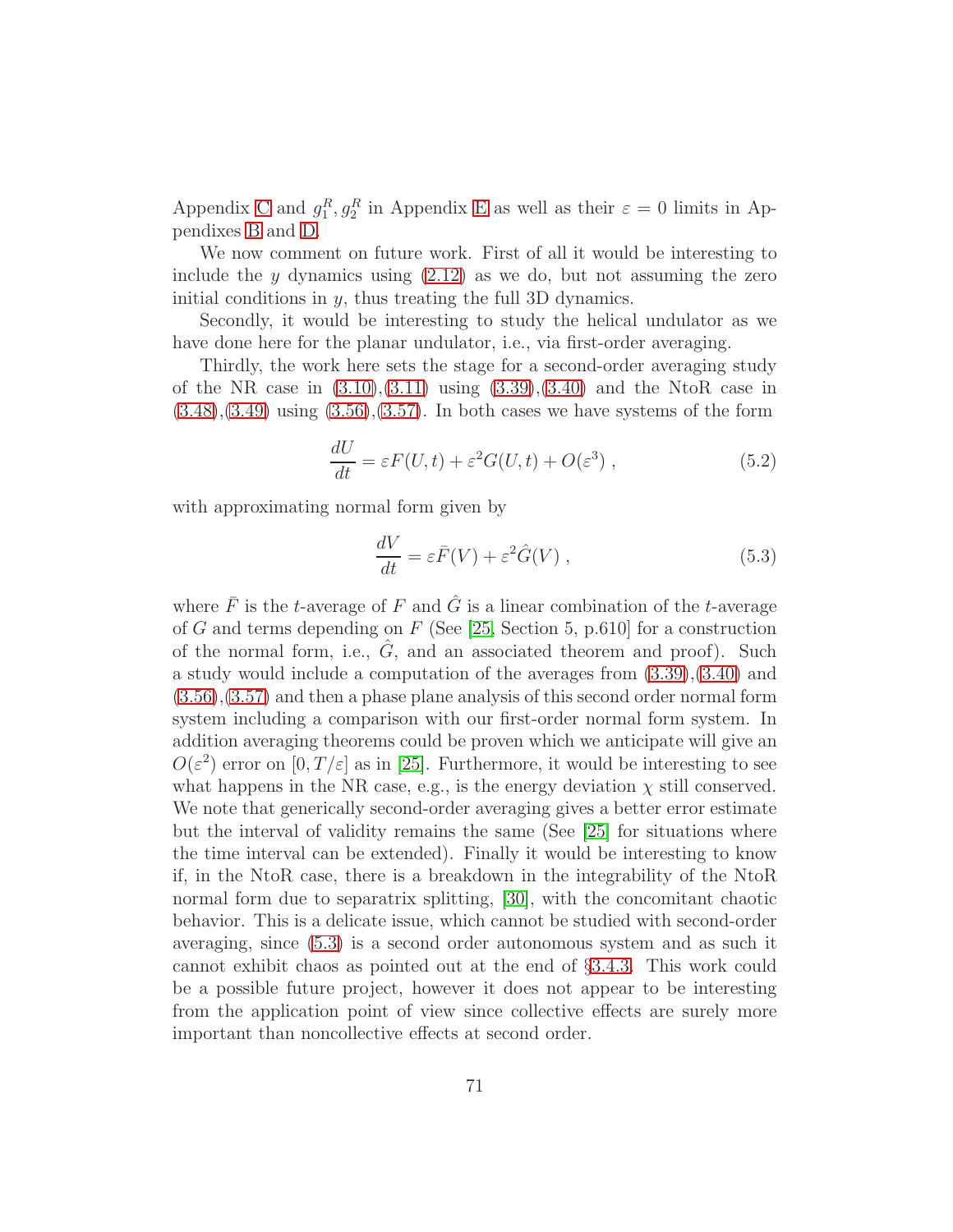Fourthly, we are therefore eager to move on to the collective case based in part on our understanding here. As a first step we are studying the consequence of  $(H.1)-(H.6)$  $(H.1)-(H.6)$ . We have not seen this form of the solution of the 1D wave equation in the FEL literature although the first equality in [\(H.3\)](#page-91-1) is derived in many elementary PDE books. In addition, we are pursuing the issue raised in the paragraph containing Eq.  $(5.1)$ , concerning a smooth h.

# Acknowledgments

The work of JAE and KH was supported by DOE under DE-FG-99ER41104. The work of MV was supported by DESY. Matt Gooden played a significant role in the early stages of this work and was supported by a Teng summer fellowship at ANL and by an NSF EMSW21-MCTP grant, DMS 0739417, at UNM. Discussions with H.S. Dumas, Z. Huang, K-J Kim, R. Lindberg, B.F. Roberts and R. Warnock are gratefully acknowledged. A special thanks to R. Lindberg for several very helpful comments during the formulation of our approach and a special thanks to Z. Huang and K-J Kim for allowing us to sit in on their USPAS FEL course.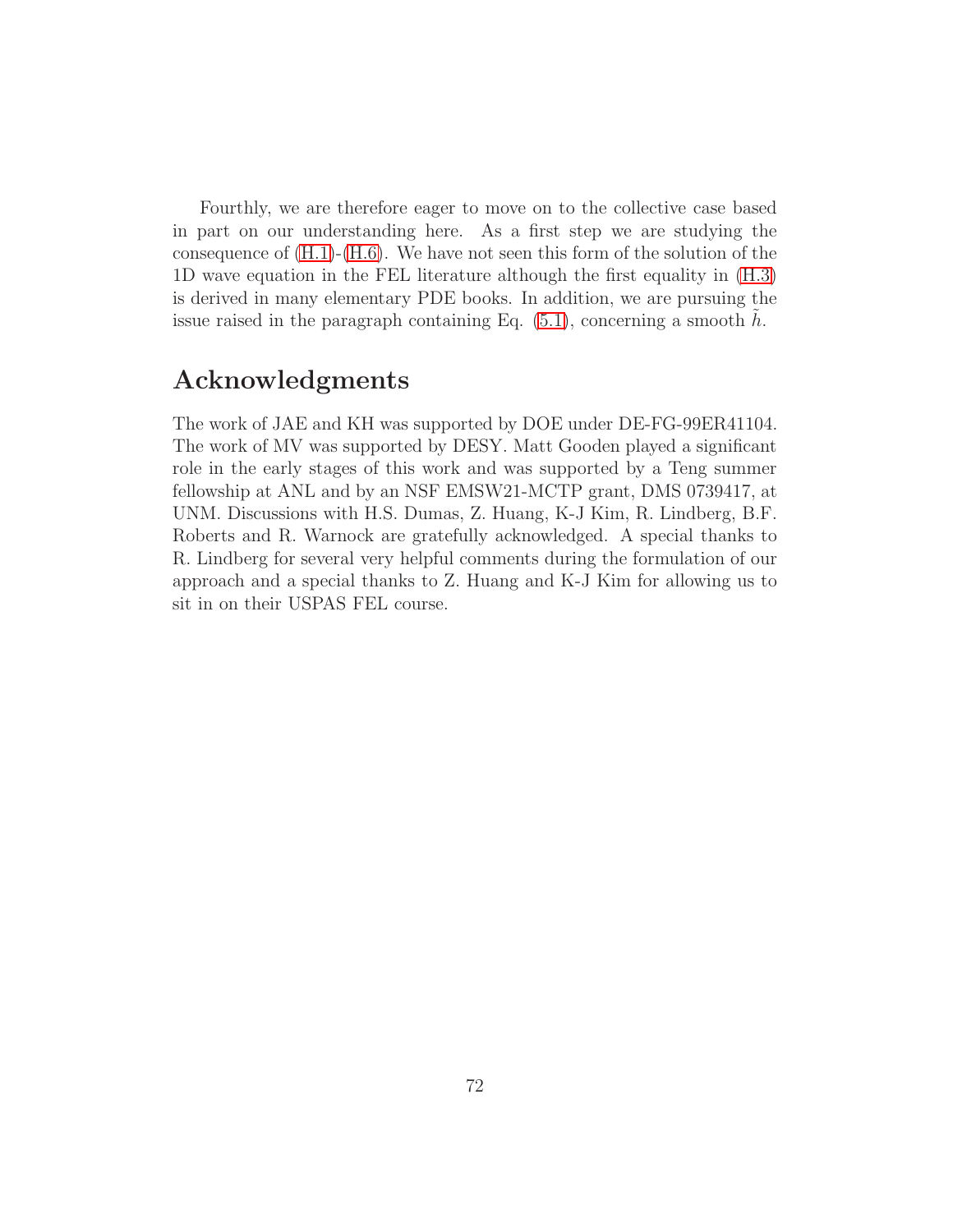### Table of notation

 $a \hspace{1.6cm} (3.41)$  $a \hspace{1.6cm} (3.41)$  $B_1, B_2$  (3.[121\)](#page-42-0)  $B_1^R, B_2^R$  $D(\varepsilon, \nu)$  [\(3](#page-79-0).6)<br>  $\mathcal{E}$  (1.4)  $\mathcal{E}$  [\(1](#page-73-0).4)  $f_1, f_2$  (3.[12\)](#page-81-0), (3.[13\)](#page-81-0)  $f_1^R, f_2^R$  $g_1, g_2$  (3.[14\)](#page-81-1), (3.[15\)](#page-81-1)  $g_1^R, g_2^R$  $h, H$  (2.[15\)](#page-10-0)  $jj, \hat{j}j$  (3.[23\)](#page-82-0), (3.[25\)](#page-82-1) K  $(1.1)$  $(1.1)$  $K_r$  [\(1](#page-73-2).3)  $K_0$  (3.[60\)](#page-30-0) MoA Method of Averaging NR (nonresonant) Definition [1](#page-25-0) (§3.[2\)](#page-23-0)<br>NtoR (near  $-$  to  $-$  resonant) Definition 1 (§3.2) NtoR (near  $-$  to  $-$  resonant)<br>N  $P_x, P_z$  (2.[37\)](#page-14-0)  $q, \bar{q}, Q$  (2.[47\)](#page-15-0), (2.[48\)](#page-15-0), (2.[53\)](#page-16-0)  $W(\varepsilon), \hat{W}, \hat{W}_R$ Z Set of integers α, α ˇ (2.[14\)](#page-10-1),(2.[26\)](#page-12-0)  $\gamma_c$  (2.[36\)](#page-14-1)  $\Delta$  Definition [1](#page-25-0) (§3.[2\)](#page-23-0)<br> $\Delta - NR (\Delta - nonresonant)$  Definition 1 (§3.2)  $\Delta - NR$  ( $\Delta - nonresonant$ )<br> $\Delta P_{x0}$  $\varepsilon$  [\(1](#page-73-3).5)  $\zeta$  (2.[39\)](#page-14-2)  $\eta$  (2.[36\)](#page-14-1)  $\theta_{aux}, \theta$  (2.[40\)](#page-14-3), (2.[52\)](#page-16-1)  $\Pi_x, \Pi_z, \Pi_{x,ub}, \Pi_{z,lb}$  [\(3](#page-79-1).2), (3.[3\)](#page-79-1), (3.[17\)](#page-81-3), (C.[15\)](#page-81-4)  $\Upsilon_0, \Upsilon_1$  (2.[54\)](#page-16-0)  $\chi, \chi_{lb}(\varepsilon)$  (2.[36\)](#page-14-1), (3.[20\)](#page-81-5)  $\Omega$  (3.[69\)](#page-32-0)

(3.[142\)](#page-46-0)  $(3.47), (3.50)$  $(3.47), (3.50)$  $(3.47), (3.50)$  $(3.47), (3.50)$  $(3.51), (3.52)$  $(3.51), (3.52)$  $(3.51), (3.52)$  $(3.51), (3.52)$ Set of positive integers  $(3.19), (3.113), (3.133)$  $(3.19), (3.113), (3.133)$  $(3.19), (3.113), (3.133)$  $(3.19), (3.113), (3.133)$  $(3.19), (3.113), (3.133)$  $(3.19), (3.113), (3.133)$  $(2.45)$  $(2.45)$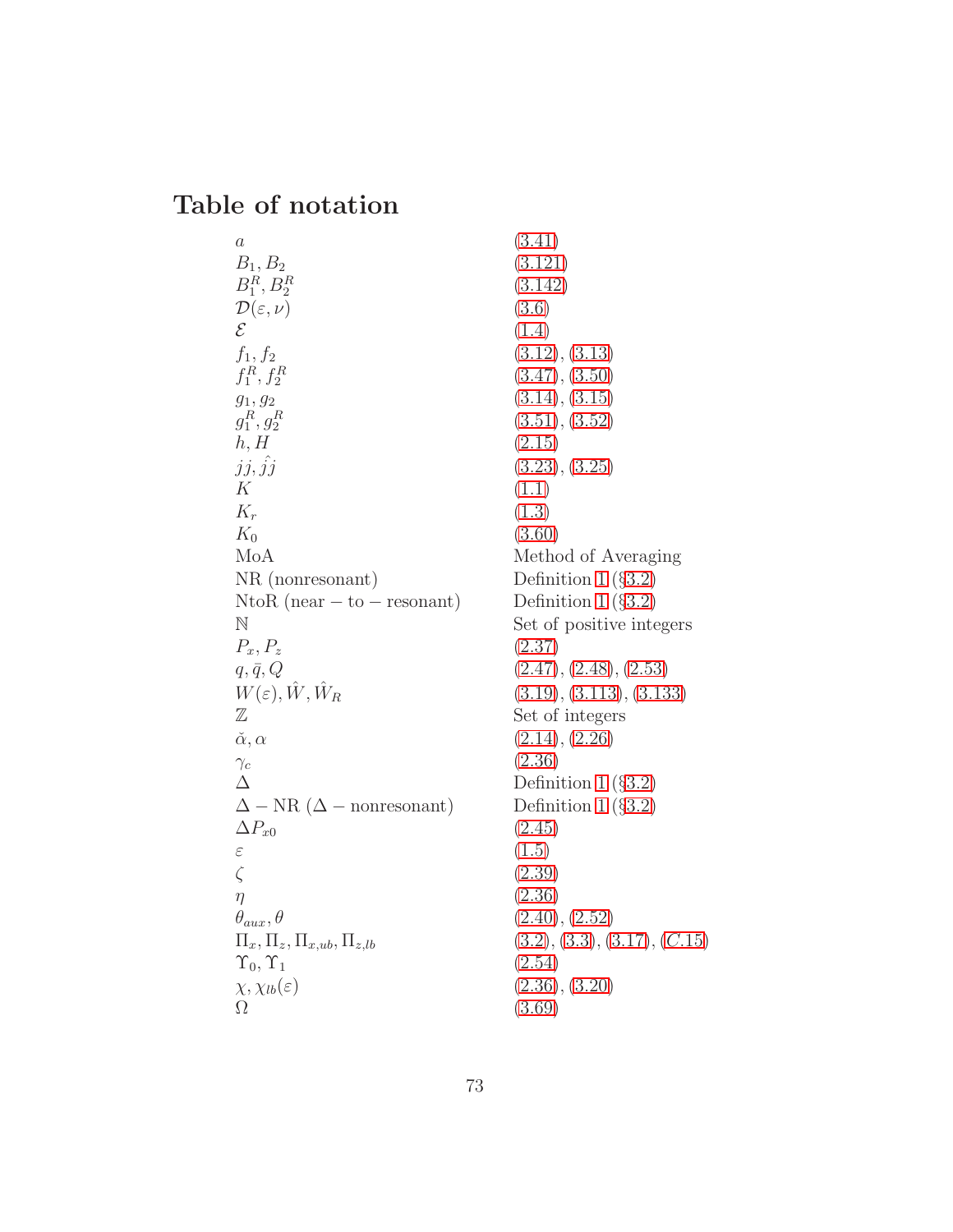# Appendix

# A The Bessel expansion

Here we derive the Bessel expansion [\(3.27\)](#page-82-2) of  $jj(\cdot; \nu, \Delta P_{x0})$ . In fact by [\(3.23\)](#page-82-0)

<span id="page-73-1"></span>
$$
jj(\zeta; \nu, \Delta P_{x0}) = (\cos \zeta + \Delta P_{x0}) \exp(-i\nu \Upsilon_0 \sin \zeta) \exp(-i\nu \Upsilon_1 \sin 2\zeta)
$$
  
=  $\frac{1}{2}jj_1(\zeta) + \frac{1}{2}jj_{-1}(\zeta) + \Delta P_{x0}jj_0(\zeta)$ , (A.1)

where

<span id="page-73-4"></span>
$$
jj_m(\zeta) := \exp(im\zeta)\exp(-i\nu[\Upsilon_0\sin\zeta + \Upsilon_1\sin 2\zeta]).
$$
 (A.2)

Now

<span id="page-73-2"></span>
$$
\exp(ix\sin\theta) = \sum_{n\in\mathbb{Z}} J_n(x) \exp(in\theta) , \quad J_{-n}(x) = (-1)^n J_n(x) , \quad (A.3)
$$

whence, by  $(A.2)$ ,

<span id="page-73-0"></span>
$$
j j_m(\zeta) = e^{im\zeta} e^{-i\nu \Upsilon_0 \sin \zeta} e^{-i\nu \Upsilon_1 \sin 2\zeta}
$$
  
\n
$$
= e^{im\zeta} \left[ \sum_{k \in \mathbb{Z}} J_k(\nu \Upsilon_1) e^{-i2k\zeta} \right] \left[ \sum_{l \in \mathbb{Z}} J_l(\nu \Upsilon_0) e^{-il\zeta} \right]
$$
  
\n
$$
= \sum_{k,l \in \mathbb{Z}} J_l(\nu \Upsilon_0) J_k(\nu \Upsilon_1) e^{i(m-l-2k)\zeta}
$$
  
\n
$$
= \sum_{n \in \mathbb{Z}} \left( \sum_{k \in \mathbb{Z}} J_{m-n-2k}(\nu \Upsilon_0) J_k(\nu \Upsilon_1) \right) e^{in\zeta} . \tag{A.4}
$$

Let

<span id="page-73-3"></span>
$$
\mathcal{J}(n,m,\nu,\Upsilon_0,\Upsilon_1) := \sum_{k \in \mathbb{Z}} J_{m-n-2k}(\nu \Upsilon_0) J_k(\nu \Upsilon_1) , \qquad (A.5)
$$

then, by  $(A.4)$ ,

$$
jj_m(\zeta) = \sum_{n \in \mathbb{Z}} \mathcal{J}(n, m, \nu, \Upsilon_0, \Upsilon_1) e^{i n \zeta}, \qquad (A.6)
$$

and thus, by [\(A.1\)](#page-73-1),

$$
jj(\zeta;\nu,\Delta P_{x0}) = \sum_{n\in\mathbb{Z}} \left( \frac{1}{2}\mathcal{J}(n,1,\nu,\Upsilon_0,\Upsilon_1) + \frac{1}{2}\mathcal{J}(n,-1,\nu,\Upsilon_0,\Upsilon_1) \right)
$$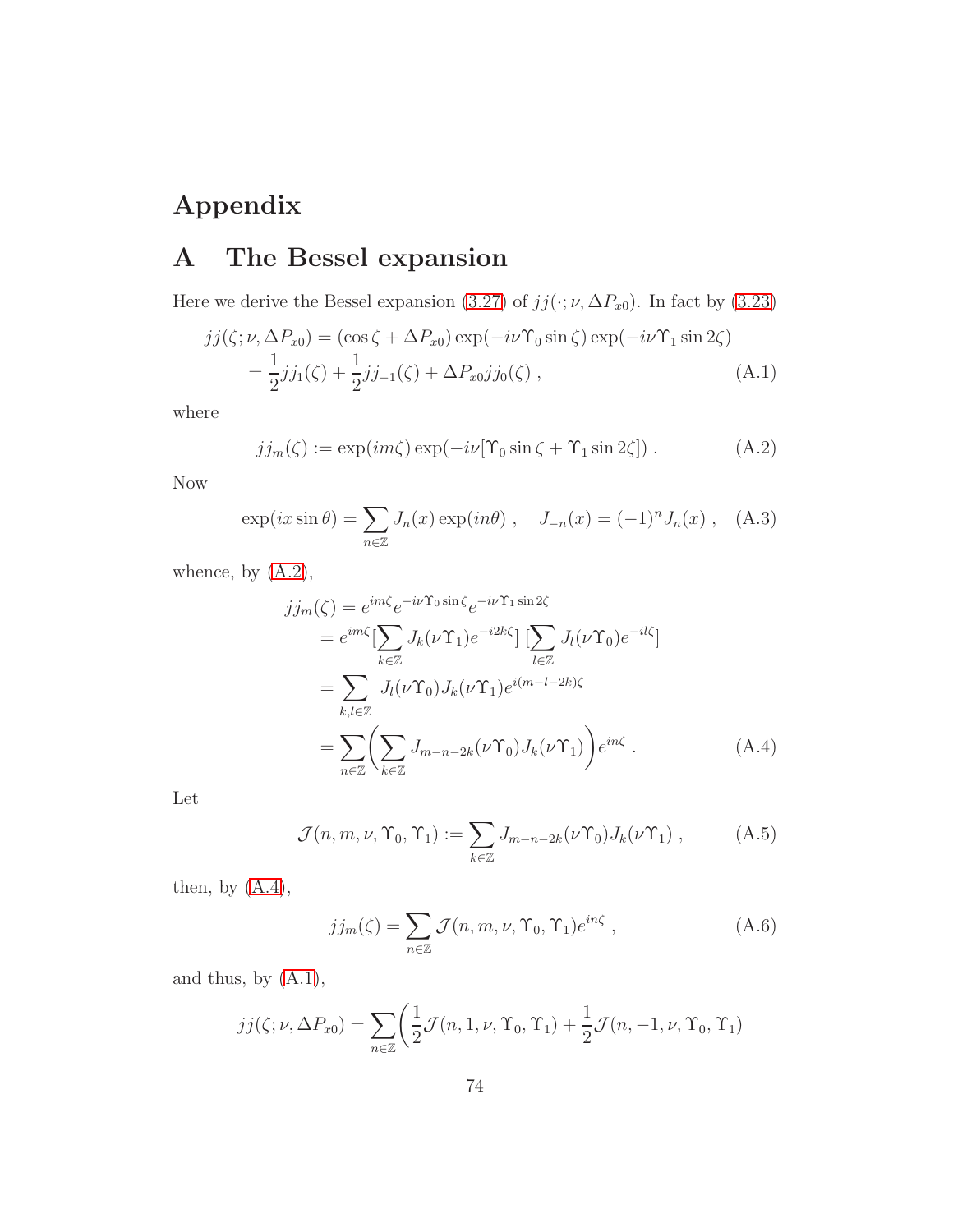$$
+\Delta P_{x0}\mathcal{J}(n,0,\nu,\Upsilon_0,\Upsilon_1)\bigg)e^{in\zeta},\qquad (A.7)
$$

whence, by  $(3.25)$ ,

<span id="page-74-0"></span>
$$
\widehat{jj}(n; \nu, \Delta P_{x0}) = \frac{1}{2} \mathcal{J}(n, 1, \nu, \Upsilon_0, \Upsilon_1) + \frac{1}{2} \mathcal{J}(n, -1, \nu, \Upsilon_0, \Upsilon_1) + \Delta P_{x0} \mathcal{J}(n, 0, \nu, \Upsilon_0, \Upsilon_1),
$$
\n(A.8)

so that indeed [\(3.27\)](#page-82-2) holds.

It is useful for the discussion after Definition [1](#page-25-0) to have the following special case. We have, by [\(A.8\)](#page-74-0),

<span id="page-74-1"></span>
$$
\widehat{j}\widehat{j}(k;k,0) = \frac{1}{2} [\mathcal{J}(k,1,k,0,\Upsilon_1) + \mathcal{J}(k,-1,k,0,\Upsilon_1)] , \qquad (A.9)
$$

where

$$
\mathcal{J}(k, 1, k, 0, \Upsilon_1) = \sum_{k' \in \mathbb{Z}} J_{1-k-2k'}(0) J_{k'}(k\Upsilon_1)
$$
  
\n
$$
= \begin{cases}\nJ_{(1-k)/2}(k\Upsilon_1) & \text{if } k \text{ odd} \\
0 & \text{if } k \text{ even}\n\end{cases}
$$
(A.10)  
\n
$$
\mathcal{J}(k, -1, k, 0, \Upsilon_1) = \sum_{k' \in \mathbb{Z}} J_{-1-k-2k'}(0) J_{k'}(k\Upsilon_1)
$$
  
\n
$$
= \begin{cases}\nJ_{-(1+k)/2}(k\Upsilon_1) & \text{if } k \text{ odd} \\
0 & \text{if } k \text{ even}\n\end{cases}
$$
(A.11)

Thus from [\(A.9\)](#page-74-1)  $\hat{j}j(k; k, 0) = 0$  for k even and, for  $k = 2n + 1$  with  $n \in \mathbb{Z}$ ,

$$
\hat{j}j(2n+1;2n+1,0) = \frac{1}{2}[J_{-n}((2n+1)\Upsilon_1) + J_{-(n+1)}((2n+1)\Upsilon_1)]
$$
  
= 
$$
\frac{1}{2}(-1)^n[J_n((2n+1)\Upsilon_1) - J_{n+1}((2n+1)\Upsilon_1)].
$$
 (A.12)

# <span id="page-74-2"></span>**B** Limit of  $g_1, g_2$

Let  $\varepsilon \in (0, \varepsilon_0]$  with  $\varepsilon_0 \in (0, 1]$ , let  $\nu \in [1/2, \infty)$  and let  $(\theta, \chi, \zeta) \in W(\varepsilon_0) \times \mathbb{R}$ . In this appendix we will prove the properties  $(B.5)$ ,  $(B.8)$ ,  $(B.12)$ ,  $(B.13)$  of  $g_1$ and  $g_2$ . The properties  $(B.8)$ , $(B.13)$  are used in the proof of Proposition [1.](#page-26-0) Furthermore the properties [\(B.5\)](#page-76-0),[\(B.12\)](#page-78-0) will be used in Appendix [C.](#page-79-3) Since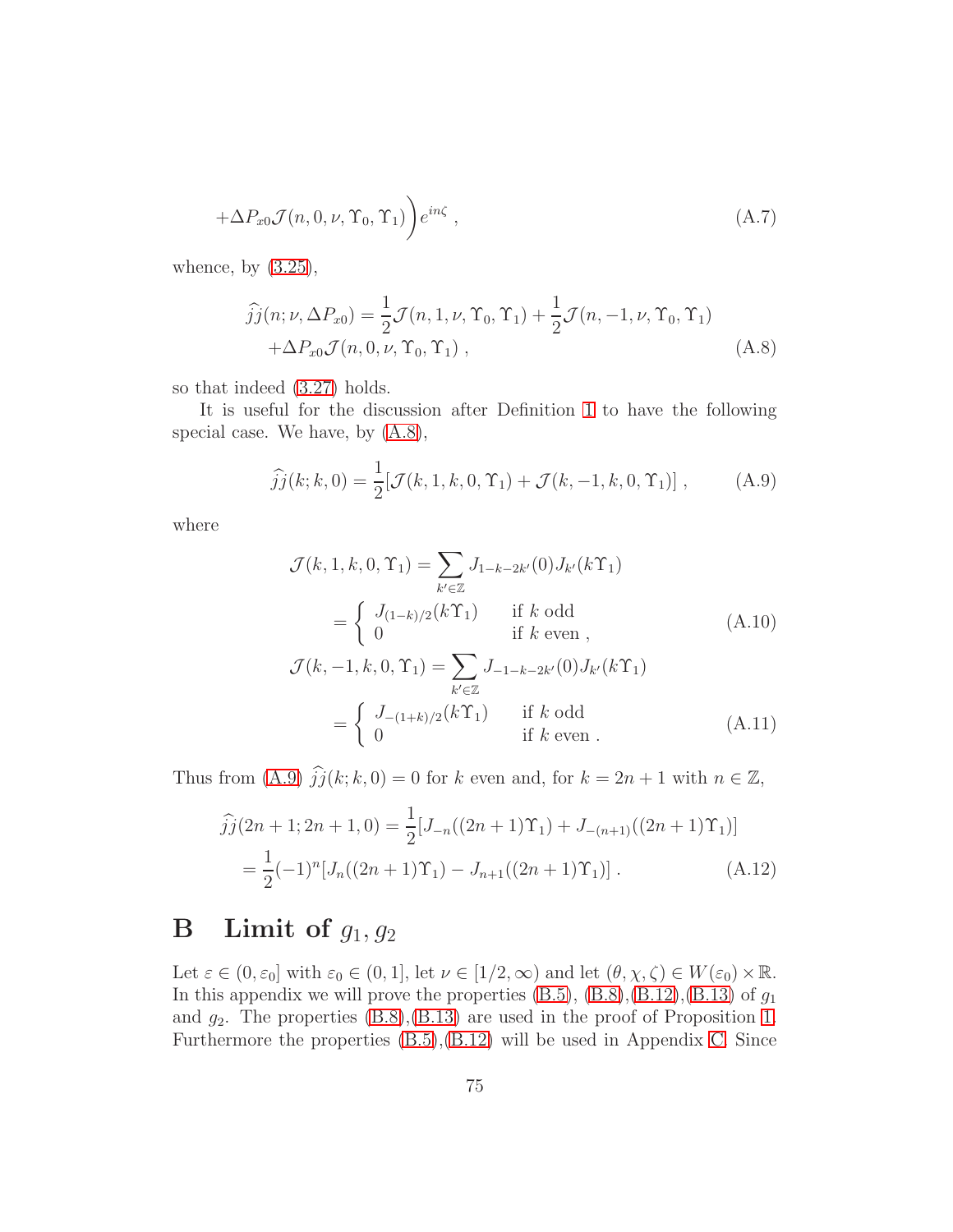all assumptions of this appendix are also satisfied in Appendix [B,](#page-74-2) we can apply the results of Appendix [B.](#page-74-2)

We first consider  $g_1$ . Note that, by  $(2.47),(3.2)$  $(2.47),(3.2)$ ,

<span id="page-75-0"></span>
$$
1 + K^{2}\Pi_{x}^{2}(\theta, \zeta, \varepsilon, \nu) = q(\zeta)
$$
  
+ 
$$
\frac{\varepsilon^{2} K^{2} \bar{q}}{2\nu} \left( \sin(\nu[\theta - Q(\zeta)]) - \sin(\nu\theta_{0}) \right) \left( 2(\cos \zeta + \Delta P_{x0}) + \frac{\varepsilon^{2} \bar{q}}{2\nu} (\sin(\nu[\theta - Q(\zeta)]) - \sin(\nu\theta_{0})) \right).
$$
 (B.1)

We obtain from [\(3.14\)](#page-81-1) that

$$
\varepsilon^2 g_1(\theta, \chi, \zeta; \varepsilon, \nu) = \frac{2\mathcal{E}}{\varepsilon^2 \bar{q}} (1 - \frac{1}{\Pi_z(\theta, \chi, \zeta, \varepsilon, \nu)}) + \frac{q(\zeta)}{\bar{q}} (1 - 2\varepsilon \chi) ,
$$

whence

<span id="page-75-1"></span>
$$
\frac{1}{2\mathcal{E}}\bar{q}\Pi_z(\Pi_z+1)\varepsilon^4 g_1 = \Pi_z^2 - 1 + \frac{1}{2\mathcal{E}}q\Pi_z(\Pi_z+1)\varepsilon^2(1-2\varepsilon\chi)
$$
  
= 
$$
\frac{1}{(1+\varepsilon\chi)^2} \left( -\frac{\varepsilon^2}{\mathcal{E}}(q+\varepsilon^2\kappa_1) + \frac{1}{2\mathcal{E}}q\Pi_z(\Pi_z+1)\varepsilon^2(1+\varepsilon\chi)^2(1-2\varepsilon\chi) \right),
$$
(B.2)

where we used from  $(3.3)$ , $(B.1)$  the fact that

<span id="page-75-2"></span>
$$
\Pi_z^2(\theta, \chi, \zeta, \varepsilon, \nu) - 1 = -\frac{\varepsilon^2}{\mathcal{E}(1 + \varepsilon \chi)^2} \left( q(\zeta) + \varepsilon^2 \kappa_1(\theta, \zeta, \varepsilon, \nu) \right), \quad (B.3)
$$

with

<span id="page-75-3"></span>
$$
\kappa_1(\theta,\zeta,\varepsilon,\nu) := \frac{K^2 \bar{q}}{2\nu} \left( \sin(\nu[\theta - Q(\zeta)]) - \sin(\nu\theta_0) \right) \left( 2(\cos\zeta + \Delta P_{x0}) + \frac{\varepsilon^2 \bar{q}}{2\nu} (\sin(\nu[\theta - Q(\zeta)]) - \sin(\nu\theta_0)) \right).
$$
\n(B.4)

Clearly, by  $(B.2), (B.3),$  $(B.2), (B.3),$  $(B.2), (B.3),$ 

$$
\frac{1}{2\mathcal{E}}\bar{q}\Pi_z(\Pi_z+1)\varepsilon^4 g_1
$$
\n
$$
= -\frac{\varepsilon^2 q}{\mathcal{E}(1+\varepsilon\chi)^2} \left(1 - \frac{1}{2}\Pi_z(\Pi_z+1)(1 - 3\varepsilon^2\chi^2 - 2\varepsilon^3\chi^3)\right) - \frac{\varepsilon^4 \kappa_1}{\mathcal{E}(1+\varepsilon\chi)^2}
$$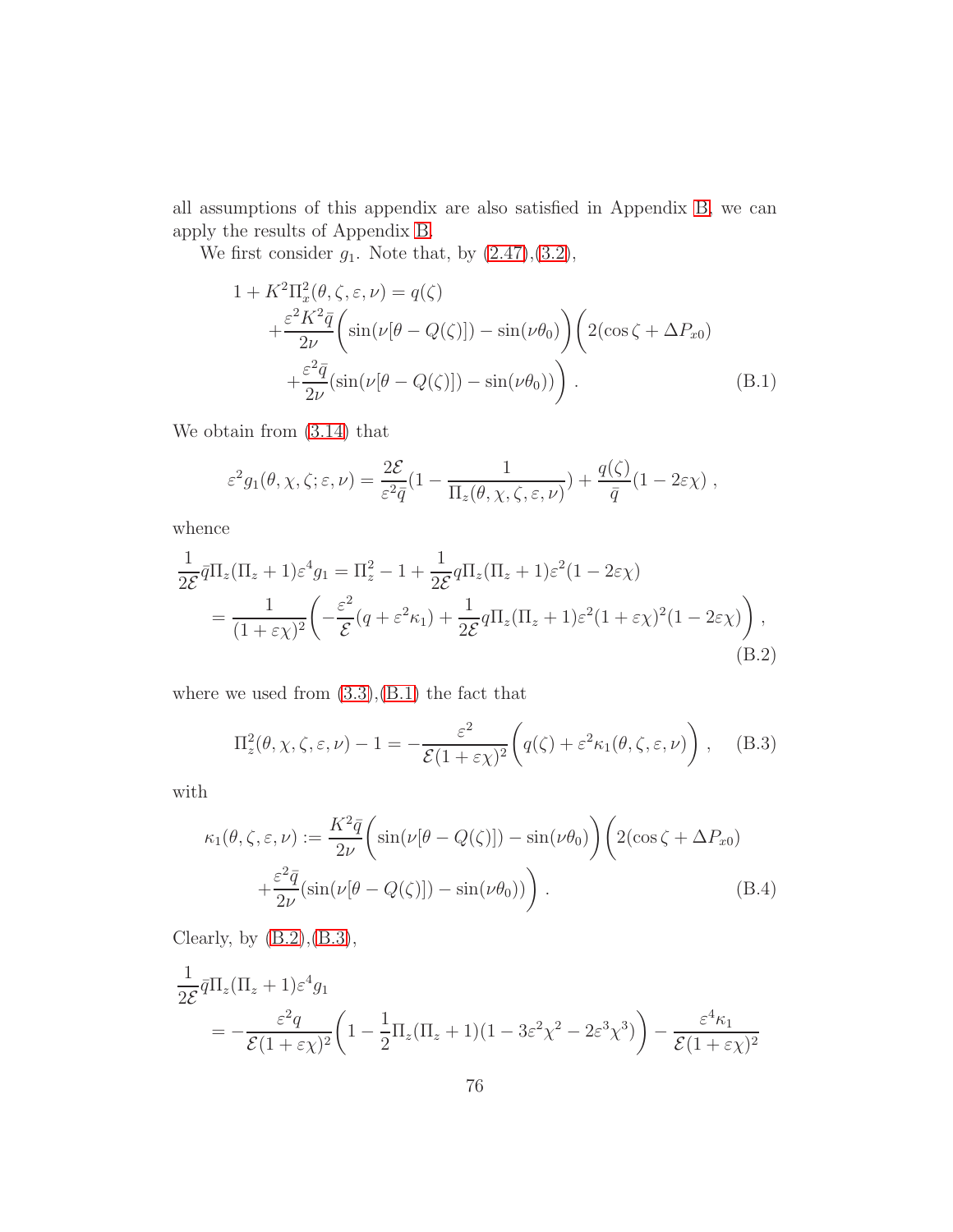$$
= -\frac{\varepsilon^2 q}{\mathcal{E}(1+\varepsilon \chi)^2} \left( -\frac{1}{2} (\Pi_z - 1) (\Pi_z + 2) + \frac{1}{2} \Pi_z (\Pi_z + 1) (3\varepsilon^2 \chi^2 + 2\varepsilon^3 \chi^3) \right) - \frac{\varepsilon^4 \kappa_1}{\mathcal{E}(1+\varepsilon \chi)^2},
$$

whence

$$
\frac{1}{2\varepsilon}\bar{q}\Pi_{z}(\Pi_{z}+1)^{2}\varepsilon^{4}g_{1}
$$
\n
$$
=\frac{\varepsilon^{2}q}{2\varepsilon(1+\varepsilon\chi)^{2}}\left(-(\Pi_{z}^{2}-1)(\Pi_{z}+2)+\varepsilon^{2}\Pi_{z}(\Pi_{z}+1)^{2}(3\chi^{2}+2\varepsilon\chi^{3})\right)
$$
\n
$$
-\frac{\varepsilon^{4}\kappa_{1}}{\varepsilon(1+\varepsilon\chi)^{2}}=-\frac{\varepsilon^{2}q}{2\varepsilon(1+\varepsilon\chi)^{4}}\left(\frac{\varepsilon^{2}}{\varepsilon}(q+\varepsilon^{2}\kappa_{1})(\Pi_{z}+2)+\varepsilon^{2}\Pi_{z}(\Pi_{z}+1)^{2}(3\chi^{2}+2\varepsilon\chi^{3})(1+\varepsilon\chi)^{2}\right)-\frac{\varepsilon^{4}\kappa_{1}}{\varepsilon(1+\varepsilon\chi)^{2}}
$$
\n
$$
=-\frac{\varepsilon^{2}q}{2\varepsilon(1+\varepsilon\chi)^{4}}\left(\frac{\varepsilon^{2}}{\varepsilon}q(\Pi_{z}+2)+\varepsilon^{2}\Pi_{z}(\Pi_{z}+1)^{2}(3\chi^{2}+2\varepsilon\chi^{3})(1+\varepsilon\chi)^{2}\right)
$$
\n
$$
-\frac{\varepsilon^{6}q(\Pi_{z}+2)\kappa_{1}}{2\varepsilon^{2}(1+\varepsilon\chi)^{4}}-\frac{\varepsilon^{4}\kappa_{1}}{\varepsilon(1+\varepsilon\chi)^{2}}
$$
\n
$$
=-\frac{\varepsilon^{2}q}{2\varepsilon(1+\varepsilon\chi)^{4}}\left(\frac{\varepsilon^{2}}{\varepsilon}q(\Pi_{z}+2)+\varepsilon^{2}\Pi_{z}(\Pi_{z}+1)^{2}(3\chi^{2}+2\varepsilon\chi^{3})(1+\varepsilon\chi)^{2}\right)
$$
\n
$$
-\frac{\varepsilon^{4}\kappa_{1}}{2\varepsilon(1+\varepsilon\chi)^{4}}\left(2(1+\varepsilon\chi)^{2}+\frac{\varepsilon^{2}}{\varepsilon}q(\Pi_{z}+2)\right),
$$

so that

$$
\overline{q}\Pi_z(\Pi_z+1)^2 g_1
$$
\n
$$
= -\frac{q}{(1+\varepsilon\chi)^4} \left( \frac{q}{\mathcal{E}} (\Pi_z+2) + \Pi_z(\Pi_z+1)^2 (3\chi^2 + 2\varepsilon\chi^3)(1+\varepsilon\chi)^2 \right)
$$
\n
$$
-\frac{\kappa_1}{(1+\varepsilon\chi)^4} \left( 2(1+\varepsilon\chi)^2 + \frac{\varepsilon^2 q}{\mathcal{E}} (\Pi_z+2) \right),
$$

i.e.,

<span id="page-76-0"></span>
$$
g_1(\theta, \chi, \zeta; \varepsilon, \nu) = -\frac{q}{\bar{q}\Pi_z(\Pi_z + 1)^2(1 + \varepsilon \chi)^4} \left(\frac{q}{\mathcal{E}}(\Pi_z + 2) + \Pi_z(\Pi_z + 1)^2(3\chi^2 + 2\varepsilon \chi^3)(1 + \varepsilon \chi)^2\right)
$$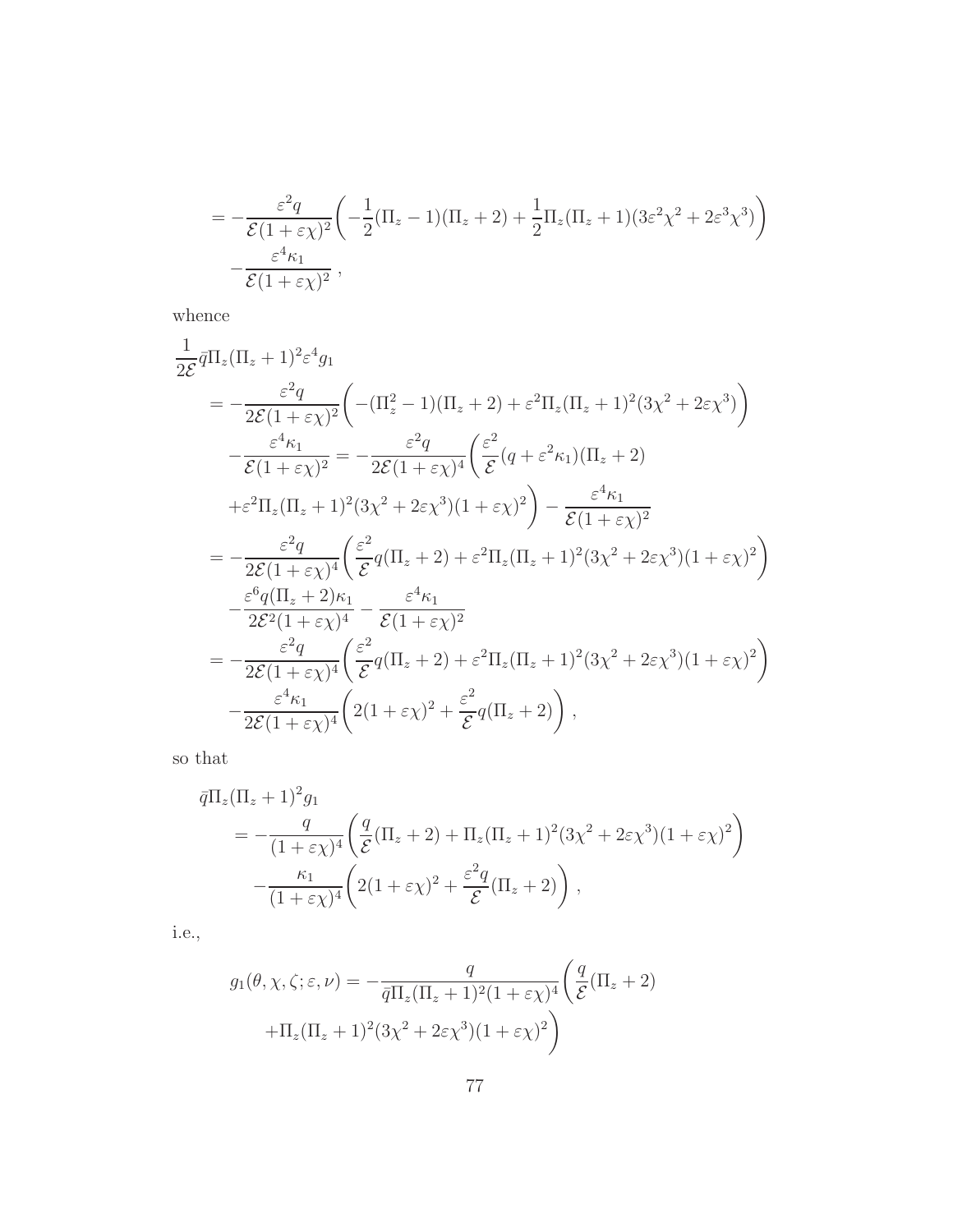$$
-\frac{\kappa_1}{\bar{q}\Pi_z(\Pi_z+1)^2(1+\varepsilon\chi)^4}\left(2(1+\varepsilon\chi)^2+\frac{\varepsilon^2q}{\mathcal{E}}(\Pi_z+2)\right). \quad (B.5)
$$

Clearly, by [\(3.3\)](#page-79-1),[\(B.4\)](#page-75-3),

<span id="page-77-2"></span>
$$
\lim_{\varepsilon \to 0+} \left[ \Pi_z(\theta, \chi, \zeta, \varepsilon, \nu) \right] = 1 , \tag{B.6}
$$
\n
$$
\lim_{\varepsilon \to 0+} \left[ \kappa_1(\chi, \zeta, \varepsilon, \nu) \right] = \frac{K^2 \bar{q}}{\nu} \left( \sin(\nu[\theta - Q(\zeta)]) - \sin(\nu \theta_0) \right) (\cos \zeta + \Delta P_{x0}), \tag{B.7}
$$

whence, by [\(B.5\)](#page-76-0),

<span id="page-77-0"></span>
$$
\lim_{\varepsilon \to 0+} [g_1(\theta, \chi, \zeta; \varepsilon, \nu)] = -\frac{q(\zeta)}{4\bar{q}} (\frac{3}{\mathcal{E}} q(\zeta) + 12\chi^2) \n- \frac{K^2}{2\nu} \left( \sin(\nu[\theta - Q(\zeta)]) - \sin(\nu\theta_0) \right) (\cos\zeta + \Delta P_{x0}).
$$
\n(B.8)

We now consider  $g_2$  and we obtain from  $(3.15)$  that

$$
\varepsilon^{2} g_{2}(\theta, \chi, \zeta; \varepsilon, \nu) = \varepsilon K^{2} \cos(\nu[\theta - Q(\zeta)]) \left( \cos \zeta + \Delta P_{x0} - \frac{1}{1 + \varepsilon \chi} \frac{\Pi_{x}(\theta, \zeta, \varepsilon, \nu)}{\Pi_{z}(\theta, \chi, \zeta, \varepsilon, \nu)} \right),
$$

whence

<span id="page-77-1"></span>
$$
\Pi_z(1+\varepsilon\chi)\varepsilon g_2 = K^2 \cos(\nu[\theta - Q(\zeta)]) \left( (1+\varepsilon\chi)\Pi_z(\cos\zeta + \Delta P_{x0}) - \Pi_x \right)
$$
  
=  $K^2 \cos(\nu[\theta - Q(\zeta)]) \left( (\cos\zeta + \Delta P_{x0})[(1+\varepsilon\chi)\Pi_z - 1] - \varepsilon^2 \kappa_2 \right),$  (B.9)

where we used from [\(3.2\)](#page-79-1) the fact that

$$
\Pi_x(\theta, \zeta, \varepsilon, \nu) = \cos \zeta + \Delta P_{x0} + \varepsilon^2 \kappa_2(\theta, \zeta, \nu) , \qquad (B.10)
$$

with

<span id="page-77-3"></span>
$$
\kappa_2(\theta,\zeta,\nu) := \frac{\bar{q}}{2\nu} [\sin(\nu[\theta - Q(\zeta)]) - \sin(\nu\theta_0)].
$$
 (B.11)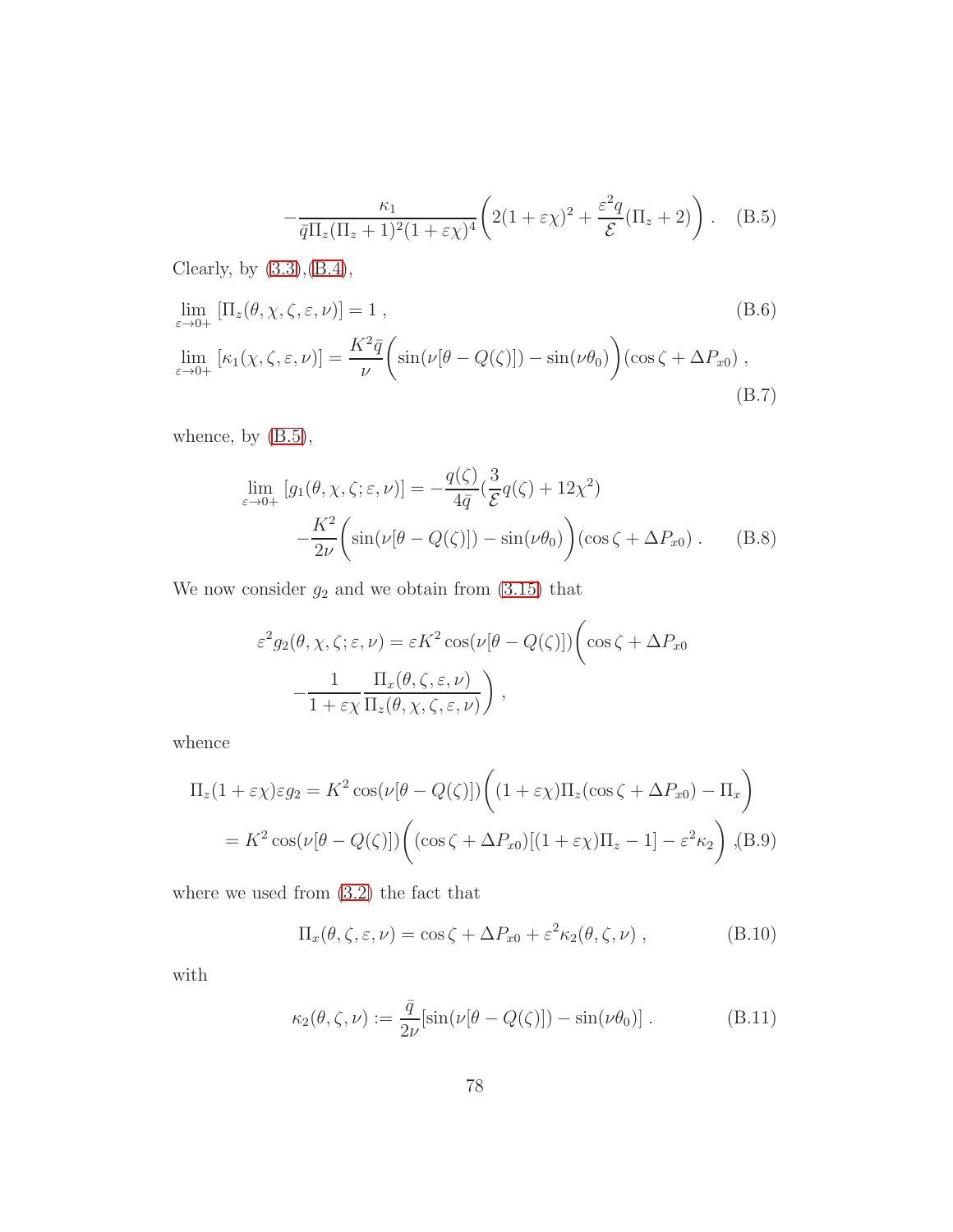Clearly, by [\(B.9\)](#page-77-1),

$$
\Pi_z(1+\varepsilon\chi)\varepsilon g_2 = K^2 \cos(\nu[\theta - Q(\zeta)]) \left( (\cos\zeta + \Delta P_{x0})[\Pi_z - 1 + \varepsilon\chi\Pi_z] - \varepsilon^2 \kappa_2 \right),
$$

whence, by [\(B.3\)](#page-75-2),

$$
\begin{aligned} (\Pi_z + 1)\Pi_z(1 + \varepsilon \chi)\varepsilon g_2 \\ &= K^2 \cos(\nu[\theta - Q(\zeta)]) \bigg( (\cos \zeta + \Delta P_{x0})[\Pi_z^2 - 1 + \varepsilon \chi \Pi_z(\Pi_z + 1)] \\ &- \varepsilon^2 \kappa_2(\Pi_z + 1) \bigg) \\ &= K^2 \cos(\nu[\theta - Q(\zeta)]) \bigg( (\cos \zeta + \Delta P_{x0})[-\frac{\varepsilon^2}{\mathcal{E}(1 + \varepsilon \chi)^2}(q + \varepsilon^2 \kappa_1)] \\ &+ \varepsilon \chi \Pi_z(\Pi_z + 1)] - \varepsilon^2 \kappa_2(\Pi_z + 1) \bigg) \,, \end{aligned}
$$

so that

$$
\Pi_z(\Pi_z + 1)(1 + \varepsilon \chi)^3 \varepsilon g_2
$$
  
=  $K^2 \cos(\nu[\theta - Q(\zeta)]) \left( (\cos \zeta + \Delta P_{x0}) \left[-\frac{\varepsilon^2}{\mathcal{E}} (q + \varepsilon^2 \kappa_1) + \varepsilon \chi \Pi_z (\Pi_z + 1)(1 + \varepsilon \chi)^2 \right] - \varepsilon^2 \kappa_2 (\Pi_z + 1)(1 + \varepsilon \chi)^2 \right),$ 

which entails that

$$
\Pi_z(\Pi_z + 1)(1 + \varepsilon \chi)^3 g_2
$$
  
=  $K^2 \cos(\nu[\theta - Q(\zeta)]) \Big( (\cos \zeta + \Delta P_{x0}) [-\frac{\varepsilon}{\mathcal{E}} (q + \varepsilon^2 \kappa_1) + \chi \Pi_z (\Pi_z + 1)(1 + \varepsilon \chi)^2] - \varepsilon \kappa_2 (\Pi_z + 1)(1 + \varepsilon \chi)^2 \Big),$ 

i.e.,

<span id="page-78-0"></span>
$$
g_2(\theta, \chi, \zeta; \varepsilon, \nu) = \frac{K^2 \cos(\nu[\theta - Q(\zeta)])}{\Pi_z(\Pi_z + 1)(1 + \varepsilon \chi)^3} \left( (\cos \zeta + \Delta P_{x0}) \left[ -\frac{\varepsilon}{\mathcal{E}} (q(\zeta) + \varepsilon^2 \kappa_1) \right] + \chi \Pi_z(\Pi_z + 1)(1 + \varepsilon \chi)^2 \right) - \varepsilon \kappa_2 (\Pi_z + 1)(1 + \varepsilon \chi)^2 \right). \tag{B.12}
$$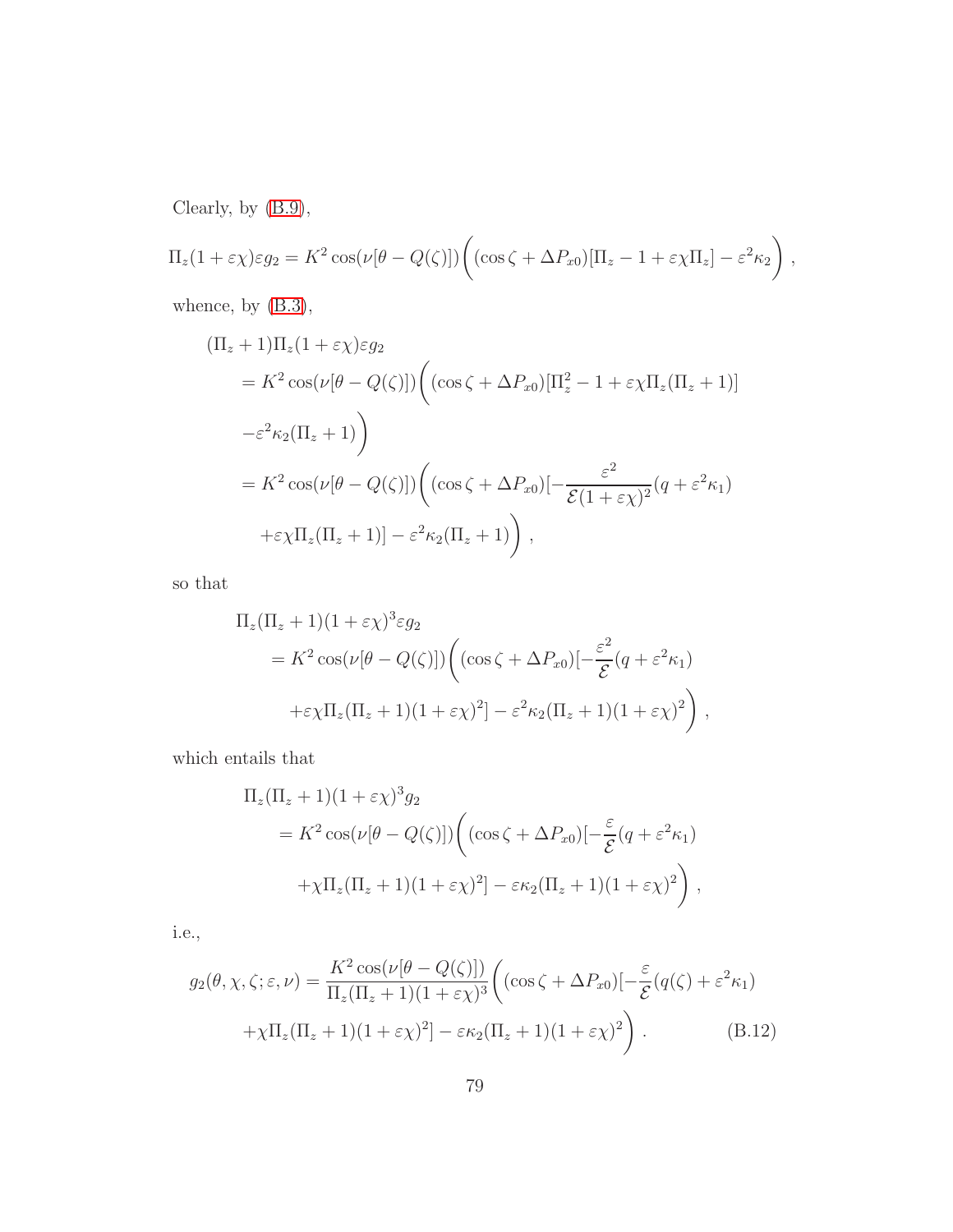Clearly, by  $(B.6), (B.12),$  $(B.6), (B.12),$  $(B.6), (B.12),$ 

<span id="page-79-2"></span>
$$
\lim_{\varepsilon \to 0+} [g_2(\theta, \chi, \zeta; \varepsilon, \nu)] = \chi K^2 \cos(\nu[\theta - Q(\zeta)])(\cos \zeta + \Delta P_{x0}). \quad (B.13)
$$

## <span id="page-79-3"></span>C Bounds on  $g_1, g_2$

Let  $\varepsilon \in (0, \varepsilon_0]$  with  $\varepsilon_0 \in (0, 1]$ , let  $\nu \in [1/2, \infty)$  and let  $(\theta_0, \chi_0) \in W(\varepsilon_0)$ . Let also

<span id="page-79-7"></span>
$$
\chi_{lb}(\varepsilon_0) < -\chi_M \;, \tag{C.1}
$$

where  $\chi_M$  is the positive constant from Theorem [1](#page-42-1) (see item 2 of the setup list for Theorem [1\)](#page-42-1). We also assume that

<span id="page-79-1"></span>
$$
(\theta, \chi, \zeta) \in \mathbb{R} \times (\chi_0 - d_2, \chi_0 + d_2) \times \mathbb{R} , \qquad (C.2)
$$

where

<span id="page-79-4"></span>
$$
0 < d_2 < \chi_0 - \chi_{lb}(\varepsilon_0) \tag{C.3}
$$

Note that, by [\(3.19\)](#page-81-2),[\(3.38\)](#page-26-1),[\(C.2\)](#page-79-1),[\(C.3\)](#page-79-4),

<span id="page-79-5"></span>
$$
(\theta, \chi, \zeta) \in \left(\mathbb{R} \times (\chi_0 - d_2, \chi_0 + d_2) \times \mathbb{R}\right) \subset \left(W(\varepsilon_0) \times \mathbb{R}\right) \subset \mathcal{D}(\varepsilon, \nu) \ . \ (C.4)
$$

In this appendix we will prove the properties  $(C.27)$ ,  $(C.30)$  of  $g_1$  and  $g_2$ . We thus show in this appendix that the properties  $(C.27)$ , $(C.30)$  hold in the situation of Theorem [1](#page-42-1) (see item 8 of the setup of Theorem [1\)](#page-42-1). Moreover the properties [\(C.27\)](#page-82-2),[\(C.30\)](#page-83-0) will be used in Appendix [E.](#page-86-0)

We first consider  $g_1$  and we obtain from  $(B.5)$ 

<span id="page-79-6"></span>
$$
|g_1| = \left| -\frac{q}{\bar{q}\Pi_z(\Pi_z + 1)^2(1 + \varepsilon \chi)^4} \left( \frac{q}{\mathcal{E}} (\Pi_z + 2) + \Pi_z(\Pi_z + 1)^2 (3\chi^2 + 2\varepsilon \chi^3)(1 + \varepsilon \chi)^2 \right) \right|
$$
  

$$
- \frac{\kappa_1}{\bar{q}\Pi_z(\Pi_z + 1)^2 (1 + \varepsilon \chi)^4} \left( 2(1 + \varepsilon \chi)^2 + \frac{\varepsilon^2 q}{\mathcal{E}} (\Pi_z + 2) \right) \right|.
$$
 (C.5)

It follows from  $(2.47),(2.48),(3.6),(3.7),(C.4)$  $(2.47),(2.48),(3.6),(3.7),(C.4)$  $(2.47),(2.48),(3.6),(3.7),(C.4)$  $(2.47),(2.48),(3.6),(3.7),(C.4)$  $(2.47),(2.48),(3.6),(3.7),(C.4)$  $(2.47),(2.48),(3.6),(3.7),(C.4)$  that

<span id="page-79-0"></span> $q > 0$ ,  $\bar{q} > 0$ ,  $1 + \varepsilon \chi > 0$ ,  $0 < \Pi_z < 1$ ,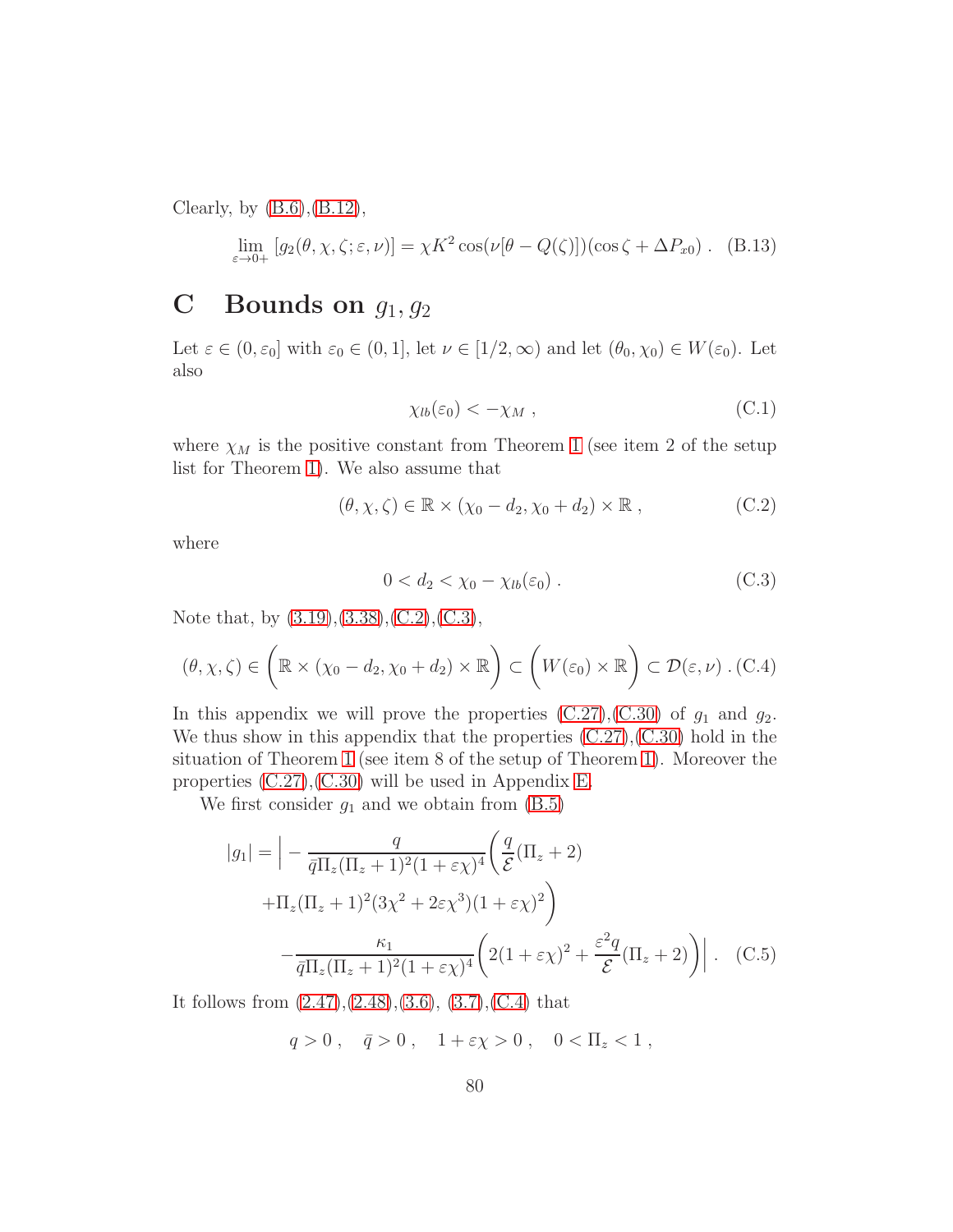$$
3\chi^2 + 2\varepsilon\chi^3 = \chi^2 + 2\chi^2(1 + \varepsilon\chi) \ge 0,
$$
\n(C.6)

whence, by  $(C.5)$ ,

<span id="page-80-0"></span>
$$
|g_1| \leq \frac{q}{\bar{q}\Pi_z(\Pi_z + 1)^2(1 + \varepsilon\chi)^4} \left(\frac{q}{\mathcal{E}}(\Pi_z + 2) + \Pi_z(\Pi_z + 1)^2(3\chi^2 + 2\varepsilon\chi^3)(1 + \varepsilon\chi)^2\right) + \frac{|\kappa_1|}{\bar{q}\Pi_z(\Pi_z + 1)^2(1 + \varepsilon\chi)^4} \left(2(1 + \varepsilon\chi)^2 + \frac{\varepsilon^2 q}{\mathcal{E}}(\Pi_z + 2)\right) = \frac{q}{\bar{q}(1 + \varepsilon\chi)^2} \left(\frac{q(\Pi_z + 2)}{\mathcal{E}\Pi_z(\Pi_z + 1)^2(1 + \varepsilon\chi)^2} + 3\chi^2 + 2\varepsilon\chi^3\right) + \frac{|\kappa_1|}{\bar{q}\Pi_z(\Pi_z + 1)^2(1 + \varepsilon\chi)^2} \left(2 + \frac{\varepsilon^2 q(\Pi_z + 2)}{\mathcal{E}(1 + \varepsilon\chi)^2}\right). \tag{C.7}
$$

Note also that, by [\(3.3\)](#page-79-1), [\(3.16\)](#page-81-6),

<span id="page-80-1"></span>
$$
\Pi_z^2(\theta, \chi, \zeta, \varepsilon, \nu) = 1 - \frac{\varepsilon^2}{\mathcal{E}} \frac{1 + K^2 \Pi_x^2(\theta, \zeta, \varepsilon, \nu)}{(1 + \varepsilon \chi)^2}
$$
\n
$$
\geq 1 - \frac{\varepsilon^2}{\mathcal{E}} \frac{1 + K^2 \Pi_{x,ub}^2(\varepsilon)}{(1 + \varepsilon \chi)^2}.
$$
\n(C.8)

Moreover  $\varepsilon^2/(1+\varepsilon\chi)^2$  and  $1+K^2\Pi_{x,ub}^2(\varepsilon,\nu)$  are increasing w.r.t.  $\varepsilon$  whence, by [\(C.8\)](#page-80-1),

<span id="page-80-3"></span>
$$
\Pi_z^2(\theta, \chi, \zeta, \varepsilon, \nu) \ge 1 - \frac{\varepsilon_0^2}{\mathcal{E}} \frac{1 + K^2 \Pi_{x,ub}^2(\varepsilon_0)}{(1 + \varepsilon_0 \chi)^2} \,. \tag{C.9}
$$

Since  $0 < \varepsilon \leq \varepsilon_0$  we have, by [\(C.2\)](#page-79-1),

<span id="page-80-2"></span>
$$
1 + \varepsilon \chi > 1 + \varepsilon(\chi_0 - d_2) \ge 1 + \inf_{\varepsilon \in (0, \varepsilon_0]} (\varepsilon(\chi_0 - d_2)) = 1 + \min(0, \varepsilon_0(\chi_0 - d_2))
$$
  
=:  $\kappa_3(\chi_0, \varepsilon_0, d_2)$ . (C.10)

Note that, by [\(3.20\)](#page-81-5), [\(C.3\)](#page-79-4),

<span id="page-80-4"></span>
$$
1 + \varepsilon_0(\chi_0 - d_2) > 1 + \varepsilon_0 \chi_{lb}(\varepsilon_0) > 0 , \qquad (C.11)
$$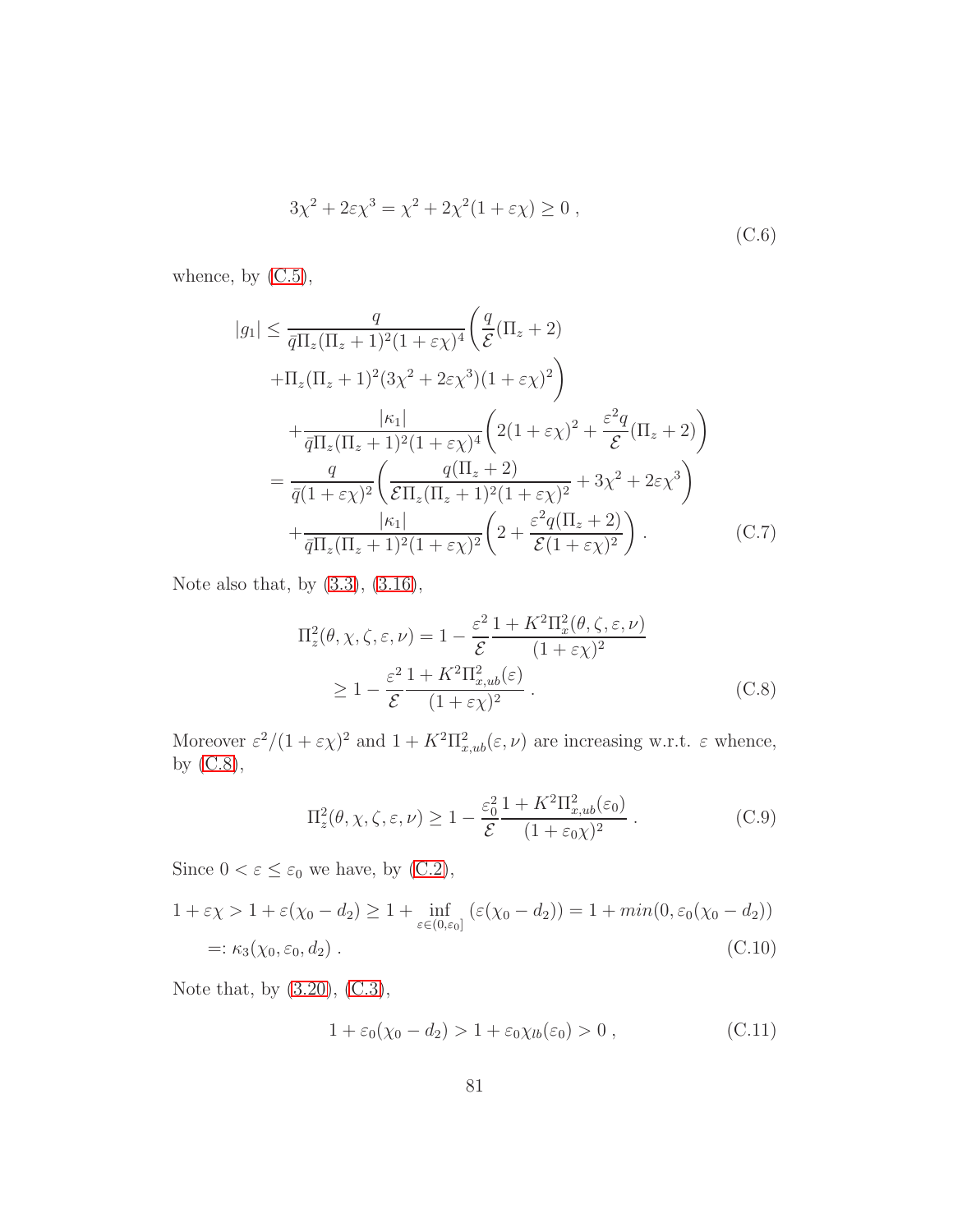whence, by  $(C.10)$ ,

<span id="page-81-0"></span>
$$
\kappa_3(\chi_0, \varepsilon_0, d_2) > 0 , \qquad (C.12)
$$

so that, for  $n \in \mathbb{N}$  and by [\(C.10\)](#page-80-2),

<span id="page-81-7"></span>
$$
\frac{1}{(1+\varepsilon\chi)^n} < \frac{1}{\kappa_3^n(\chi_0, \varepsilon_0, d_2)}\,. \tag{C.13}
$$

It follows from [\(C.9\)](#page-80-3),[\(C.13\)](#page-81-7),

<span id="page-81-1"></span>
$$
\Pi_z^2(\theta, \chi, \zeta, \varepsilon, \nu) > \check{\Pi}_{z, lb}(\varepsilon_0) , \qquad (C.14)
$$

where

<span id="page-81-4"></span>
$$
\check{\Pi}_{z,lb}(\varepsilon) := 1 - \varepsilon^2 \frac{1 + K^2 \Pi_{x,ub}^2(\varepsilon)}{\mathcal{E} \kappa_3^2(\chi_0, \varepsilon, d_2)}.
$$
\n(C.15)

To show that  $\tilde{\Pi}_{z,lb}(\varepsilon_0) > 0$  we compute, by using [\(3.20\)](#page-81-5),

<span id="page-81-6"></span>
$$
\varepsilon_0^2 \frac{1 + K^2 \Pi_{x,ub}^2(\varepsilon_0)}{\mathcal{E} \kappa_3^2(\chi_0, \varepsilon_0, d_2)} = \left(\frac{1 + \varepsilon_0 \chi_{lb}(\varepsilon_0)}{\kappa_3(\chi_0, \varepsilon_0, d_2)}\right)^2. \tag{C.16}
$$

If  $\chi_0 \leq 0$  then, by [\(C.10\)](#page-80-2),[\(C.11\)](#page-80-4),

<span id="page-81-3"></span>
$$
\kappa_3(\chi_0, \varepsilon_0, d_2) = 1 + \varepsilon_0(\chi_0 - d_2) > 1 + \varepsilon_0 \chi_{lb}(\varepsilon_0) > 0 , \qquad (C.17)
$$

whence

<span id="page-81-8"></span>
$$
0 < \frac{1 + \varepsilon_0 \chi_{lb}(\varepsilon_0)}{\kappa_3(\chi_0, \varepsilon_0, d_2)} < 1 \tag{C.18}
$$

so that, by [\(C.16\)](#page-81-6),

<span id="page-81-2"></span>
$$
\varepsilon_0^2 \frac{1 + K^2 \Pi_{x,ub}^2(\varepsilon_0)}{\mathcal{E} \kappa_3^2(\chi_0, \varepsilon_0, d_2)} < 1. \tag{C.19}
$$

If  $\chi_0 > 0$  then, by  $(3.20), (C.1), (C.10),$  $(3.20), (C.1), (C.10),$  $(3.20), (C.1), (C.10),$  $(3.20), (C.1), (C.10),$  $(3.20), (C.1), (C.10),$ 

<span id="page-81-5"></span>
$$
\kappa_3(\chi_0, \varepsilon_0, d_2) = 1 > 1 - \varepsilon_0 \chi_M > 1 + \varepsilon_0 \chi_{lb}(\varepsilon_0) > 0 , \qquad (C.20)
$$

whence again [\(C.18\)](#page-81-8) holds which entails [\(C.19\)](#page-81-2) by [\(C.16\)](#page-81-6). Having thus proven [\(C.19\)](#page-81-2) we conclude from [\(C.15\)](#page-81-4) that

$$
\check{\Pi}_{z,lb}(\varepsilon_0) > 0 , \qquad (C.21)
$$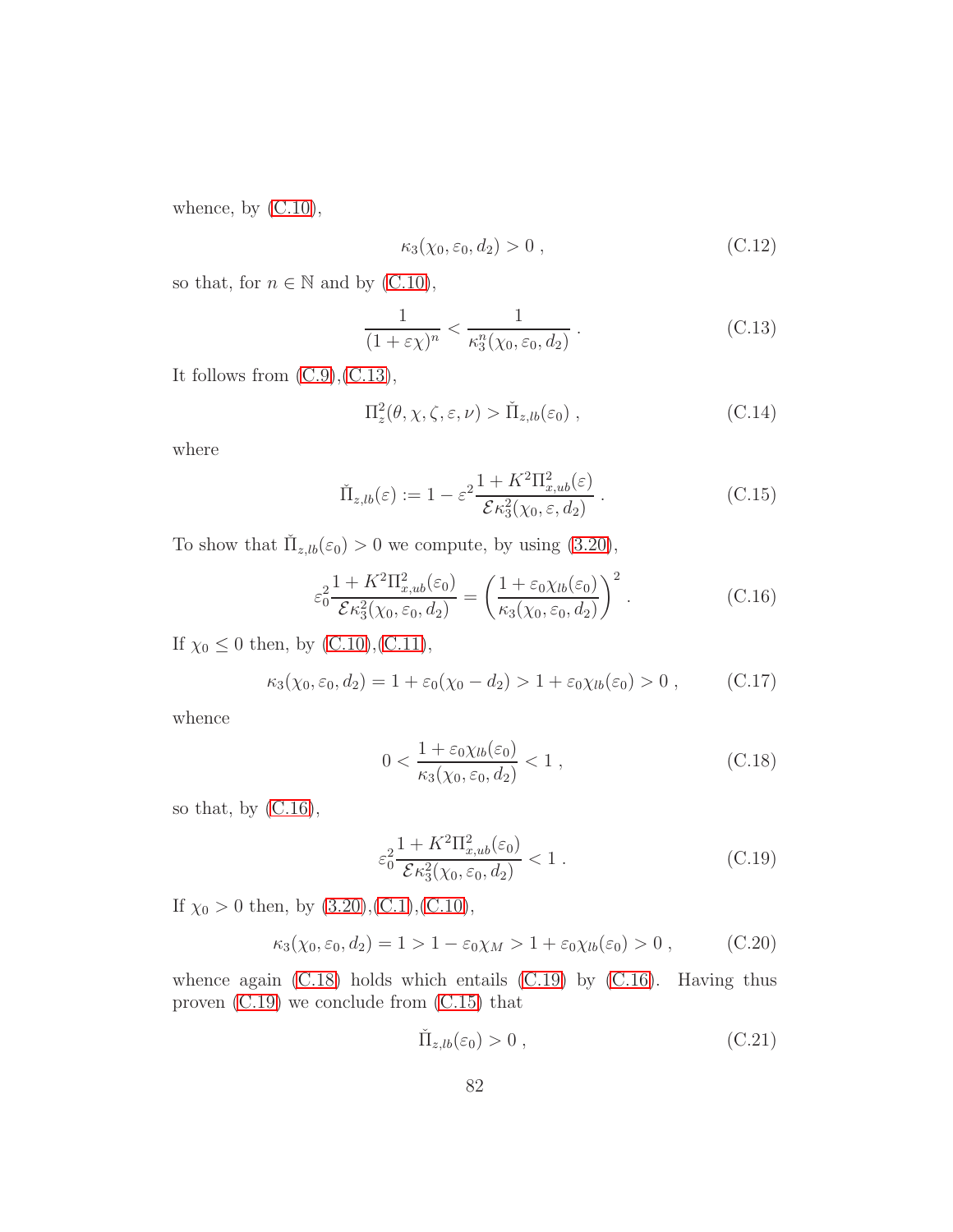whence, by  $(C.6)$ ,  $(C.14)$ ,

<span id="page-82-3"></span>
$$
\Pi_z(\theta, \chi, \zeta, \varepsilon, \nu) > \Pi_{z, lb}(\varepsilon_0) , \qquad (C.22)
$$

where

<span id="page-82-0"></span>
$$
\Pi_{z,b}(\varepsilon) := \sqrt{\check{\Pi}_{z,b}(\varepsilon)} = \sqrt{1 - \varepsilon^2 \frac{1 + K^2 \Pi_{x,ub}^2(\varepsilon)}{\mathcal{E} \kappa_3^2(\chi_0, \varepsilon, d_2)}}.
$$
\n(C.23)

Of course since  $\Pi_z, \Pi_{z,lb} > 0$  we conclude from [\(C.22\)](#page-82-3) that

<span id="page-82-4"></span>
$$
\frac{1}{\Pi_z(\theta, \chi, \zeta, \varepsilon, \nu)} < \frac{1}{\Pi_{z, lb}(\varepsilon_0)} \,. \tag{C.24}
$$

Inserting  $(C.6)$ , $(C.13)$ , $(C.24)$  into  $(C.7)$  yields to

<span id="page-82-1"></span>
$$
|g_1| \leq \frac{q}{\bar{q}\kappa_3^2(\chi_0, \varepsilon_0, d_2)} \left( \frac{3q}{\mathcal{E}\Pi_{z,lb}(\varepsilon_0)\kappa_3^2(\chi_0, \varepsilon_0, d_2)} + 3\chi^2 + 2\varepsilon_0|\chi|^3 \right) + \frac{|\kappa_1|}{\bar{q}\Pi_{z,lb}(\varepsilon_0)\kappa_3^2(\chi_0, \varepsilon_0, d_2)} \left( 2 + \frac{3\varepsilon_0^2q}{\mathcal{E}\kappa_3^2(\chi_0, \varepsilon_0, d_2)} \right). \tag{C.25}
$$

Furthermore, by [\(2.47\)](#page-15-0), [\(B.4\)](#page-75-3), [\(C.2\)](#page-79-1),[\(C.6\)](#page-79-0),

<span id="page-82-5"></span>
$$
|\chi| = |\chi - \chi_0 + \chi_0| \le |\chi - \chi_0| + |\chi_0| < d_2 + |\chi_0|,
$$
  
\n
$$
|\kappa_1(\theta, \zeta, \varepsilon, \nu)| \le \frac{K^2 \bar{q}}{\nu} \left(2 + 2|\Delta P_{x0}| + \frac{\varepsilon^2 \bar{q}}{\nu}\right) \le \frac{K^2 \bar{q}}{\nu} \left(2 + 2|\Delta P_{x0}| + \frac{\varepsilon_0^2 \bar{q}}{\nu}\right),
$$
  
\n
$$
q(\zeta) \le 1 + K^2 (1 + |\Delta P_{x0}|)^2 =: q_{ub}.
$$
  
\n(C.26)

Inserting [\(C.26\)](#page-82-5) into [\(C.25\)](#page-82-1) yields to

<span id="page-82-2"></span>
$$
|g_1(\theta, \chi, \zeta; \varepsilon, \nu)| \leq \frac{q_{ub}}{\bar{q}\kappa_3^2(\chi_0, \varepsilon_0, d_2)} \times \left(\frac{3q_{ub}}{\mathcal{E}\Pi_{z, lb}(\varepsilon_0)\kappa_3^2(\chi_0, \varepsilon_0, d_2)} + 3(d_2 + |\chi_0|)^2 + 2\varepsilon_0(d_2 + |\chi_0|)^3\right) + \frac{K^2}{\nu \Pi_{z, lb}(\varepsilon_0)\kappa_3^2(\chi_0, \varepsilon_0, d_2)} \left(2 + 2|\Delta P_{x0}| + \frac{\varepsilon_0^2 \bar{q}}{\nu}\right) \left(2 + \frac{3\varepsilon_0^2 q_{ub}}{\mathcal{E}\kappa_3^2(\chi_0, \varepsilon_0, d_2)}\right) =: C_1(\chi_0, \varepsilon_0, \nu, d_2).
$$
\n(C.27)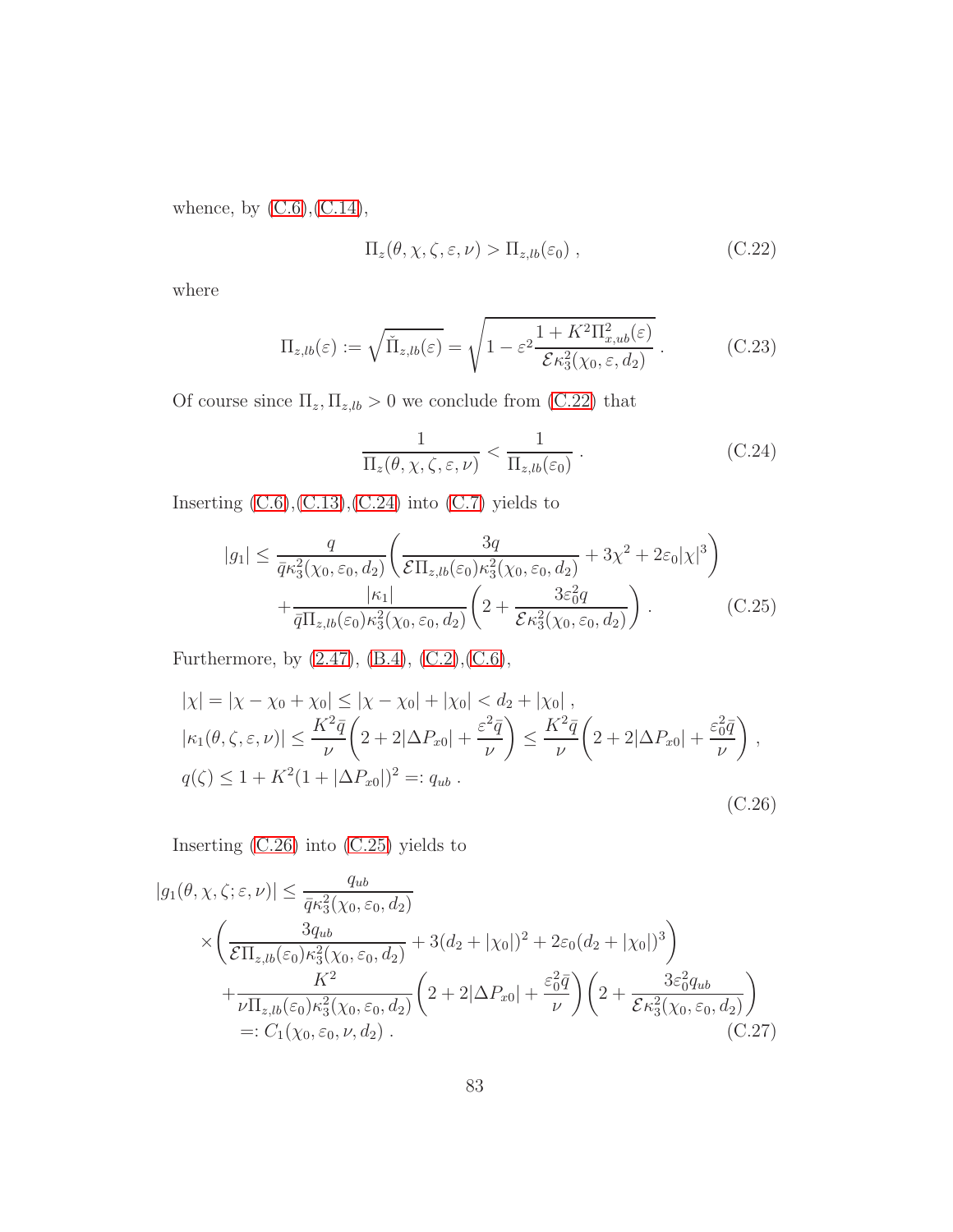We now consider  $g_2$  and we obtain from  $(B.12),(C.6)$  $(B.12),(C.6)$ 

<span id="page-83-2"></span>
$$
|g_2| \leq \frac{K^2}{\Pi_z(\Pi_z + 1)(1 + \varepsilon \chi)^3} \left( (1 + |\Delta P_{x0}|) \left[ \frac{\varepsilon_0}{\mathcal{E}} (q + \varepsilon_0^2 | \kappa_1|) \right] \right)
$$

$$
+ |\chi| \Pi_z(\Pi_z + 1)(1 + \varepsilon \chi)^2] + \varepsilon_0 |\kappa_2| (\Pi_z + 1)(1 + \varepsilon \chi)^2 \right)
$$

$$
= K^2 \left( \frac{\varepsilon_0 (1 + |\Delta P_{x0}|)}{\mathcal{E} \Pi_z(\Pi_z + 1)(1 + \varepsilon \chi)^3} (q + \varepsilon_0^2 | \kappa_1|) + \frac{|\chi| (1 + |\Delta P_{x0}|)}{1 + \varepsilon \chi} \right)
$$

$$
+ \frac{\varepsilon_0 |\kappa_2|}{\Pi_z(1 + \varepsilon \chi)} \right). \tag{C.28}
$$

Note that, by  $(B.11), (C.6),$  $(B.11), (C.6),$  $(B.11), (C.6),$ 

<span id="page-83-1"></span>
$$
|\kappa_2(\theta,\zeta,\nu)| \le \frac{\bar{q}}{\nu} \,. \tag{C.29}
$$

Inserting  $(C.6)$ ,  $(C.13)$ ,  $(C.24)$ ,  $(C.26)$ ,  $(C.29)$  into  $(C.28)$  yields to

<span id="page-83-0"></span>
$$
|g_2(\theta, \chi, \zeta; \varepsilon, \nu)|
$$
  
\n
$$
\leq K^2 \left( \frac{\varepsilon_0 (1 + |\Delta P_{x0}|)}{\varepsilon \Pi_{z,b}(\varepsilon_0) \kappa_3^3(\chi_0, \varepsilon_0, d_2)} \left( q_{ub} + \varepsilon_0^2 \frac{K^2 \bar{q}}{\nu} (2 + 2|\Delta P_{x0}| + \frac{\varepsilon_0^2 \bar{q}}{\nu}) \right) \right)
$$
  
\n
$$
+ \frac{(d_2 + |\chi_0|)(1 + |\Delta P_{x0}|)}{\kappa_3(\chi_0, \varepsilon_0, d_2)} + \frac{\varepsilon_0 \bar{q}}{\nu \Pi_{z,b}(\varepsilon_0) \kappa_3(\chi_0, \varepsilon_0, d_2)} \right)
$$
  
\n
$$
=: C_2(\chi_0, \varepsilon_0, \nu, d_2), \qquad (C.30)
$$

where  $\kappa_3, \Pi_{z,lb}, q_{ub}$  are given by  $(C.10), (C.23), (C.26)$  $(C.10), (C.23), (C.26)$  $(C.10), (C.23), (C.26)$  $(C.10), (C.23), (C.26)$ . With  $(C.27), (C.30)$  $(C.27), (C.30)$  we have shown that  $g_1(\cdot, \nu)$  and  $g_2(\cdot, \nu)$  are bounded for  $\nu \geq 1/2$  for the points

$$
(\theta, \chi, \zeta, \varepsilon) \in \mathbb{R} \times (\chi_0 - d_2, \chi_0 + d_2) \times \mathbb{R} \times (0, \varepsilon_0].
$$
 (C.31)

#### <span id="page-83-3"></span> $\mathbf{D} \quad \mathbf{Limit} \ \textbf{of} \ g_1^R$  $_1^R, g_2^R$

Let  $\varepsilon \in (0, \varepsilon_0]$  with  $\varepsilon_0 \in (0, 1]$  and  $k \in \mathbb{N}, a \in [-1/2, 1/2]$  and let  $(\theta, \chi, \zeta) \in$  $W(\varepsilon_0) \times \mathbb{R}$ . In this appendix we will prove the properties  $(D.1), (D.2), (D.3), (D.5),$  $(D.1), (D.2), (D.3), (D.5),$  $(D.1), (D.2), (D.3), (D.5),$  $(D.1), (D.2), (D.3), (D.5),$  $(D.1), (D.2), (D.3), (D.5),$  $(D.1), (D.2), (D.3), (D.5),$  $(D.1), (D.2), (D.3), (D.5),$  $(D.7), (D.11)$  $(D.7), (D.11)$  $(D.7), (D.11)$  of  $g_1^R$  and  $g_2^R$ . The properties  $(D.2), (D.11)$  are used in the proof of Proposition [2.](#page-30-1) Furthermore the properties  $(D.1), (D.3), (D.5), (D.7)$  $(D.1), (D.3), (D.5), (D.7)$  $(D.1), (D.3), (D.5), (D.7)$  $(D.1), (D.3), (D.5), (D.7)$  $(D.1), (D.3), (D.5), (D.7)$  $(D.1), (D.3), (D.5), (D.7)$  will be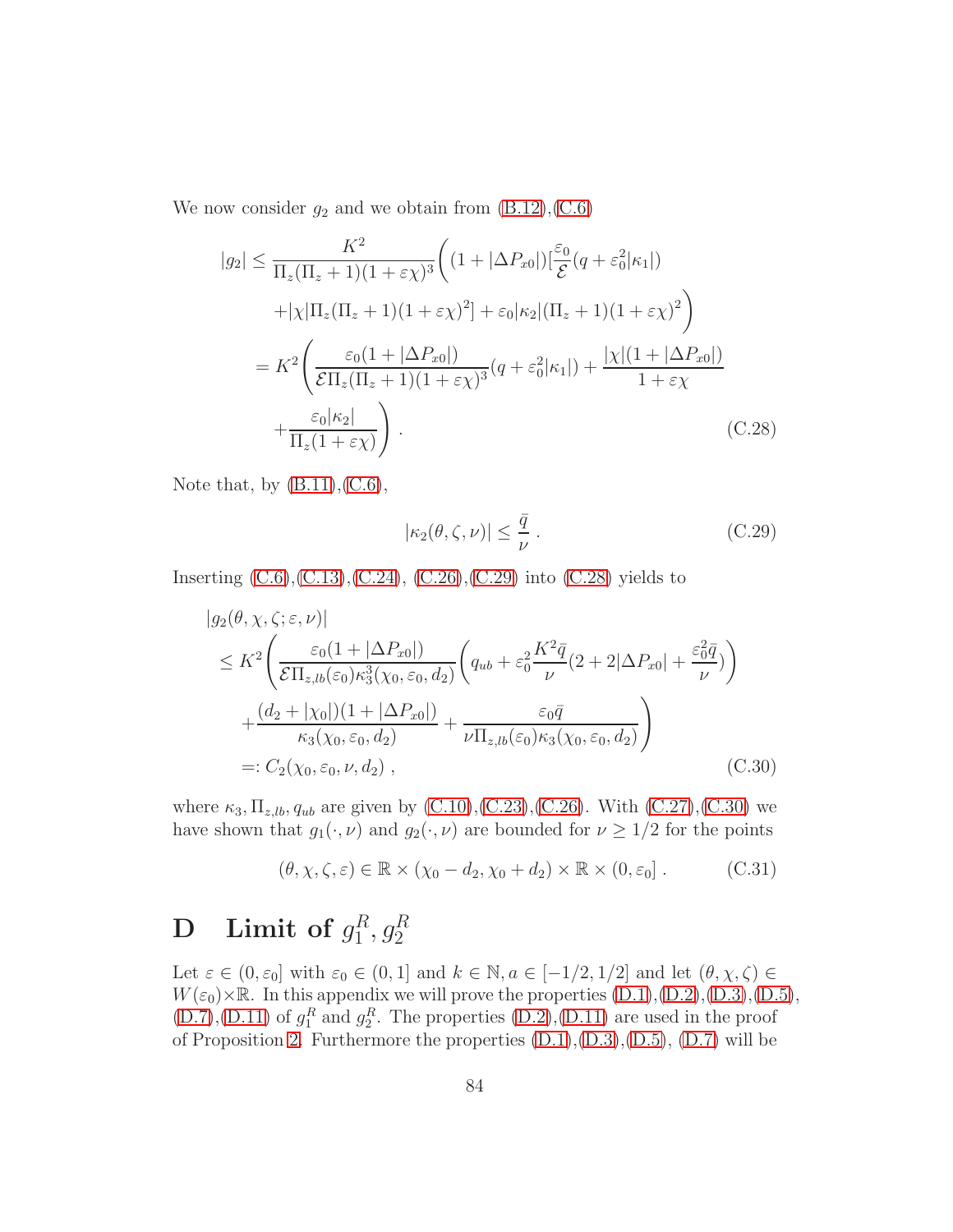used in Appendix [E.](#page-86-0) Since all assumptions of this appendix are also satisfied in Appendix [B,](#page-74-2) we can apply the results of Appendix [B.](#page-74-2)

We first consider  $g_1$  and we obtain from  $(3.51)$ ,  $(B.5)$  that

<span id="page-84-0"></span>
$$
g_1^R(\theta, \chi, \zeta, \varepsilon, k, a) = g_1(\theta, \chi, \zeta; \varepsilon, k + \varepsilon a)
$$
  
= 
$$
-\frac{q}{\overline{q}\Pi_z(\Pi_z + 1)^2(1 + \varepsilon\chi)^4} \left(\frac{q}{\mathcal{E}}(\Pi_z + 2) + \Pi_z(\Pi_z + 1)^2(3\chi^2 + 2\varepsilon\chi^3)(1 + \varepsilon\chi)^2\right)
$$

$$
-\frac{\kappa_1}{\overline{q}\Pi_z(\Pi_z + 1)^2(1 + \varepsilon\chi)^4} \left(2(1 + \varepsilon\chi)^2 + \frac{\varepsilon^2 q}{\mathcal{E}}(\Pi_z + 2)\right), \quad (D.1)
$$

where  $\Pi_z = \Pi_z(\theta, \chi, \zeta, \varepsilon, k + \varepsilon a)$  and  $\kappa_1 = \kappa_1(\theta, \zeta, \varepsilon, k + \varepsilon a)$  whence, by [\(B.5\)](#page-76-0),[\(B.8\)](#page-77-0),

<span id="page-84-1"></span>
$$
\lim_{\varepsilon \to 0+} \left[ g_1^R(\theta, \chi, \zeta; \varepsilon, k, a) \right] = \lim_{\varepsilon \to 0+} \left[ g_1(\theta, \chi, \zeta; \varepsilon, k) \right] = -\frac{q(\zeta)}{4\bar{q}} \left( \frac{3}{\mathcal{E}} q(\zeta) + 12\chi^2 \right)
$$

$$
-\frac{K^2}{2k} \left( \sin(k[\theta - Q(\zeta)]) - \sin(k\theta_0) \right) (\cos \zeta + \Delta P_{x0}). \tag{D.2}
$$

We now consider  $g_2^R$  and we conclude from [\(3.55\)](#page-29-1) that

<span id="page-84-2"></span>
$$
g_2^R(\theta, \chi, \zeta, \varepsilon, k, a) = g_{2,1}^R(\theta, \chi, \zeta; \varepsilon, k, a) + g_{2,2}^R(\theta, \chi, \zeta; \varepsilon, k, a) , \quad (D.3)
$$

where

<span id="page-84-3"></span>
$$
g_{2,1}^{R}(\theta, \chi, \zeta; \varepsilon, k, a) := g_{2}(\theta, \chi, \zeta; \varepsilon, k + \varepsilon a),
$$
\n
$$
g_{2,2}^{R}(\theta, \chi, \zeta; \varepsilon, k, a) := -\frac{K^{2}}{\varepsilon} (\cos \zeta + \Delta P_{x0}) \left( \cos(\kappa_{4} + \kappa_{5}) - \cos(\kappa_{4}) \right)
$$
\n
$$
= -\frac{K^{2}}{\varepsilon} (\cos \zeta + \Delta P_{x0}) \left( \cos(\kappa_{4}) [\cos(\kappa_{5}) - 1] - \sin(\kappa_{4}) \sin(\kappa_{5}) \right)
$$
\n
$$
= -\frac{K^{2}}{\varepsilon} (\cos \zeta + \Delta P_{x0}) \left( -2 \cos(\kappa_{4}) \sin^{2}(\kappa_{5}/2) -2 \cos(\kappa_{5}/2) \sin(\kappa_{5}/2) \sin(\kappa_{5}/2) \right)
$$
\n
$$
= \frac{2K^{2}}{\varepsilon} (\cos \zeta + \Delta P_{x0}) \sin(\kappa_{5}/2) \left( \cos(\kappa_{4}) \sin(\kappa_{5}/2) + \cos(\kappa_{5}/2) \sin(\kappa_{4}) \right),
$$
\n(D.4)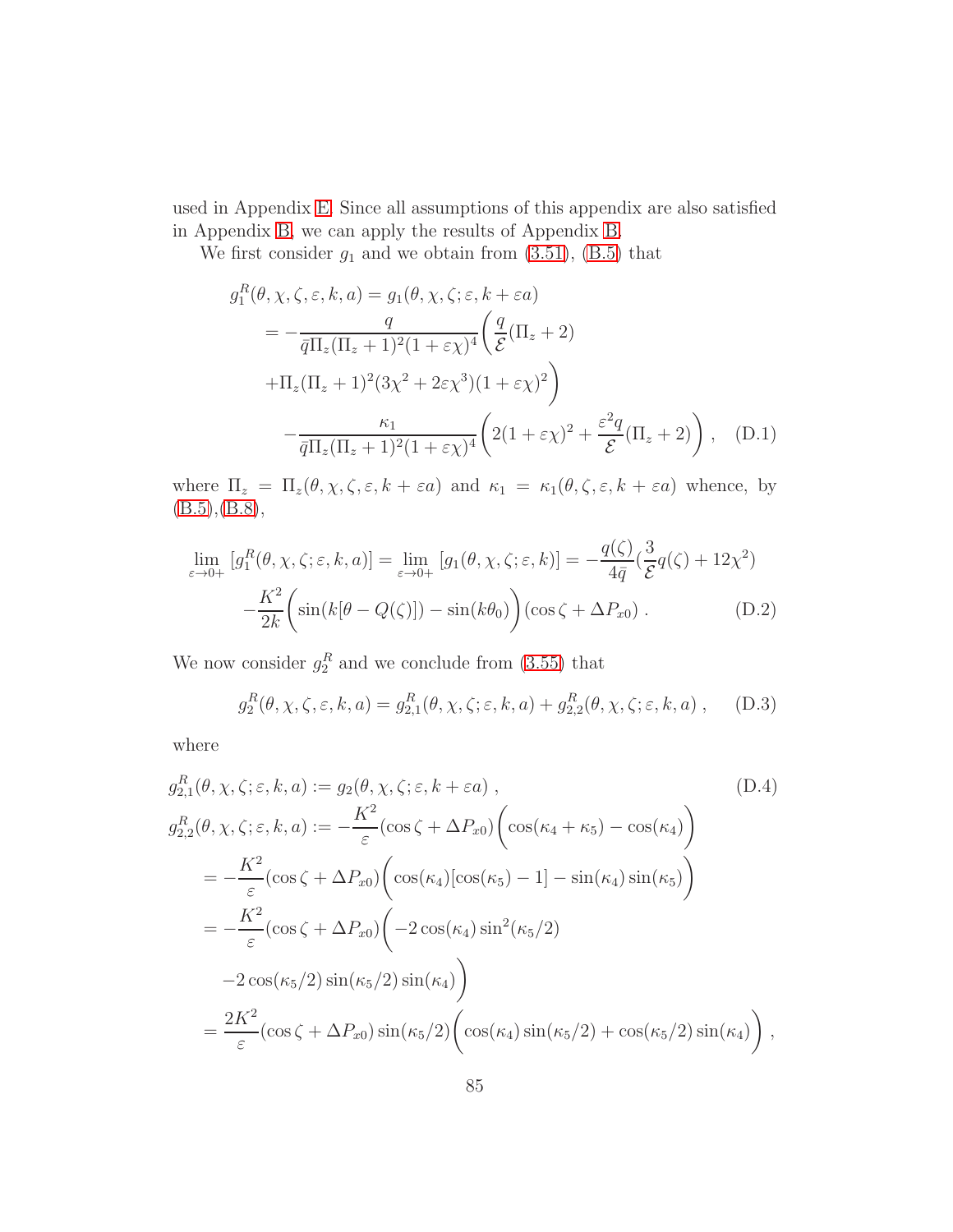(D.5)

with

<span id="page-85-2"></span>
$$
\kappa_4(\theta, \zeta, \varepsilon, k, a) := k(\theta - \zeta - \Upsilon_0 \sin \zeta - \Upsilon_1 \sin 2\zeta) - \varepsilon a \zeta ,
$$
  

$$
\kappa_5(\theta, \zeta, \varepsilon, a) := \varepsilon a(\theta - \Upsilon_0 \sin \zeta - \Upsilon_1 \sin 2\zeta) .
$$
  
(D.6)

We obtain from  $(B.12), (D.4)$  $(B.12), (D.4)$ 

<span id="page-85-0"></span>
$$
g_{2,1}^{R}(\theta, \chi, \zeta; \varepsilon, k, a) = g_2(\theta, \chi, \zeta; \varepsilon, k + \varepsilon a)
$$
  
= 
$$
\frac{K^2}{\Pi_z(\Pi_z + 1)(1 + \varepsilon \chi)^3} \cos(\nu[\theta - Q(\zeta)]) \left( (\cos \zeta + \Delta P_{x0}) \left[-\frac{\varepsilon}{\mathcal{E}}(q + \varepsilon^2 \kappa_1) + \chi \Pi_z(\Pi_z + 1)(1 + \varepsilon \chi)^2 \right] \right),
$$
 (D.7)

where  $\Pi_z = \Pi_z(\theta, \chi, \zeta, \varepsilon, k + \varepsilon a)$  and  $\kappa_2 = \kappa_2(\theta, \zeta, k + \varepsilon a)$  whence, by [\(B.12\)](#page-78-0),[\(B.13\)](#page-79-2),

<span id="page-85-3"></span>
$$
\lim_{\varepsilon \to 0+} [g_{2,1}^{R}(\theta, \chi, \zeta; \varepsilon, k, a)] = \lim_{\varepsilon \to 0+} [g_2(\theta, \chi, \zeta; \varepsilon, k)]
$$
  
=  $\chi K^2 \cos(k[\theta - Q(\zeta)])(\cos \zeta + \Delta P_{x0}).$  (D.8)

Clearly, by [\(D.6\)](#page-85-2),

$$
\lim_{\varepsilon \to 0+} \left[ \frac{\sin(\kappa_5(\theta, \zeta, \varepsilon, a)/2)}{\varepsilon} \right] = \frac{a}{2} (\theta - \Upsilon_0 \sin \zeta - \Upsilon_1 \sin 2\zeta) ,
$$
  
\n
$$
\lim_{\varepsilon \to 0+} \left[ \kappa_5(\theta, \zeta, \varepsilon, a) \right] = 0 ,
$$
  
\n
$$
\lim_{\varepsilon \to 0+} \left[ \kappa_4(\theta, \zeta, \varepsilon, k, a) \right] = k(\theta - \zeta - \Upsilon_0 \sin \zeta - \Upsilon_1 \sin 2\zeta) ,
$$
  
\n(D.9)

whence, by  $(D.5)$ ,

$$
\lim_{\varepsilon \to 0+} [g_{2,2}^{R}(\theta, \chi, \zeta; \varepsilon, k, a)] = K^{2} a(\theta - \Upsilon_{0} \sin \zeta - \Upsilon_{1} \sin 2\zeta)
$$
  
 
$$
\times \sin(k[\theta - \zeta - \Upsilon_{0} \sin \zeta - \Upsilon_{1} \sin 2\zeta])(\cos \zeta + \Delta P_{x0}), \quad (D.10)
$$

so that, by [\(D.3\)](#page-84-2),[\(D.8\)](#page-85-3),

<span id="page-85-1"></span>
$$
\lim_{\varepsilon \to 0+} [g_2^R(\theta, \chi, \zeta, \varepsilon, k, a)] = \chi K^2 \cos(k[\theta - Q(\zeta)])(\cos \zeta + \Delta P_{x0})
$$

$$
+ K^2 a(\theta - \Upsilon_0 \sin \zeta - \Upsilon_1 \sin 2\zeta)
$$

$$
\times \sin(k[\theta - \zeta - \Upsilon_0 \sin \zeta - \Upsilon_1 \sin 2\zeta])(\cos \zeta + \Delta P_{x0}). \quad (D.11)
$$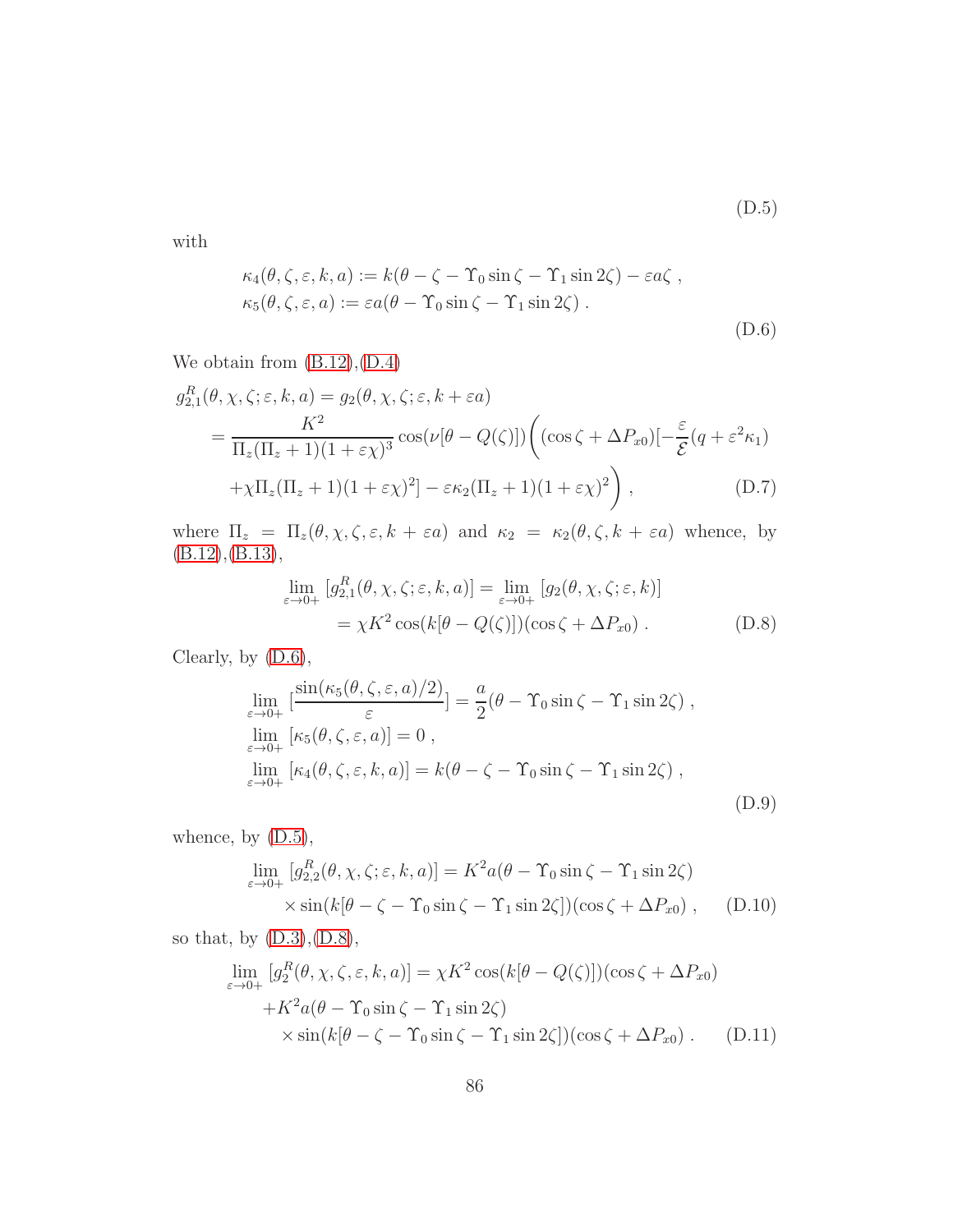#### <span id="page-86-0"></span> $\mathbf{E}$  Bounds on  $g_1^R$  $_1^R,g_2^R$

Let  $\varepsilon \in (0, \varepsilon_0]$  with  $\varepsilon_0 \in (0, 1]$  and let  $k \in \mathbb{N}, a \in [-1/2, 1/2]$ . Let also  $(\theta_0, \chi_0) \in W(\varepsilon_0)$ . Moreover let  $\chi_{lb}(\varepsilon_0)$  satisfy the restriction [\(C.1\)](#page-79-7) where  $\chi_M$  is the positive constant from Theorem [2](#page-47-0) (see item 2 of the setup list for Theorem [2\)](#page-47-0). Furthermore we assume that

<span id="page-86-5"></span>
$$
(\theta, \chi, \zeta) \in (\theta_0 - d_1, \theta_0 + d_1) \times (\chi_0 - d_2, \chi_0 + d_2) \times \mathbb{R},
$$
 (E.1)

where  $\chi_0, d_1, d_2$  satisfy

$$
0 < d_1 \,, \quad 0 < d_2 < \chi_0 - \chi_{lb}(\varepsilon_0) \,. \tag{E.2}
$$

In this appendix we will prove the properties  $(E.6), (E.14)$  $(E.6), (E.14)$  of  $g_1^R$  and  $g_2^R$ . We thus show in this appendix that the properties  $(E.6)$ , $(E.14)$  hold in the situation of Theorem [2](#page-47-0) (see item 8 of the setup of Theorem [2\)](#page-47-0). Since all assumptions of this appendix are also satisfied in Appendix [C](#page-79-3) and Appendix [D,](#page-83-3) we can apply the results of those appendices.

We first consider  $g_1^R$  and we obtain from [\(3.51\)](#page-29-0) that

$$
|g_1^R(\theta, \chi, \zeta, \varepsilon, k, a)| = |g_1(\theta, \chi, \zeta; \varepsilon, k + \varepsilon a)|,
$$
 (E.3)

whence, by  $(C.27)$ ,

<span id="page-86-2"></span>
$$
|g_1^R(\theta, \chi, \zeta, \varepsilon, k, a)| \le C_1(\chi_0, \varepsilon_0, k + \varepsilon a, d_2), \qquad (E.4)
$$

where  $C_1$  is given by [\(C.27\)](#page-82-2). Note that, by (C.27),  $C_1(\chi_0, \varepsilon_0, \nu, d_2)$  is decreasing w.r.t.  $\nu$  whence

<span id="page-86-3"></span>
$$
C_1(\chi_0, \varepsilon_0, k + \varepsilon a, d_2) \le C_1(\chi_0, \varepsilon_0, 1/2, d_2) =: C_1^R(\chi_0, \varepsilon_0, d_2), \quad (E.5)
$$

so that, by  $(E.4)$ ,

<span id="page-86-1"></span>
$$
|g_1^R(\theta, \chi, \zeta, \varepsilon, k, a)| \le C_1^R(\chi_0, \varepsilon_0, d_2) , \qquad (E.6)
$$

where  $C_1^R$  is given by [\(E.5\)](#page-86-3).

We now consider  $g_2^R$  and we obtain from [\(D.3\)](#page-84-2) that

<span id="page-86-6"></span>
$$
|g_2^R(\theta, \chi, \zeta, \varepsilon, k, a)| \le |g_{2,1}^R(\theta, \chi, \zeta; \varepsilon, k, a)| + |g_{2,2}^R(\theta, \chi, \zeta; \varepsilon, k, a)|. \quad (E.7)
$$

Note that, by  $(C.30), (D.4),$  $(C.30), (D.4),$  $(C.30), (D.4),$ 

<span id="page-86-4"></span>
$$
|g_{2,1}^R(\theta,\chi,\zeta;\varepsilon,k,a)| = |g_2(\theta,\chi,\zeta;\varepsilon,k+\varepsilon a)| \le C_2(\chi_0,\varepsilon_0,k+\varepsilon a,d_2), \text{ (E.8)}
$$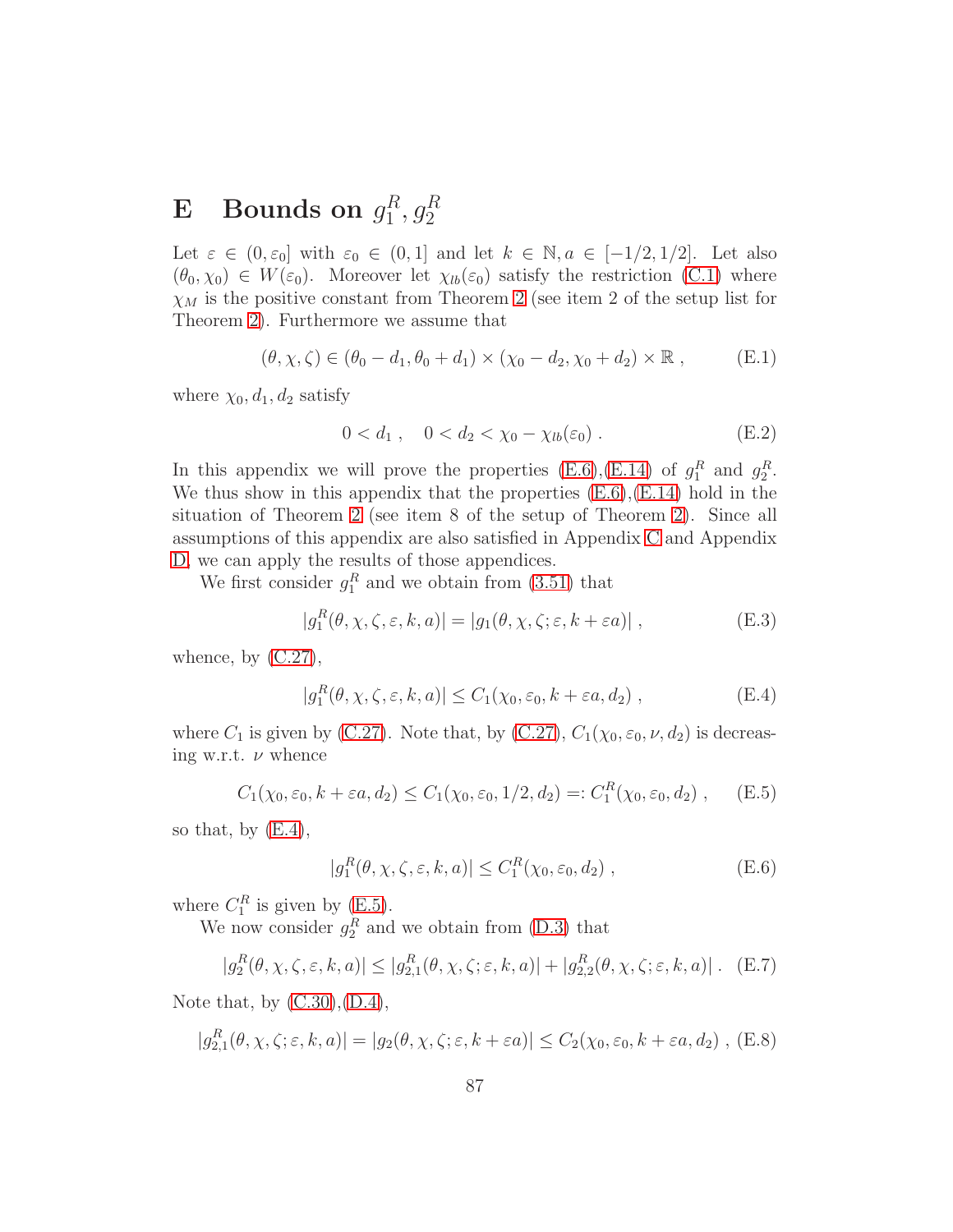where  $C_2$  is given by [\(C.30\)](#page-83-0). Note that, by (C.30),  $C_2(\chi_0, \varepsilon_0, \nu, d_2)$  is decreasing w.r.t.  $\nu$  whence

<span id="page-87-1"></span>
$$
C_2(\chi_0, \varepsilon_0, k + \varepsilon a, d_2) \le C_2(\chi_0, \varepsilon_0, 1/2, d_2) =: C_{2,1}^R(\chi_0, \varepsilon_0, d_2), \quad (E.9)
$$

so that, by  $(E.8)$ ,

<span id="page-87-3"></span>
$$
|g_{2,1}^R(\theta,\chi,\zeta,\varepsilon,k,a)| \le C_{2,1}^R(\chi_0,\varepsilon_0,d_2) ,
$$
 (E.10)

where  $C_{2,1}^R$  is given by [\(E.9\)](#page-87-1). We also have, by [\(D.5\)](#page-84-3),

<span id="page-87-2"></span>
$$
|g_{2,2}^{R}(\theta, \chi, \zeta; \varepsilon, k, a)|
$$
  
= 
$$
\left| \frac{2K^2}{\varepsilon} (\cos \zeta + \Delta P_{x0}) \sin(\kappa_5/2) \left( \cos(\kappa_4) \sin(\kappa_5/2) + \cos(\kappa_5/2) \sin(\kappa_4) \right) \right|
$$
  

$$
\leq \frac{4K^2}{\varepsilon} |\sin(\kappa_5/2)| (1 + |\Delta P_{x0}|).
$$
 (E.11)

Of course, by  $(D.6)$ , $(E.1)$ ,

$$
\frac{|\sin(\kappa_5/2(\theta,\zeta,\varepsilon,a))|}{\varepsilon} = \frac{1}{\varepsilon} |\sin(\frac{\varepsilon a}{2}[\theta - \Upsilon_0 \sin \zeta - \Upsilon_1 \sin 2\zeta])|
$$
  

$$
\leq \frac{|a|}{2} |\theta - \Upsilon_0 \sin \zeta - \Upsilon_1 \sin 2\zeta| \leq \frac{|a|}{2} (|\theta| + |\Upsilon_0| + |\Upsilon_1|)
$$
  

$$
\leq \frac{|a|}{2} (|\theta_0| + d_1 + |\Upsilon_0| + |\Upsilon_1|), \qquad (E.12)
$$

whence, by  $(E.11)$ ,

<span id="page-87-4"></span>
$$
|g_{2,2}^{R}(\theta, \chi, \zeta; \varepsilon, k, a)| \le 2K^2|a|(1 + |\Delta P_{x0}|)(|\theta_0| + d_1 + |\Upsilon_0| + |\Upsilon_1|)
$$
  
=:  $C_{2,2}^{R}(\theta_0, a, d_1)$ . (E.13)

We conclude from  $(E.7), (E.10), (E.13)$  $(E.7), (E.10), (E.13)$  $(E.7), (E.10), (E.13)$  $(E.7), (E.10), (E.13)$  that

<span id="page-87-0"></span>
$$
|g_2^R(\theta, \chi, \zeta, \varepsilon, k, a)| \le C_{2,1}^R(\chi_0, \varepsilon_0, d_2) + C_{2,2}^R(\theta_0, a, d_1)
$$
  
=:  $C_2^R(\theta_0, \chi_0, \varepsilon_0, a, d_1, d_2)$ , (E.14)

where  $C_{2,1}^R$  is given by [\(E.9\)](#page-87-1) and  $C_{2,2}^R$  is given by [\(E.13\)](#page-87-4).

With  $(E.6)$ ,  $(E.14)$  we have shown that  $g_1^R(\cdot, k, a)$  and  $g_2^R(\cdot, k, a)$  are bounded for  $k \in \mathbb{N}$ ,  $|a| \leq 1/2$  for the points

$$
(\theta, \chi, \zeta, \varepsilon) \in (\theta_0 - d_1, \theta_0 + d_1) \times (\chi_0 - d_2, \chi_0 + d_2) \times \mathbb{R} \times (0, \varepsilon_0] . (E.15)
$$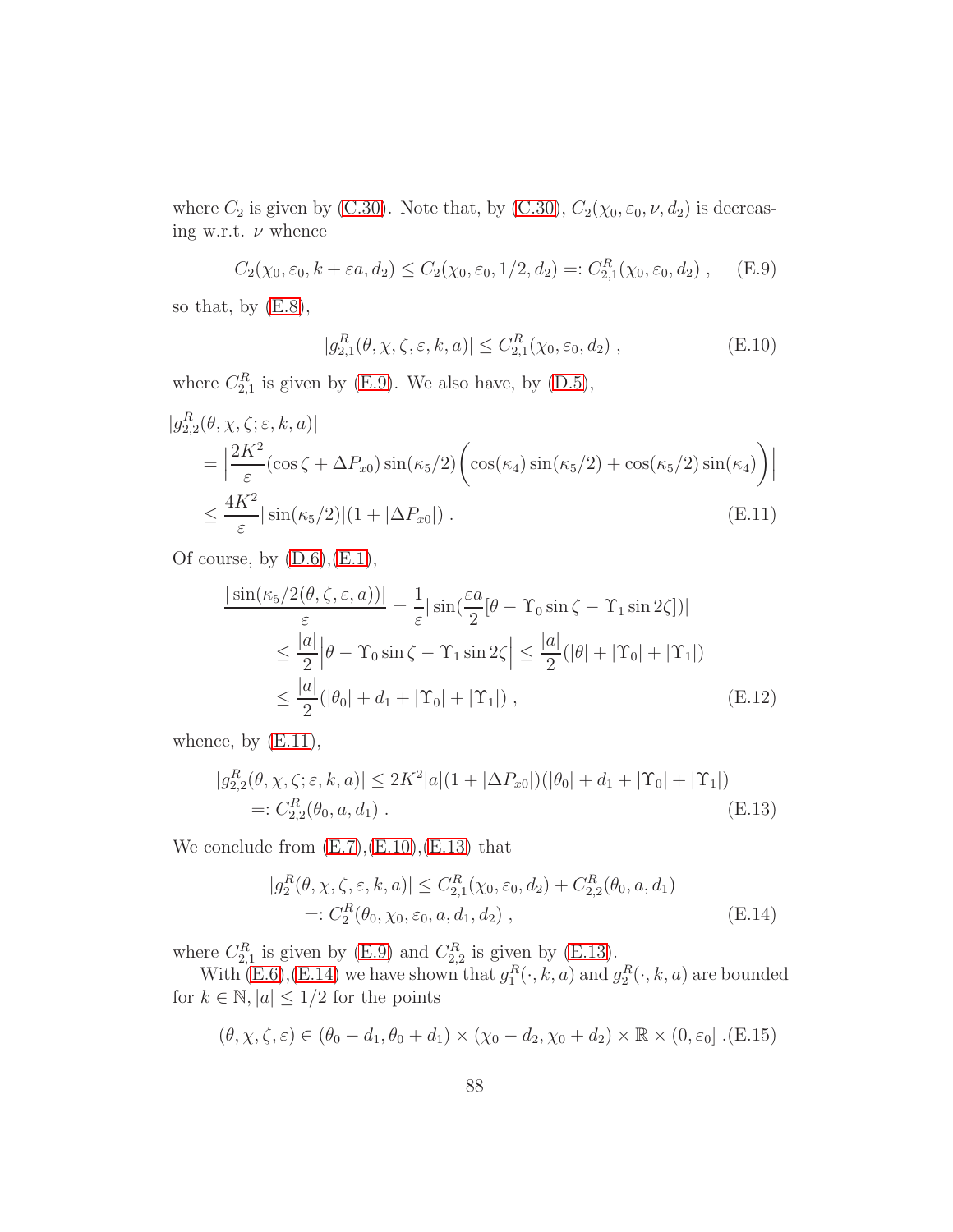## <span id="page-88-0"></span>F Error bounds in a regular perturbation problem

Here we outline a derivation of error bounds in a regular perturbation problem of relevance for §[3.4.4.](#page-38-0) This could be made into a theorem and proof at the level of §[3.5](#page-39-0) and §[4](#page-83-3) but we leave this to the interested reader (see [\[25,](#page-99-0) §2] for a detailed discussion of regular perturbation theory relevant here, complete with a theorem and proof). We write the IVP in [\(3.109\)](#page-38-1) as

$$
x_1' = x_2 , \quad x_1(0) = \xi , \tag{F.1}
$$

$$
x_2' = -\epsilon \sin x_1 , \quad x_2(0) = 1 . \tag{F.2}
$$

Then the zeroth-order approximation is

$$
u_1' = u_2, \quad u_1(0) = \xi, \tag{F.3}
$$

$$
u_2' = 0, \quad u_2(0) = 1, \tag{F.4}
$$

with solutions

$$
u_1(s) = s + \xi , \quad u_2(s) = 1 . \tag{F.5}
$$

Subtracting and integrating we obtain

$$
e_1 := |x_1(s) - u_1(s)| \le \int_0^s |x_2(\tau) - u_2(\tau)| d\tau ,
$$
\n(F.6)  
\n
$$
e_2 := |x_2(s) - u_2(s)| = \epsilon \left| \int_0^s \left[ \sin(x_1(\tau)) - \sin(u_1(\tau)) + \sin(\tau + \xi) \right] d\tau \right|
$$
\n
$$
\le \epsilon \int_0^s |x_1(\tau) - u_1(\tau)| d\tau + \epsilon | - \cos(s + \xi) + \cos(\xi)|
$$
\n
$$
\le \epsilon \int_0^s |x_1(\tau) - u_1(\tau)| d\tau + 2\epsilon .
$$
\n(F.7)

Introducing  $R_1$  and  $R_2$  as in §[4,](#page-83-3) we have

$$
e_1(s) \le \int_0^s e_2(\tau) d\tau =: R_1(s) , \qquad (F.8)
$$

$$
e_2(s) \le \epsilon \int_0^s e_1(\tau) d\tau + 2\epsilon =: R_2(s) .
$$
 (F.9)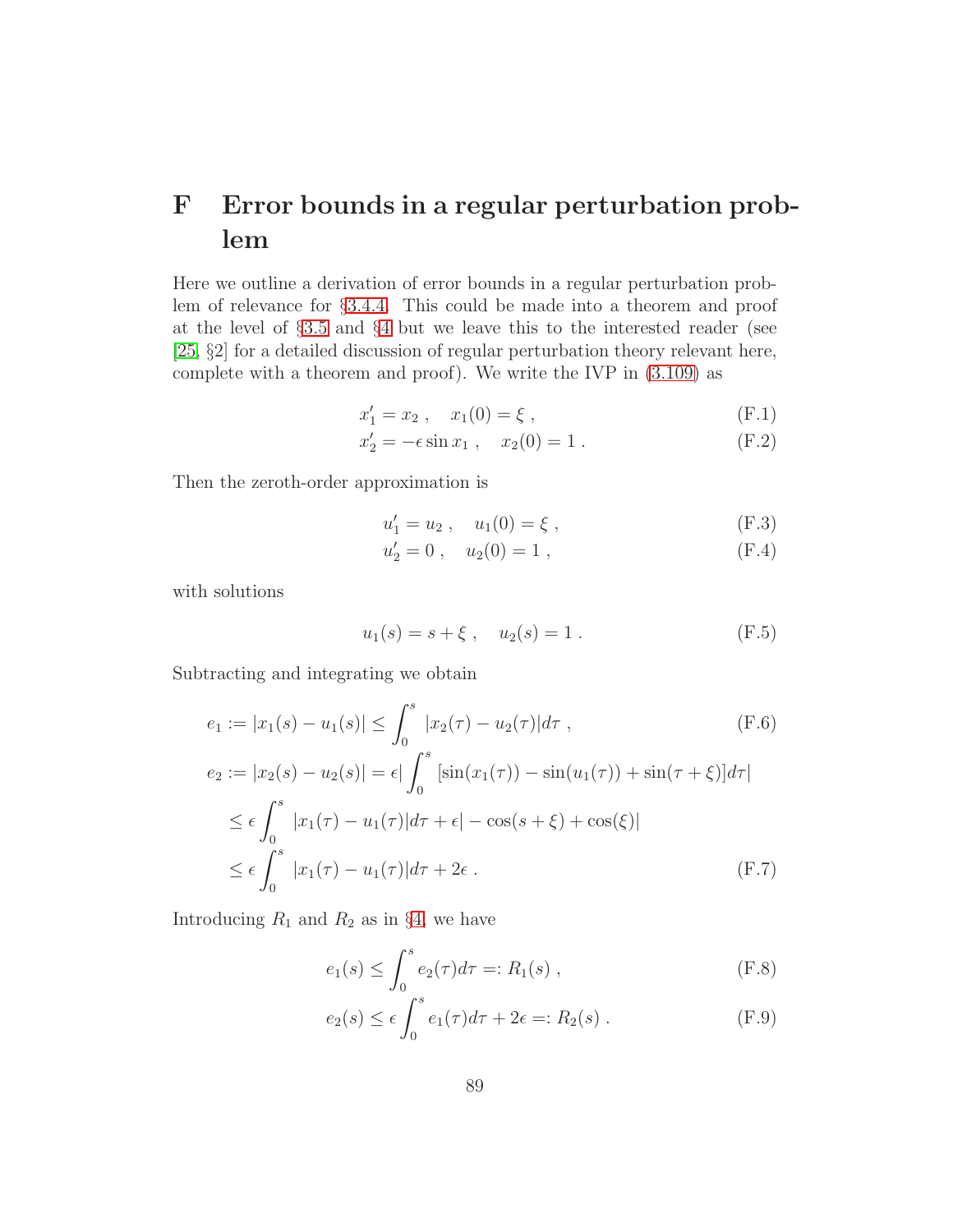Differentiating gives the differential inequalities

$$
R'_1 = e_2 \le R_2 , \quad R_1(0) = 0 , \tag{F.10}
$$

$$
R'_2 = \epsilon e_1 \leq \epsilon R_1 , \quad R_2(0) = 2\epsilon . \tag{F.11}
$$

Let

$$
w_1' = w_2 , \quad w_1(0) = 0 , \tag{F.12}
$$

$$
w_2' = \epsilon w_1 , \quad w_2(0) = 2\epsilon . \tag{F.13}
$$

Then

$$
w_1 = \sqrt{\epsilon} 2 \sinh(\sqrt{\epsilon} s) , \qquad (F.14)
$$

$$
w_2 = \epsilon 2 \cosh(\sqrt{\epsilon} s) \tag{F.15}
$$

Now as shown in Appendix [I,](#page-94-0)  $R_1(s) \leq w_1(s)$  and  $R_2(s) \leq w_2(s)$  whence if  $0 \leq s \leq T$ ,

<span id="page-89-0"></span>
$$
e_1(s) \le \sqrt{\epsilon} 2 \sinh(\sqrt{\epsilon}s) \le \sqrt{\epsilon} 2 \sinh(\sqrt{\epsilon}T) = O(\epsilon) , \qquad (F.16)
$$

$$
e_2(s) \le \epsilon 2 \cosh(\sqrt{\epsilon}s) \le \epsilon 2 \cosh(\sqrt{\epsilon}T) = O(\epsilon) . \tag{F.17}
$$

In the context of §[3.4.4](#page-38-0) with  $\epsilon = 1/Y_0^2$ ,  $\xi = X_0, x_1 = \hat{X}, x_2 = \hat{Y}$  we obtain from [\(F.16\)](#page-89-0),[\(F.17\)](#page-89-0) that  $\hat{X}(s) = s + X_0 + O(1/Y_0^2), \hat{Y}(s) = 1 + O(1/Y_0^2)$ whence  $X(t) = Y_0 t + X_0 + O(1/Y_0^2), Y(t) = Y_0(1 + O(1/Y_0)).$ 

### G Derivatives for Low Gain Problem

We here derive  $(G.6)$  which is needed in §[3.7.](#page-53-0) By  $(3.172)$  we have

<span id="page-89-1"></span>
$$
v'_1(\cdot, 1) = 2v_2(\cdot, 1), \quad v_1(0, 1) = \theta_0, \quad v'_2(\tau, 1) = -K_0(k)\cos(kv_1(\tau, 1) - a\tau)
$$
  
= 
$$
-\frac{K_0(k)}{2}\exp(u(\tau)) + cc, \quad v_2(0, 1) = \chi_0,
$$
 (G.1)

where

<span id="page-89-2"></span>
$$
u(\tau) := i[kv_1(\tau, 1) - a\tau].
$$
 (G.2)

It follows from [\(G.1\)](#page-89-1) that

<span id="page-89-3"></span> $v''_2(\tau, 1) = K_0(k)(kv'_1(\tau, 1) - a) \sin(kv_1(\tau, 1) - a\tau)$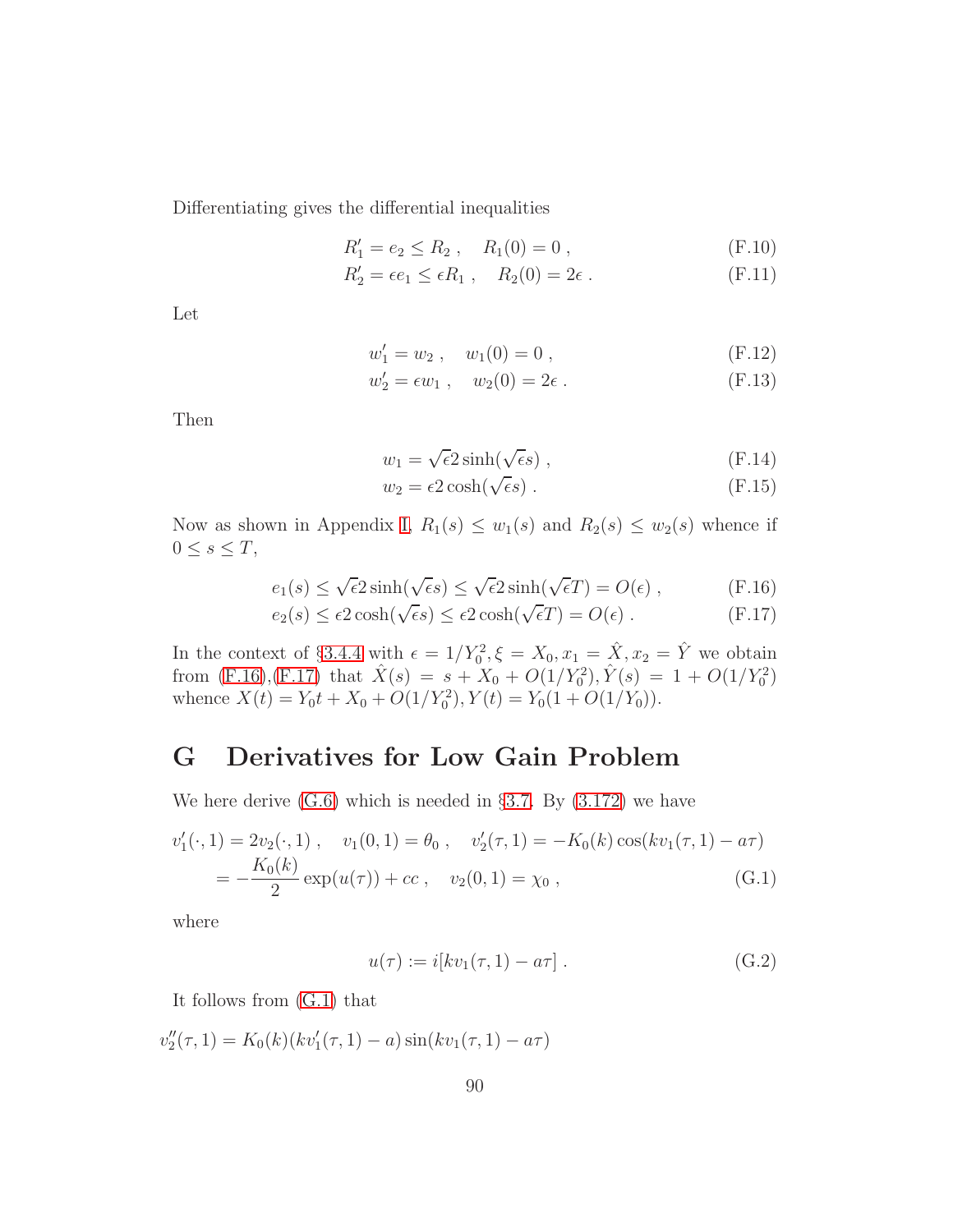$$
= K_0(k)(2kv_2(\tau, 1) - a) \sin(kv_1(\tau, 1) - a\tau) = -\frac{K_0(k)}{2} \exp(u(\tau))u'(\tau) + cc,
$$
  
\n
$$
v_2'''(\cdot, 1) = -\frac{K_0(k)}{2} \exp(u)[u'' + (u')^2] + cc,
$$
  
\n
$$
v_2''''(\cdot, 1) = -\frac{K_0(k)}{2} \exp(u)[u''' + 3u'u'' + (u')^3] + cc,
$$
  
\n(G.3)

and from  $(G.1), (G.2), (G.3)$  $(G.1), (G.2), (G.3)$  $(G.1), (G.2), (G.3)$  $(G.1), (G.2), (G.3)$  that

<span id="page-90-1"></span>
$$
u'(\tau) = i[kv'_1(\cdot, 1) - a] = i[2kv_2(\cdot, 1) - a],
$$
  
\n
$$
u''(\tau) = i2kv'_2(\tau, 1) = -i2kK_0(k)\cos(kv_1(\tau, 1) - a\tau),
$$
  
\n
$$
u'''(\tau) = i2kv''_2(\tau, 1) = i2kK_0(k)(2kv_2(\tau, 1) - a)\sin(kv_1(\tau, 1) - a\tau).
$$
\n(G.4)

We conclude from  $(G.1), (G.2), (G.4)$  $(G.1), (G.2), (G.4)$  $(G.1), (G.2), (G.4)$  $(G.1), (G.2), (G.4)$  that

$$
u(0) = ikv1(0, 1) = ik\theta0,\nu'(0) = i[2kv2(0, 1) - a] = i[2k\chi0 - a],\nu''(0) = -i2kK0(k) cos(kv1(0, 1)) = -i2kK0(k) cos(k\theta0),\nu'''(0) = i2kK0(k)(2kv2(0, 1) - a) sin(kv1(0, 1))\n= i2kK0(k)(2k\chi0 - a) sin(k\theta0),
$$
\n(G.5)

whence, by  $(G.1), (G.3),$  $(G.1), (G.3),$  $(G.1), (G.3),$ 

<span id="page-90-0"></span>
$$
v'_2(0,1) = -K_0(k)\cos(kv_1(0,1)) = -K_0(k)\cos(k\theta_0),
$$
  
\n
$$
v''_2(0,1) = K_0(k)(2kv_2(0,1) - a)\sin(kv_1(0,1)) = K_0(k)(2k\chi_0 - a)\sin(k\theta_0),
$$
  
\n
$$
v'''_2(0,1) = -\frac{K_0(k)}{2}\exp(u(0))[u''(0) + (u'(0))^2] + cc
$$
  
\n
$$
= -\frac{K_0(k)}{2}\exp(ik\theta_0)\left(-i2kK_0(k)\cos(k\theta_0) - [2k\chi_0 - a]^2\right) + cc
$$
  
\n
$$
= -K_0(k)\left(2kK_0(k)\sin(k\theta_0)\cos(k\theta_0) - [2k\chi_0 - a]^2\cos(k\theta_0)\right)
$$
  
\n
$$
= K_0(k)\left(-kK_0(k)\sin(2k\theta_0) + [2k\chi_0 - a]^2\cos(k\theta_0)\right),
$$
  
\n
$$
v'''_2(0,1) = -\frac{K_0(k)}{2}\exp(u(0))[u'''(0) + 3u'(0)u''(0) + (u'(0))^3] + cc
$$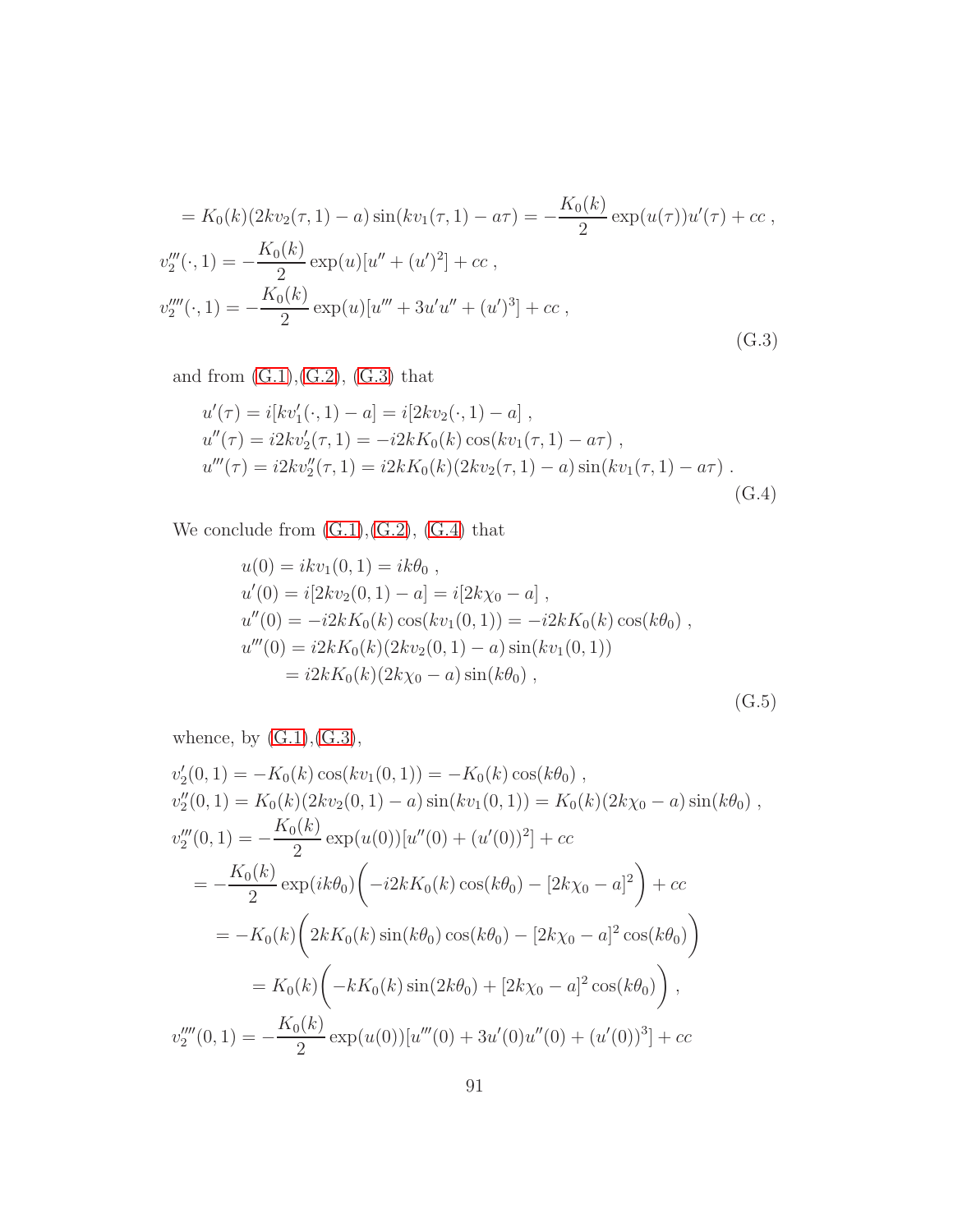$$
= -\frac{K_0(k)}{2} \exp(ik\theta_0) \left( i2kK_0(k)(2k\chi_0 - a) \sin(k\theta_0) \right.+ 6kK_0(k)[2k\chi_0 - a] \cos(k\theta_0) - i[2k\chi_0 - a]^3 \right) + cc= -\frac{K_0(k)}{2} \left( -4kK_0(k)(2k\chi_0 - a) \sin^2(k\theta_0) \right.+ 12kK_0(k)[2k\chi_0 - a] \cos^2(k\theta_0) + 2[2k\chi_0 - a]^3 \sin(k\theta_0) \right)= K_0(k) \left( 2kK_0(k)(2k\chi_0 - a) \sin^2(k\theta_0) \right.- 6kK_0(k)[2k\chi_0 - a] \cos^2(k\theta_0) - [2k\chi_0 - a]^3 \sin(k\theta_0) \right). (G.6)
$$

# H Calculation of  $E_r/cB_u$  in high gain regime

In this appendix we aim to estimate the magnitude of the electric field. The basic field equation is

<span id="page-91-0"></span>
$$
(\frac{\partial^2}{\partial t^2} - c^2 \frac{\partial^2}{\partial z^2}) E_x(z, t) = -c Z_{vac} \frac{\partial j}{\partial t}(z, t) , \qquad (H.1)
$$

where  $Z_{vac} = 1/c\epsilon_0$  is the free space impedance and

<span id="page-91-1"></span>
$$
j(z,t) := -\frac{ecK}{\Sigma_{\perp}} \cos(k_u z) \sum_{n=1}^{N} \frac{1}{\gamma_n(t)} \delta(z - z_n(t))
$$
  

$$
\approx -\frac{ecKN}{\gamma_c \Sigma_{\perp}} \cos(k_u z) \frac{1}{N} \sum_{n=1}^{N} \delta(z - z_n(t)), \qquad (H.2)
$$

with  $\Sigma_{\perp}$  being the transverse emittance, see [\[2\]](#page-97-0) and [\[31\]](#page-100-0). We proceed in two ways. In the first we solve [\(H.1\)](#page-91-0) and [\(H.2\)](#page-91-1) directly and in the second we use Fourier tranforms.

The unique solution of the homogeneous IVP at  $t = 0$  is

<span id="page-91-2"></span>
$$
E_x(z,t) = -\frac{Z_{vac}}{2} \int_0^t ds \int_{z-ct+cs}^{z+ct-cs} dy \frac{\partial j}{\partial s}(y,s)
$$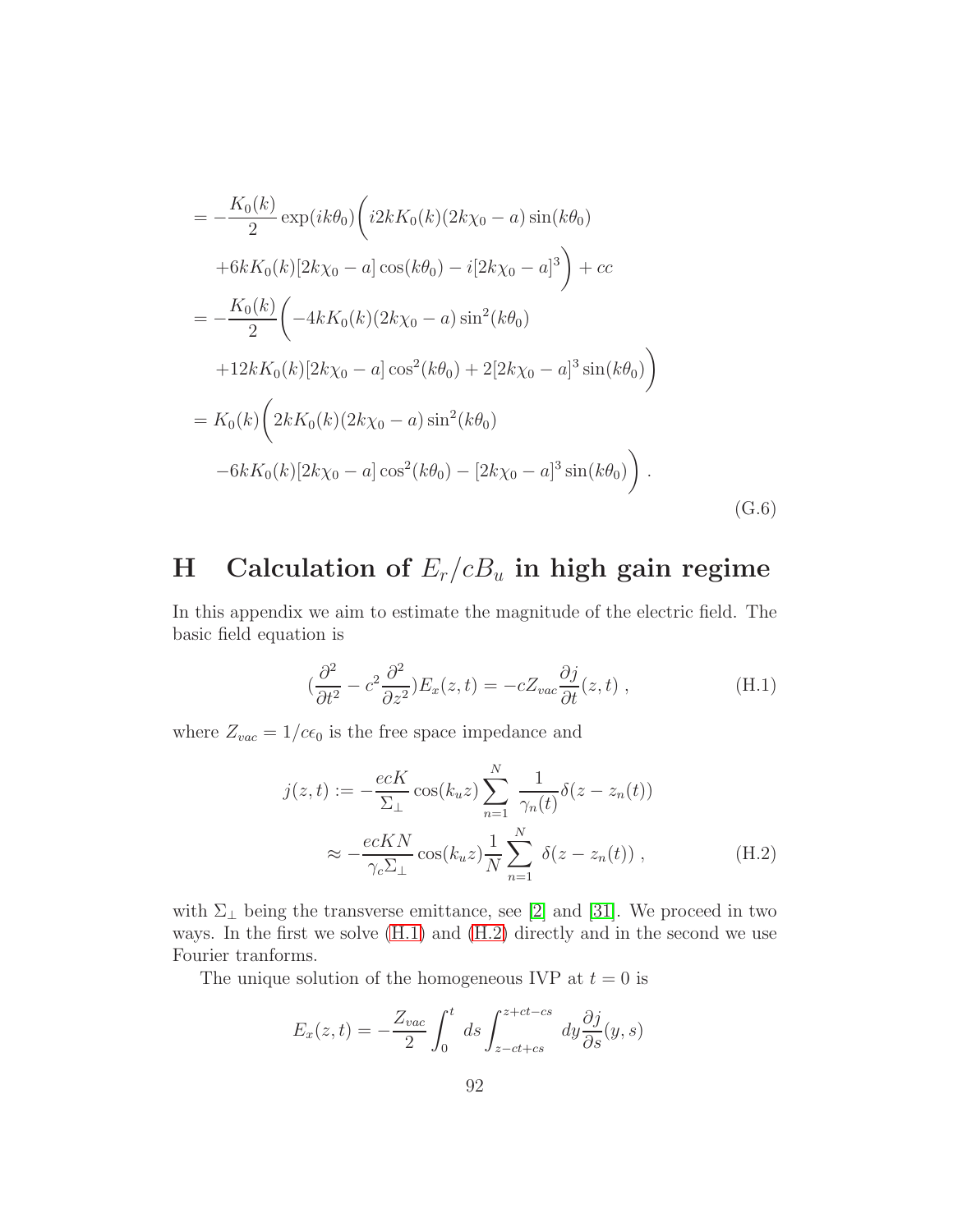$$
= -\frac{Z_{vac}}{2} [U_{-}(z,t) + U_{+}(z,t)] , \qquad (H.3)
$$

where

$$
U_{-}(z,t) := \int_{z-ct}^{z} dy[j(y, t + \frac{1}{c}(y-z)) - j(y,0)], \qquad (H.4)
$$

$$
U_{+}(z,t) := \int_{z}^{z+ct} dy[j(y, t - \frac{1}{c}(y-z)) - j(y,0)].
$$
 (H.5)

The first equality in [\(H.3\)](#page-91-2) is often obtained using Duhamel's principle and d'Alembert's formula and the second equality is obtained after changing the order of integration. To obtain our estimate we consider  $z_n(t) = \beta_c ct + z_n(0)$ which is quite crude (but may suffice for a rough estimate) and where the nonnegative  $\beta_c$  is determined by  $\beta_c^2 = (\gamma_c^2 - 1)/\gamma_c^2$ . We obtain [\[32\]](#page-100-1)  $U_+ \ll U_$ and

$$
U_{-}(z,t) \approx -\frac{2ecK\gamma_c N}{\Sigma_{\perp}} \frac{1}{N} \sum_{n=1}^{N} I_n(z,t) \cos(2k_u \gamma_c^2 [z - ct - z_n(0)]), \quad (H.6)
$$

where

$$
I_n(z,t) := \begin{cases} 1 & \text{if } z_n(t) < z < z_n(0) + ct \\ 0 & \text{if otherwise.} \end{cases}
$$
 (H.7)

So if all the particles contributed at z, which they don't, then  $U_-(z,t)$  =  $O(\frac{2ecK\gamma_cN}{\Sigma_a})$  $(\frac{dK\gamma_cN}{\Sigma_\perp})$  and  $E_{r1}=\frac{Z_{vac}eCK\gamma_cN}{\Sigma_\perp}$  $\frac{ec \kappa \gamma_{c} N}{\Sigma_{\perp}}$  would be a typical value of the field  $E_x$  at  $(z, t)$ .

We now give a second estimate,  $E_{r2}$ , of  $E_r$ . Following [\[31\]](#page-100-0) which is based on [\[2\]](#page-97-0) we Fourier transform [\(H.1\)](#page-91-0) by defining

$$
\hat{E}_x(z,\omega) := \frac{1}{2\pi} \int_{-\infty}^{\infty} ds E_x(z, \frac{z}{c} - \frac{s}{ck_r}) \exp(-i\omega s) . \tag{H.8}
$$

The Fourier inversion theorem gives

$$
E_x(z,t) = \int_{-\infty}^{\infty} d\omega \hat{E}_x(z,\omega) \exp(i\omega k_r[z-ct]).
$$
 (H.9)

We define  $\hat{j}(z,\omega)$  in the same way as  $\hat{E}_x(z,\omega)$  whence, in the slowly varying approximation, [\(H.1\)](#page-91-0) reduces to

<span id="page-92-0"></span>
$$
\frac{\partial \hat{E}_x}{\partial z}(z,\omega) = -\frac{Z_{vac}}{2}\hat{j}(z,\omega) ,\qquad (H.10)
$$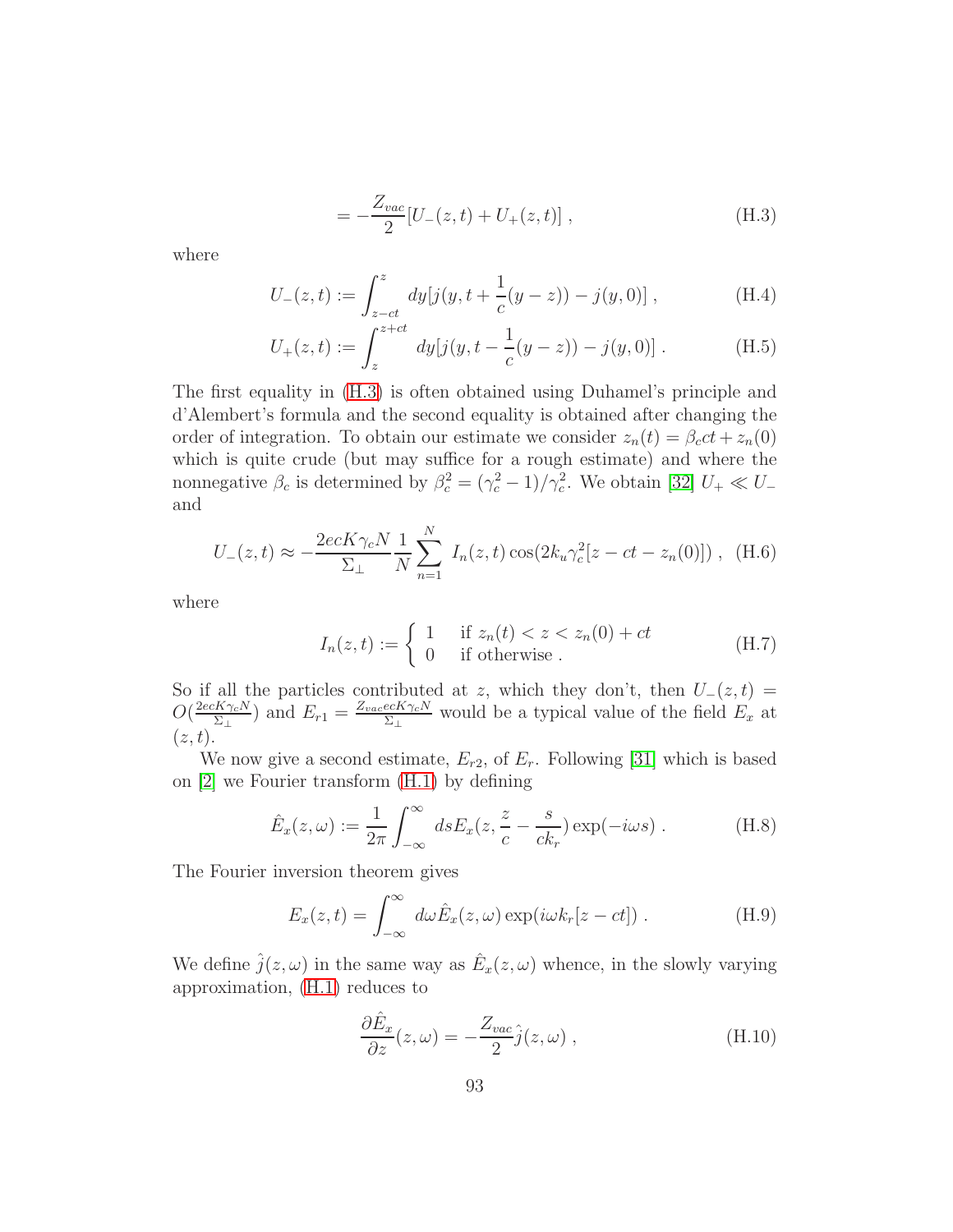and from [\(H.2\)](#page-91-1) we obtain

$$
\hat{j}(z,\omega) = -\frac{ecKNk_r}{2\pi\beta_c\gamma_c\Sigma_\perp}\check{j}(z,\omega) ,\qquad (H.11)
$$

where

$$
\check{j}(z,\omega) := \cos(k_u z) \exp(-i\omega k_r z) \frac{1}{N} \sum_{n=1}^N \exp(i\omega c k_r T_n(z)) . \tag{H.12}
$$

Here the function  $T_n$  is the inverse of the function  $z_n$ . To obtain our estimate we note that  $|\check{j}|$  is bounded by 1 and replace it by 1 which is quite crude but may suffice for a rough estimate. Inserting this into [\(H.10\)](#page-92-0) and integrating we obtain

$$
\hat{E}_x(z,\omega) = O\left(\frac{Z_{vac}}{2} \frac{ecKNk_r}{2\pi\beta_c\gamma_c\Sigma_\perp} \frac{1}{k_u} k_u z\right),\tag{H.13}
$$

and, for  $k_u z = O(1)$ ,

<span id="page-93-0"></span>
$$
\hat{E}_x = O(E_{r2}), \quad E_{r2} := \frac{Z_{vac}}{4\pi} \frac{ecKN}{\Sigma_\perp} \frac{k_r}{k_u \beta_c \gamma_c^2} \gamma_c \,. \tag{H.14}
$$

We now have, recalling that  $K = 3.7$  in LCLS,

$$
\frac{E_{r1}}{E_{r2}} = 4\pi \frac{k_u \gamma_c^2}{k_r} = 4\pi / K_r = 2\pi (1 + \frac{K^2}{2}) \approx 2\pi (1 + (3.7)^2 / 2) \approx 49 \text{ ,(H.15)}
$$

and we calculate  $E_{r2}/cB_u$ . From [\(H.14\)](#page-93-0)

$$
\frac{E_{r2}}{cB_u} = \frac{Z_{vac}c}{4\pi} \frac{eK}{cB_u} \frac{k_r}{k_u \gamma_c^2} \gamma_c \frac{N}{\Sigma_\perp} \,. \tag{H.16}
$$

Now  $K/cB_u = e/mc^2k_u$  and  $k_r/k_u\gamma_c^2 = 2(1 + K^2/2)^{-1}$  therefore

$$
\frac{E_{r2}}{cB_u} = \frac{Z_{vac}c}{4\pi} \frac{e^2}{mc^2} \frac{1}{k_u} \frac{2}{(1+K^2/2)} \gamma_c \frac{N}{\Sigma_{\perp}} = r_e \frac{1}{k_u} \frac{2}{(1+K^2/2)} \gamma_c \frac{N}{\Sigma_{\perp}} , \quad (H.17)
$$

where  $r_e$  denotes the classical electron radius. Furthermore

$$
r_e \approx 2.82 \cdot 10^{-15} m
$$
,  $\frac{1}{k_u} = \frac{3cm}{2\pi}$ ,  $\frac{2}{(1 + K^2/2)} \approx 0.255$ ,  $\gamma_c = 10^4$ ,

and so

$$
\frac{E_{r2}}{cB_u} \approx 0.034 \cdot 10^{-12} m^2 \frac{N}{\Sigma_{\perp}} \approx 34 , \quad \frac{E_{r1}}{cB_u} = \frac{E_{r2}}{cB_u} \frac{E_{r1}}{E_{r2}} \approx 34 \cdot 49 \approx 1700 ,
$$
  
for  $N = 10^9$  and  $\Sigma_{\perp} = 1 mm^2$ .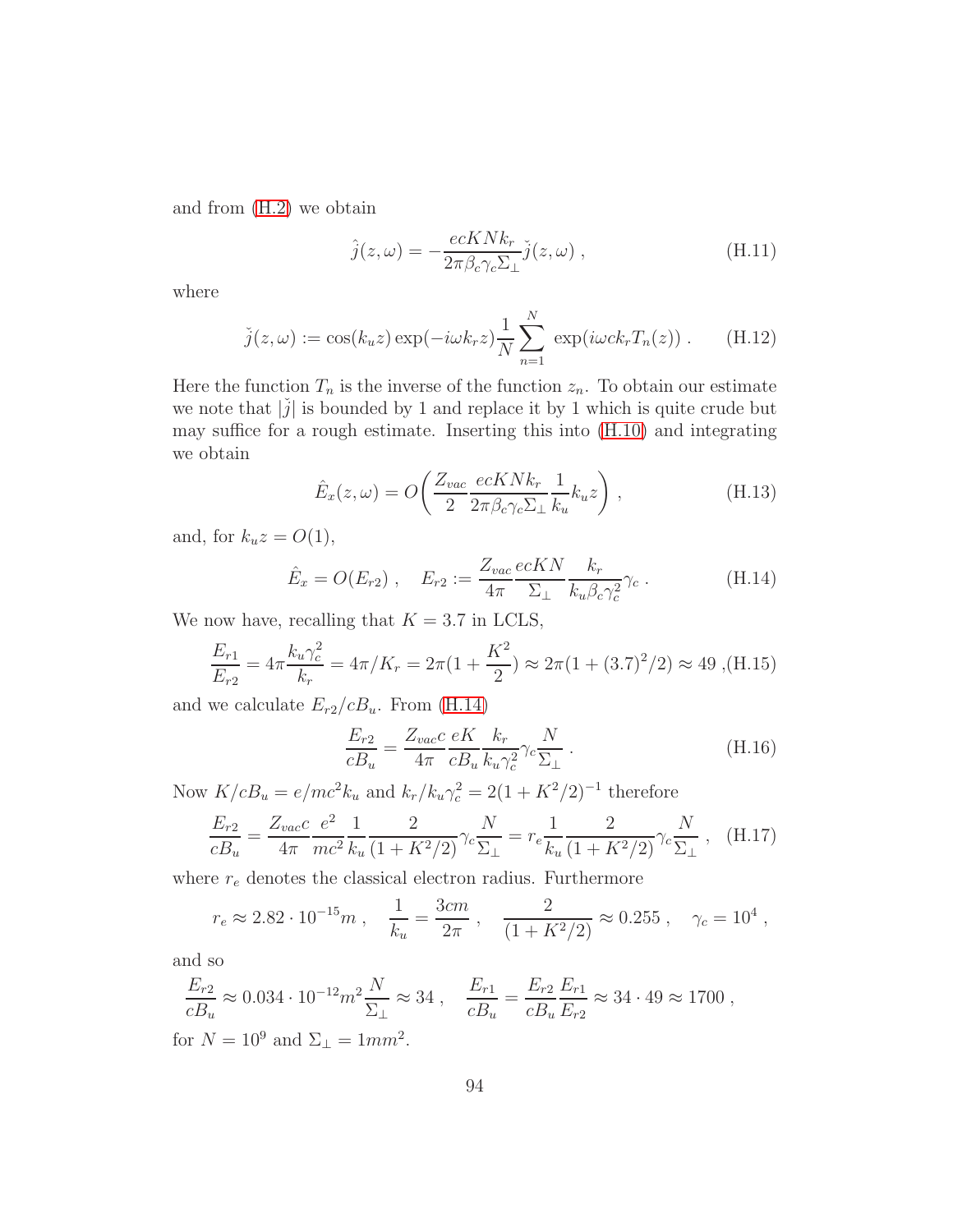### <span id="page-94-0"></span>I IVP for a system of differential inequalities

Here we present and verify a solution of the IVP for a system of differential inequalities which is used in §[4.1,](#page-56-0)§[4.2](#page-62-0) and Appendix [F.](#page-88-0) Consider the IVP for

<span id="page-94-1"></span>
$$
R_1'(\zeta) \le a_1 R_2(\zeta) \tag{I.1}
$$

$$
R_2'(\zeta) \le a_2 R_1(\zeta) ,\qquad (I.2)
$$

where  $a_1, a_2 > 0$  and  $R_1, R_2$  are of class  $C^1$ . We want to show, for  $\zeta \geq 0$ , that

<span id="page-94-6"></span>
$$
R_1(\zeta) \le r_1(\zeta), \quad R_2(\zeta) \le r_2(\zeta),
$$
 (I.3)

where

<span id="page-94-2"></span>
$$
r_1' = a_1 r_2 , \quad r_1(0) = R_1(0) , \tag{I.4}
$$

$$
r'_2 = a_2 r_1 , \quad r_2(0) = R_2(0) . \tag{I.5}
$$

We do this in two ways. First we define  $\hat{r}_j(\zeta) := R_j(\zeta) - r_j(\zeta)$  for  $j = 1, 2, \zeta \geq 1$ 0 whence, by  $(L1), (L2), (L4),$  $(I.5),$  $(I.5),$ 

<span id="page-94-3"></span>
$$
\hat{r}'_1(\zeta) \le a_1 \hat{r}_2(\zeta), \quad \hat{r}'_2(\zeta) \le a_2 \hat{r}_1(\zeta), \quad \hat{r}_1(0) = \hat{r}_2(0) = 0.
$$
 (I.6)

Clearly we have to show that, for  $j=1,2,\zeta\geq 0,$ 

<span id="page-94-5"></span>
$$
\hat{r}_j(\zeta) \le 0 \tag{I.7}
$$

It follows from [\(I.6\)](#page-94-3) that

$$
\hat{r}'_1(\zeta) \le a_1 \int_0^{\zeta} ds \hat{r}'_2(s) \le a_1 a_2 \int_0^{\zeta} ds \hat{r}_1(s) ,
$$
  
\n $\hat{r}'_2(\zeta) \le a_2 \int_0^{\zeta} ds \hat{r}'_1(s) \le a_1 a_2 \int_0^{\zeta} ds \hat{r}_2(s) ,$ 

i.e.,

<span id="page-94-4"></span>
$$
\hat{r}'_j(\zeta) \le a_0^2 \int_0^{\zeta} ds \hat{r}_j(s) , \qquad (I.8)
$$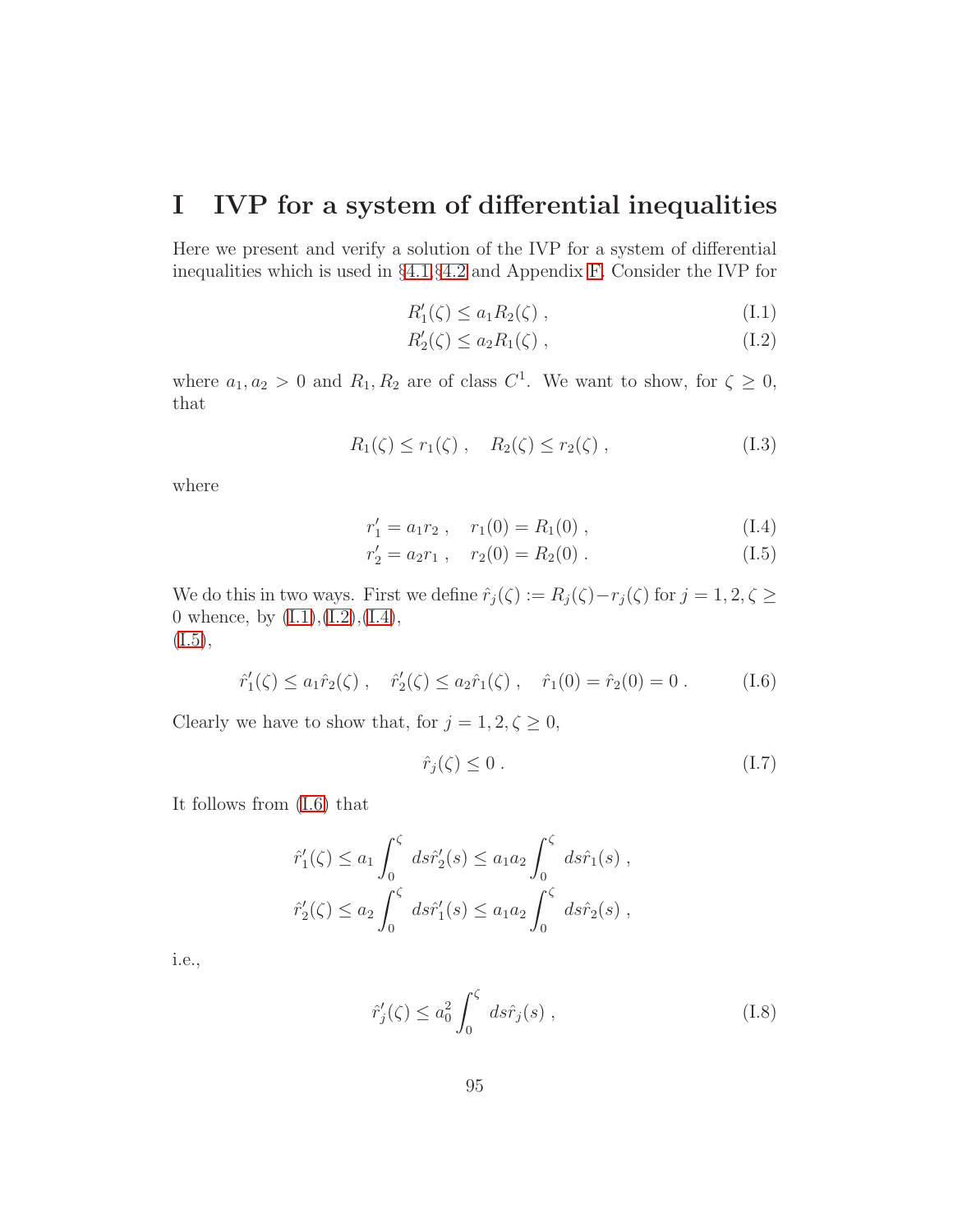where  $a_0 := \sqrt{a_1 a_2}$ . It follows from [\(I.8\)](#page-94-4) and by partial integration that

$$
\exp(-a_0 \zeta) \hat{r}_j(\zeta) + a_0 \int_0^{\zeta} ds \exp(-a_0 s) \hat{r}_j(s) = \int_0^{\zeta} ds \exp(-a_0 s) \hat{r}'_j(s)
$$
  

$$
\leq a_0^2 \int_0^{\zeta} ds \exp(-a_0 s) \int_0^s d\tilde{s} \hat{r}_j(\tilde{s})
$$
  

$$
= -a_0 \exp(-a_0 \zeta) \int_0^{\zeta} ds \hat{r}_j(s) + a_0 \int_0^{\zeta} ds \exp(-a_0 s) \hat{r}_j(s) , \quad (I.9)
$$

which entails

<span id="page-95-0"></span>
$$
\hat{r}_j(\zeta) \le -a_0 \int_0^{\zeta} ds \hat{r}_j(s) . \tag{I.10}
$$

Abbreviating

<span id="page-95-1"></span>
$$
\check{r}_j(\zeta) := \int_0^{\zeta/a_0} ds \hat{r}_j(s) , \qquad (I.11)
$$

we obtain from [\(I.10\)](#page-95-0)

$$
\check{r}'_j(\zeta) = \frac{1}{a_0} \hat{r}_j(\zeta/a_0) \le -\int_0^{\zeta/a_0} ds \hat{r}_j(s) = -\check{r}_j(\zeta) , \qquad (I.12)
$$

whence

$$
0 \ge \exp(\zeta)[\check{r}_j(\zeta) + \check{r}'_j(\zeta)] = [\exp(\zeta)\check{r}_j(\zeta)]', \qquad (I.13)
$$

so that  $\exp(\zeta)\check{r}_j(\zeta)$  is decreasing w.r.t.  $\zeta$  which entails, by [\(I.11\)](#page-95-1), that

$$
0 = \exp(0)\tilde{r}_j(0) \ge \exp(\zeta)\tilde{r}_j(\zeta) , \qquad (I.14)
$$

i.e.,

<span id="page-95-2"></span>
$$
\check{r}_j(\zeta) \le 0 \tag{I.15}
$$

We conclude from  $(I.8), (I.11), (I.15)$  $(I.8), (I.11), (I.15)$  $(I.8), (I.11), (I.15)$  $(I.8), (I.11), (I.15)$  that

$$
\hat{r}'_j(\zeta) \le a_0^2 \int_0^{\zeta} ds \hat{r}_j(s) = \check{r}_j(a_0 \zeta) \le 0,
$$
\n(1.16)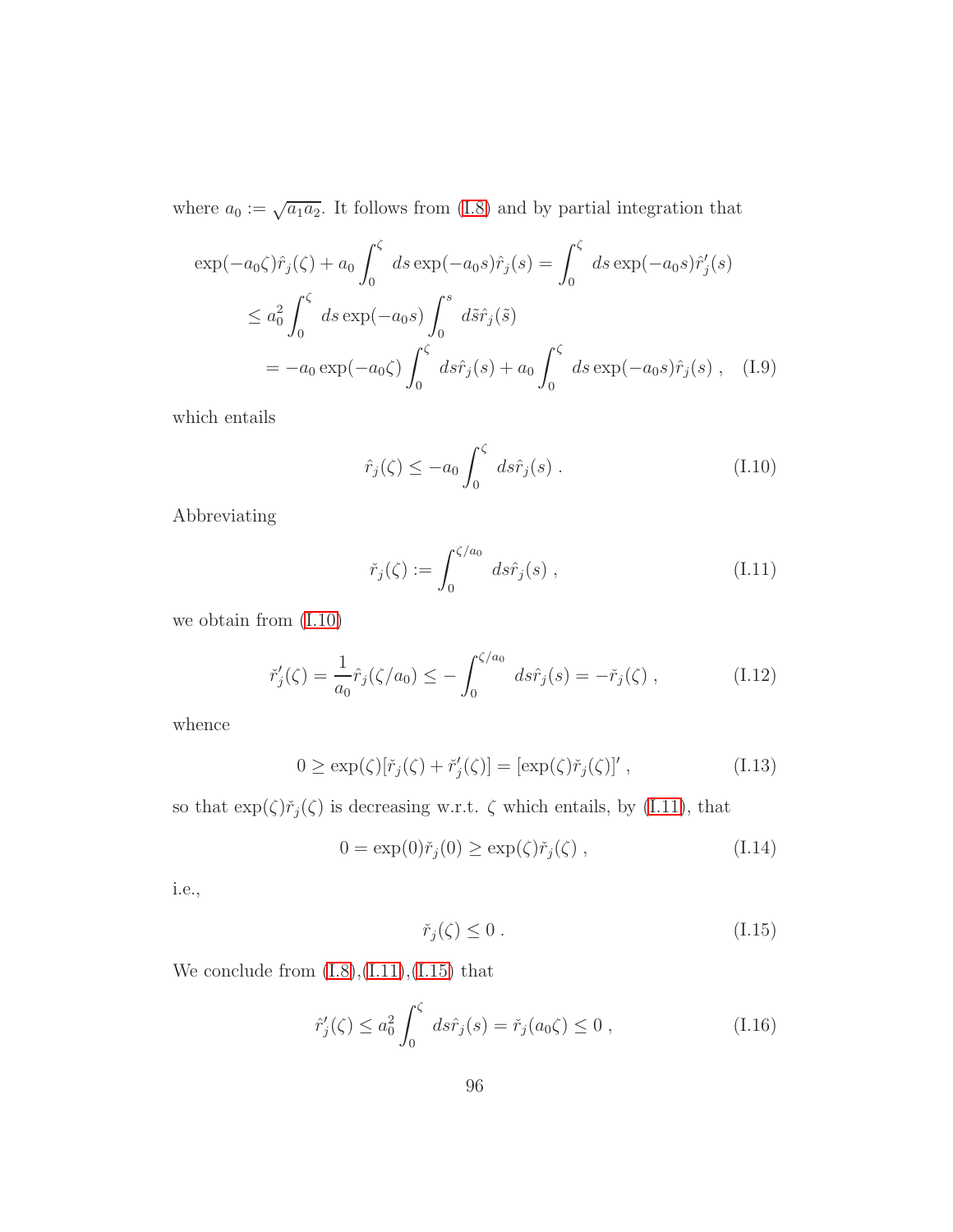whence  $\hat{r}_j(\zeta)$  is decreasing w.r.t.  $\zeta$  so that [\(I.7\)](#page-94-5) follows from [\(I.6\)](#page-94-3).

The result in [\(I.3\)](#page-94-6) is a special case of a much more general theorem on pages 112-113 of [\[26\]](#page-99-1). That proof simplifies in the special case here and we present it for the interested reader. The proof proceeds by cleverly introducing a comparison function h. Here

<span id="page-96-1"></span>
$$
\mathbf{h}(\zeta) = \begin{pmatrix} h_1(\zeta) \\ h_2(\zeta) \end{pmatrix} := a_4 \exp(2a_3 \zeta) \begin{pmatrix} 1 \\ 1 \end{pmatrix} , \qquad (I.17)
$$

where  $a_3 := max(a_1, a_2), a_4 > 0$ . Then

$$
h_1' = 2a_3h_1 = 2a_3h_2 > a_1h_2 , \qquad (I.18)
$$

$$
h_2' = 2a_3h_2 = 2a_3h_1 > a_2h_1 , \qquad (I.19)
$$

and we have, by [\(I.6\)](#page-94-3),

<span id="page-96-3"></span>
$$
\hat{r}'_1 - a_1 \hat{r}_2 \le 0 < h'_1 - a_1 h_2 \,,\tag{I.20}
$$

$$
\hat{r}'_2 - a_2 \hat{r}_1 \le 0 < h'_2 - a_2 h_1 \,. \tag{I.21}
$$

We now show that, for  $j = 1, 2, \zeta \geq 0$ ,

<span id="page-96-0"></span>
$$
\hat{r}_j(\zeta) \le h_j(\zeta) \tag{I.22}
$$

Suppose that [\(I.22\)](#page-96-0) is wrong then there exists a smallest  $\zeta_0 > 0$  such that an index  $j_0$  exists with

$$
\hat{r}_{j_0}(\zeta_0) = h_{j_0}(\zeta_0) , \qquad (1.23)
$$

where we used that, by  $(I.6)$ , $(I.17)$  and for  $j = 1, 2$ ,

$$
\hat{r}_j(0) = 0 < a_4 = h_j(0) \tag{I.24}
$$

Clearly, for  $j = 1, 2, 0 \le \zeta < \zeta_0$ ,

<span id="page-96-2"></span>
$$
\hat{r}_j(\zeta) < h_j(\zeta) \tag{I.25}
$$

Without loss of generality we take  $j_0 = 1$  whence, for  $0 \le \zeta \le \zeta_0$ ,

<span id="page-96-4"></span>
$$
\hat{r}_2(\zeta) \le h_2(\zeta) \tag{I.26}
$$

It follows from [\(I.25\)](#page-96-2) that at the first intersection

$$
\hat{r}'_1(\zeta_0) \ge h'_1(\zeta_0) \ . \tag{I.27}
$$

But by [\(I.20\)](#page-96-3),[\(I.26\)](#page-96-4)

$$
\hat{r}'_1(\zeta_0) - h'_1(\zeta_0) < a_1(\hat{r}_2(\zeta_0) - h_2(\zeta_0)) \le 0 \tag{I.28}
$$

which is a contradiction.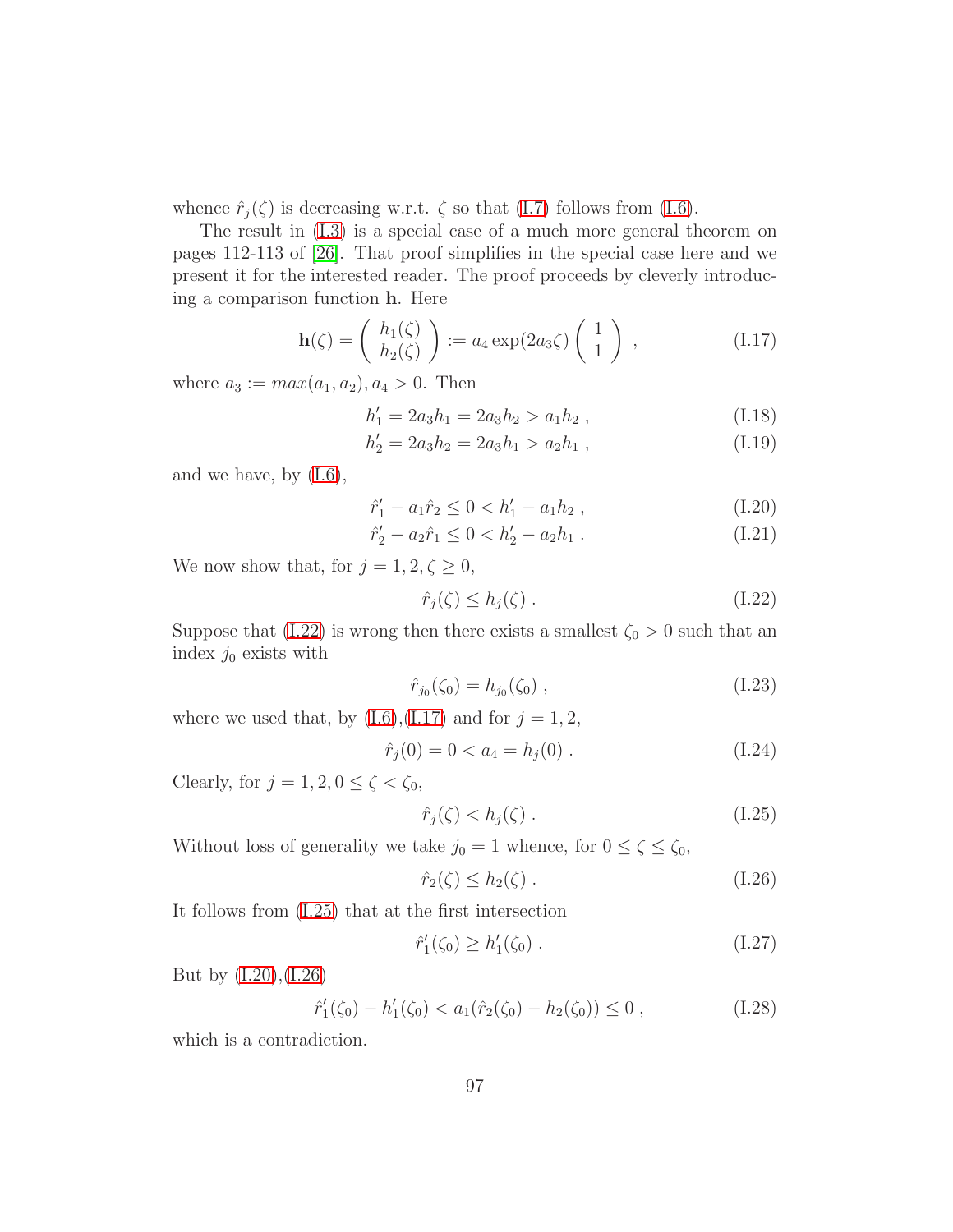### References

- <span id="page-97-0"></span>[1] P. Baxevanis, R.D. Ruth, Z. Huang, "General method for analyzing 3-D effects in FEL Amplifiers", PRST-AB, 16, 010705 (2013).
- [2] K-J Kim, Z. Huang, R. Lindberg, "Introduction to the Physics of Free Electron Lasers", Lecture Notes for USPAS, Boston, June 2010, revised January 2012, unpublished.
- [3] P. Schmüser, M. Dohlus, J. Rossbach, "Ultraviolet and Soft X-Ray Free-Electron Lasers", Springer Tracts in Modern Physics 229, (Springer-Verlag, Berlin, 2008)
- [4] J.B. Murphy and C. Pellegrini, "Introduction to the Physics of the Free-Electron Laser", in Laser Handbook, Vol. 6, pp.9- 70, W.B. Colson, C. Pellegrini and R. Renieri eds., North-Holland, 1990.
- [5] E.L. Saldin, E.A. Schneidmiller and M.V. Yurkov, "The Physics of Free Electron Lasers", Springer-Verlag, Berlin, 2000.
- [6] J. Murdock, "Perturbations: Theory and Methods", Classics in Applied Mathematics 27, (SIAM, 1999) First published by Wiley, 1991.
- [7] K. Nozaki and Y.Oono, "Renormalization-group theoretical reduction", PRE, 63, (1993) 046101.
- [8] The literature on Hamiltonian perturbation theory (HPT) is vast. Basically it involves canonical transformations to simplify the Hamiltonian in leading order of a perturbation parameter. The transformations are often defined in terms of Lie generating functions (e.g., Lie Series or transformations) which is more direct than the use of mixed generating functions (although not necessarily better). Two highlights of HPT are the statements and proofs of the Nekhoroshev and KAM theorems. The Nekhoroshev theorem can be viewed as the ultimate averaging theorem. An interesting discussion of these theorems, with a focus on the KAM case, can be found in the book "The KAM Story: A Friendly Introduction to the History, Content, and Significance of Classical Kolmogorov-Arnold-Moser Theory", by H. Scott Dumas to be published by World Scientific (See also Chapter 7 of [\[9\]](#page-98-0)). The Lie method is briefly discussed in §3.11. A Hamiltonian, Lie transformation approach to a more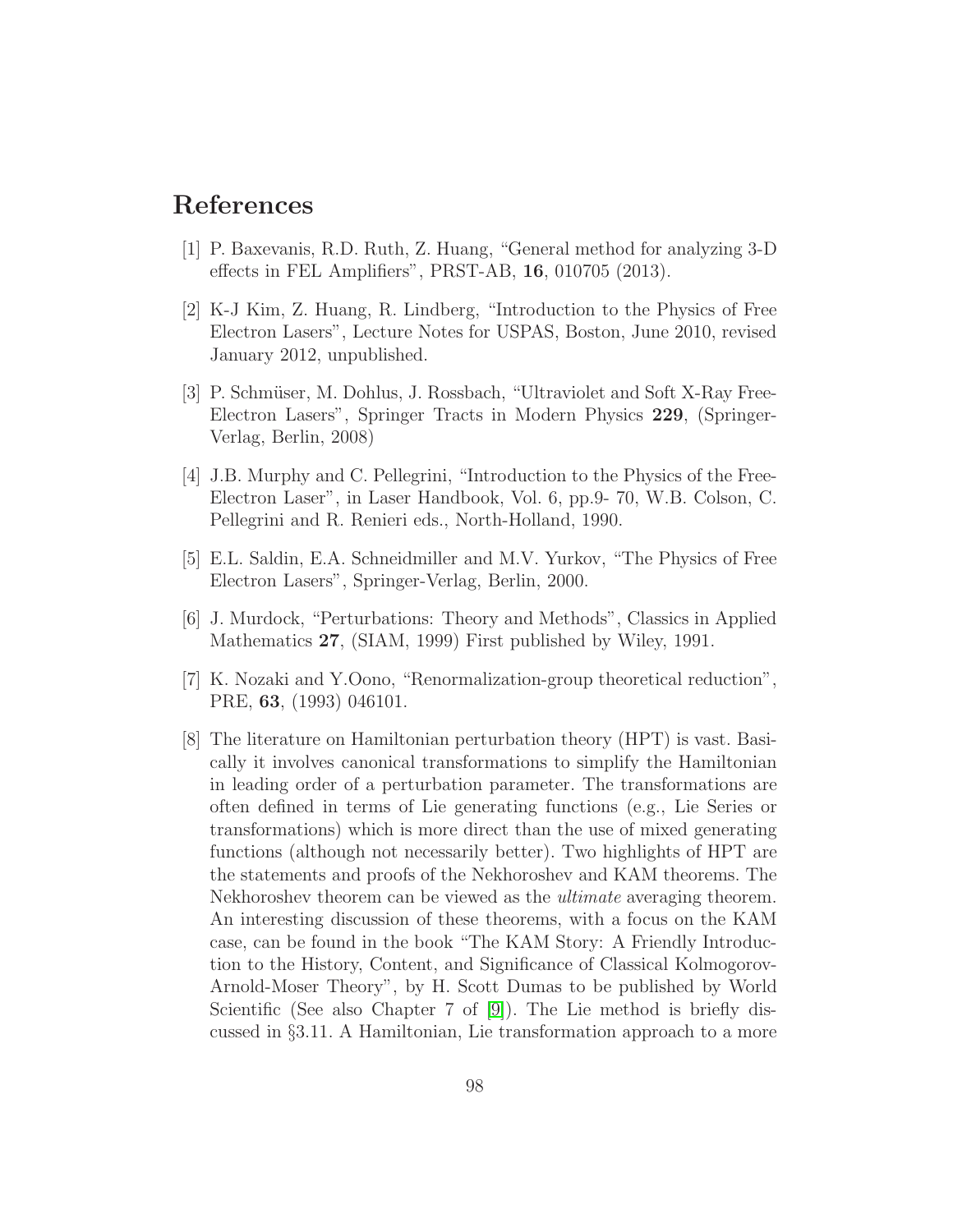general version of the problem we consider in this paper is being pursued by R. R. Lindberg. His approach is influenced by the early work of Littlejohn on the so-called guiding-center motion. Lindberg's article is entitled "A derivation of the three-dimensional free-electron particle equations based upon Lie transformation techniques" and a recent review of the guiding-center problem is presented in "Hamiltonian theory of guiding-center motion", J.R. Cary and A.B. Brizard, Reviews on Modern Physics, 81, April-June 2009.

- <span id="page-98-0"></span>[9] P. Lochak, C. Meunier, "Multiphase Averaging for Classical Systems: With Applications to Adiabatic Theorems", Applied Mathematical Sciences 72 (Springer-Verlag, New York 1988), Translated by H.S. Dumas.
- [10] J.A. Sanders, F. Verhulst, J. Murdock, "Averaging Methods in Nonlinear Dynamical Systems," Second Edition, Applied Mathematical Sciences 59 (Springer, New York 2007)
- [11] J. Murdock (2006) Normal forms. Scholarpedia, 1(10):1902.
- [12] J. A. Sanders (2006) Averaging. Scholarpedia, 1(11):1760.
- [13] J.A. Ellison, A.W. Saenz, H.S. Dumas, Improved nth order averaging theory for periodic systems, J. Differential Equation, 84, 383 (1990).
- [14] H.S. Dumas, J.A. Ellison, K. Heinemann, "Averaging for Quasiperiodic Systems with Applications", in progress.
- $[15]$  B.J. Besjes, On the asymptotic methods for nonlinear differential equations, J. Me'canique, 8, 357 (1969).
- [16] James A. Clarke, "The Science and Technology of Undulators and Wigglers", Oxford Series on Synchrotron Radiation, Oxford University Press, 2004.
- [17] Z. Huang, K-J Kim, "Review of x-ray free-electron laser theory", PRST-AB, 10, 034801 (2007)
- [18] The well known phase plane portrait for the pendulum equation can be found in many places, e.g., see Fig. 6.4, p. 248 of [\[19\]](#page-98-1).
- <span id="page-98-1"></span>[19] F. Brauer, J.A. Nohel, "The Qualitative Theory of Ordinary Differential Equations: An Introduction", Dover Publications, 1989.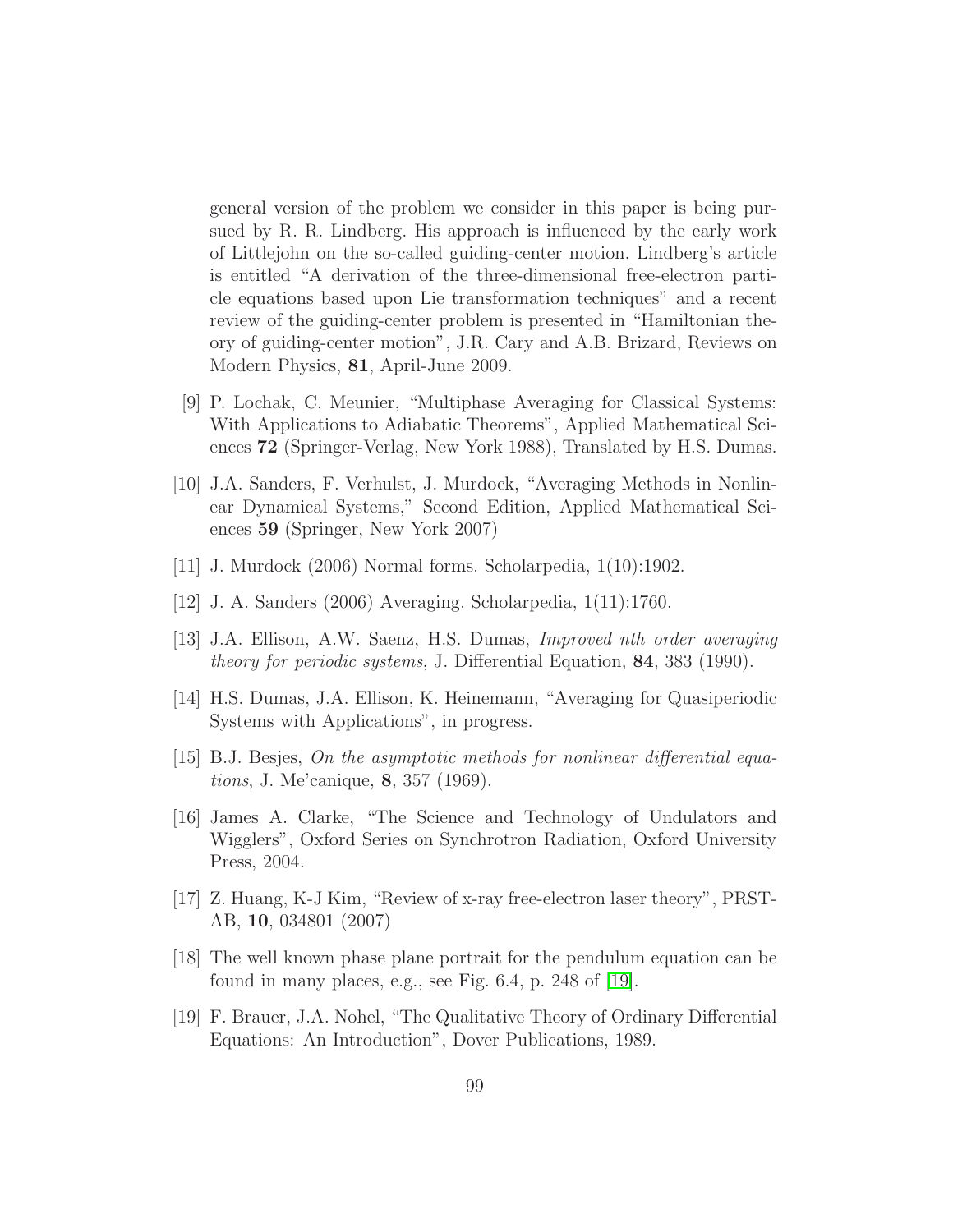- [20] The potential plane is simply a plot of the "potential"  $1 \cos X$  versus X placed above the phase plane portrait. This is nicely illustrated in [\[19\]](#page-98-1), Figs. 6.5 and 6.6 on p. 249. See also Fig. 95, p. 142 of [\[22\]](#page-99-2).
- [21] See e.g., [\[19\]](#page-98-1) Section 6.2 for a derivation of the period as a function of amplitude as well a proof that the integral is well defined as an improper integral (note that the integrand is singular). The formula for the pendulum equation is given explicitly on p.244.
- <span id="page-99-2"></span>[22] V.I. Arnold, "Ordinary Differential Equations", 3rd edition translated by R. Cooke, Springer-Verlag, Berlin, 1991.
- [23] There are several good sources for the theory of second-order autonomous systems. Here we mention Chapters 15 and 16 in E.A. Coddington, N. Levinson, "The Theory of Ordinary Differential Equations", McGraw-Hill, 1955, Chapters 4 and 5 in W. Hurewicz, "Lectures on Ordinary Differential Equations", M.I.T. Press, 1958, Chapters 5 and 6 in R.A. Struble, "Nonlinear Differential Equations", McGraw-Hill, 1962 and Chapter IV in G. Sansone and R. Conte, "Non-Linear Differential Equations", The Macmillian Company, New York, 1964.
- [24] J. K. Hale, "Ordinary Differential Equations" (Krieger Publishing Company, Malabar, Florida,1980)
- <span id="page-99-0"></span>[25] J. A. Ellison, H.J. Shih, The Method of Averaging in Beam Dynamics, invited paper in Accelerator Physics Lectures at the Superconducting Super Collider, AIP Conference Proceedings 326, edited by Y. Yan and M. Syphers (1995) 590-632.
- <span id="page-99-1"></span>[26] W. Walter, "Ordinary Differential Equations," (Springer-Verlag, New York 1998).
- [27] H.S. Dumas, J.A. Ellison, A.W. Saenz, "Axial Channeling in Perfect Crystals, the Continuum Model, and the Method of Averaging", Annals of Physics, 209 (1991) 97-123.
- [28] H.S. Dumas, J.A. Ellison, F. Golse, "A mathematical theory of planar particle channeling in crystals", Physica D 146 (2000) 341-366.